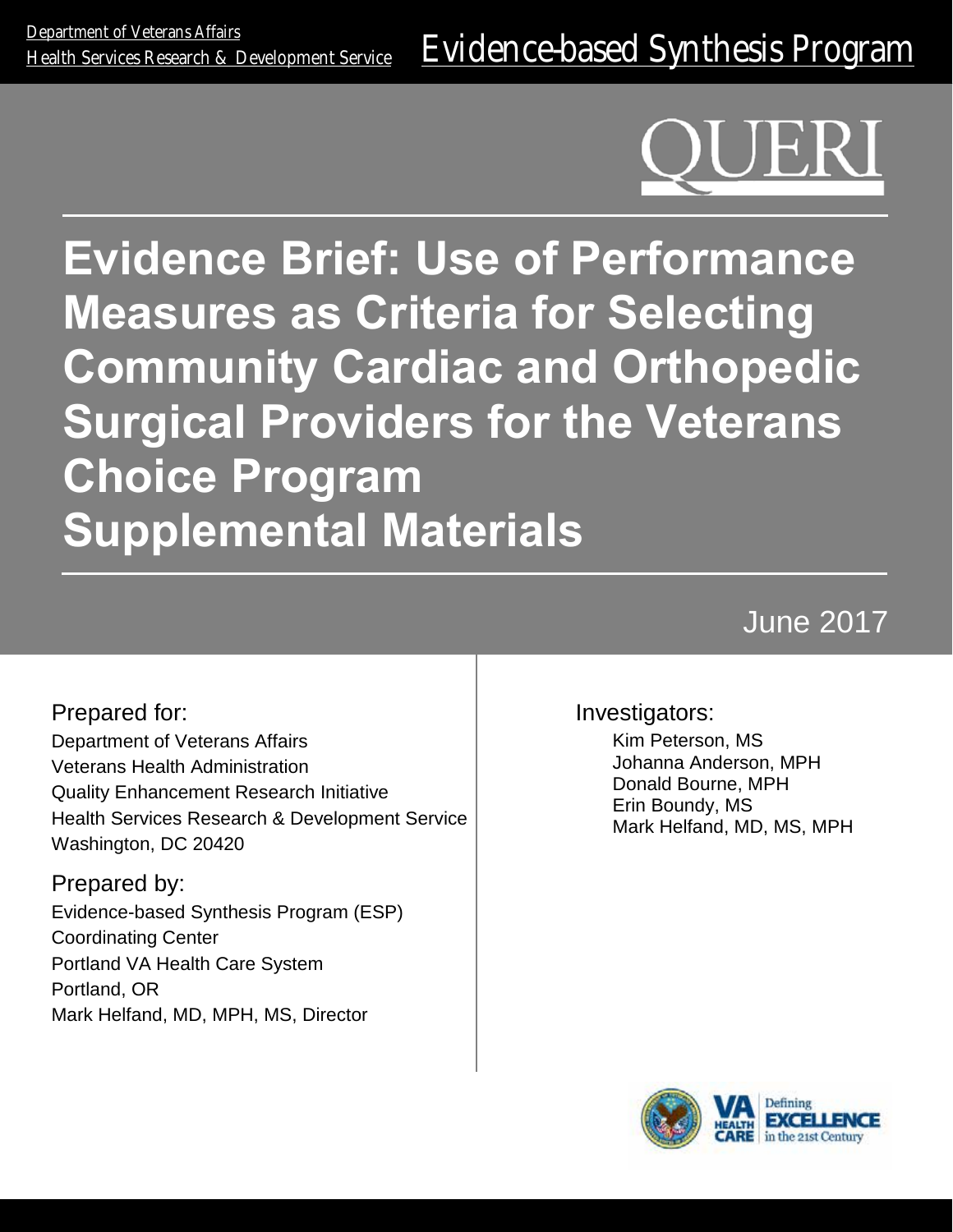**KI** 

## **TABLE OF CONTENTS**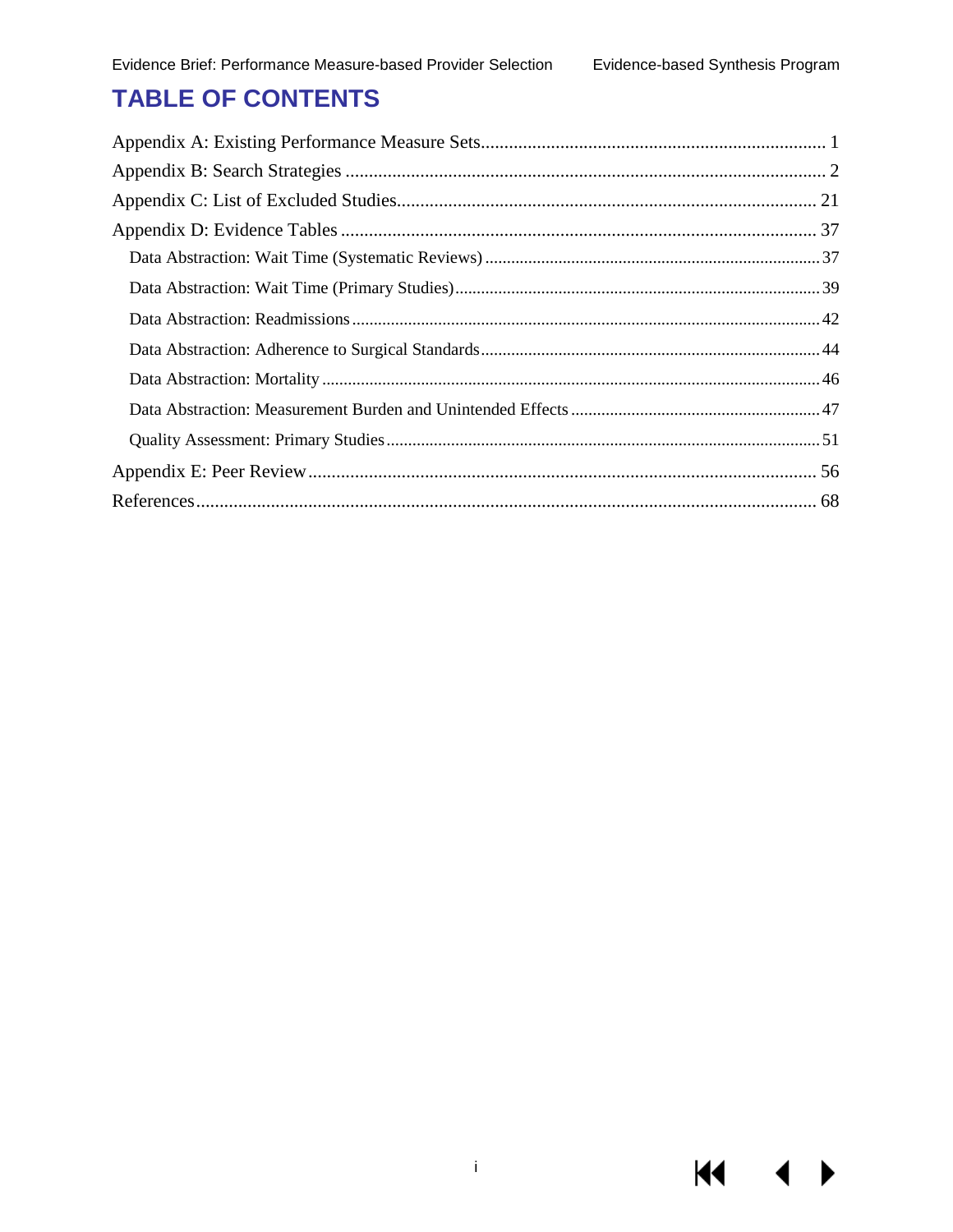KI I

#### <span id="page-2-0"></span>**APPENDIX A: EXISTING PERFORMANCE MEASURE SETS**

| Organization          | <b>Clinical Area</b>                                                  | <b>Number of Measures</b>                                                                                                                                                               | <b>Measure Development</b><br><b>Process</b>                                                                                                                           |
|-----------------------|-----------------------------------------------------------------------|-----------------------------------------------------------------------------------------------------------------------------------------------------------------------------------------|------------------------------------------------------------------------------------------------------------------------------------------------------------------------|
| NQF <sup>1-3</sup>    | All<br>Includes surgery<br>specific measures -<br>cardiac, orthopedic | NQF:<br>· 50 - Search of cardiac<br>surgery, orthopedic<br>surgery, hip/pelvic fracture<br>surgery, thoracic surgery<br><b>CMS Core Measure Sets:</b><br>$\cdot$ CABG $-4$<br>Ortho - 9 | Expert consensus                                                                                                                                                       |
| VASQIP <sup>4,5</sup> | Surgery - all                                                         | 97                                                                                                                                                                                      | National VA Surgical Risk<br>Study (NVASRS) 1991-<br>1993. Prospective study on<br>surgical measures and<br>outcomes aimed at<br>developing risk prediction<br>models. |
| NSQIP6-8              | $Surgery - all$                                                       | 135 from Shiloach 2010<br>75 cardiac specific, reported<br>in Dixon 2015<br>46 preoperative<br>4 intraoperative<br>25 postoperative                                                     | Model taken from VASQIP<br>and now managed by ACS                                                                                                                      |
| SCIP <sup>9</sup>     | $Surgery - all$                                                       | 15<br>Infection $-7$<br>Cardiac $-2$<br>$VTE - 4$<br>$Global - 2$                                                                                                                       | Expert consensus                                                                                                                                                       |
| STS <sup>6</sup>      | Cardiac                                                               | 27 counted on website<br>1 composite<br>18 outcome<br>7 process<br>1 structure<br>121 reported from Dixon 2015<br>59 preoperative<br>45 intraoperative<br>17 postoperative              | Endorsed or considered for<br>endorsement by NQF                                                                                                                       |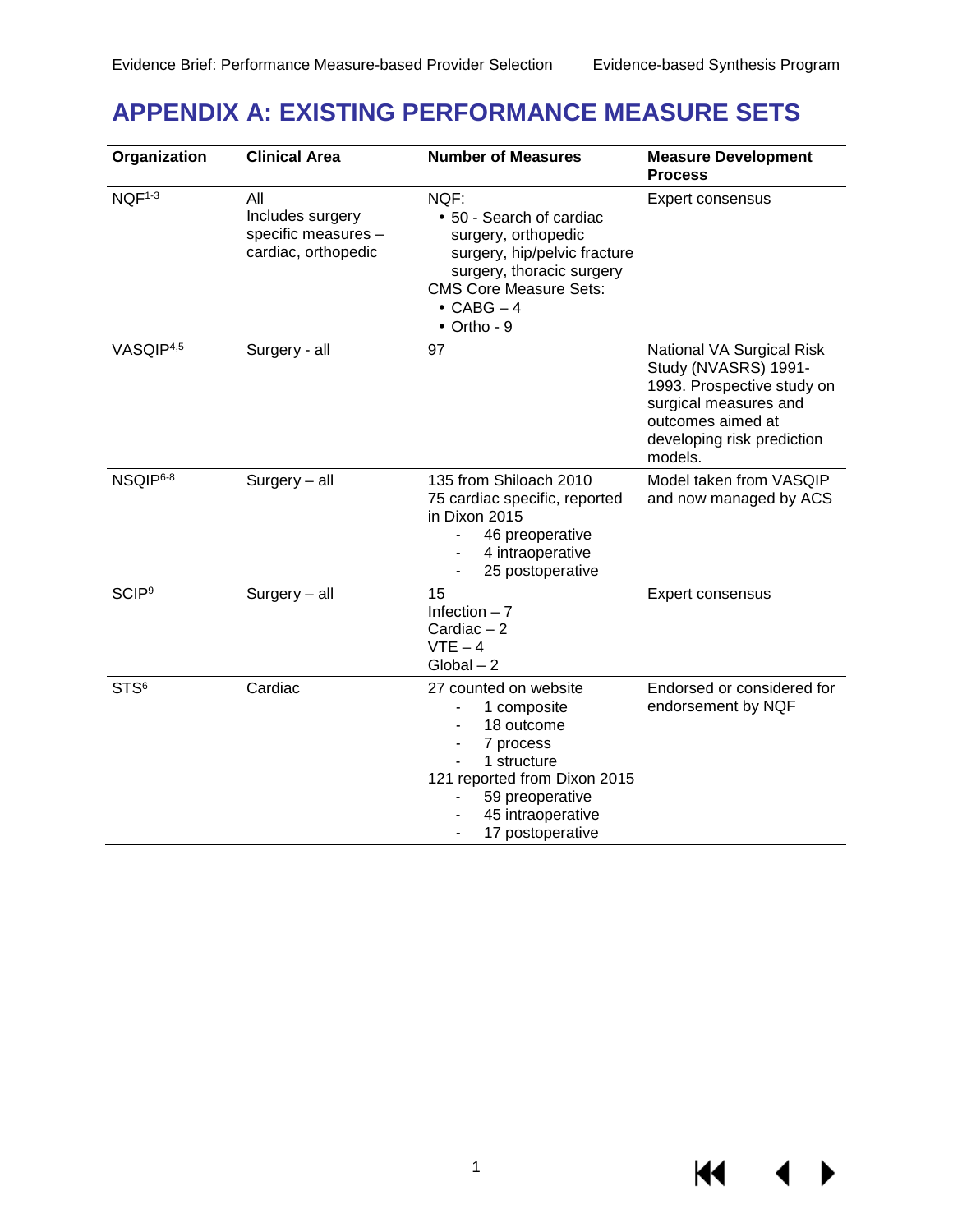## <span id="page-3-0"></span>**APPENDIX B: SEARCH STRATEGIES**

| A. Required sources:                                | Evidence:                                                                                                                                                                                                                                                                                                                                                                                                                                                                                                                                                                                                                                                                                                                                                                                                                                                                                                                                                                                                                                                                                                                                                                                         |
|-----------------------------------------------------|---------------------------------------------------------------------------------------------------------------------------------------------------------------------------------------------------------------------------------------------------------------------------------------------------------------------------------------------------------------------------------------------------------------------------------------------------------------------------------------------------------------------------------------------------------------------------------------------------------------------------------------------------------------------------------------------------------------------------------------------------------------------------------------------------------------------------------------------------------------------------------------------------------------------------------------------------------------------------------------------------------------------------------------------------------------------------------------------------------------------------------------------------------------------------------------------------|
| Medline<br>Date: 3/15/17                            | Database: Ovid MEDLINE(R) <1946 to March Week 2 2017>, Ovid MEDLINE(R)<br>In-Process & Other Non-Indexed Citations <march 15,="" 2017=""><br/>Search Strategy:</march>                                                                                                                                                                                                                                                                                                                                                                                                                                                                                                                                                                                                                                                                                                                                                                                                                                                                                                                                                                                                                            |
|                                                     | exp Patient Readmission/ (11478)<br>1<br>2<br>Readmission*.ti,ab,kw. (16316)<br>3<br>1 or 2 (21425)<br>4<br>exp Quality Indicators, Health Care/ (16977)<br>exp "Outcome and Process Assessment (Health Care)"/ (908342)<br>5<br>6<br>(Quality or ACS NSQIP).ti, ab. (739312)<br>$\overline{7}$<br>4 or 5 or 6 (1577404)<br>8<br>exp Thoracic Surgery/ (11984)<br>Thorax/su [Surgery] (2527)<br>9<br>10<br>exp Cardiovascular Surgical Procedures/ (337795)<br>11<br>exp Thoracic Surgical Procedures/ (297945)<br>12 <sup>2</sup><br>Orthopedics/su [Surgery] (152)<br>13<br>exp Orthopedic Procedures/ (251138)<br>(cardi* or ortho* or arthroplasty or vascular or aortic or hip or knee).ti,ab.<br>14<br>(1933243)<br>8 or 9 or 10 or 11 or 12 or 13 or 14 (2369834)<br>15<br>16<br>3 and 7 and 15 (2241)<br>17<br>(measure* or factor* or indicat* or marker* or metric*).ti,ab. (7133227)<br>18<br>surg*.ti,ab. (1581744)<br>19<br>16 and 18 (1059)<br>20<br>17 and 19 (601)<br>21<br>(surg* and measure* and quality and readmission*).ti. (9)<br>22<br>20 or 21 (605)<br>23<br>limit 22 to english language (588)<br>24<br>remove duplicates from 23 (560)<br>*************************** |
| Cochrane Database of                                | Database: EBM Reviews - Cochrane Database of Systematic Reviews < 2005 to                                                                                                                                                                                                                                                                                                                                                                                                                                                                                                                                                                                                                                                                                                                                                                                                                                                                                                                                                                                                                                                                                                                         |
| Systematic Reviews &<br><b>Methodology Register</b> | March 15, 2017><br>Search Strategy:                                                                                                                                                                                                                                                                                                                                                                                                                                                                                                                                                                                                                                                                                                                                                                                                                                                                                                                                                                                                                                                                                                                                                               |
| Date: 3/15/17                                       | [exp Patient Readmission/] (0)<br>1<br>$\overline{c}$<br>Readmission*.ti,ab,kw. (39)<br>3<br>1 or 2 (39)<br>[exp Quality Indicators, Health Care/] (0)<br>4<br>5<br>[exp "Outcome and Process Assessment (Health Care)"/] (0)<br>6<br>(Quality or ACS NSQIP).ti,ab. (5026)<br>4 or 5 or 6 (5026)<br>$\overline{7}$<br>[exp Thoracic Surgery/] (0)<br>8<br>[Thorax/su [Surgery]] (0)<br>9<br>10<br>[exp Cardiovascular Surgical Procedures/] (0)<br>11<br>[exp Thoracic Surgical Procedures/] (0)<br>12<br>[Orthopedics/su [Surgery]] (0)<br>13<br>[exp Orthopedic Procedures/] (0)<br>14<br>(cardi* or ortho* or arthroplasty or vascular or aortic or hip or knee).ti,ab.<br>(1077)<br>15<br>8 or 9 or 10 or 11 or 12 or 13 or 14 (1077)<br>16<br>3 and 7 and 15 (4)                                                                                                                                                                                                                                                                                                                                                                                                                             |

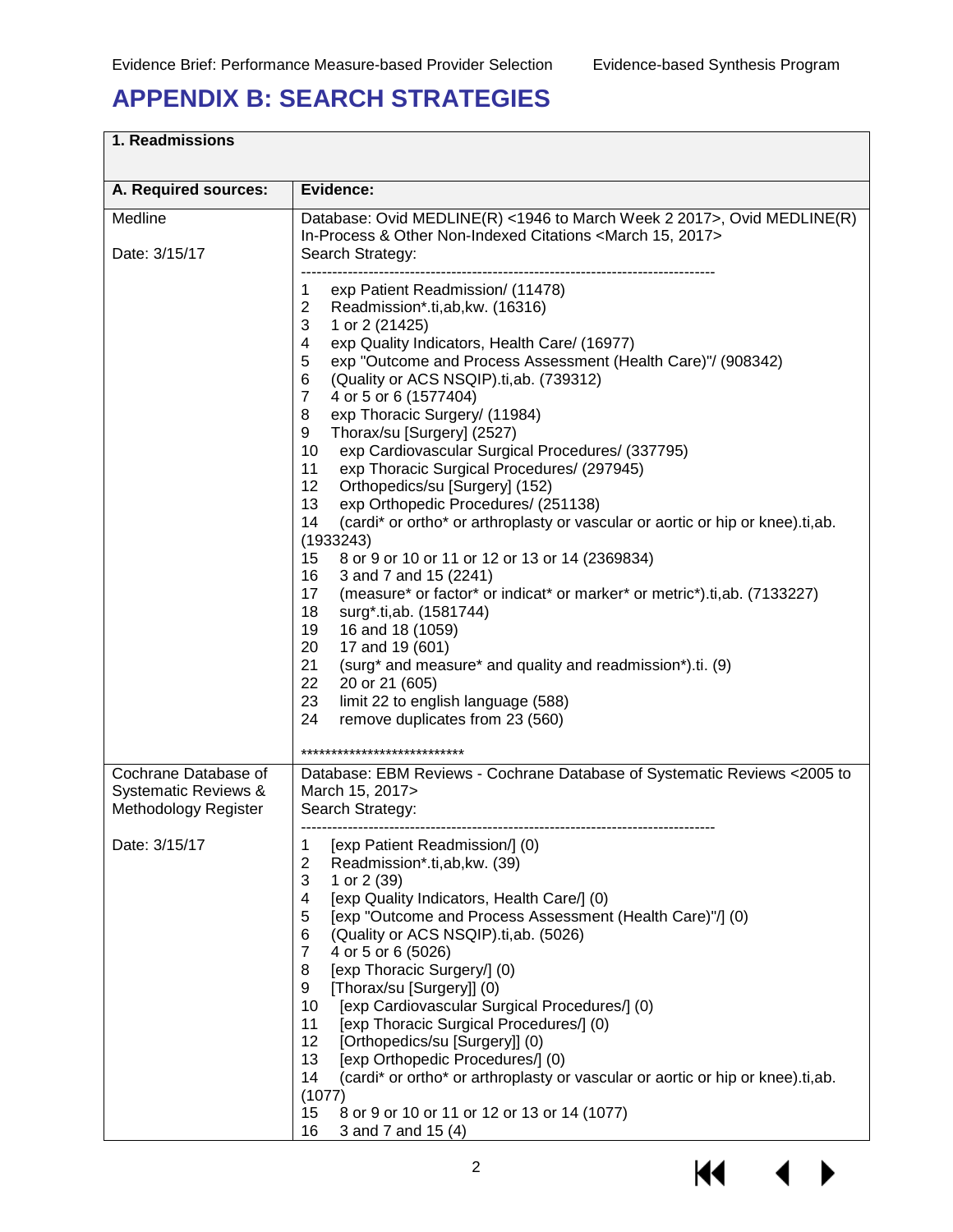|                                                    | (measure* or factor* or indicat* or marker* or metric*).ti,ab. (3124)<br>17<br>18<br>surg*.ti,ab. (1518)<br>19<br>16 and 18 (1)<br>20<br>17 and 19 (0)<br>21<br>(surg* and measure* and quality and readmission*).ti. (0)<br>22<br>20 or 21 (0)<br>23<br>limit 22 to english language [Limit not valid; records were retained] (0)<br>24<br>remove duplicates from 23 (0)<br>***********************                                                                                                                                                                                                                                                                                                                                                                                                                                                                                                                                                                                                                                                                                                                                 |
|----------------------------------------------------|--------------------------------------------------------------------------------------------------------------------------------------------------------------------------------------------------------------------------------------------------------------------------------------------------------------------------------------------------------------------------------------------------------------------------------------------------------------------------------------------------------------------------------------------------------------------------------------------------------------------------------------------------------------------------------------------------------------------------------------------------------------------------------------------------------------------------------------------------------------------------------------------------------------------------------------------------------------------------------------------------------------------------------------------------------------------------------------------------------------------------------------|
| <b>CCRCT</b>                                       | Database: EBM Reviews - Cochrane Central Register of Controlled Trials                                                                                                                                                                                                                                                                                                                                                                                                                                                                                                                                                                                                                                                                                                                                                                                                                                                                                                                                                                                                                                                               |
| Date: 3/15/17                                      | <february 2017=""><br/>Search Strategy:</february>                                                                                                                                                                                                                                                                                                                                                                                                                                                                                                                                                                                                                                                                                                                                                                                                                                                                                                                                                                                                                                                                                   |
|                                                    | exp Patient Readmission/ (727)<br>1<br>$\overline{2}$<br>Readmission*.ti,ab,kw. (2312)<br>3<br>1 or 2 (2670)<br>exp Quality Indicators, Health Care/ (295)<br>4<br>exp "Outcome and Process Assessment (Health Care)"/ (113624)<br>5<br>(Quality or ACS NSQIP).ti, ab. (63313)<br>6<br>$\overline{7}$<br>4 or 5 or 6 (164168)<br>exp Thoracic Surgery/ (151)<br>8<br>9<br>Thorax/su [Surgery] (2)<br>10<br>exp Cardiovascular Surgical Procedures/ (16505)<br>11<br>exp Thoracic Surgical Procedures/ (13683)<br>12<br>Orthopedics/su [Surgery] (0)<br>13<br>exp Orthopedic Procedures/ (9539)<br>14<br>(cardi* or ortho* or arthroplasty or vascular or aortic or hip or knee).ti,ab.<br>(118774)<br>8 or 9 or 10 or 11 or 12 or 13 or 14 (131844)<br>15<br>16<br>3 and 7 and 15 (295)<br>17<br>(measure* or factor* or indicat* or marker* or metric*).ti,ab. (355878)<br>18<br>surg*.ti,ab. (103574)<br>19<br>16 and 18 (75)<br>20<br>17 and 19 (40)<br>21<br>(surg* and measure* and quality and readmission*).ti. (0)<br>22<br>20 or 21 (40)<br>23<br>limit 22 to english language (39)<br>24<br>remove duplicates from 23 (38) |
|                                                    |                                                                                                                                                                                                                                                                                                                                                                                                                                                                                                                                                                                                                                                                                                                                                                                                                                                                                                                                                                                                                                                                                                                                      |
| <b>NHS Economic</b><br>Evaluation<br>Date: 3/15/17 | Database: EBM Reviews - NHS Economic Evaluation Database <1st Quarter<br>2016><br>Search Strategy:                                                                                                                                                                                                                                                                                                                                                                                                                                                                                                                                                                                                                                                                                                                                                                                                                                                                                                                                                                                                                                   |
|                                                    | 1<br>exp Patient Readmission/ (161)<br>$\overline{c}$<br>Readmission*.ti,ab,kw. (20)<br>3<br>1 or 2 (164)<br>exp Quality Indicators, Health Care/ (27)<br>4<br>exp "Outcome and Process Assessment (Health Care)"/ (4159)<br>5<br>6<br>(Quality or ACS NSQIP).ti,ab. (302)<br>$\overline{7}$<br>4 or 5 or 6 (4372)<br>exp Thoracic Surgery/ (10)<br>8<br>Thorax/su [Surgery] (0)<br>9<br>exp Cardiovascular Surgical Procedures/ (710)<br>10<br>exp Thoracic Surgical Procedures/ (629)<br>11<br>12<br>Orthopedics/su [Surgery] (0)<br>13<br>exp Orthopedic Procedures/ (547)<br>(cardi* or ortho* or arthroplasty or vascular or aortic or hip or knee).ti,ab.<br>14                                                                                                                                                                                                                                                                                                                                                                                                                                                                |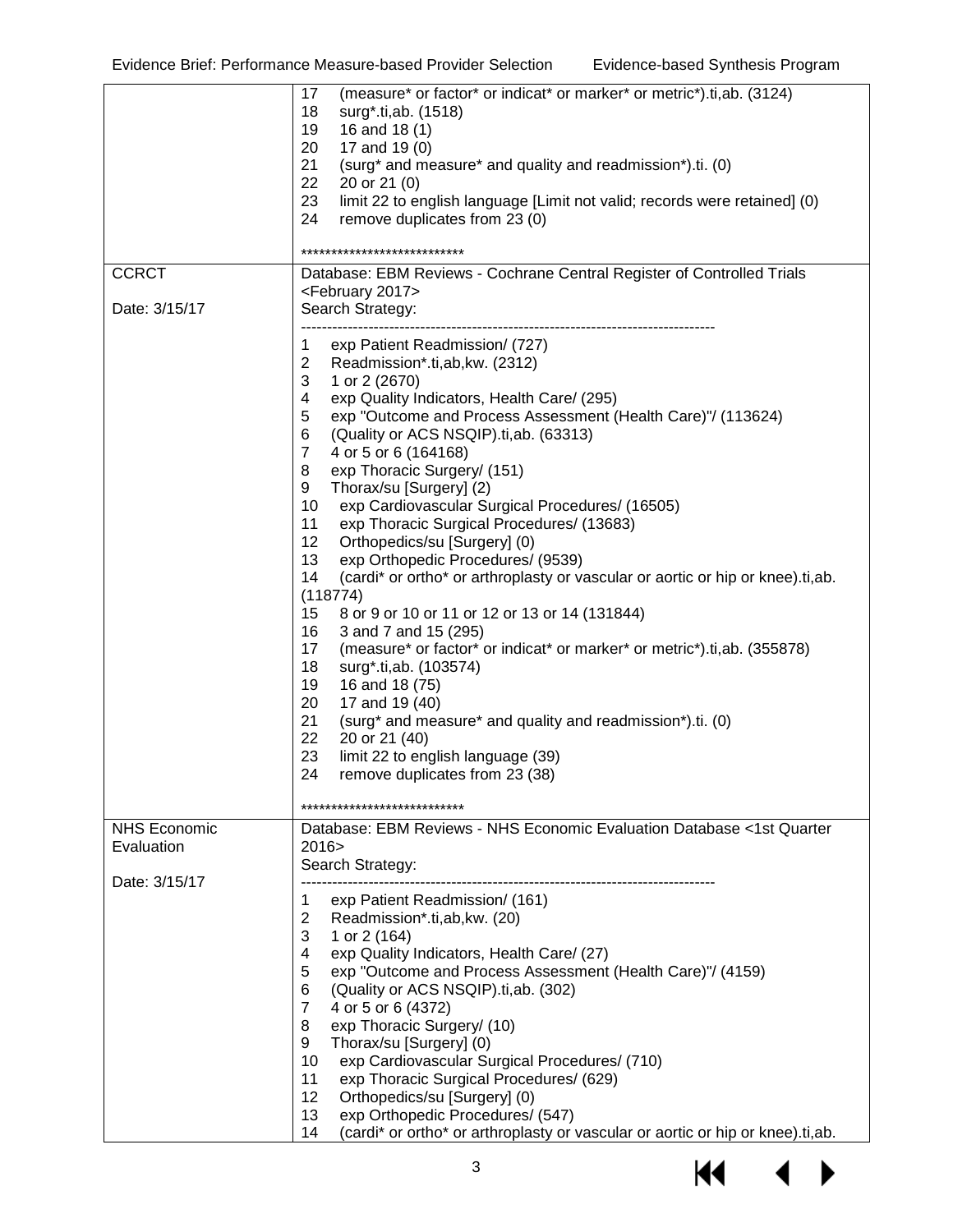**K4** 

▶

| 15<br>8 or 9 or 10 or 11 or 12 or 13 or 14 (2004)<br>16<br>3 and 7 and 15 (22)<br>(measure* or factor* or indicat* or marker* or metric*).ti,ab. (263)<br>17<br>18<br>surg*.ti,ab. (1088)<br>19<br>16 and 18 (10)<br>20<br>17 and 19 (0)<br>21<br>(surg* and measure* and quality and readmission*).ti. (0)<br>22<br>20 or 21 (0)<br>23<br>limit 22 to english language (0)<br>24<br>remove duplicates from 23 (0)<br>***************************<br><b>CINAHL</b><br>Database: EBSCOhost CINAHL Plus with Full Text<br>Search Strategy:<br>Date: 3/15/17<br>S1.<br>(MH "Readmission") (7499)<br>S2 TI Readmission\$ OR AB Readmission\$ OR MW Readmission\$ (10419)<br>S3<br>S1 OR S2 (10419)<br>S4<br>(MH "Clinical Indicators") (9413)<br>S <sub>5</sub><br>(MH "Outcome Assessment") OR (MH "Process Assessment (Health<br>Care)+"))"/ (34719)<br>S <sub>6</sub><br>TI ( Quality OR ACS NSQIP ) OR AB ( Quality OR ACS NSQIP ) (200910)<br>S7<br>S4 OR S5 OR S6 (234270)<br>S <sub>8</sub><br>(MH "Thoracic Surgery+") (44891)<br>S9<br>(MH "Surgery, Cardiovascular+") (46637)<br>S <sub>10</sub><br>(MH "Orthopedic Surgery+") (74399)<br>S11<br>(MH "Orthopedics") (8756)<br>TI ( cardi\$ OR ortho\$ OR arthroplasty OR vascular OR aortic OR hip OR<br>S <sub>12</sub><br>knee ) OR AB ( cardi\$ OR ortho\$ OR arthroplasty OR vascular OR aortic OR hip<br>OR knee ) (125150)<br>S <sub>13</sub><br>S8 OR S9 OR S10 OR S11 OR S12 (231496)<br>S14<br>S3 and S7 and S13 (279)<br>TI (measure\$ OR factor\$ OR indicat\$ OR marker\$ OR metric\$) OR AB (<br>S <sub>15</sub><br>measure\$ OR factor\$ OR indicat\$ OR marker\$ OR metric\$ ) (503422)<br>S <sub>16</sub><br>TI surg* OR AB surg* (220124) | (1026)                   |
|------------------------------------------------------------------------------------------------------------------------------------------------------------------------------------------------------------------------------------------------------------------------------------------------------------------------------------------------------------------------------------------------------------------------------------------------------------------------------------------------------------------------------------------------------------------------------------------------------------------------------------------------------------------------------------------------------------------------------------------------------------------------------------------------------------------------------------------------------------------------------------------------------------------------------------------------------------------------------------------------------------------------------------------------------------------------------------------------------------------------------------------------------------------------------------------------------------------------------------------------------------------------------------------------------------------------------------------------------------------------------------------------------------------------------------------------------------------------------------------------------------------------------------------------------------------------------------------------------------------------------------------------------------------------------------------------------------------|--------------------------|
|                                                                                                                                                                                                                                                                                                                                                                                                                                                                                                                                                                                                                                                                                                                                                                                                                                                                                                                                                                                                                                                                                                                                                                                                                                                                                                                                                                                                                                                                                                                                                                                                                                                                                                                  |                          |
|                                                                                                                                                                                                                                                                                                                                                                                                                                                                                                                                                                                                                                                                                                                                                                                                                                                                                                                                                                                                                                                                                                                                                                                                                                                                                                                                                                                                                                                                                                                                                                                                                                                                                                                  |                          |
|                                                                                                                                                                                                                                                                                                                                                                                                                                                                                                                                                                                                                                                                                                                                                                                                                                                                                                                                                                                                                                                                                                                                                                                                                                                                                                                                                                                                                                                                                                                                                                                                                                                                                                                  |                          |
|                                                                                                                                                                                                                                                                                                                                                                                                                                                                                                                                                                                                                                                                                                                                                                                                                                                                                                                                                                                                                                                                                                                                                                                                                                                                                                                                                                                                                                                                                                                                                                                                                                                                                                                  |                          |
|                                                                                                                                                                                                                                                                                                                                                                                                                                                                                                                                                                                                                                                                                                                                                                                                                                                                                                                                                                                                                                                                                                                                                                                                                                                                                                                                                                                                                                                                                                                                                                                                                                                                                                                  |                          |
|                                                                                                                                                                                                                                                                                                                                                                                                                                                                                                                                                                                                                                                                                                                                                                                                                                                                                                                                                                                                                                                                                                                                                                                                                                                                                                                                                                                                                                                                                                                                                                                                                                                                                                                  |                          |
|                                                                                                                                                                                                                                                                                                                                                                                                                                                                                                                                                                                                                                                                                                                                                                                                                                                                                                                                                                                                                                                                                                                                                                                                                                                                                                                                                                                                                                                                                                                                                                                                                                                                                                                  |                          |
|                                                                                                                                                                                                                                                                                                                                                                                                                                                                                                                                                                                                                                                                                                                                                                                                                                                                                                                                                                                                                                                                                                                                                                                                                                                                                                                                                                                                                                                                                                                                                                                                                                                                                                                  |                          |
|                                                                                                                                                                                                                                                                                                                                                                                                                                                                                                                                                                                                                                                                                                                                                                                                                                                                                                                                                                                                                                                                                                                                                                                                                                                                                                                                                                                                                                                                                                                                                                                                                                                                                                                  |                          |
|                                                                                                                                                                                                                                                                                                                                                                                                                                                                                                                                                                                                                                                                                                                                                                                                                                                                                                                                                                                                                                                                                                                                                                                                                                                                                                                                                                                                                                                                                                                                                                                                                                                                                                                  |                          |
|                                                                                                                                                                                                                                                                                                                                                                                                                                                                                                                                                                                                                                                                                                                                                                                                                                                                                                                                                                                                                                                                                                                                                                                                                                                                                                                                                                                                                                                                                                                                                                                                                                                                                                                  |                          |
|                                                                                                                                                                                                                                                                                                                                                                                                                                                                                                                                                                                                                                                                                                                                                                                                                                                                                                                                                                                                                                                                                                                                                                                                                                                                                                                                                                                                                                                                                                                                                                                                                                                                                                                  |                          |
|                                                                                                                                                                                                                                                                                                                                                                                                                                                                                                                                                                                                                                                                                                                                                                                                                                                                                                                                                                                                                                                                                                                                                                                                                                                                                                                                                                                                                                                                                                                                                                                                                                                                                                                  |                          |
|                                                                                                                                                                                                                                                                                                                                                                                                                                                                                                                                                                                                                                                                                                                                                                                                                                                                                                                                                                                                                                                                                                                                                                                                                                                                                                                                                                                                                                                                                                                                                                                                                                                                                                                  |                          |
|                                                                                                                                                                                                                                                                                                                                                                                                                                                                                                                                                                                                                                                                                                                                                                                                                                                                                                                                                                                                                                                                                                                                                                                                                                                                                                                                                                                                                                                                                                                                                                                                                                                                                                                  |                          |
|                                                                                                                                                                                                                                                                                                                                                                                                                                                                                                                                                                                                                                                                                                                                                                                                                                                                                                                                                                                                                                                                                                                                                                                                                                                                                                                                                                                                                                                                                                                                                                                                                                                                                                                  |                          |
|                                                                                                                                                                                                                                                                                                                                                                                                                                                                                                                                                                                                                                                                                                                                                                                                                                                                                                                                                                                                                                                                                                                                                                                                                                                                                                                                                                                                                                                                                                                                                                                                                                                                                                                  |                          |
|                                                                                                                                                                                                                                                                                                                                                                                                                                                                                                                                                                                                                                                                                                                                                                                                                                                                                                                                                                                                                                                                                                                                                                                                                                                                                                                                                                                                                                                                                                                                                                                                                                                                                                                  |                          |
|                                                                                                                                                                                                                                                                                                                                                                                                                                                                                                                                                                                                                                                                                                                                                                                                                                                                                                                                                                                                                                                                                                                                                                                                                                                                                                                                                                                                                                                                                                                                                                                                                                                                                                                  |                          |
|                                                                                                                                                                                                                                                                                                                                                                                                                                                                                                                                                                                                                                                                                                                                                                                                                                                                                                                                                                                                                                                                                                                                                                                                                                                                                                                                                                                                                                                                                                                                                                                                                                                                                                                  |                          |
|                                                                                                                                                                                                                                                                                                                                                                                                                                                                                                                                                                                                                                                                                                                                                                                                                                                                                                                                                                                                                                                                                                                                                                                                                                                                                                                                                                                                                                                                                                                                                                                                                                                                                                                  |                          |
|                                                                                                                                                                                                                                                                                                                                                                                                                                                                                                                                                                                                                                                                                                                                                                                                                                                                                                                                                                                                                                                                                                                                                                                                                                                                                                                                                                                                                                                                                                                                                                                                                                                                                                                  |                          |
|                                                                                                                                                                                                                                                                                                                                                                                                                                                                                                                                                                                                                                                                                                                                                                                                                                                                                                                                                                                                                                                                                                                                                                                                                                                                                                                                                                                                                                                                                                                                                                                                                                                                                                                  |                          |
|                                                                                                                                                                                                                                                                                                                                                                                                                                                                                                                                                                                                                                                                                                                                                                                                                                                                                                                                                                                                                                                                                                                                                                                                                                                                                                                                                                                                                                                                                                                                                                                                                                                                                                                  |                          |
|                                                                                                                                                                                                                                                                                                                                                                                                                                                                                                                                                                                                                                                                                                                                                                                                                                                                                                                                                                                                                                                                                                                                                                                                                                                                                                                                                                                                                                                                                                                                                                                                                                                                                                                  |                          |
|                                                                                                                                                                                                                                                                                                                                                                                                                                                                                                                                                                                                                                                                                                                                                                                                                                                                                                                                                                                                                                                                                                                                                                                                                                                                                                                                                                                                                                                                                                                                                                                                                                                                                                                  |                          |
|                                                                                                                                                                                                                                                                                                                                                                                                                                                                                                                                                                                                                                                                                                                                                                                                                                                                                                                                                                                                                                                                                                                                                                                                                                                                                                                                                                                                                                                                                                                                                                                                                                                                                                                  |                          |
|                                                                                                                                                                                                                                                                                                                                                                                                                                                                                                                                                                                                                                                                                                                                                                                                                                                                                                                                                                                                                                                                                                                                                                                                                                                                                                                                                                                                                                                                                                                                                                                                                                                                                                                  |                          |
|                                                                                                                                                                                                                                                                                                                                                                                                                                                                                                                                                                                                                                                                                                                                                                                                                                                                                                                                                                                                                                                                                                                                                                                                                                                                                                                                                                                                                                                                                                                                                                                                                                                                                                                  |                          |
|                                                                                                                                                                                                                                                                                                                                                                                                                                                                                                                                                                                                                                                                                                                                                                                                                                                                                                                                                                                                                                                                                                                                                                                                                                                                                                                                                                                                                                                                                                                                                                                                                                                                                                                  |                          |
|                                                                                                                                                                                                                                                                                                                                                                                                                                                                                                                                                                                                                                                                                                                                                                                                                                                                                                                                                                                                                                                                                                                                                                                                                                                                                                                                                                                                                                                                                                                                                                                                                                                                                                                  |                          |
|                                                                                                                                                                                                                                                                                                                                                                                                                                                                                                                                                                                                                                                                                                                                                                                                                                                                                                                                                                                                                                                                                                                                                                                                                                                                                                                                                                                                                                                                                                                                                                                                                                                                                                                  |                          |
|                                                                                                                                                                                                                                                                                                                                                                                                                                                                                                                                                                                                                                                                                                                                                                                                                                                                                                                                                                                                                                                                                                                                                                                                                                                                                                                                                                                                                                                                                                                                                                                                                                                                                                                  |                          |
|                                                                                                                                                                                                                                                                                                                                                                                                                                                                                                                                                                                                                                                                                                                                                                                                                                                                                                                                                                                                                                                                                                                                                                                                                                                                                                                                                                                                                                                                                                                                                                                                                                                                                                                  |                          |
|                                                                                                                                                                                                                                                                                                                                                                                                                                                                                                                                                                                                                                                                                                                                                                                                                                                                                                                                                                                                                                                                                                                                                                                                                                                                                                                                                                                                                                                                                                                                                                                                                                                                                                                  |                          |
|                                                                                                                                                                                                                                                                                                                                                                                                                                                                                                                                                                                                                                                                                                                                                                                                                                                                                                                                                                                                                                                                                                                                                                                                                                                                                                                                                                                                                                                                                                                                                                                                                                                                                                                  |                          |
|                                                                                                                                                                                                                                                                                                                                                                                                                                                                                                                                                                                                                                                                                                                                                                                                                                                                                                                                                                                                                                                                                                                                                                                                                                                                                                                                                                                                                                                                                                                                                                                                                                                                                                                  | S17<br>S14 AND S16 (191) |
| S <sub>18</sub><br>S15 AND S17 (117)                                                                                                                                                                                                                                                                                                                                                                                                                                                                                                                                                                                                                                                                                                                                                                                                                                                                                                                                                                                                                                                                                                                                                                                                                                                                                                                                                                                                                                                                                                                                                                                                                                                                             |                          |
| TI (surg\$ AND measure\$ AND quality AND readmission\$) OR AB (<br>S <sub>19</sub>                                                                                                                                                                                                                                                                                                                                                                                                                                                                                                                                                                                                                                                                                                                                                                                                                                                                                                                                                                                                                                                                                                                                                                                                                                                                                                                                                                                                                                                                                                                                                                                                                               |                          |
| surg\$ AND measure\$ AND quality AND readmission\$) (0)                                                                                                                                                                                                                                                                                                                                                                                                                                                                                                                                                                                                                                                                                                                                                                                                                                                                                                                                                                                                                                                                                                                                                                                                                                                                                                                                                                                                                                                                                                                                                                                                                                                          |                          |
| S20<br>S18 AND S19 (117)                                                                                                                                                                                                                                                                                                                                                                                                                                                                                                                                                                                                                                                                                                                                                                                                                                                                                                                                                                                                                                                                                                                                                                                                                                                                                                                                                                                                                                                                                                                                                                                                                                                                                         |                          |
| S21<br>limit S20 to english language (115)                                                                                                                                                                                                                                                                                                                                                                                                                                                                                                                                                                                                                                                                                                                                                                                                                                                                                                                                                                                                                                                                                                                                                                                                                                                                                                                                                                                                                                                                                                                                                                                                                                                                       |                          |
| ***************************                                                                                                                                                                                                                                                                                                                                                                                                                                                                                                                                                                                                                                                                                                                                                                                                                                                                                                                                                                                                                                                                                                                                                                                                                                                                                                                                                                                                                                                                                                                                                                                                                                                                                      |                          |

| 2. Mortality Rates     |                                                                                                                                                   |  |
|------------------------|---------------------------------------------------------------------------------------------------------------------------------------------------|--|
| A. Required sources:   | Evidence:                                                                                                                                         |  |
| Medline                | Database: Ovid MEDLINE(R) <1946 to March Week 4 2017>, Ovid MEDLINE(R)<br>In-Process & Other Non-Indexed Citations <april 03,="" 2017=""></april> |  |
| Date: 3/22/17          | Search Strategy:                                                                                                                                  |  |
| <b>Updated: 4/4/17</b> | exp Quality Indicators, Health Care/ (17040)                                                                                                      |  |
|                        | exp "Outcome and Process Assessment (Health Care)"/ (911588)<br>2                                                                                 |  |
|                        | (Quality or ACS NSQIP).ti, ab. (743554)<br>3                                                                                                      |  |
|                        | 1 or 2 or 3 (1584625)<br>4                                                                                                                        |  |
|                        | exp Thoracic Surgery/ (11990)<br>5                                                                                                                |  |

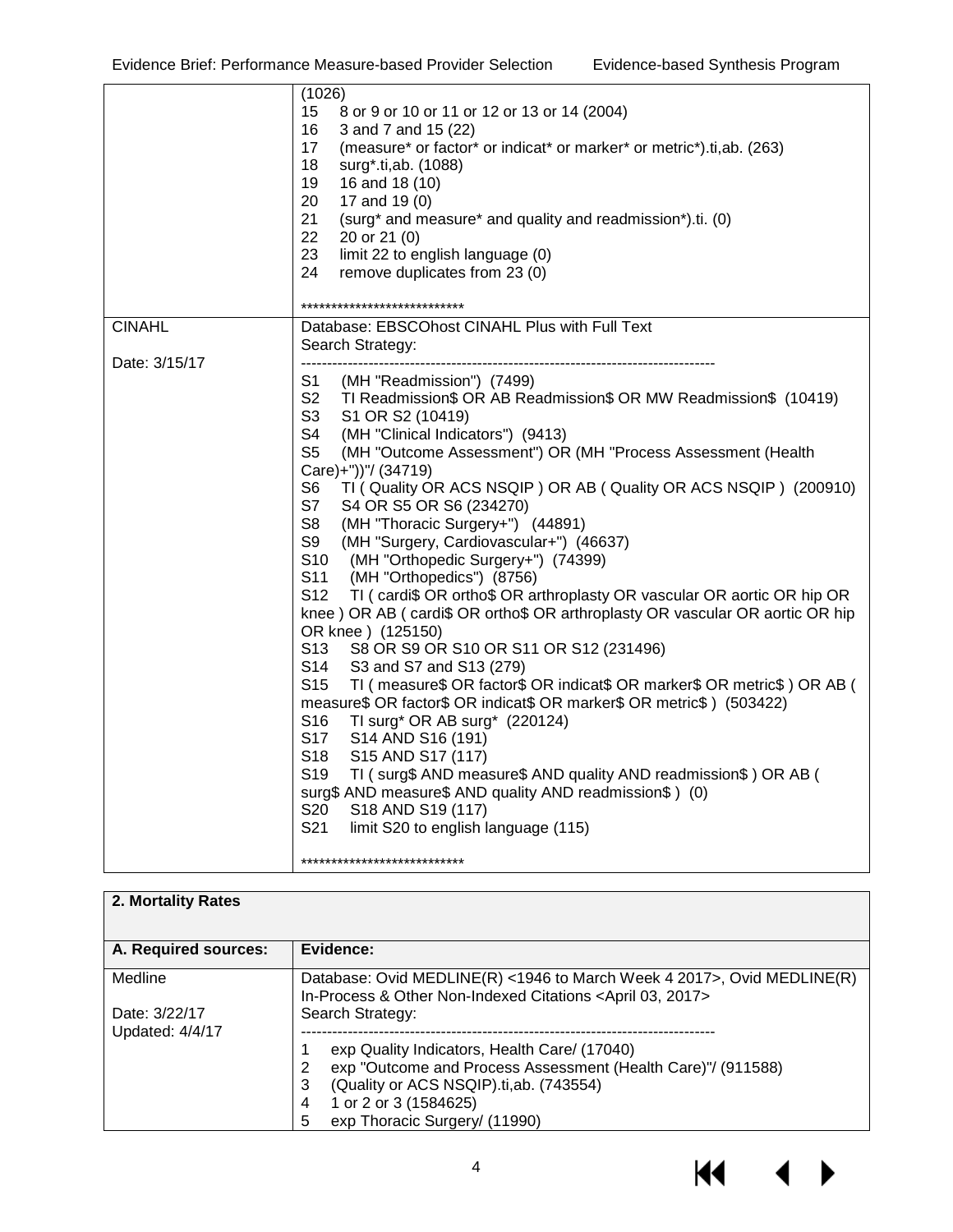|                                              | 6<br>Thorax/su [Surgery] (2527)<br>$\overline{7}$<br>exp Cardiovascular Surgical Procedures/ (338850)<br>exp Thoracic Surgical Procedures/ (298602)<br>8<br>Orthopedics/su [Surgery] (152)<br>9<br>10<br>exp Orthopedic Procedures/ (251714)<br>(cardi* or ortho* or arthroplasty or vascular or aortic or hip or knee).ti,ab.<br>11<br>(1939359)<br>12<br>5 or 6 or 7 or 8 or 9 or 10 or 11 (2376877)<br>(measure* or factor* or indicat* or marker* or metric*).ti,ab. (7160734)<br>13<br>14<br>surg*.ti,ab. (1586814)<br>15<br>(surg* and measure* and quality and mortality).ti. (3)<br>16<br>(30 day mortality or 60 day mortality or 90 day mortality).ti, ab, kw. (11751)<br>17<br>Postoperative Mortality.mp. (6323)<br>18<br>16 or 17 (17701)<br>19<br>4 and 12 and 18 (4124)<br>20<br>13 and 19 (1858)<br>21<br>14 and 20 (1244)<br>22<br>15 or 21 (1247)<br>23<br>remove duplicates from 22 (1205)<br>24<br>limit 23 to english language (1137) |
|----------------------------------------------|------------------------------------------------------------------------------------------------------------------------------------------------------------------------------------------------------------------------------------------------------------------------------------------------------------------------------------------------------------------------------------------------------------------------------------------------------------------------------------------------------------------------------------------------------------------------------------------------------------------------------------------------------------------------------------------------------------------------------------------------------------------------------------------------------------------------------------------------------------------------------------------------------------------------------------------------------------|
| Cochrane Database of                         | ***************************<br>Database: EBM Reviews - Cochrane Database of Systematic Reviews <2005 to                                                                                                                                                                                                                                                                                                                                                                                                                                                                                                                                                                                                                                                                                                                                                                                                                                                    |
| Systematic Reviews &<br>Methodology Register | March 22, 2017><br>Search Strategy:                                                                                                                                                                                                                                                                                                                                                                                                                                                                                                                                                                                                                                                                                                                                                                                                                                                                                                                        |
| Date: 3/24/17                                | 1<br>(Quality or ACS NSQIP).ti,ab. (5034)<br>$\overline{2}$<br>(cardi* or ortho* or arthroplasty or vascular or aortic or hip or knee).ti,ab.<br>(1077)<br>3<br>(measure* or factor* or indicat* or marker* or metric*).ti,ab. (3135)<br>4<br>surg*.ti,ab. (1519)<br>5<br>(surg* and measure* and quality and mortality).ti. (0)<br>6<br>(30 day mortality or 60 day mortality or 90 day mortality).ti, ab, kw. (21)<br>$\overline{7}$<br>Postoperative Mortality.mp. (73)<br>6 or 7 (89)<br>8<br>1 and 2 and 8 (17)<br>9<br>10<br>4 and 9 (16)<br>11<br>3 and 10 (7)<br>**************************                                                                                                                                                                                                                                                                                                                                                        |
| <b>CCRCT</b>                                 | Database: EBM Reviews - Cochrane Central Register of Controlled Trials                                                                                                                                                                                                                                                                                                                                                                                                                                                                                                                                                                                                                                                                                                                                                                                                                                                                                     |
| Date: 4/4/17                                 | <february 2017=""><br/>Search Strategy:</february>                                                                                                                                                                                                                                                                                                                                                                                                                                                                                                                                                                                                                                                                                                                                                                                                                                                                                                         |
|                                              | 1<br>exp Quality Indicators, Health Care/ (295)<br>exp "Outcome and Process Assessment (Health Care)"/ (113624)<br>$\overline{2}$<br>3<br>(Quality or ACS NSQIP).ti,ab. (63313)<br>1 or 2 or 3 (164168)<br>4<br>exp Thoracic Surgery/ (151)<br>5<br>Thorax/su [Surgery] (2)<br>6<br>$\overline{7}$<br>exp Cardiovascular Surgical Procedures/ (16505)<br>exp Thoracic Surgical Procedures/ (13683)<br>8<br>Orthopedics/su [Surgery] (0)<br>9<br>10<br>exp Orthopedic Procedures/ (9539)<br>(cardi* or ortho* or arthroplasty or vascular or aortic or hip or knee).ti,ab.<br>11<br>(118774)<br>12<br>5 or 6 or 7 or 8 or 9 or 10 or 11 (131844)<br>13<br>(measure* or factor* or indicat* or marker* or metric*).ti,ab. (355878)<br>14<br>surg*.ti,ab. (103574)                                                                                                                                                                                            |

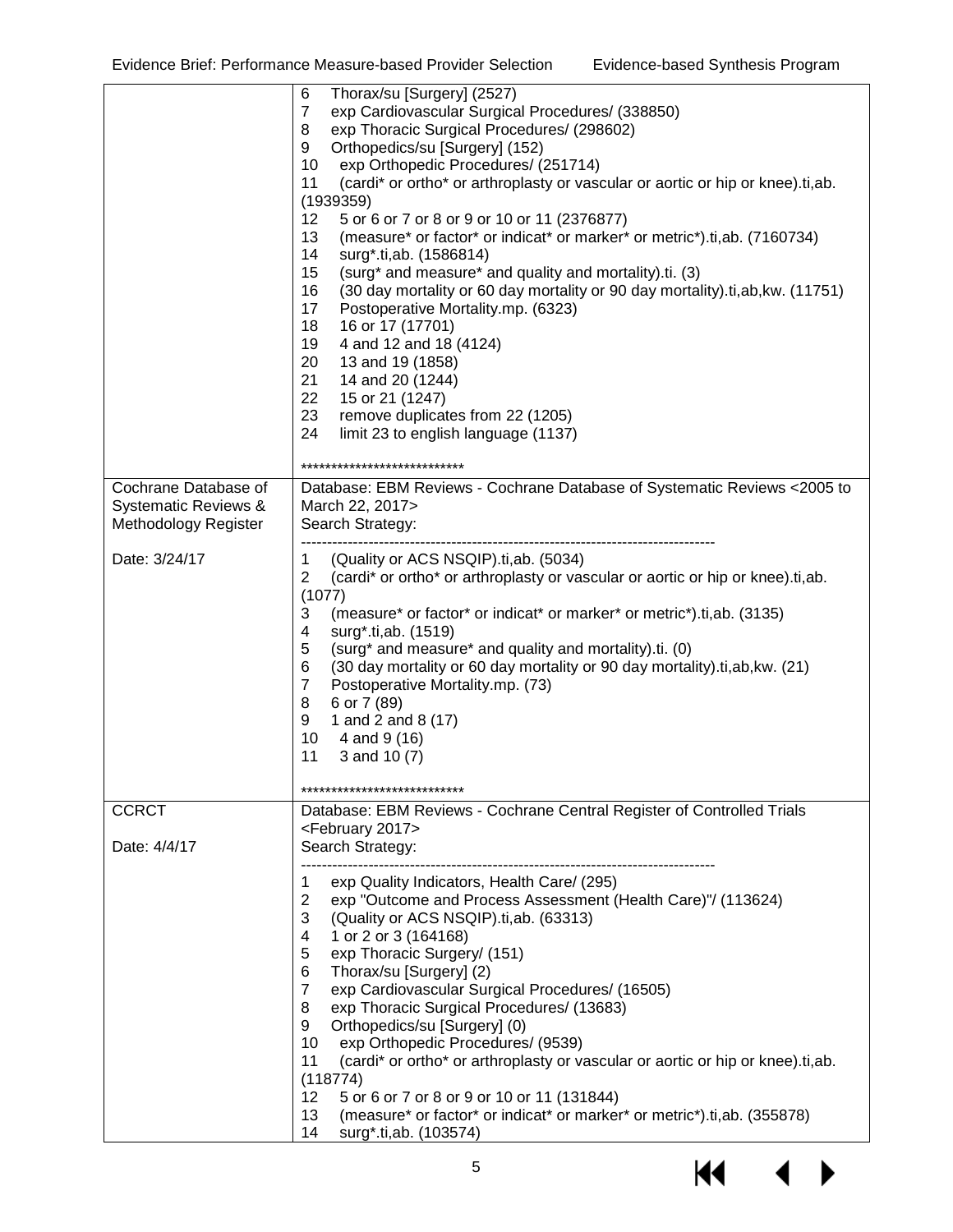|                                   | (surg* and measure* and quality and mortality).ti. (0)<br>15<br>16<br>(30 day mortality or 60 day mortality or 90 day mortality).ti, ab, kw. (1289)<br>17<br>Postoperative Mortality.mp. (316)<br>18<br>16 or 17 (1586)<br>19<br>4 and 12 and 18 (267)<br>20<br>13 and 19 (123)<br>21<br>14 and 20 (70)<br>22<br>15 or 21 (70)<br>23<br>remove duplicates from 22 (68)<br>24<br>limit 23 to english language (67)<br>***************************                                                                                                                                                                                                                                                                                                                                                                                                                                                                                                                                                                                                                                                                                                                                |
|-----------------------------------|---------------------------------------------------------------------------------------------------------------------------------------------------------------------------------------------------------------------------------------------------------------------------------------------------------------------------------------------------------------------------------------------------------------------------------------------------------------------------------------------------------------------------------------------------------------------------------------------------------------------------------------------------------------------------------------------------------------------------------------------------------------------------------------------------------------------------------------------------------------------------------------------------------------------------------------------------------------------------------------------------------------------------------------------------------------------------------------------------------------------------------------------------------------------------------|
| <b>NHS Economic</b><br>Evaluation | Database: EBM Reviews - NHS Economic Evaluation Database <1st Quarter<br>2016 ><br>Search Strategy:                                                                                                                                                                                                                                                                                                                                                                                                                                                                                                                                                                                                                                                                                                                                                                                                                                                                                                                                                                                                                                                                             |
| Date: 4/4/17                      | exp Quality Indicators, Health Care/ (27)<br>1<br>$\overline{2}$<br>exp "Outcome and Process Assessment (Health Care)"/ (4159)<br>3<br>(Quality or ACS NSQIP).ti,ab. (302)<br>4<br>1 or 2 or 3 (4372)<br>5<br>exp Thoracic Surgery/ (10)<br>6<br>Thorax/su [Surgery] (0)<br>$\overline{7}$<br>exp Cardiovascular Surgical Procedures/ (710)<br>exp Thoracic Surgical Procedures/ (629)<br>8<br>Orthopedics/su [Surgery] (0)<br>9<br>10<br>exp Orthopedic Procedures/ (547)<br>11<br>(cardi* or ortho* or arthroplasty or vascular or aortic or hip or knee).ti,ab.<br>(1026)<br>12<br>5 or 6 or 7 or 8 or 9 or 10 or 11 (2004)<br>13<br>(measure* or factor* or indicat* or marker* or metric*).ti,ab. (263)<br>14<br>surg*.ti,ab. (1088)<br>15<br>(surg* and measure* and quality and mortality).ti. (0)<br>16<br>(30 day mortality or 60 day mortality or 90 day mortality).ti, ab, kw. (0)<br>17<br>Postoperative Mortality.mp. (5)<br>18<br>16 or 17 (5)<br>19<br>4 and 12 and 18 (0)<br>20<br>13 and 19 (0)<br>21<br>14 and 20 (0)<br>22<br>15 or 21 $(0)$<br>23<br>remove duplicates from 22 (0)<br>limit 23 to english language (0)<br>24<br>*************************** |
| <b>CINAHL</b>                     | Database: EBSCOhost CINAHL Plus with Full Text<br>Search Strategy:                                                                                                                                                                                                                                                                                                                                                                                                                                                                                                                                                                                                                                                                                                                                                                                                                                                                                                                                                                                                                                                                                                              |
| Date: 4/4/17                      | S1<br>(MH "Clinical Indicators") (9431)<br>S <sub>2</sub><br>(MH "Outcome Assessment") OR (MH "Process Assessment (Health<br>Care)+"))"/ (34859)<br>S <sub>3</sub><br>TI (Quality OR ACS NSQIP) OR AB (Quality OR ACS NSQIP) (201663)<br>S4<br>S1 OR S2 OR S3 (235154)<br>(MH "Thoracic Surgery+") (45131)<br>S5<br>S6<br>(MH "Surgery, Cardiovascular+") (46846)<br>S7<br>(MH "Orthopedic Surgery+") (74809)<br>S8<br>(MH "Orthopedics") (8797)<br>S9<br>TI (cardi\$ OR ortho\$ OR arthroplasty OR vascular OR aortic OR hip OR<br>knee) OR AB (cardi\$ OR ortho\$ OR arthroplasty OR vascular OR aortic OR hip<br>OR knee ) (126064)<br>S10<br>S5 OR S6 OR S7 OR S8 OR S9 (232937)                                                                                                                                                                                                                                                                                                                                                                                                                                                                                            |

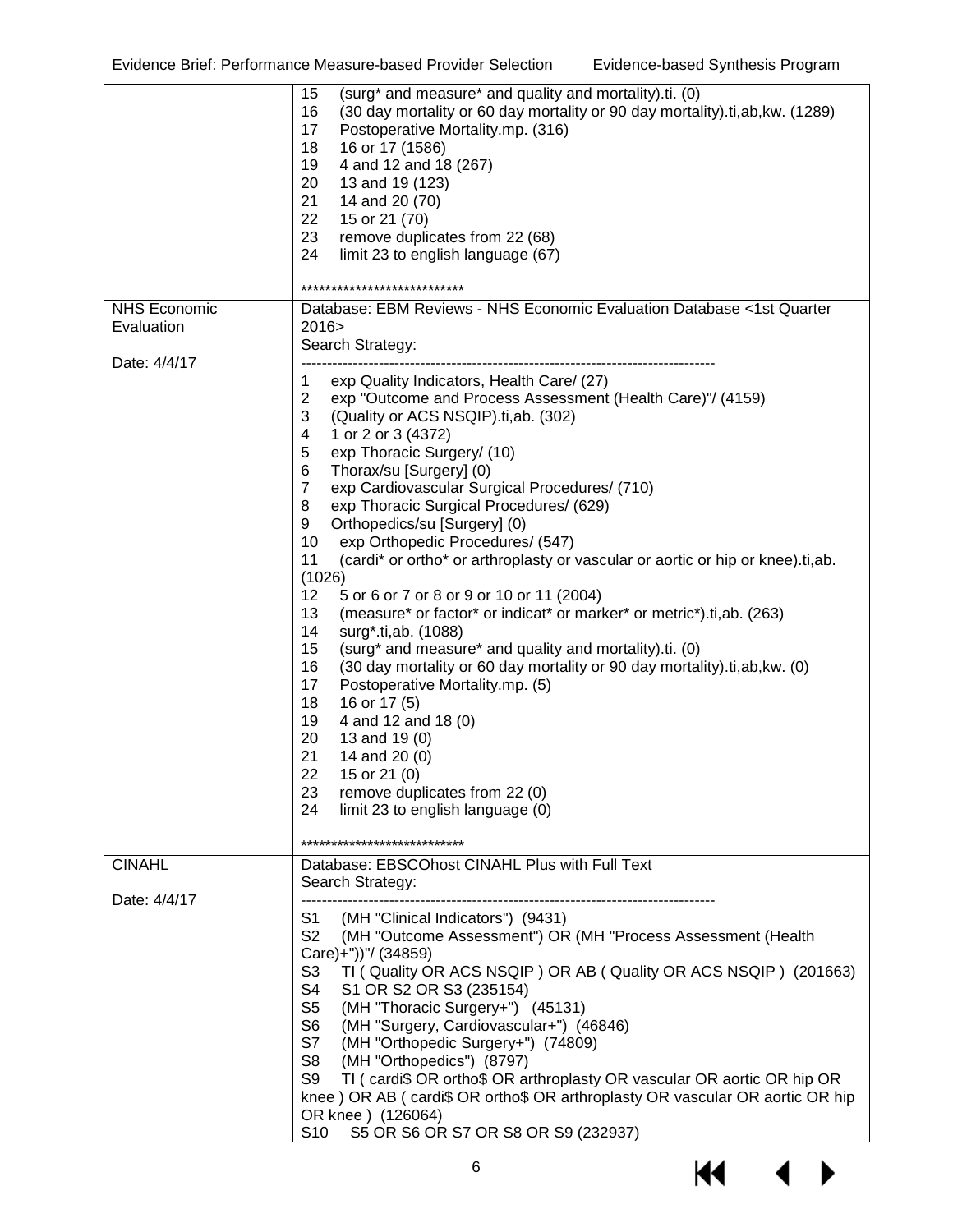| TI ( measure \$ OR factor \$ OR indicat \$ OR marker \$ OR metric \$ ) OR AB (<br>S <sub>11</sub> |
|---------------------------------------------------------------------------------------------------|
| measure\$ OR factor\$ OR indicat\$ OR marker\$ OR metric\$ ) (505470)                             |
| TI surg* OR AB surg* $(221304)$<br>S <sub>12</sub>                                                |
| TI (surg\$ AND measure\$ AND quality AND readmission\$) OR AB (<br>S13                            |
| surg\$ AND measure\$ AND quality AND mortality) (3)                                               |
| TI ((30 day mortality OR 60 day mortality OR 90 day mortality)) OR AB (<br>S14                    |
| (30 day mortality OR 60 day mortality OR 90 day mortality) ) (2466)                               |
| S <sub>15</sub><br>(MH "Mortality") (19322)                                                       |
| Postoperative Mortality (512)<br>S <sub>16</sub>                                                  |
| S17<br>S14 OR S15 OR S16 (22018)                                                                  |
| S18<br>S4 AND S10 AND S17 (234)                                                                   |
| S19<br>S11 AND S18 (93)                                                                           |
| S20<br>S12 AND S19 (69)                                                                           |
| S <sub>21</sub><br>S13 OR S20 (72)                                                                |
|                                                                                                   |
| ***************************                                                                       |

| 3. Post-op Care Plan                                                            |                                                                                                                                                                                                                                                                                                                                                                                                                                                                                                                                                                                                                                                                                                                                                                                                                                                                                                                                                                                                                                                                                                                                                                                                    |
|---------------------------------------------------------------------------------|----------------------------------------------------------------------------------------------------------------------------------------------------------------------------------------------------------------------------------------------------------------------------------------------------------------------------------------------------------------------------------------------------------------------------------------------------------------------------------------------------------------------------------------------------------------------------------------------------------------------------------------------------------------------------------------------------------------------------------------------------------------------------------------------------------------------------------------------------------------------------------------------------------------------------------------------------------------------------------------------------------------------------------------------------------------------------------------------------------------------------------------------------------------------------------------------------|
| A. Required sources:                                                            | Evidence:                                                                                                                                                                                                                                                                                                                                                                                                                                                                                                                                                                                                                                                                                                                                                                                                                                                                                                                                                                                                                                                                                                                                                                                          |
| Medline<br>Date: 3/22/17                                                        | Database: Ovid MEDLINE(R) <1946 to March Week 4 2017>, Ovid MEDLINE(R)<br>In-Process & Other Non-Indexed Citations <april 03,="" 2017=""><br/>Search Strategy:</april>                                                                                                                                                                                                                                                                                                                                                                                                                                                                                                                                                                                                                                                                                                                                                                                                                                                                                                                                                                                                                             |
| <b>Updated: 4/4/17</b>                                                          | exp Quality Indicators, Health Care/ (17040)<br>1<br>$\overline{2}$<br>exp "Outcome and Process Assessment (Health Care)"/ (911588)<br>3<br>(Quality or ACS NSQIP).ti, ab. (743554)<br>1 or 2 or 3 (1584625)<br>4<br>5<br>exp Thoracic Surgery/ (11990)<br>Thorax/su [Surgery] (2527)<br>6<br>exp Cardiovascular Surgical Procedures/ (338850)<br>$\overline{7}$<br>exp Thoracic Surgical Procedures/ (298602)<br>8<br>Orthopedics/su [Surgery] (152)<br>9<br>exp Orthopedic Procedures/ (251714)<br>10<br>(cardi* or ortho* or arthroplasty or vascular or aortic or hip or knee).ti,ab.<br>11<br>(1939359)<br>12 <sub>2</sub><br>5 or 6 or 7 or 8 or 9 or 10 or 11 (2376877)<br>(measure* or factor* or indicat* or marker* or metric*).ti,ab. (7160734)<br>13<br>14<br>surg*.ti,ab. (1586814)<br>15<br>(surg* and measure* and quality and mortality).ti. (3)<br>patient care planning.mp. or exp Patient Care Planning/ (59227)<br>16<br>17<br>(care pathway* or clinical pathway*).ti,ab, kw. (5171)<br>18<br>16 or 17 (62380)<br>19<br>(home care or nursing home or assisted living) ti, ab. (34207)<br>20<br>18 and 19 (1255)<br>21<br>4 and 12 and 20 (32)<br>*************************** |
| Cochrane Database of<br><b>Systematic Reviews &amp;</b><br>Methodology Register | Database: EBM Reviews - Cochrane Database of Systematic Reviews <2005 to<br>March 22, 2017><br>Search Strategy:                                                                                                                                                                                                                                                                                                                                                                                                                                                                                                                                                                                                                                                                                                                                                                                                                                                                                                                                                                                                                                                                                    |
| Date: 3/24/17                                                                   | (Quality or ACS NSQIP).ti,ab. (5034)<br>1<br>(cardi* or ortho* or arthroplasty or vascular or aortic or hip or knee).ti,ab.<br>2<br>(1077)<br>3<br>(measure* or factor* or indicat* or marker* or metric*).ti,ab. (3135)<br>4<br>surg*.ti,ab. (1519)                                                                                                                                                                                                                                                                                                                                                                                                                                                                                                                                                                                                                                                                                                                                                                                                                                                                                                                                               |

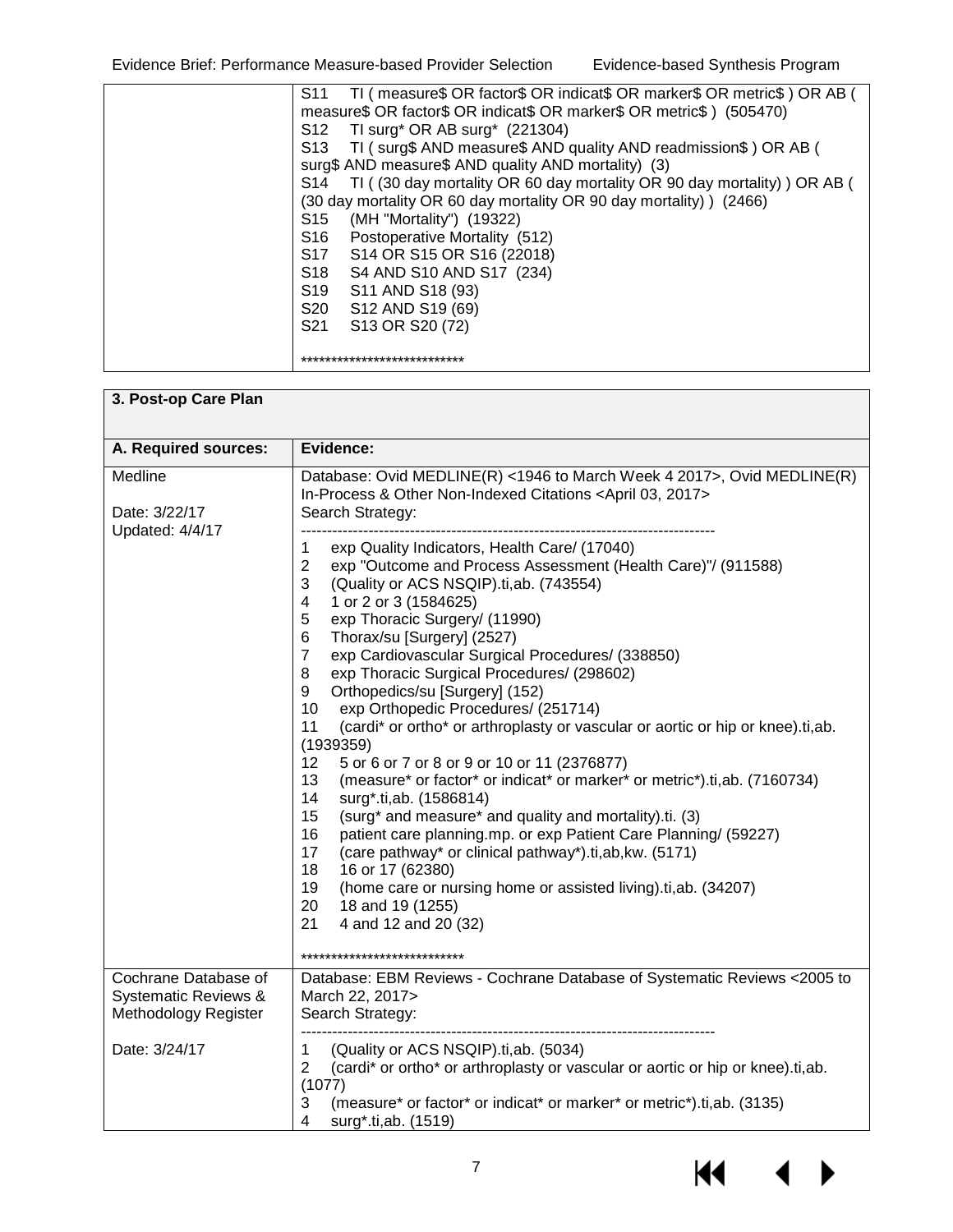|                                   | (surg* and measure* and quality and care).ti. (0)<br>5<br>patient care planning.mp. (33)<br>6<br>(care pathway* or clinical pathway*).ti, ab, kw. (14)<br>$\overline{7}$<br>(home care or nursing home or assisted living) ti, ab. (26)<br>8<br>6 or 7 or 8 (70)<br>9<br>1 and 2 and 9 (5)<br>10<br>11<br>3 and 10 (4)<br>12<br>4 and 11 (0)<br>***************************                                                                                                                                                                                                                                                                                                                                                                                                                                                                                                                                                                                                                                                                                                                                                                                 |
|-----------------------------------|-------------------------------------------------------------------------------------------------------------------------------------------------------------------------------------------------------------------------------------------------------------------------------------------------------------------------------------------------------------------------------------------------------------------------------------------------------------------------------------------------------------------------------------------------------------------------------------------------------------------------------------------------------------------------------------------------------------------------------------------------------------------------------------------------------------------------------------------------------------------------------------------------------------------------------------------------------------------------------------------------------------------------------------------------------------------------------------------------------------------------------------------------------------|
| <b>CCRCT</b>                      | Database: EBM Reviews - Cochrane Central Register of Controlled Trials                                                                                                                                                                                                                                                                                                                                                                                                                                                                                                                                                                                                                                                                                                                                                                                                                                                                                                                                                                                                                                                                                      |
| Date: 4/4/17                      | <february 2017=""><br/>Search Strategy:</february>                                                                                                                                                                                                                                                                                                                                                                                                                                                                                                                                                                                                                                                                                                                                                                                                                                                                                                                                                                                                                                                                                                          |
|                                   | exp Quality Indicators, Health Care/ (295)<br>1<br>$\overline{2}$<br>exp "Outcome and Process Assessment (Health Care)"/ (113624)<br>3<br>(Quality or ACS NSQIP).ti,ab. (63313)<br>1 or 2 or 3 (164168)<br>4<br>exp Thoracic Surgery/ (151)<br>5<br>Thorax/su [Surgery] (2)<br>6<br>$\overline{7}$<br>exp Cardiovascular Surgical Procedures/ (16505)<br>exp Thoracic Surgical Procedures/ (13683)<br>8<br>9<br>Orthopedics/su [Surgery] (0)<br>10<br>exp Orthopedic Procedures/ (9539)<br>11<br>(cardi* or ortho* or arthroplasty or vascular or aortic or hip or knee).ti,ab.<br>(118774)<br>12<br>5 or 6 or 7 or 8 or 9 or 10 or 11 (131844)<br>(measure* or factor* or indicat* or marker* or metric*).ti,ab. (355878)<br>13<br>14<br>surg*.ti,ab. (103574)<br>(surg* and measure* and quality and mortality).ti. (0)<br>15<br>16<br>patient care planning.mp. or exp Patient Care Planning/ (1361)<br>17<br>(care pathway* or clinical pathway*).ti,ab, kw. (429)<br>18<br>16 or 17 (1697)<br>19<br>(home care or nursing home or assisted living).ti, ab. (2423)<br>20<br>18 and 19 (55)<br>21<br>4 and 12 and 20 (1)<br>**************************** |
| <b>NHS Economic</b><br>Evaluation | Database: EBM Reviews - NHS Economic Evaluation Database <1st Quarter<br>2016><br>Search Strategy:                                                                                                                                                                                                                                                                                                                                                                                                                                                                                                                                                                                                                                                                                                                                                                                                                                                                                                                                                                                                                                                          |
| Date: 4/4/17                      | exp Quality Indicators, Health Care/ (27)<br>1<br>$\overline{2}$<br>exp "Outcome and Process Assessment (Health Care)"/ (4159)<br>3<br>(Quality or ACS NSQIP).ti,ab. (302)<br>1 or 2 or 3 (4372)<br>4<br>5<br>exp Thoracic Surgery/ (10)<br>Thorax/su [Surgery] (0)<br>6<br>$\overline{7}$<br>exp Cardiovascular Surgical Procedures/ (710)<br>8<br>exp Thoracic Surgical Procedures/ (629)<br>9<br>Orthopedics/su [Surgery] (0)<br>exp Orthopedic Procedures/ (547)<br>10<br>(cardi* or ortho* or arthroplasty or vascular or aortic or hip or knee).ti,ab.<br>11<br>(1026)<br>5 or 6 or 7 or 8 or 9 or 10 or 11 (2004)<br>$12 \overline{ }$<br>(measure* or factor* or indicat* or marker* or metric*).ti,ab. (263)<br>13<br>14<br>surg*.ti,ab. (1088)<br>(surg* and measure* and quality and mortality).ti. (0)<br>15<br>16<br>patient care planning.mp. or exp Patient Care Planning/ (212)                                                                                                                                                                                                                                                             |

 $M \rightarrow$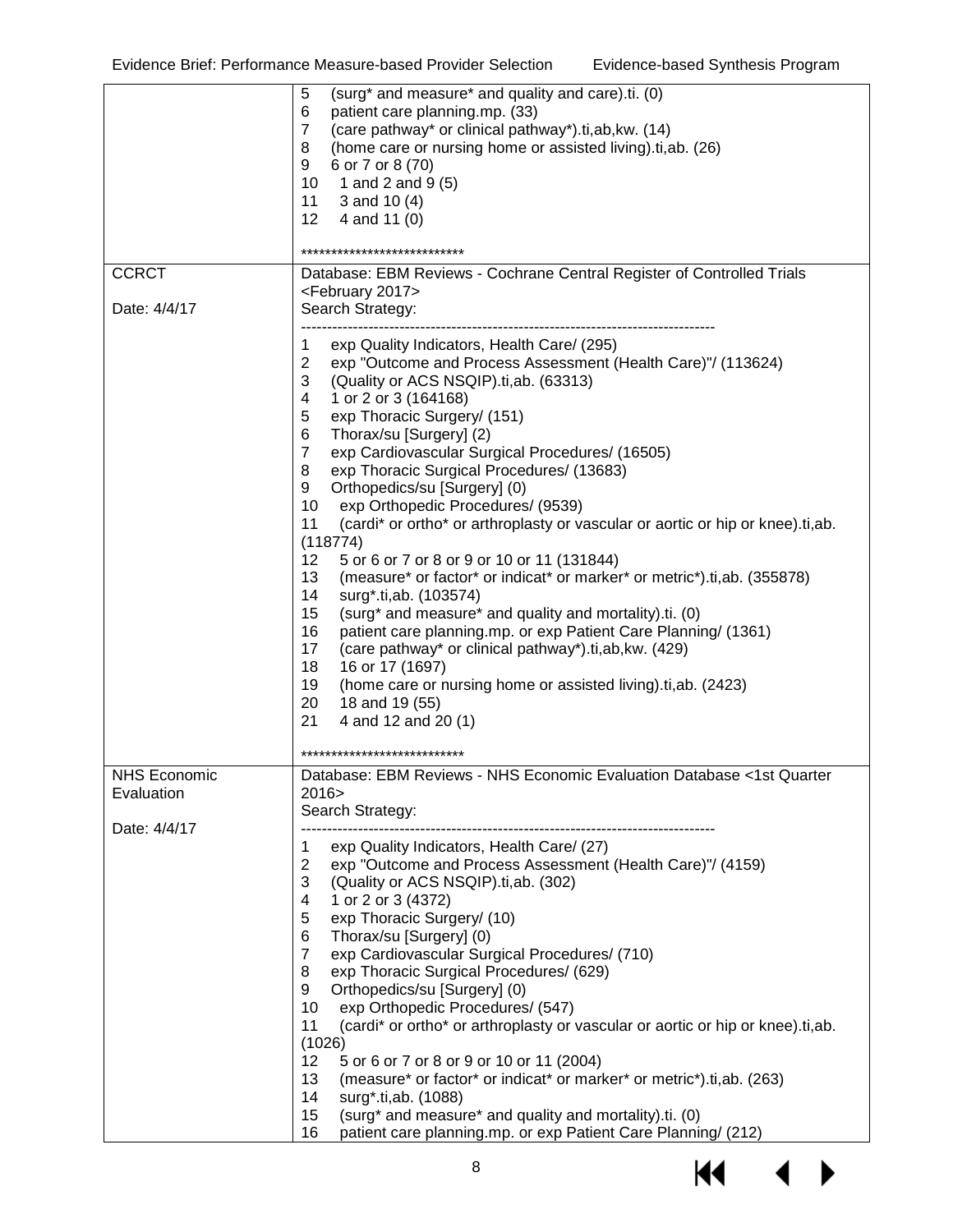|               | (care pathway* or clinical pathway*).ti,ab, kw. (66)<br>17                                  |
|---------------|---------------------------------------------------------------------------------------------|
|               | 18<br>16 or 17 (219)                                                                        |
|               | 19<br>(home care or nursing home or assisted living).ti, ab. (49)                           |
|               | 20<br>18 and 19 (2)                                                                         |
|               | 4 and 12 and 20 (0)<br>21                                                                   |
|               |                                                                                             |
|               | ***************************                                                                 |
| <b>CINAHL</b> | Database: EBSCOhost CINAHL Plus with Full Text                                              |
|               | Search Strategy:                                                                            |
| Date: 4/4/17  |                                                                                             |
|               | S1<br>(MH "Clinical Indicators") (9431)                                                     |
|               | S <sub>2</sub><br>(MH "Outcome Assessment") OR (MH "Process Assessment (Health              |
|               | Care)+"))"/ (34859)                                                                         |
|               | S3<br>TI (Quality OR ACS NSQIP) OR AB (Quality OR ACS NSQIP) (201663)                       |
|               | S4<br>S1 OR S2 OR S3 (235154)                                                               |
|               | S <sub>5</sub><br>(MH "Thoracic Surgery+") (45131)                                          |
|               | S <sub>6</sub><br>(MH "Surgery, Cardiovascular+") (46846)                                   |
|               | S7<br>(MH "Orthopedic Surgery+") (74809)                                                    |
|               | S8<br>(MH "Orthopedics") (8797)                                                             |
|               | S9<br>TI ( cardi\$ OR ortho\$ OR arthroplasty OR vascular OR aortic OR hip OR               |
|               |                                                                                             |
|               | knee) OR AB (cardi\$ OR ortho\$ OR arthroplasty OR vascular OR aortic OR hip                |
|               | OR knee ) (126064)                                                                          |
|               | S <sub>10</sub><br>S5 OR S6 OR S7 OR S8 OR S9 (232937)                                      |
|               | S <sub>11</sub><br>TI ( measure\$ OR factor\$ OR indicat\$ OR marker\$ OR metric\$) OR AB ( |
|               | measure\$ OR factor\$ OR indicat\$ OR marker\$ OR metric\$) (505470)                        |
|               | TI surg* OR AB surg* (221304)<br>S <sub>12</sub>                                            |
|               | S <sub>13</sub><br>TI (surg\$ AND measure\$ AND quality AND readmission\$) OR AB (          |
|               | surg\$ AND measure\$ AND quality AND readmission\$ ) (0)                                    |
|               | S <sub>14</sub><br>(MH "Patient Care Plans+") (8763)                                        |
|               | S <sub>15</sub><br>patient care plan\$ (4730)                                               |
|               | S <sub>16</sub><br>TI ( care pathway\$ OR clinical pathway\$) OR AB ( care pathway\$ OR     |
|               | clinical pathway\$) (2546)                                                                  |
|               | S <sub>17</sub><br>TI (home care OR nursing home OR assisted living) OR AB (home care       |
|               | OR nursing home OR assisted living ) (26014)                                                |
|               | S <sub>18</sub><br>S14 OR S15 OR S16 OR S17 (37049)                                         |
|               | S <sub>19</sub><br>S4 AND S10 AND S18 (196)                                                 |
|               | S20<br>S11 AND S19 (65)                                                                     |
|               | S <sub>21</sub><br>S12 AND S20 (21)                                                         |
|               | ***************************                                                                 |
|               |                                                                                             |

#### **4. Wait Times**

| A. Required sources: | Evidence:                                                                                                                                                                                                                                                                                                                                                                                                    |
|----------------------|--------------------------------------------------------------------------------------------------------------------------------------------------------------------------------------------------------------------------------------------------------------------------------------------------------------------------------------------------------------------------------------------------------------|
| Medline              | Database: Ovid MEDLINE(R) <1946 to June Week 1 2017>, Ovid MEDLINE(R)<br>In-Process & Other Non-Indexed Citations < June 12, 2017>                                                                                                                                                                                                                                                                           |
| Date: 4/4/17         | Search Strategy:                                                                                                                                                                                                                                                                                                                                                                                             |
| Updated: 6/13/17     | exp Thoracic Surgery/ (12160)<br>Thorax/su [Surgery] (2531)<br>exp Cardiovascular Surgical Procedures/ (345848)<br>3<br>exp Thoracic Surgical Procedures/ (303795)<br>4<br>Orthopedics/su [Surgery] (153)<br>5<br>exp Orthopedic Procedures/ (256205)<br>6<br>(cardi* or ortho* or arthroplasty or vascular or aortic or hip or knee).ti, ab.<br>(1982456)<br>1 or 2 or 3 or 4 or 5 or 6 or 7 (2426823)<br>8 |
|                      | (measure* or factor* or indicat* or marker* or metric*).ti,ab. (7306744)<br>9                                                                                                                                                                                                                                                                                                                                |



▶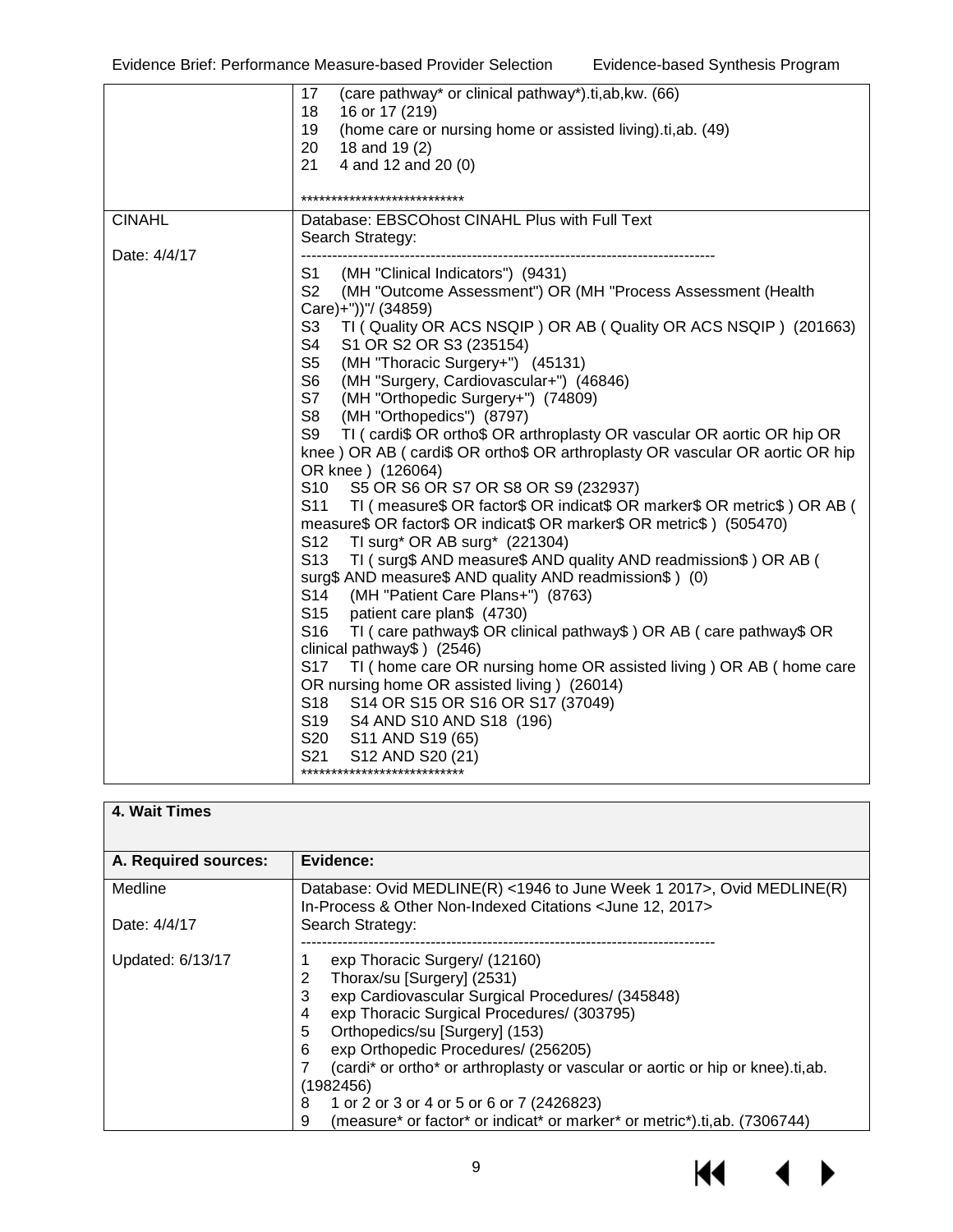|                                                                      | surg*.ti,ab. (1617175)<br>10<br>(target time* or waiting time or Waiting List).mp. or exp Waiting Lists/<br>11                                                                                                                                                                                                                                                                                                                                                                                                                                                                                                                                                                                                                                                                                          |
|----------------------------------------------------------------------|---------------------------------------------------------------------------------------------------------------------------------------------------------------------------------------------------------------------------------------------------------------------------------------------------------------------------------------------------------------------------------------------------------------------------------------------------------------------------------------------------------------------------------------------------------------------------------------------------------------------------------------------------------------------------------------------------------------------------------------------------------------------------------------------------------|
|                                                                      | (19131)<br>12<br>8 and 9 and 10 and 11 (540)<br>13<br>limit 12 to english language (486)<br>14<br>remove duplicates from 13 (469)                                                                                                                                                                                                                                                                                                                                                                                                                                                                                                                                                                                                                                                                       |
|                                                                      | **************************                                                                                                                                                                                                                                                                                                                                                                                                                                                                                                                                                                                                                                                                                                                                                                              |
| Cochrane Database of<br>Systematic Reviews &<br>Methodology Register | Database: EBM Reviews - Cochrane Database of Systematic Reviews <2005 to<br>June 9, 2017><br>Search Strategy:                                                                                                                                                                                                                                                                                                                                                                                                                                                                                                                                                                                                                                                                                           |
| Date: 3/24/17                                                        | (cardi* or ortho* or arthroplasty or vascular or aortic or hip or knee).ti,ab.<br>1<br>(1087)                                                                                                                                                                                                                                                                                                                                                                                                                                                                                                                                                                                                                                                                                                           |
| Updated: 6/13/17                                                     | $\overline{2}$<br>(measure* or factor* or indicat* or marker* or metric*).ti,ab. (3168)<br>3<br>surg*.ti,ab. (1535)<br>(target time* or waiting time or Waiting List).mp. or exp Waiting Lists/ (381)<br>4<br>5<br>1 and 4 (29)<br>2 and 4 (173)<br>6<br>$\overline{7}$<br>5 or 6 (182)                                                                                                                                                                                                                                                                                                                                                                                                                                                                                                                 |
|                                                                      | ***************************                                                                                                                                                                                                                                                                                                                                                                                                                                                                                                                                                                                                                                                                                                                                                                             |
| <b>CCRCT</b><br>Date: 4/4/17                                         | Database: EBM Reviews - Cochrane Central Register of Controlled Trials <april<br>2017<br/>Search Strategy:</april<br>                                                                                                                                                                                                                                                                                                                                                                                                                                                                                                                                                                                                                                                                                   |
| Updated: 6/13/17                                                     | exp Thoracic Surgery/ (151)<br>1<br>$\overline{2}$<br>Thorax/su [Surgery] (2)<br>3<br>exp Cardiovascular Surgical Procedures/ (16674)<br>4<br>exp Thoracic Surgical Procedures/ (13799)<br>5<br>Orthopedics/su [Surgery] (0)<br>6<br>exp Orthopedic Procedures/ (9656)<br>(cardi* or ortho* or arthroplasty or vascular or aortic or hip or knee).ti,ab.<br>$\overline{7}$<br>(122041)<br>1 or 2 or 3 or 4 or 5 or 6 or 7 (135244)<br>8<br>(measure* or factor* or indicat* or marker* or metric*).ti,ab. (365411)<br>9<br>surg*.ti,ab. (106681)<br>10<br>(target time* or waiting time or Waiting List).mp. or exp Waiting Lists/<br>11<br>(2398)<br>12<br>8 and 9 and 10 and 11 (47)<br>13<br>limit 12 to english language (41)<br>14<br>remove duplicates from 13 (41)<br>************************** |
| <b>NHS Economic</b><br>Evaluation                                    | Database: EBM Reviews - NHS Economic Evaluation Database <1st Quarter<br>2016 ><br>Search Strategy:                                                                                                                                                                                                                                                                                                                                                                                                                                                                                                                                                                                                                                                                                                     |
| Date: 4/4/17                                                         | exp Thoracic Surgery/ (10)<br>1                                                                                                                                                                                                                                                                                                                                                                                                                                                                                                                                                                                                                                                                                                                                                                         |
| Updated: 6/13/17                                                     | $\overline{c}$<br>Thorax/su [Surgery] (0)<br>3<br>exp Cardiovascular Surgical Procedures/ (710)<br>4<br>exp Thoracic Surgical Procedures/ (629)<br>5<br>Orthopedics/su [Surgery] (0)<br>6<br>exp Orthopedic Procedures/ (547)<br>$\overline{7}$<br>(cardi* or ortho* or arthroplasty or vascular or aortic or hip or knee).ti,ab.<br>(1026)<br>8<br>1 or 2 or 3 or 4 or 5 or 6 or 7 (2004)<br>(measure* or factor* or indicat* or marker* or metric*).ti,ab. (263)<br>9<br>10<br>surg*.ti,ab. (1088)                                                                                                                                                                                                                                                                                                    |
|                                                                      | 10                                                                                                                                                                                                                                                                                                                                                                                                                                                                                                                                                                                                                                                                                                                                                                                                      |

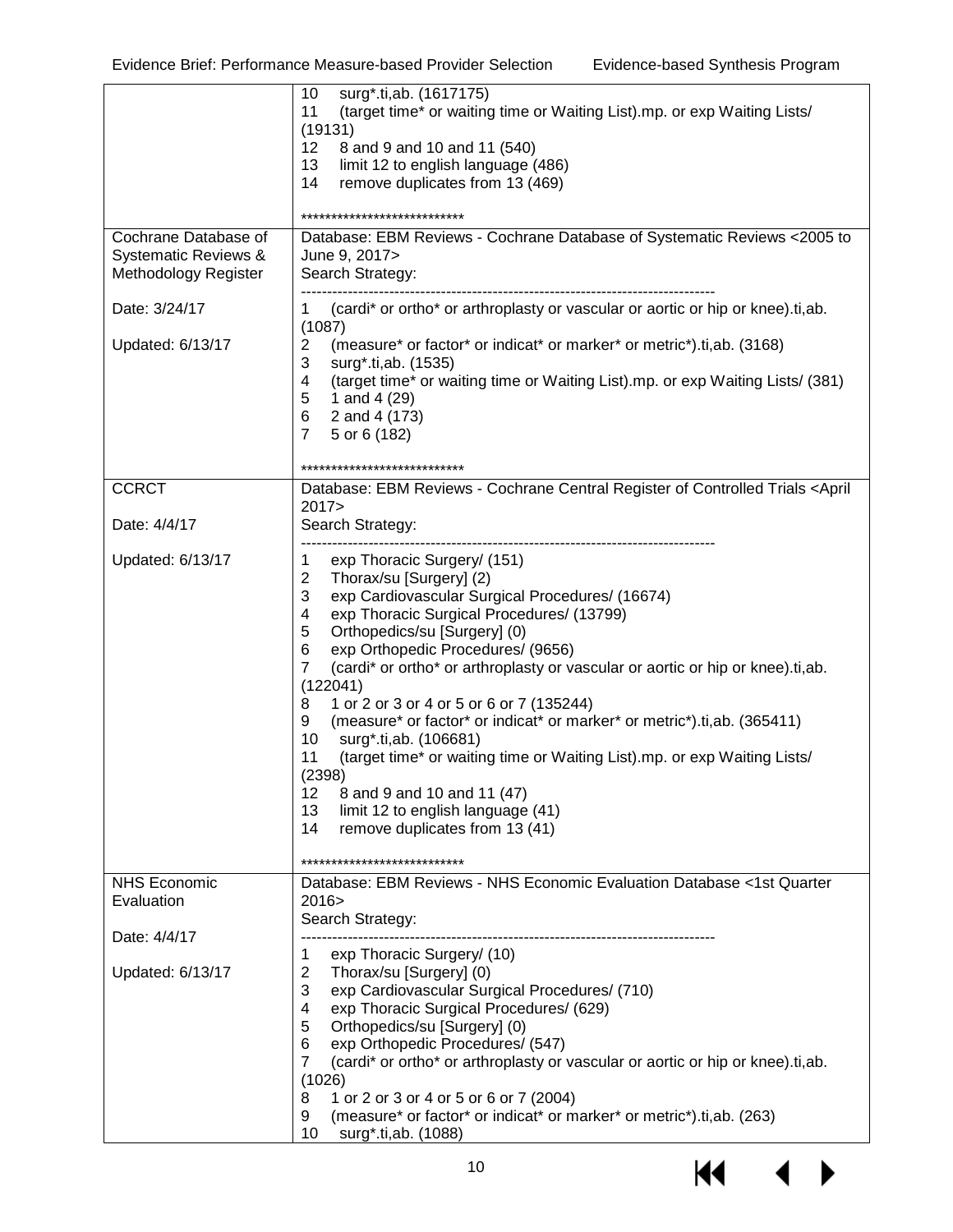|                  | (target time* or waiting time or Waiting List).mp. or exp Waiting Lists/ (133)<br>11<br>12<br>8 and 11 (32)<br>***************************                                                                                                                                                                                                                                                                                                                                                                                                                                                                                                                                                                                                                                    |
|------------------|-------------------------------------------------------------------------------------------------------------------------------------------------------------------------------------------------------------------------------------------------------------------------------------------------------------------------------------------------------------------------------------------------------------------------------------------------------------------------------------------------------------------------------------------------------------------------------------------------------------------------------------------------------------------------------------------------------------------------------------------------------------------------------|
| <b>CINAHL</b>    | Database: EBSCOhost CINAHL Plus with Full Text<br>Search Strategy:                                                                                                                                                                                                                                                                                                                                                                                                                                                                                                                                                                                                                                                                                                            |
| Date: 4/4/17     |                                                                                                                                                                                                                                                                                                                                                                                                                                                                                                                                                                                                                                                                                                                                                                               |
| Updated: 6/13/17 | S1 -<br>(MH "Thoracic Surgery+") (45864)<br>S2<br>(MH "Surgery, Cardiovascular+") (47712)<br>S3<br>(MH "Orthopedic Surgery+") (76552)<br>S4 l<br>(MH "Orthopedics") (8891)<br>S5 TI ( cardi\$ OR ortho\$ OR arthroplasty OR vascular OR aortic OR hip OR<br>knee) OR AB (cardi\$ OR ortho\$ OR arthroplasty OR vascular OR aortic OR hip<br>OR knee ) (137985)<br>S6 S1 OR S2 OR S3 OR S4 OR S5 (244533)<br>S7 TI (measure\$ OR factor\$ OR indicat\$ OR marker\$ OR metric\$) OR AB (<br>measure\$ OR factor\$ OR indicat\$ OR marker\$ OR metric\$) (572399)<br>S8<br>TI surg* OR AB surg* $(245763)$<br>S9<br>(MH "Waiting Lists") (4169)<br>S10 TX wait\$ list\$ (2222)<br>S11 TX target time\$ (245)<br>S12 S9 OR S10 OR S11 (6453)<br>S13 S6 AND S7 AND S8 AND S12 (52) |
|                  | ***************************                                                                                                                                                                                                                                                                                                                                                                                                                                                                                                                                                                                                                                                                                                                                                   |

| 5. Guideline Compliance |                                                                                                                                                                                                                                                                                                                                                                                                                                                                                                                                                                                                                                                                                                                                                                                                                                                                                                                                                                                                                                                                                                                                                                          |
|-------------------------|--------------------------------------------------------------------------------------------------------------------------------------------------------------------------------------------------------------------------------------------------------------------------------------------------------------------------------------------------------------------------------------------------------------------------------------------------------------------------------------------------------------------------------------------------------------------------------------------------------------------------------------------------------------------------------------------------------------------------------------------------------------------------------------------------------------------------------------------------------------------------------------------------------------------------------------------------------------------------------------------------------------------------------------------------------------------------------------------------------------------------------------------------------------------------|
| A. Required sources:    | Evidence:                                                                                                                                                                                                                                                                                                                                                                                                                                                                                                                                                                                                                                                                                                                                                                                                                                                                                                                                                                                                                                                                                                                                                                |
| Medline                 | Database: Ovid MEDLINE(R) <1946 to June Week 2 2017>, Ovid MEDLINE(R)<br>In-Process & Other Non-Indexed Citations < June 16, 2017>                                                                                                                                                                                                                                                                                                                                                                                                                                                                                                                                                                                                                                                                                                                                                                                                                                                                                                                                                                                                                                       |
| Date: 3/22/17           | Search Strategy:                                                                                                                                                                                                                                                                                                                                                                                                                                                                                                                                                                                                                                                                                                                                                                                                                                                                                                                                                                                                                                                                                                                                                         |
| Updated 6/19/17         | exp Thoracic Surgery/ (12160)<br>1<br>2<br>Thorax/su [Surgery] (2531)<br>3<br>exp Cardiovascular Surgical Procedures/ (346098)<br>exp Thoracic Surgical Procedures/ (303967)<br>4<br>5<br>Orthopedics/su [Surgery] (153)<br>6<br>exp Orthopedic Procedures/ (256401)<br>$\overline{7}$<br>(cardi* or ortho* or arthroplasty or vascular or aortic or hip or knee).ti,ab.<br>(1984057)<br>1 or 2 or 3 or 4 or 5 or 6 or 7 (2428677)<br>8<br>(measure* or factor* or indicat* or marker* or metric*).ti,ab. (7313030)<br>9<br>10 surg <sup>*</sup> .ti,ab. (1618459)<br>11 exp Guideline Adherence/ (27274)<br>12 <sub>2</sub><br>(guidleine Compliance or policy Compliance or protocol Compliance or<br>institutional Compliance).ti,ab, kw. (380)<br>(guidleine Adherence or policy Adherence or protocol Adherence or<br>13<br>institutional Adherence).ti, ab, kw. (352)<br>11 or 12 or 13 (27847)<br>14<br>15<br>((guideline or policy or protocol or institutional) adj3 (compliance or<br>adherence)).mp. (29858)<br>14 or 15 (29858)<br>16<br>17 8 and 9 and 10 and 16 (397)<br>limit 17 to english language (363)<br>18<br>19<br>remove duplicates from 18 (346) |

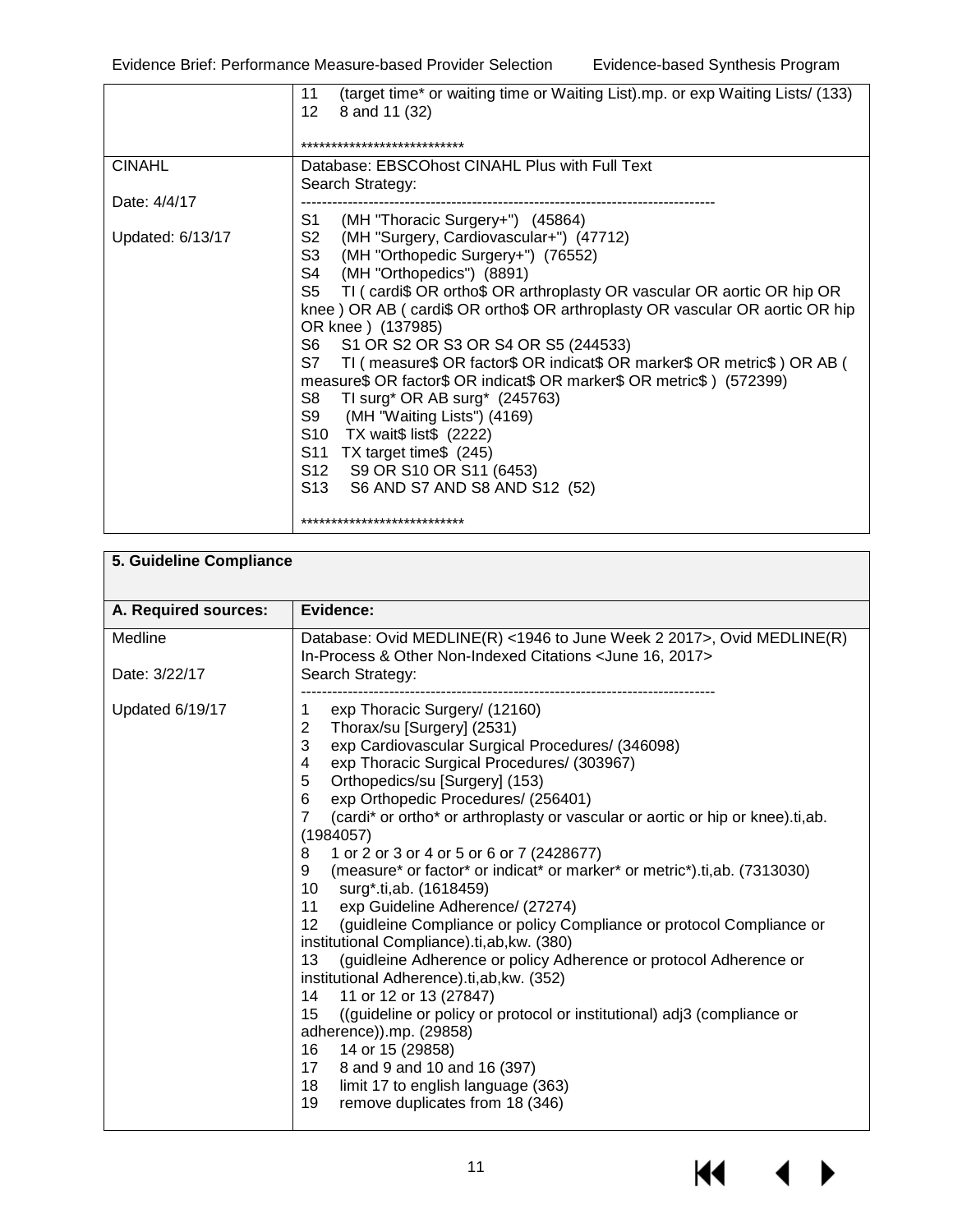|                                                                      | ***************************                                                                                                                                                                                                                                                                                                                                                                                                                                                                                                                                                                                                                                                                                                                                                                                                                                                                                                                                                                                                                                                                                                                                              |
|----------------------------------------------------------------------|--------------------------------------------------------------------------------------------------------------------------------------------------------------------------------------------------------------------------------------------------------------------------------------------------------------------------------------------------------------------------------------------------------------------------------------------------------------------------------------------------------------------------------------------------------------------------------------------------------------------------------------------------------------------------------------------------------------------------------------------------------------------------------------------------------------------------------------------------------------------------------------------------------------------------------------------------------------------------------------------------------------------------------------------------------------------------------------------------------------------------------------------------------------------------|
| Cochrane Database of<br>Systematic Reviews &<br>Methodology Register | Database: EBM Reviews - Cochrane Database of Systematic Reviews <2005 to<br>June 14, 2017><br>Search Strategy:                                                                                                                                                                                                                                                                                                                                                                                                                                                                                                                                                                                                                                                                                                                                                                                                                                                                                                                                                                                                                                                           |
| Date: 3/24/17                                                        | (cardi* or ortho* or arthroplasty or vascular or aortic or hip or knee).ti,ab.<br>1                                                                                                                                                                                                                                                                                                                                                                                                                                                                                                                                                                                                                                                                                                                                                                                                                                                                                                                                                                                                                                                                                      |
| Updated 6/19/17                                                      | (1089)<br>(measure* or factor* or indicat* or marker* or metric*).ti,ab. (3172)<br>2<br>surg*.ti,ab. (1536)<br>3<br>[exp Guideline Adherence/] (0)<br>4<br>(guidleine Compliance or policy Compliance or protocol Compliance or<br>5<br>institutional Compliance).ti,ab, kw. (1)<br>(guidleine Adherence or policy Adherence or protocol Adherence or<br>6<br>institutional Adherence).ti,ab, kw. (1)<br>4 or 5 or 6 (2)<br>$\overline{7}$<br>((guideline or policy or protocol or institutional) adj3 (compliance or<br>8<br>adherence)).mp. (289)<br>7 or 8 (289)<br>9<br>10<br>1 and 2 and 3 and $9(1)$                                                                                                                                                                                                                                                                                                                                                                                                                                                                                                                                                               |
|                                                                      | ***************************                                                                                                                                                                                                                                                                                                                                                                                                                                                                                                                                                                                                                                                                                                                                                                                                                                                                                                                                                                                                                                                                                                                                              |
| <b>CCRCT</b><br>Date: 4/4/17                                         | Database: EBM Reviews - Cochrane Central Register of Controlled Trials <may<br>2017<br/>Search Strategy:</may<br>                                                                                                                                                                                                                                                                                                                                                                                                                                                                                                                                                                                                                                                                                                                                                                                                                                                                                                                                                                                                                                                        |
| Updated 6/19/17                                                      | exp Thoracic Surgery/ (151)<br>1<br>Thorax/su [Surgery] (2)<br>$\overline{2}$<br>3<br>exp Cardiovascular Surgical Procedures/ (16764)<br>4<br>exp Thoracic Surgical Procedures/ (13835)<br>5<br>Orthopedics/su [Surgery] (0)<br>6<br>exp Orthopedic Procedures/ (9715)<br>$\overline{7}$<br>(cardi* or ortho* or arthroplasty or vascular or aortic or hip or knee).ti,ab.<br>(123336)<br>1 or 2 or 3 or 4 or 5 or 6 or 7 (136599)<br>8<br>(measure* or factor* or indicat* or marker* or metric*).ti,ab. (370114)<br>9<br>surg*.ti,ab. (108072)<br>10<br>exp Guideline Adherence/ (830)<br>11<br>12<br>(guidleine Compliance or policy Compliance or protocol Compliance or<br>institutional Compliance).ti,ab, kw. (334)<br>13<br>(guidleine Adherence or policy Adherence or protocol Adherence or<br>institutional Adherence).ti,ab, kw. (149)<br>11 or 12 or 13 (1252)<br>14<br>15<br>((guideline or policy or protocol or institutional) adj3 (compliance or<br>adherence)).mp. (2166)<br>14 or 15 (2166)<br>16<br>17 8 and 9 and 10 and 16 (31)<br>18<br>limit 17 to english language (24)<br>19<br>remove duplicates from 18 (24)<br>*************************** |
| <b>NHS Economic</b><br>Evaluation                                    | Database: EBM Reviews - NHS Economic Evaluation Database <1st Quarter<br>2016 >                                                                                                                                                                                                                                                                                                                                                                                                                                                                                                                                                                                                                                                                                                                                                                                                                                                                                                                                                                                                                                                                                          |
| Date: 4/4/17                                                         | Search Strategy:                                                                                                                                                                                                                                                                                                                                                                                                                                                                                                                                                                                                                                                                                                                                                                                                                                                                                                                                                                                                                                                                                                                                                         |
| Updated 6/19/17                                                      | exp Thoracic Surgery/ (10)<br>1<br>$\overline{2}$<br>Thorax/su [Surgery] (0)<br>exp Cardiovascular Surgical Procedures/ (710)<br>3                                                                                                                                                                                                                                                                                                                                                                                                                                                                                                                                                                                                                                                                                                                                                                                                                                                                                                                                                                                                                                       |

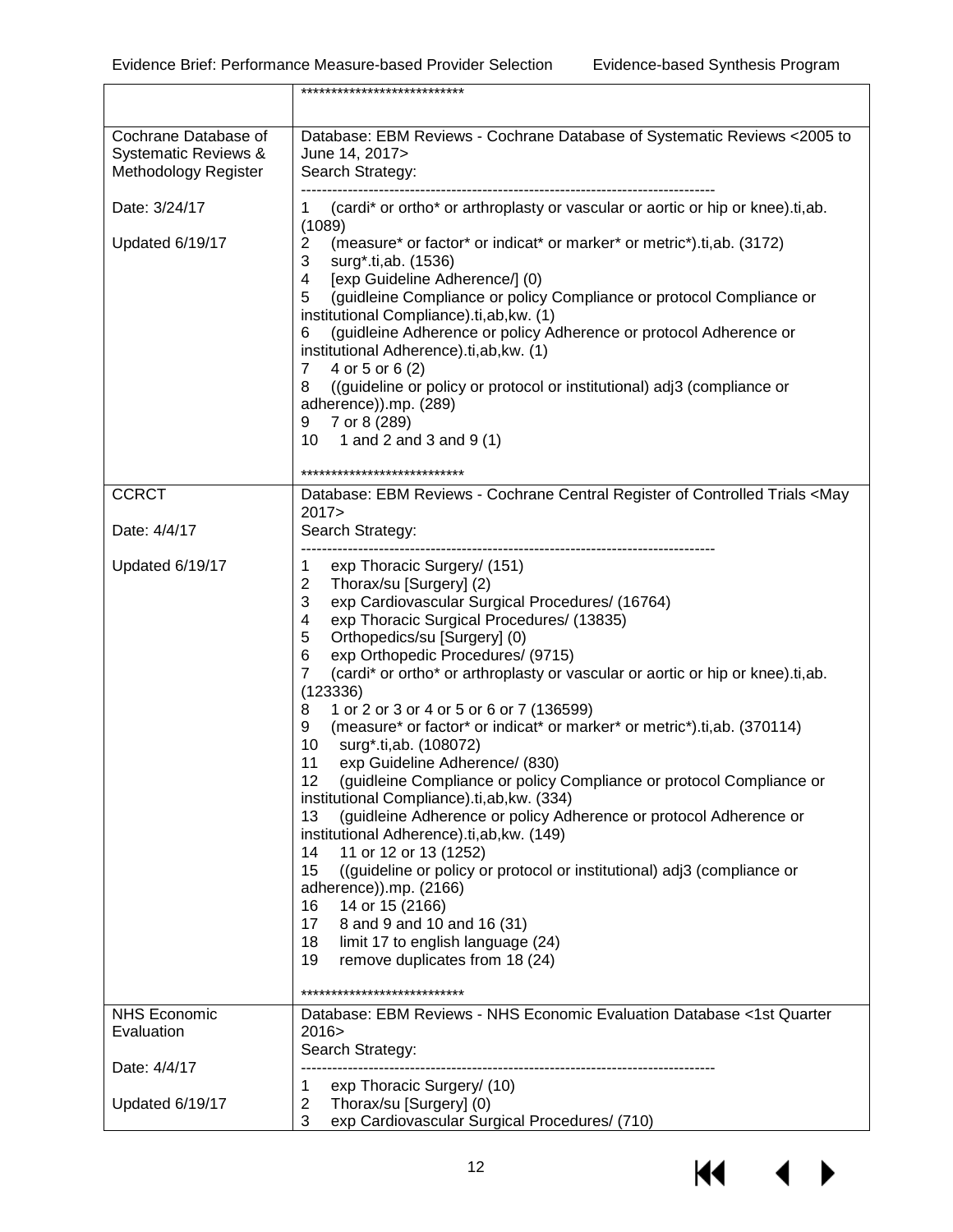| exp Thoracic Surgical Procedures/ (629)<br>4<br>5<br>Orthopedics/su [Surgery] (0)<br>exp Orthopedic Procedures/ (547)<br>6<br>$\overline{7}$<br>(cardi* or ortho* or arthroplasty or vascular or aortic or hip or knee).ti,ab.<br>(1026)<br>8<br>1 or 2 or 3 or 4 or 5 or 6 or 7 (2004)<br>(measure* or factor* or indicat* or marker* or metric*).ti,ab. (263)<br>9<br>10<br>surg*.ti,ab. (1088)<br>11<br>exp Guideline Adherence/ (75)<br>12<br>(guidleine Compliance or policy Compliance or protocol Compliance or<br>institutional Compliance).ti,ab, kw. (0)<br>13<br>(guidleine Adherence or policy Adherence or protocol Adherence or<br>institutional Adherence).ti,ab, kw. (0)<br>11 or 12 or 13 (75)<br>14<br>15<br>((guideline or policy or protocol or institutional) adj3 (compliance or<br>adherence)).mp. (94)<br>14 or 15 (94)<br>16<br>17 8 and 9 and 10 and 16 (1)<br>18<br>limit 17 to english language (1)<br>remove duplicates from 18 (1)<br>19<br>***************************<br><b>CINAHL</b><br>Database: EBSCOhost CINAHL Plus with Full Text<br>Search Strategy:<br>Date: 4/4/17<br>S1 (MH "Thoracic Surgery+") (45900)<br>S2 (MH "Surgery, Cardiovascular+") (47756)<br>Updated 6/19/17<br>S3<br>(MH "Orthopedic Surgery+") (76677)<br>S4<br>(MH "Orthopedics") (8896)<br>S <sub>5</sub><br>OR knee ) (138274)<br>S1 OR S2 OR S3 OR S4 OR S5 (232937)<br>S16<br>S7<br>measure\$ OR factor\$ OR indicat\$ OR marker\$ OR metric\$) (574043)<br>S8<br>TI surg* OR AB surg* $(246392)$<br>S9<br>(MH "Guideline Adherence") (9724)<br>OR institutional Adherence) ) OR AB ( (guideline Adherence OR policy<br>Adherence OR protocol Adherence OR institutional Adherence) ) (662)<br>S11<br>OR institutional Compliance) ) OR AB ( (guideline Compliance OR policy<br>Compliance OR protocol Compliance OR institutional Compliance) ) (293)<br>S <sub>12</sub><br>TI ((guideline or policy or protocol or institutional) N3 (compliance or<br>adherence)) OR AB ((guideline or policy or protocol or institutional) N3<br>(compliance or adherence)) (4404)<br>S9 OR S10 OR S11 OR S12 (13179)<br>S <sub>13</sub> |                                                                                                                                                                                                                                                                                                                                                                                        |  |
|---------------------------------------------------------------------------------------------------------------------------------------------------------------------------------------------------------------------------------------------------------------------------------------------------------------------------------------------------------------------------------------------------------------------------------------------------------------------------------------------------------------------------------------------------------------------------------------------------------------------------------------------------------------------------------------------------------------------------------------------------------------------------------------------------------------------------------------------------------------------------------------------------------------------------------------------------------------------------------------------------------------------------------------------------------------------------------------------------------------------------------------------------------------------------------------------------------------------------------------------------------------------------------------------------------------------------------------------------------------------------------------------------------------------------------------------------------------------------------------------------------------------------------------------------------------------------------------------------------------------------------------------------------------------------------------------------------------------------------------------------------------------------------------------------------------------------------------------------------------------------------------------------------------------------------------------------------------------------------------------------------------------------------------------------------------------------------------------------------------------------------------------|----------------------------------------------------------------------------------------------------------------------------------------------------------------------------------------------------------------------------------------------------------------------------------------------------------------------------------------------------------------------------------------|--|
|                                                                                                                                                                                                                                                                                                                                                                                                                                                                                                                                                                                                                                                                                                                                                                                                                                                                                                                                                                                                                                                                                                                                                                                                                                                                                                                                                                                                                                                                                                                                                                                                                                                                                                                                                                                                                                                                                                                                                                                                                                                                                                                                             |                                                                                                                                                                                                                                                                                                                                                                                        |  |
| S <sub>14</sub><br>S6 AND S7 AND S8 AND S13 (52)<br>***************************                                                                                                                                                                                                                                                                                                                                                                                                                                                                                                                                                                                                                                                                                                                                                                                                                                                                                                                                                                                                                                                                                                                                                                                                                                                                                                                                                                                                                                                                                                                                                                                                                                                                                                                                                                                                                                                                                                                                                                                                                                                             | TI (cardi\$ OR ortho\$ OR arthroplasty OR vascular OR aortic OR hip OR<br>knee) OR AB (cardi\$ OR ortho\$ OR arthroplasty OR vascular OR aortic OR hip<br>TI (measure\$ OR factor\$ OR indicat\$ OR marker\$ OR metric\$) OR AB (<br>S10 TI ( (guideline Adherence OR policy Adherence OR protocol Adherence<br>TI ( (guideline Compliance OR policy Compliance OR protocol Compliance |  |

| 6. Infections        |                                                                                                                                                   |
|----------------------|---------------------------------------------------------------------------------------------------------------------------------------------------|
| A. Required sources: | Evidence:                                                                                                                                         |
| Medline              | Database: Ovid MEDLINE(R) <1946 to March Week 4 2017>, Ovid MEDLINE(R)<br>In-Process & Other Non-Indexed Citations <april 03,="" 2017=""></april> |
| Date: 3/22/17        | Search Strategy:                                                                                                                                  |

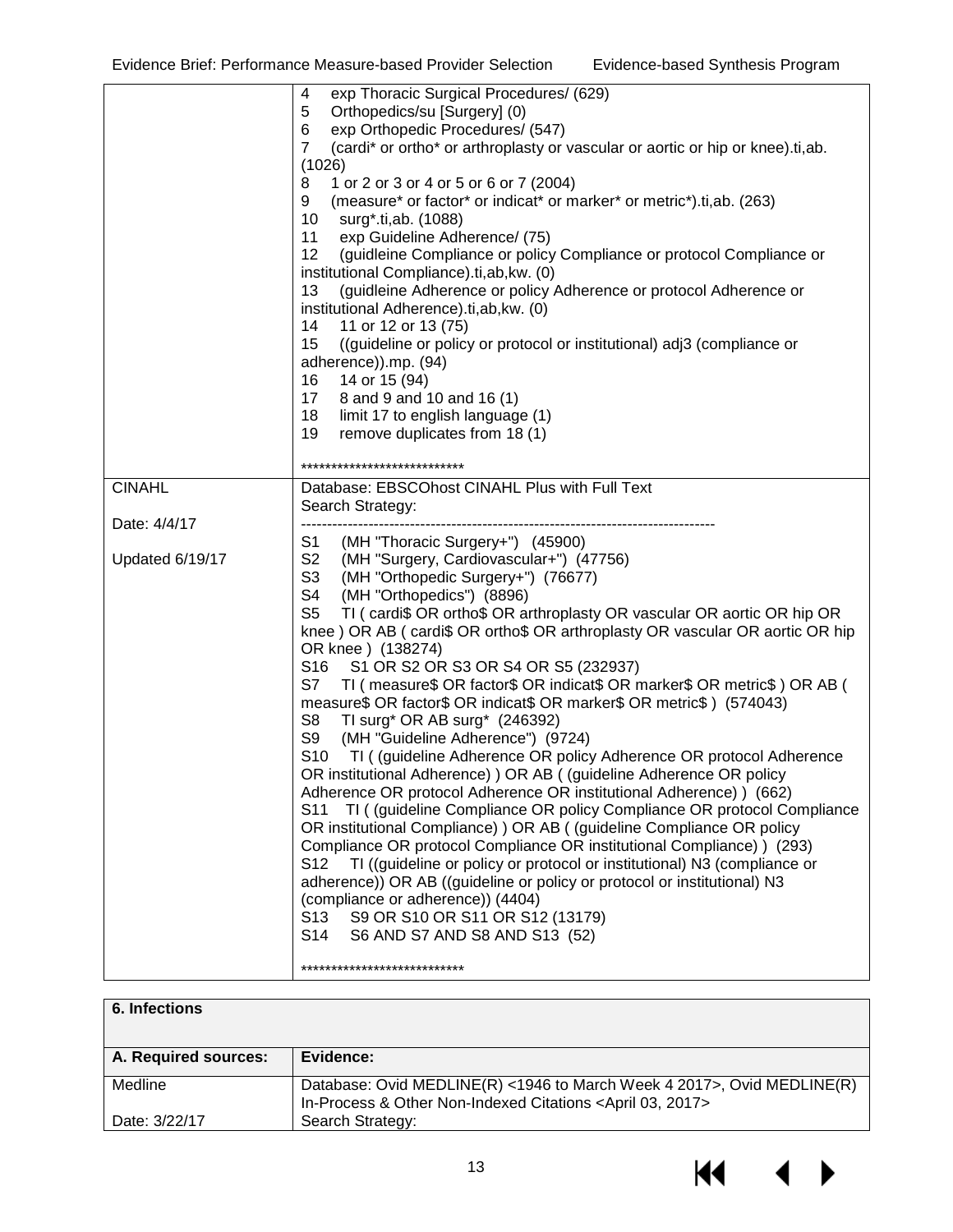| exp Quality Indicators, Health Care/ (17040)<br>1<br>$\overline{2}$<br>exp "Outcome and Process Assessment (Health Care)"/ (911588)<br>3<br>(Quality or ACS NSQIP).ti, ab. (743554)<br>1 or 2 or 3 (1584625)<br>4<br>exp Thoracic Surgery/ (11990)<br>5<br>Thorax/su [Surgery] (2527)<br>6<br>$\overline{7}$<br>exp Cardiovascular Surgical Procedures/ (338850)<br>exp Thoracic Surgical Procedures/ (298602)<br>8<br>Orthopedics/su [Surgery] (152)<br>9<br>10<br>exp Orthopedic Procedures/ (251714)<br>11<br>(cardi* or ortho* or arthroplasty or vascular or aortic or hip or knee).ti,ab.<br>(1939359)<br>12<br>5 or 6 or 7 or 8 or 9 or 10 or 11 (2376877)<br>13<br>(measure* or factor* or indicat* or marker* or metric*).ti,ab. (7160734)<br>14<br>surg*.ti,ab. (1586814)<br>15<br>(surg* and measure* and quality and infection).ti. (6) |  |
|-----------------------------------------------------------------------------------------------------------------------------------------------------------------------------------------------------------------------------------------------------------------------------------------------------------------------------------------------------------------------------------------------------------------------------------------------------------------------------------------------------------------------------------------------------------------------------------------------------------------------------------------------------------------------------------------------------------------------------------------------------------------------------------------------------------------------------------------------------|--|
|                                                                                                                                                                                                                                                                                                                                                                                                                                                                                                                                                                                                                                                                                                                                                                                                                                                     |  |
|                                                                                                                                                                                                                                                                                                                                                                                                                                                                                                                                                                                                                                                                                                                                                                                                                                                     |  |
|                                                                                                                                                                                                                                                                                                                                                                                                                                                                                                                                                                                                                                                                                                                                                                                                                                                     |  |
|                                                                                                                                                                                                                                                                                                                                                                                                                                                                                                                                                                                                                                                                                                                                                                                                                                                     |  |
|                                                                                                                                                                                                                                                                                                                                                                                                                                                                                                                                                                                                                                                                                                                                                                                                                                                     |  |
|                                                                                                                                                                                                                                                                                                                                                                                                                                                                                                                                                                                                                                                                                                                                                                                                                                                     |  |
|                                                                                                                                                                                                                                                                                                                                                                                                                                                                                                                                                                                                                                                                                                                                                                                                                                                     |  |
|                                                                                                                                                                                                                                                                                                                                                                                                                                                                                                                                                                                                                                                                                                                                                                                                                                                     |  |
|                                                                                                                                                                                                                                                                                                                                                                                                                                                                                                                                                                                                                                                                                                                                                                                                                                                     |  |
|                                                                                                                                                                                                                                                                                                                                                                                                                                                                                                                                                                                                                                                                                                                                                                                                                                                     |  |
|                                                                                                                                                                                                                                                                                                                                                                                                                                                                                                                                                                                                                                                                                                                                                                                                                                                     |  |
|                                                                                                                                                                                                                                                                                                                                                                                                                                                                                                                                                                                                                                                                                                                                                                                                                                                     |  |
|                                                                                                                                                                                                                                                                                                                                                                                                                                                                                                                                                                                                                                                                                                                                                                                                                                                     |  |
|                                                                                                                                                                                                                                                                                                                                                                                                                                                                                                                                                                                                                                                                                                                                                                                                                                                     |  |
|                                                                                                                                                                                                                                                                                                                                                                                                                                                                                                                                                                                                                                                                                                                                                                                                                                                     |  |
|                                                                                                                                                                                                                                                                                                                                                                                                                                                                                                                                                                                                                                                                                                                                                                                                                                                     |  |
| 16<br>Surgical Wound Infection.mp. or exp Surgical Wound Infection/ (32402)                                                                                                                                                                                                                                                                                                                                                                                                                                                                                                                                                                                                                                                                                                                                                                         |  |
| 17<br>Prophyla* Antibiotic*.ti,ab. (5418)                                                                                                                                                                                                                                                                                                                                                                                                                                                                                                                                                                                                                                                                                                                                                                                                           |  |
| 18<br>16 or 17 (36555)                                                                                                                                                                                                                                                                                                                                                                                                                                                                                                                                                                                                                                                                                                                                                                                                                              |  |
| 19<br>4 and 12 and 18 (2310)                                                                                                                                                                                                                                                                                                                                                                                                                                                                                                                                                                                                                                                                                                                                                                                                                        |  |
| 20<br>13 and 19 (914)                                                                                                                                                                                                                                                                                                                                                                                                                                                                                                                                                                                                                                                                                                                                                                                                                               |  |
| 21<br>14 and 20 (749)                                                                                                                                                                                                                                                                                                                                                                                                                                                                                                                                                                                                                                                                                                                                                                                                                               |  |
| 22<br>15 or 21 (754)                                                                                                                                                                                                                                                                                                                                                                                                                                                                                                                                                                                                                                                                                                                                                                                                                                |  |
| 23<br>remove duplicates from 22 (732)                                                                                                                                                                                                                                                                                                                                                                                                                                                                                                                                                                                                                                                                                                                                                                                                               |  |
| 24<br>limit 23 to english language (682)                                                                                                                                                                                                                                                                                                                                                                                                                                                                                                                                                                                                                                                                                                                                                                                                            |  |
| ***************************                                                                                                                                                                                                                                                                                                                                                                                                                                                                                                                                                                                                                                                                                                                                                                                                                         |  |
| Cochrane Database of<br>Database: EBM Reviews - Cochrane Database of Systematic Reviews < 2005 to                                                                                                                                                                                                                                                                                                                                                                                                                                                                                                                                                                                                                                                                                                                                                   |  |
| March 22, 2017><br>Systematic Reviews &                                                                                                                                                                                                                                                                                                                                                                                                                                                                                                                                                                                                                                                                                                                                                                                                             |  |
| Methodology Register<br>Search Strategy:                                                                                                                                                                                                                                                                                                                                                                                                                                                                                                                                                                                                                                                                                                                                                                                                            |  |
|                                                                                                                                                                                                                                                                                                                                                                                                                                                                                                                                                                                                                                                                                                                                                                                                                                                     |  |
| Date: 3/24/17<br>(Quality or ACS NSQIP).ti,ab. (5034)<br>1                                                                                                                                                                                                                                                                                                                                                                                                                                                                                                                                                                                                                                                                                                                                                                                          |  |
| (cardi* or ortho* or arthroplasty or vascular or aortic or hip or knee).ti,ab.<br>2                                                                                                                                                                                                                                                                                                                                                                                                                                                                                                                                                                                                                                                                                                                                                                 |  |
| (1077)                                                                                                                                                                                                                                                                                                                                                                                                                                                                                                                                                                                                                                                                                                                                                                                                                                              |  |
| (measure* or factor* or indicat* or marker* or metric*).ti,ab. (3135)<br>3                                                                                                                                                                                                                                                                                                                                                                                                                                                                                                                                                                                                                                                                                                                                                                          |  |
| surg*.ti,ab. (1519)<br>4                                                                                                                                                                                                                                                                                                                                                                                                                                                                                                                                                                                                                                                                                                                                                                                                                            |  |
| 5<br>(surg* and measure* and quality and infection*).ti. (0)                                                                                                                                                                                                                                                                                                                                                                                                                                                                                                                                                                                                                                                                                                                                                                                        |  |
| 6<br>(surgical site infection* or Surgical Wound Infection*).mp. (136)                                                                                                                                                                                                                                                                                                                                                                                                                                                                                                                                                                                                                                                                                                                                                                              |  |
| 7<br>Prophyla* Antibiotic*.ti,ab. (61)                                                                                                                                                                                                                                                                                                                                                                                                                                                                                                                                                                                                                                                                                                                                                                                                              |  |
|                                                                                                                                                                                                                                                                                                                                                                                                                                                                                                                                                                                                                                                                                                                                                                                                                                                     |  |
| 6 or 7 (181)<br>8                                                                                                                                                                                                                                                                                                                                                                                                                                                                                                                                                                                                                                                                                                                                                                                                                                   |  |
| 1 and 2 and 8 (15)<br>9                                                                                                                                                                                                                                                                                                                                                                                                                                                                                                                                                                                                                                                                                                                                                                                                                             |  |
| 10<br>4 and 9 (14)                                                                                                                                                                                                                                                                                                                                                                                                                                                                                                                                                                                                                                                                                                                                                                                                                                  |  |
| 11<br>3 and 10 $(8)$                                                                                                                                                                                                                                                                                                                                                                                                                                                                                                                                                                                                                                                                                                                                                                                                                                |  |
|                                                                                                                                                                                                                                                                                                                                                                                                                                                                                                                                                                                                                                                                                                                                                                                                                                                     |  |
| ***************************                                                                                                                                                                                                                                                                                                                                                                                                                                                                                                                                                                                                                                                                                                                                                                                                                         |  |
| <b>CCRCT</b><br>Database: EBM Reviews - Cochrane Central Register of Controlled Trials                                                                                                                                                                                                                                                                                                                                                                                                                                                                                                                                                                                                                                                                                                                                                              |  |
| <february 2017=""></february>                                                                                                                                                                                                                                                                                                                                                                                                                                                                                                                                                                                                                                                                                                                                                                                                                       |  |
| Search Strategy:<br>Date: 4/4/17                                                                                                                                                                                                                                                                                                                                                                                                                                                                                                                                                                                                                                                                                                                                                                                                                    |  |
|                                                                                                                                                                                                                                                                                                                                                                                                                                                                                                                                                                                                                                                                                                                                                                                                                                                     |  |
| exp Quality Indicators, Health Care/ (295)<br>1                                                                                                                                                                                                                                                                                                                                                                                                                                                                                                                                                                                                                                                                                                                                                                                                     |  |
| $\overline{2}$<br>exp "Outcome and Process Assessment (Health Care)"/ (113624)                                                                                                                                                                                                                                                                                                                                                                                                                                                                                                                                                                                                                                                                                                                                                                      |  |
| 3<br>(Quality or ACS NSQIP).ti,ab. (63313)                                                                                                                                                                                                                                                                                                                                                                                                                                                                                                                                                                                                                                                                                                                                                                                                          |  |
| 1 or 2 or 3 (164168)<br>4                                                                                                                                                                                                                                                                                                                                                                                                                                                                                                                                                                                                                                                                                                                                                                                                                           |  |
| exp Thoracic Surgery/ (151)<br>5                                                                                                                                                                                                                                                                                                                                                                                                                                                                                                                                                                                                                                                                                                                                                                                                                    |  |
| Thorax/su [Surgery] (2)<br>6                                                                                                                                                                                                                                                                                                                                                                                                                                                                                                                                                                                                                                                                                                                                                                                                                        |  |
| exp Cardiovascular Surgical Procedures/ (16505)<br>7<br>exp Thoracic Surgical Procedures/ (13683)<br>8                                                                                                                                                                                                                                                                                                                                                                                                                                                                                                                                                                                                                                                                                                                                              |  |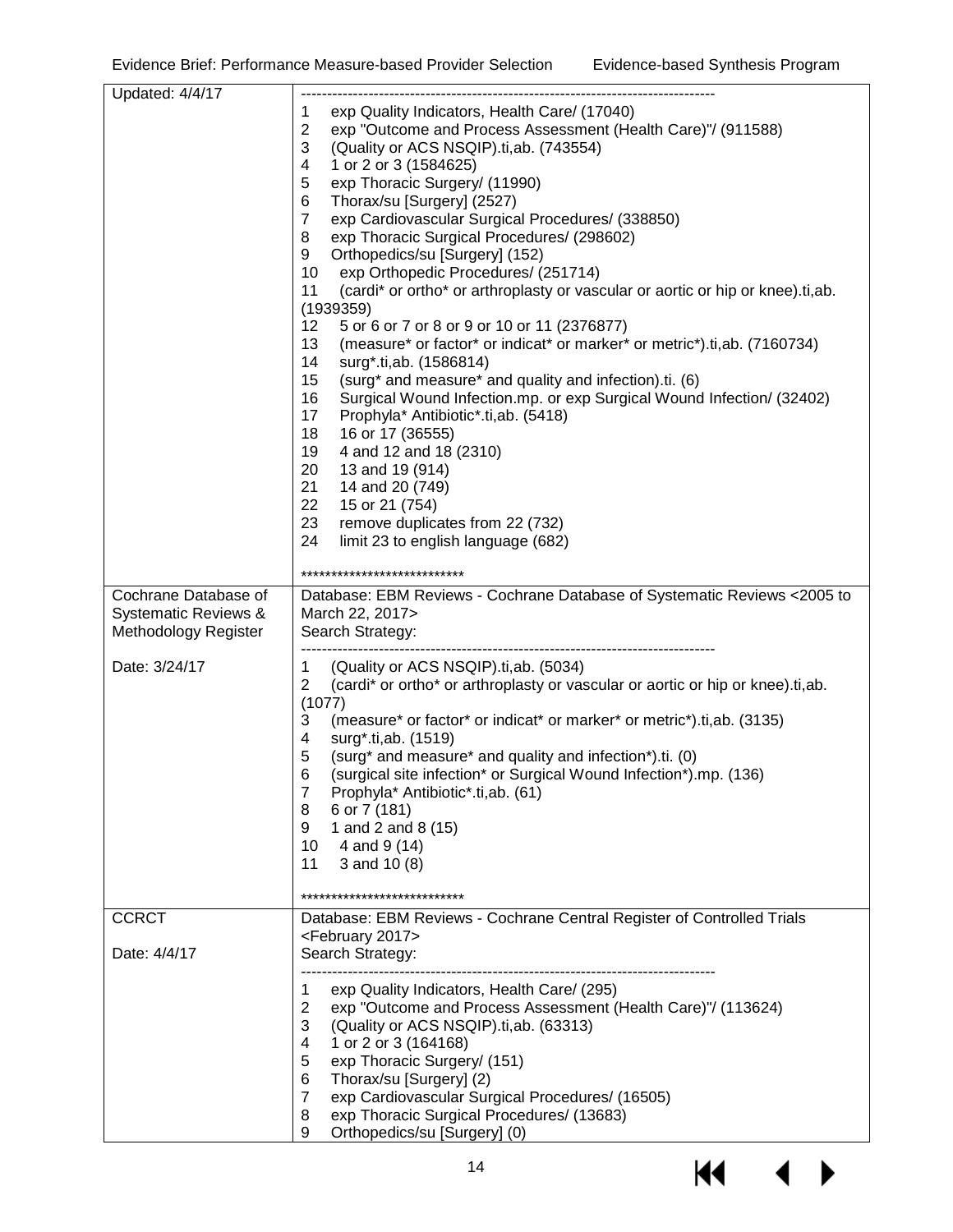|                     | exp Orthopedic Procedures/ (9539)<br>10                                               |
|---------------------|---------------------------------------------------------------------------------------|
|                     | (cardi* or ortho* or arthroplasty or vascular or aortic or hip or knee).ti,ab.<br>11  |
|                     | (118774)                                                                              |
|                     | $12 \,$<br>5 or 6 or 7 or 8 or 9 or 10 or 11 (131844)                                 |
|                     | (measure* or factor* or indicat* or marker* or metric*).ti,ab. (355878)<br>13         |
|                     | 14<br>surg*.ti,ab. (103574)                                                           |
|                     | 15<br>(surg* and measure* and quality and infection).ti. (0)                          |
|                     | 16<br>Surgical Wound Infection.mp. or exp Surgical Wound Infection/ (2784)            |
|                     | 17<br>Prophyla* Antibiotic*.ti,ab. (1083)                                             |
|                     |                                                                                       |
|                     | 18<br>16 or 17 (3585)                                                                 |
|                     | 19<br>4 and 12 and 18 (173)                                                           |
|                     | 20<br>13 and 19 (68)                                                                  |
|                     | 21<br>14 and 20 (54)                                                                  |
|                     | 22<br>15 or 21 (54)                                                                   |
|                     | 23<br>remove duplicates from 22 (54)                                                  |
|                     | 24<br>limit 23 to english language (51)                                               |
|                     |                                                                                       |
|                     | ***************************                                                           |
| <b>NHS Economic</b> | Database: EBM Reviews - NHS Economic Evaluation Database <1st Quarter                 |
| Evaluation          | 2016>                                                                                 |
|                     |                                                                                       |
|                     | Search Strategy:                                                                      |
| Date: 4/4/17        |                                                                                       |
|                     | exp Quality Indicators, Health Care/ (27)<br>1                                        |
|                     | $\overline{2}$<br>exp "Outcome and Process Assessment (Health Care)"/ (4159)          |
|                     | 3<br>(Quality or ACS NSQIP).ti, ab. (302)                                             |
|                     | 1 or 2 or 3 (4372)<br>4                                                               |
|                     | exp Thoracic Surgery/ (10)<br>5                                                       |
|                     | Thorax/su [Surgery] (0)<br>6                                                          |
|                     | $\overline{7}$<br>exp Cardiovascular Surgical Procedures/ (710)                       |
|                     | 8<br>exp Thoracic Surgical Procedures/ (629)                                          |
|                     | Orthopedics/su [Surgery] (0)<br>9                                                     |
|                     | 10<br>exp Orthopedic Procedures/ (547)                                                |
|                     |                                                                                       |
|                     | 11<br>(cardi* or ortho* or arthroplasty or vascular or aortic or hip or knee).ti, ab. |
|                     | (1026)                                                                                |
|                     | 12<br>5 or 6 or 7 or 8 or 9 or 10 or 11 (2004)                                        |
|                     | (measure* or factor* or indicat* or marker* or metric*).ti,ab. (263)<br>13            |
|                     | surg*.ti,ab. (1088)<br>14                                                             |
|                     | (surg* and measure* and quality and infection).ti. (0)<br>15                          |
|                     | 16<br>Surgical Wound Infection.mp. or exp Surgical Wound Infection/ (121)             |
|                     | Prophyla* Antibiotic*.ti,ab. (14)<br>17                                               |
|                     | 18<br>16 or 17 (128)                                                                  |
|                     | 19<br>4 and 12 and 18 (9)                                                             |
|                     | 20                                                                                    |
|                     | 13 and 19 (0)                                                                         |
|                     | 21<br>14 and 20 (0)                                                                   |
|                     | 22<br>15 or 21 (0)                                                                    |
|                     | 23<br>remove duplicates from 22 (0)                                                   |
|                     | 24<br>limit 23 to english language (0)                                                |
|                     |                                                                                       |
|                     | **************************                                                            |
| <b>CINAHL</b>       | Database: EBSCOhost CINAHL Plus with Full Text                                        |
|                     | Search Strategy:                                                                      |
| Date: 4/4/17        |                                                                                       |
|                     | (MH "Clinical Indicators") (9431)<br>S1                                               |
|                     | S <sub>2</sub><br>(MH "Outcome Assessment") OR (MH "Process Assessment (Health        |
|                     |                                                                                       |
|                     | Care)+"))"/ (34859)                                                                   |
|                     | S <sub>3</sub><br>TI (Quality OR ACS NSQIP) OR AB (Quality OR ACS NSQIP) (201663)     |
|                     | S4<br>S1 OR S2 OR S3 (235154)                                                         |
|                     | S <sub>5</sub><br>(MH "Thoracic Surgery+") (45131)                                    |
|                     | S <sub>6</sub><br>(MH "Surgery, Cardiovascular+") (46846)                             |

KI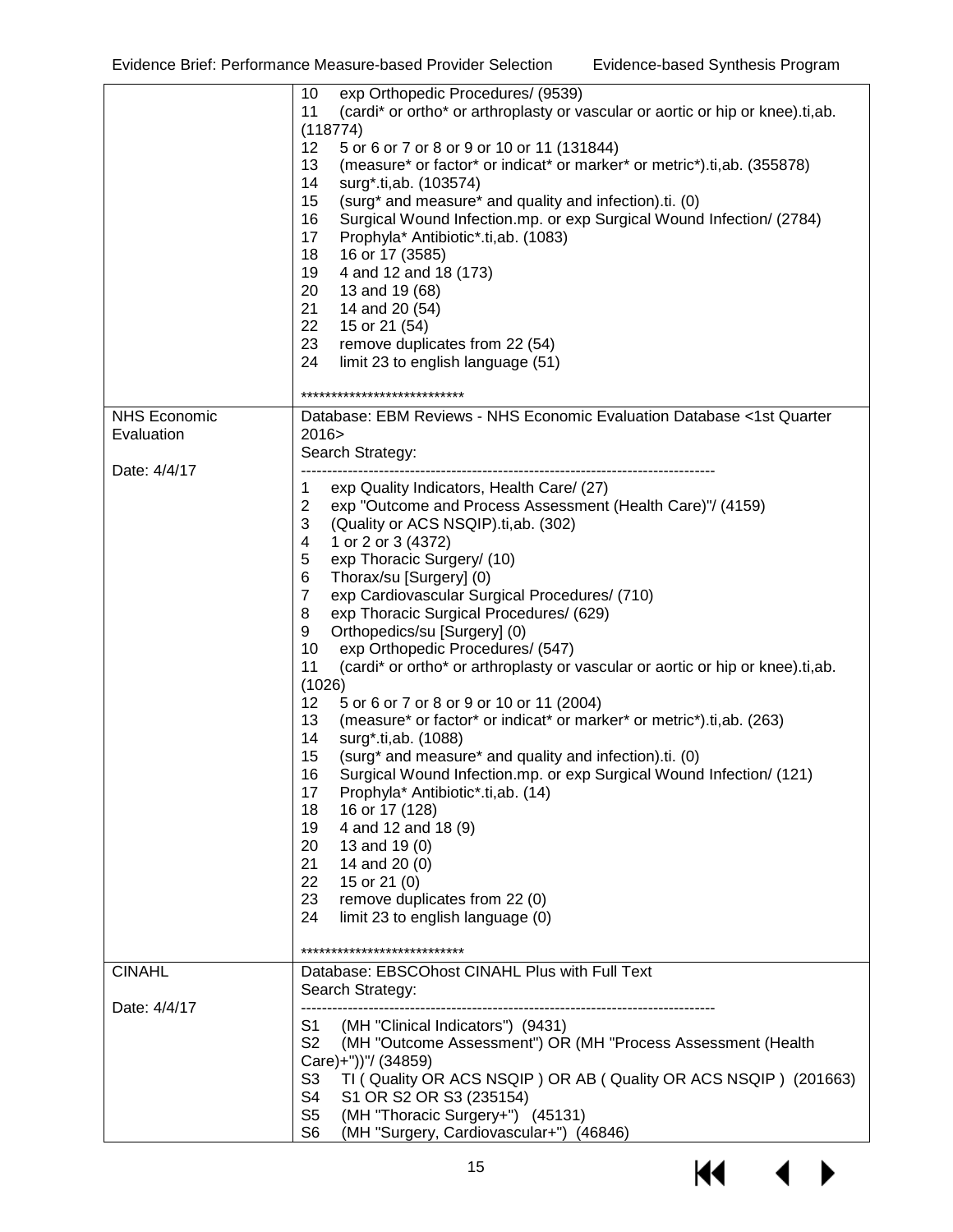Evidence Brief: Performance Measure-based Provider Selection Evidence-based Synthesis Program

| (MH "Orthopedic Surgery+") (74809)<br>S7                                              |
|---------------------------------------------------------------------------------------|
| S8 (MH "Orthopedics") (8797)                                                          |
| S9 TI (cardi\$ OR ortho\$ OR arthroplasty OR vascular OR aortic OR hip OR             |
| knee ) OR AB ( cardi\$ OR ortho\$ OR arthroplasty OR vascular OR aortic OR hip        |
| OR knee ) (126064)                                                                    |
| S10 S5 OR S6 OR S7 OR S8 OR S9 (232937)                                               |
| TI ( measure \$ OR factor \$ OR indicat \$ OR marker \$ OR metric \$ ) OR AB (<br>S11 |
| measure\$ OR factor\$ OR indicat\$ OR marker\$ OR metric\$ ) (505470)                 |
| S12 -<br>TI surg* OR AB surg* $(221304)$                                              |
| TI (surg\$ AND measure\$ AND quality AND infection\$) OR AB (surg\$<br>S13 -          |
| AND measure\$ AND quality AND infection\$) (0)                                        |
| Surgical Wound Infection\$ (7342)<br>S14                                              |
| TI Prophyla\$ Antibiotic\$ OR AB Prophyla\$ Antibiotic\$ (0)<br>S <sub>15</sub>       |
| S16 (MH "Surgical Wound Infection") (7282)                                            |
| S17<br>S14 OR S15 OR S16 (7342)                                                       |
| S18 S4 AND S10 AND S17 (154)                                                          |
| S19 S11 AND S18 (57)                                                                  |
| S20<br>S12 AND S19 (55)                                                               |
|                                                                                       |
| ***************************                                                           |
|                                                                                       |

| 7. Grey Literature                                                                                                                           |                                                                                                                                                                                                                                                                                                                                                                                                                                                                                                                                                                                                                                                                                                                                                                                                                                                                                                                                                                                                                                                                                                                                          |
|----------------------------------------------------------------------------------------------------------------------------------------------|------------------------------------------------------------------------------------------------------------------------------------------------------------------------------------------------------------------------------------------------------------------------------------------------------------------------------------------------------------------------------------------------------------------------------------------------------------------------------------------------------------------------------------------------------------------------------------------------------------------------------------------------------------------------------------------------------------------------------------------------------------------------------------------------------------------------------------------------------------------------------------------------------------------------------------------------------------------------------------------------------------------------------------------------------------------------------------------------------------------------------------------|
| A. Required sources:                                                                                                                         | Evidence:                                                                                                                                                                                                                                                                                                                                                                                                                                                                                                                                                                                                                                                                                                                                                                                                                                                                                                                                                                                                                                                                                                                                |
| AHRQ: evidence<br>reports, technology<br>assessments, U.S.<br><b>Preventative Services</b><br><b>Task Force Evidence</b><br><b>Synthesis</b> | http://www.ahrq.gov/research/findings/evidence-based-reports/search.html<br>Search: readmission; readmit; mortality; post-operative care; wait time; delay;<br>guideline compliance; infection<br><b>Relevant Results:</b><br>None                                                                                                                                                                                                                                                                                                                                                                                                                                                                                                                                                                                                                                                                                                                                                                                                                                                                                                       |
| Date: 3/20/17<br>Updated: 3/28/17                                                                                                            |                                                                                                                                                                                                                                                                                                                                                                                                                                                                                                                                                                                                                                                                                                                                                                                                                                                                                                                                                                                                                                                                                                                                          |
| <b>CADTH</b><br>Date: 3/20/17<br>Updated: 3/28/17                                                                                            | https://www.cadth.ca<br>Search: readmission; readmit; mortality; post-operative care; wait time; delay;<br>guideline compliance; infection                                                                                                                                                                                                                                                                                                                                                                                                                                                                                                                                                                                                                                                                                                                                                                                                                                                                                                                                                                                               |
| <b>ECRI</b> Institute                                                                                                                        | <b>Relevant Results:</b><br>Post-Operative Follow-Up for Elderly Hip Fracture Surgery Patients: Clinical<br><b>Effectiveness and Guidelines</b><br>Abstract-based rapid review product; specific to follow-up care<br>Post-operative Pain Management for Patients After Elective Knee or Hip<br><b>Replacement Surgery: Guidelines</b><br>Specific to pain management, not related to quality measure<br>Timing of Hip Fracture Surgery for Non-Elderly Adults: Clinical Effectiveness and<br><b>Guidelines</b><br>Abstract-based rapid review product; potentially relevant<br><b>Cancelation of Hip and Knee Replacement Surgeries: Guidelines</b><br>Specific to comorbidities associated with surgery cancellation<br>Preoperative Skin Antiseptic Preparations and Application Techniques for<br>Preventing Surgical Site Infections: A Systematic Review of the Clinical Evidence<br>and Guidelines<br>SSI prevention specific to antiseptic application-peripheral information<br>in the review is possibly useful for background on SSI; appendix 11<br>provides data by surgery type<br>https://www.ecri.org/Pages/default.aspx |

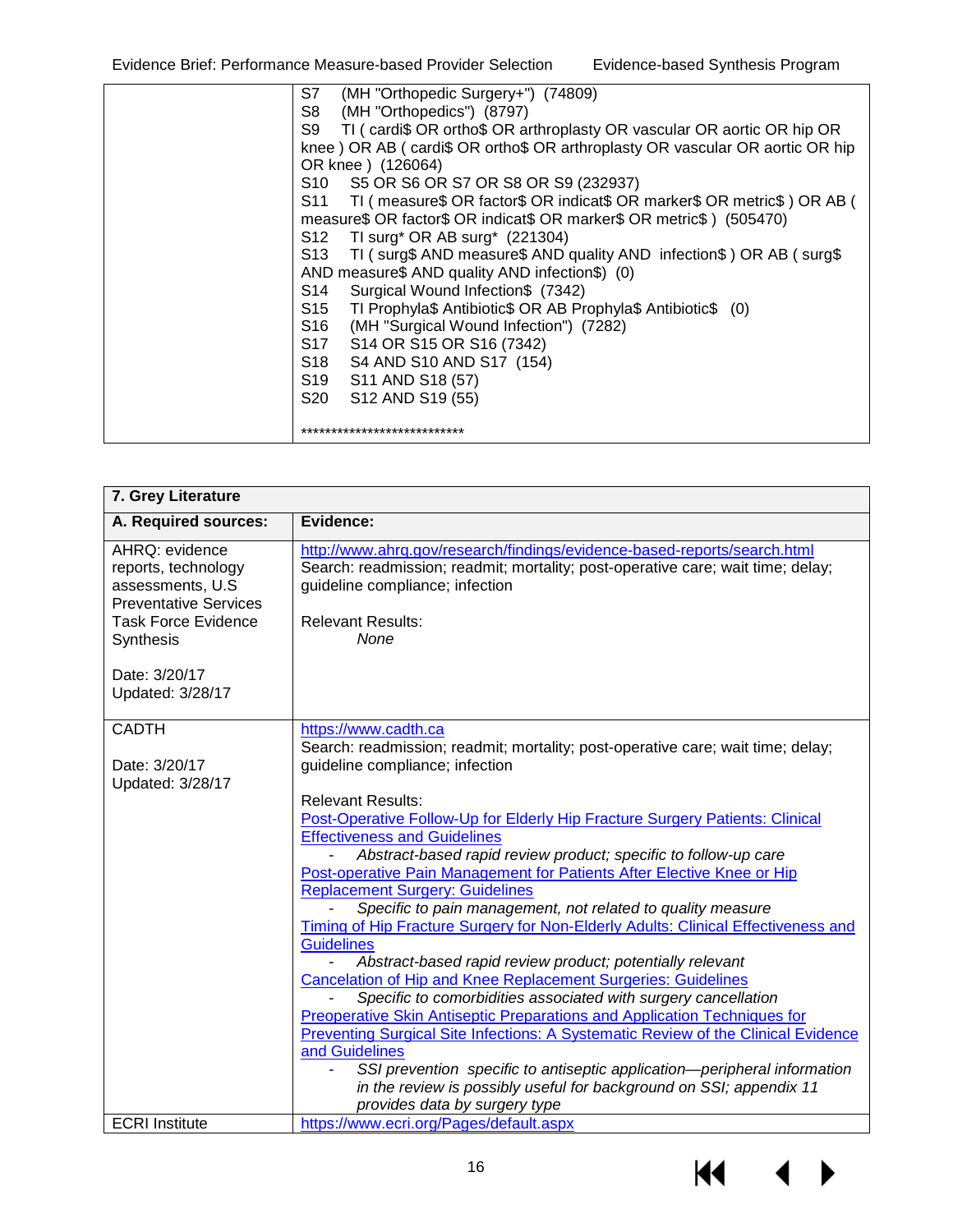|                                       | Search: readmission; readmit; mortality and surgery; post-operative care; wait                                                                                   |  |  |  |
|---------------------------------------|------------------------------------------------------------------------------------------------------------------------------------------------------------------|--|--|--|
| Date: 3/20/17<br>Updated: 3/28/17     | time; delay; guideline compliance; infection                                                                                                                     |  |  |  |
|                                       | <b>Relevant Results:</b>                                                                                                                                         |  |  |  |
|                                       | None                                                                                                                                                             |  |  |  |
| <b>NHS Evidence</b>                   | http://www.evidence.nhs.uk/default.aspx                                                                                                                          |  |  |  |
| Date: 3/20/17                         | Search: readmission; readmit; mortality; post-operative care; wait time; delay;<br>guideline compliance; infection                                               |  |  |  |
|                                       |                                                                                                                                                                  |  |  |  |
|                                       | <b>Relevant Results:</b>                                                                                                                                         |  |  |  |
|                                       | Thirty-day readmission rates in spine surgery: systematic review and meta-                                                                                       |  |  |  |
|                                       | analysis                                                                                                                                                         |  |  |  |
|                                       | KQ2 is relevant - What study factors impact the rate of 30-day<br>readmissions? Includes time from enrollment as a factor                                        |  |  |  |
|                                       | <b>Effect of early surgery after hip fracture on mortality and complications:</b>                                                                                |  |  |  |
|                                       | systematic review and meta-analysis                                                                                                                              |  |  |  |
|                                       | KQ1-Supports wait time as a valid quality metric - relevant                                                                                                      |  |  |  |
|                                       | Meta-analysis of studies on mortality of early surgery vs delayed surgery for<br>patients with femoral neck fractures                                            |  |  |  |
|                                       | Chinese language only                                                                                                                                            |  |  |  |
|                                       | Pre-operative indicators for mortality following hip fracture surgery: a systematic                                                                              |  |  |  |
|                                       | review and meta-analysis                                                                                                                                         |  |  |  |
|                                       | Background- patient-level characteristics only - may be useful as citation                                                                                       |  |  |  |
|                                       | for number of studies looking at patient level characteristics<br>Morbidity and mortality related to odontoid fracture surgery in the elderly                    |  |  |  |
|                                       | population                                                                                                                                                       |  |  |  |
|                                       | Outcomes after fracture surgery. Study supports discussion on outcomes                                                                                           |  |  |  |
|                                       | based on factors other than hospital/physician performance.                                                                                                      |  |  |  |
|                                       | Timing matters in hip fracture surgery: patients operated within 48 hours have<br>better outcomes - a meta-analysis and meta-regression of over 190,000 patients |  |  |  |
|                                       | Relevant KQ1-Supports wait times as valid quality metric.                                                                                                        |  |  |  |
|                                       | Timing of surgery for hip fractures: a systematic review of 52 published studies                                                                                 |  |  |  |
|                                       | involving 291,413 patients                                                                                                                                       |  |  |  |
|                                       | Relevant KQ1-Supports wait times as valid quality metric.                                                                                                        |  |  |  |
| <b>NQF</b>                            | http://www.qualityforum.org/ProjectListing.aspx                                                                                                                  |  |  |  |
| Date: 3/23/17                         | Search: readmission; readmit; mortality and surgery; post-operative care; wait                                                                                   |  |  |  |
|                                       | time; delay; guideline compliance; infection                                                                                                                     |  |  |  |
|                                       |                                                                                                                                                                  |  |  |  |
|                                       | <b>Relevant Results:</b>                                                                                                                                         |  |  |  |
|                                       | Surgery<br>These refer to ongoing projects, not complete data. See comments below for                                                                            |  |  |  |
|                                       | potentially relevant projects.                                                                                                                                   |  |  |  |
|                                       | All-Cause Admissions and Readmissions Project 2015-2017                                                                                                          |  |  |  |
|                                       | Relevant measures: #1789, #2879, #2514, #2502, #2504                                                                                                             |  |  |  |
|                                       | Relevant for discussion of NQF activities<br>All-Cause Admissions & Readmissions Project 2017                                                                    |  |  |  |
|                                       | Relevant measures: #2515                                                                                                                                         |  |  |  |
|                                       | Relevant for discussion of NQF activities – not sure how it differs from                                                                                         |  |  |  |
|                                       | above                                                                                                                                                            |  |  |  |
|                                       | Care Coordination Endorsement Maintenance Project 2016-2017                                                                                                      |  |  |  |
|                                       | Relevant measures: #0326, #0646, #0647, #0648, #0649<br>Relevant for discussion of NQF activities                                                                |  |  |  |
|                                       | <b>Surgery Project 2015-2017</b>                                                                                                                                 |  |  |  |
|                                       | Relevant measures: #1550, #1551, #2998, #3030, #3031, #3032                                                                                                      |  |  |  |
|                                       | Relevant for discussion of NQF activities                                                                                                                        |  |  |  |
| VA Products - VATAP,<br>PBM and HSR&D | A. http://www.hsrd.research.va.gov/research/default.cfm<br>Search: readmission; readmit; mortality and surgery; post-operative care; wait                        |  |  |  |
| publications                          | time; delay; guideline compliance; infection                                                                                                                     |  |  |  |

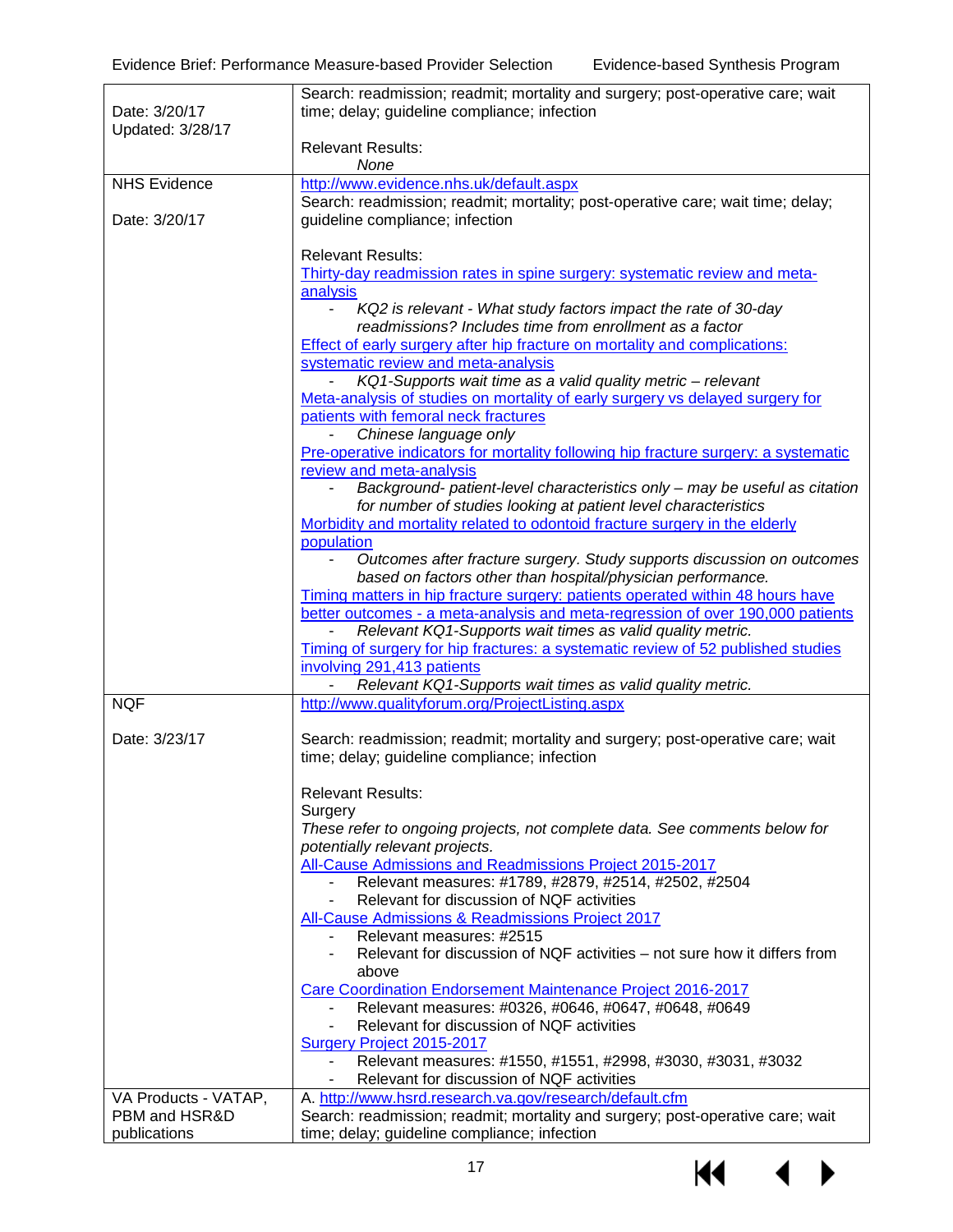| Date: 3/29/17       | <b>Relevant Results:</b>                                                                                                                |
|---------------------|-----------------------------------------------------------------------------------------------------------------------------------------|
|                     | Differences in Quality, Cost, and Access between VA and Fee Basis CABG and                                                              |
|                     | <b>PCI</b>                                                                                                                              |
|                     | Background of potential effects of outsourced, non-VA care identified by                                                                |
|                     | annual volume of procedures and hospital performance reported to                                                                        |
|                     | Medicare-- performance measured in 30-day risk-adjusted mortality                                                                       |
|                     | following acute myocardial infarction in the Hospital Compare database                                                                  |
|                     | <b>Improving Surgical Quality: Risks and Impact of Readmission</b>                                                                      |
|                     | Background-On-going study-considers multiple patient-, procedure- and                                                                   |
|                     | complication-based factors in 30-day readmission for the purposes of                                                                    |
|                     | validating a risk prediction tool- specifically aimed at exposing data not                                                              |
|                     | currently reflected in VASQIP                                                                                                           |
|                     | B. http://www.research.va.gov/research_topics/                                                                                          |
|                     |                                                                                                                                         |
|                     | <b>Relevant Results:</b>                                                                                                                |
|                     | <b>Access and Quality Tool</b>                                                                                                          |
|                     | www.accesstocare.va.gov                                                                                                                 |
|                     | Background - provide Veterans with useful information related to such                                                                   |
|                     | things as new and established patient wait times, satisfaction scores for                                                               |
|                     | access to primary and specialty care, and timeliness of urgent                                                                          |
|                     | appointments.                                                                                                                           |
|                     |                                                                                                                                         |
|                     | C. https://www.hsrd.research.va.gov/publications/esp                                                                                    |
|                     | <b>Relevant Results:</b>                                                                                                                |
|                     | Joint replacement disparities                                                                                                           |
|                     | https://www.hsrd.research.va.gov/publications/esp/joint-replacement.cfm                                                                 |
|                     | Focuses on racial disparities - VA and non-VA                                                                                           |
|                     |                                                                                                                                         |
|                     | Public reporting of quality and safety data                                                                                             |
|                     | https://www.hsrd.research.va.gov/publications/esp/transparency.cfm                                                                      |
|                     | Background - Focuses on best way to present performance data to the                                                                     |
|                     | public and if public reporting influences quality improvement programs or                                                               |
|                     | clinical measures. May be relevant context for discussion around KQ2.                                                                   |
|                     | Readmission risk prediction                                                                                                             |
|                     | https://www.hsrd.research.va.gov/publications/esp/readmission.cfm<br>Background-Useful to cite in discussion about existing models. The |
|                     | review finds risk prediction models for hospital readmission still not                                                                  |
|                     | validated in the evidence.                                                                                                              |
|                     | VA vs non-VA quality                                                                                                                    |
|                     | https://www.hsrd.research.va.gov/publications/esp/quality.cfm                                                                           |
|                     | Background - VA vs non-VA quality of care                                                                                               |
| <b>CMS Policies</b> | https://www.cms.gov/Medicare/Quality-Initiatives-Patient-Assessment-                                                                    |
|                     | Instruments/QualityMeasures/CMS-Measures-Inventory.html                                                                                 |
| Date: 3/29/17       |                                                                                                                                         |
|                     | Search: quality measures                                                                                                                |
|                     | <b>Relevant Results:</b>                                                                                                                |
|                     | <b>Cardiovascular Measures</b>                                                                                                          |
|                     | Background - Useful for background discussion of CMS measures.                                                                          |
|                     | <b>Orthopedic Measures</b>                                                                                                              |
|                     | Background - Useful for background discussion of CMS measures.                                                                          |
|                     | <b>Statistical Issues In Assessing Hospital Performance</b>                                                                             |
|                     | Background- CMS statistical guidance                                                                                                    |
| Google scholar      | http://scholar.google.com/                                                                                                              |

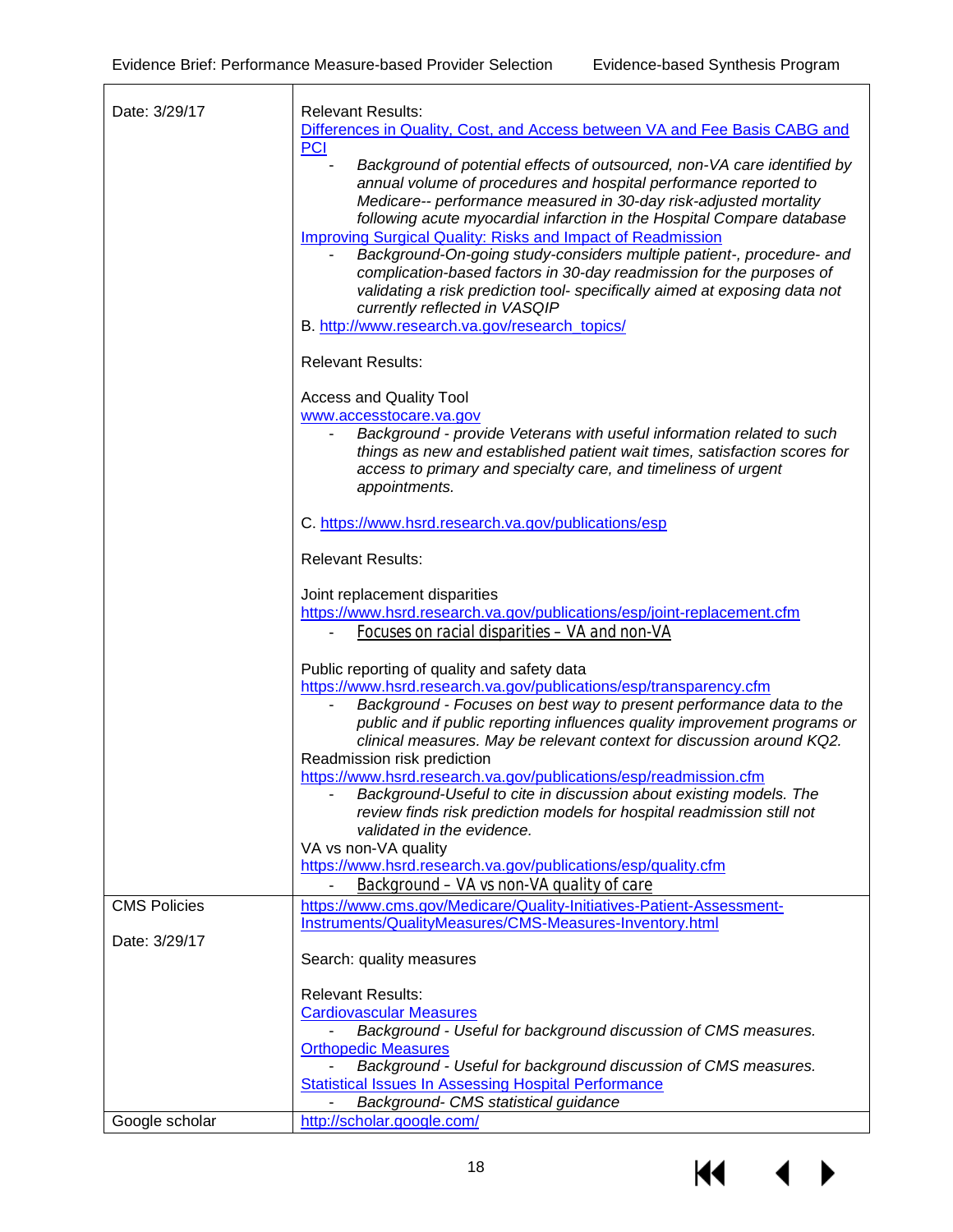| Date: 3/29/17 | Search: readmission; readmit; mortality and surgery; post-operative care; wait<br>time; delay; guideline compliance; infection |
|---------------|--------------------------------------------------------------------------------------------------------------------------------|
|               | <b>Relevant Results:</b>                                                                                                       |
|               | Lucas, Donald J., and Timothy M. Pawlik. "Readmission after surgery." Advances<br>in surgery 48 (2013): 185-199.               |
|               | Background Focuses on problems with the 30-day standard. Data on<br>rates of readmission after surgery by surgery type         |
|               | Karhade, Aditya V., et al. "Thirty-day readmission and reoperation after surgery                                               |
|               | for spinal tumors: a National Surgical Quality Improvement Program analysis."                                                  |
|               | Neurosurgical Focus 41.2 (2016): E5.                                                                                           |
|               | Rate of and reasons for readmission after surgery, focus on determining                                                        |
|               | incidence for readmittance post-spinal tumor surgery, mortality and                                                            |
|               | predictors of complications                                                                                                    |
|               | Li, Zhongmin, et al. "Hospital variation in readmission after coronary artery                                                  |
|               | bypass surgery in California." Circulation: Cardiovascular Quality and Outcomes                                                |
|               | (2012): CIRCOUTCOMES-112.                                                                                                      |
|               | Background- Focuses on disparity between hospital readmission rates,                                                           |
|               | evidence for patient characteristics and hospital practices as key                                                             |
|               | indicators of readmission risk (top 2 reasons for readmission failure or<br><i>infection</i> )                                 |

| 8. Search for systematic reviews currently under development (includes forthcoming reviews & |                                                                                                             |  |  |  |
|----------------------------------------------------------------------------------------------|-------------------------------------------------------------------------------------------------------------|--|--|--|
| protocols)                                                                                   |                                                                                                             |  |  |  |
| <b>Date Searched:</b>                                                                        |                                                                                                             |  |  |  |
| A. Required sources:                                                                         | Evidence:                                                                                                   |  |  |  |
| <b>PROSPERO</b>                                                                              | http://www.crd.york.ac.uk/PROSPERO/                                                                         |  |  |  |
| (SR registry)                                                                                | Search: readmission; readmit; mortality; post-operative care; wait time; delay;                             |  |  |  |
|                                                                                              | quideline compliance; infection                                                                             |  |  |  |
| Date: 3/29/17                                                                                |                                                                                                             |  |  |  |
|                                                                                              | <b>Relevant Results:</b>                                                                                    |  |  |  |
|                                                                                              |                                                                                                             |  |  |  |
|                                                                                              | Stein Ove Danielsen, Irene Lie, Philip Moons, Iren Sandven. Incidence and                                   |  |  |  |
|                                                                                              | causes of thirty-day readmission after surgical aortic valve replacement and                                |  |  |  |
|                                                                                              | transcatheter aortic valve implantation: a systematic review and meta-analysis.                             |  |  |  |
|                                                                                              | PROSPERO 2016:CRD42016032670 Available from                                                                 |  |  |  |
|                                                                                              | http://www.crd.york.ac.uk/PROSPERO/display_record.asp?ID=CRD42016032670                                     |  |  |  |
|                                                                                              | Discussion – review in progress - Rate of and reasons for readmission                                       |  |  |  |
|                                                                                              | after surgery, focus on determining incidence for readmittance, mortality                                   |  |  |  |
|                                                                                              | and predictors of complications, unclear if patient level factors only                                      |  |  |  |
|                                                                                              | James Bernatz. Thirty-day readmission rates in orthopedic and neurosurgical                                 |  |  |  |
|                                                                                              | spinal surgeries: a systematic review and meta-analysis. PROSPERO                                           |  |  |  |
|                                                                                              | 2014:CRD42014015319 Available from                                                                          |  |  |  |
|                                                                                              | http://www.crd.york.ac.uk/PROSPERO/display_record.asp?ID=CRD42014015319                                     |  |  |  |
|                                                                                              | KQ1 -identifies patient level causes for and rate of 30-day readmission for                                 |  |  |  |
|                                                                                              | spinal surgery (focused on cost-reduction).                                                                 |  |  |  |
|                                                                                              | James Bernatz, Paul Anderson. Thirty-day readmission rates in orthopedics: a                                |  |  |  |
|                                                                                              | systematic review. PROSPERO 2014:CRD42014010293 Available from                                              |  |  |  |
|                                                                                              | http://www.crd.york.ac.uk/PROSPERO/display_record.asp?ID=CRD42014010293                                     |  |  |  |
|                                                                                              | KQ1-identifies rate of and 22 risk factors for 30-day readmission; focused                                  |  |  |  |
|                                                                                              | on reducing rate of 30-day readmission. Patient level only                                                  |  |  |  |
|                                                                                              | Maria Peer, Andrea Bailey, Peter Gallacher, Fiona Coutts, Nigel Gleeson. The                                |  |  |  |
|                                                                                              | effect of waiting time on physical function in patients undergoing total knee                               |  |  |  |
|                                                                                              | arthroplasty surgery: a systematic review of the literature. PROSPERO<br>2016:CRD42016037093 Available from |  |  |  |
|                                                                                              | http://www.crd.york.ac.uk/PROSPERO/display_record.asp?ID=CRD42016037093                                     |  |  |  |
|                                                                                              | NA-focused on functionality during wait time before knee surgery                                            |  |  |  |
|                                                                                              |                                                                                                             |  |  |  |

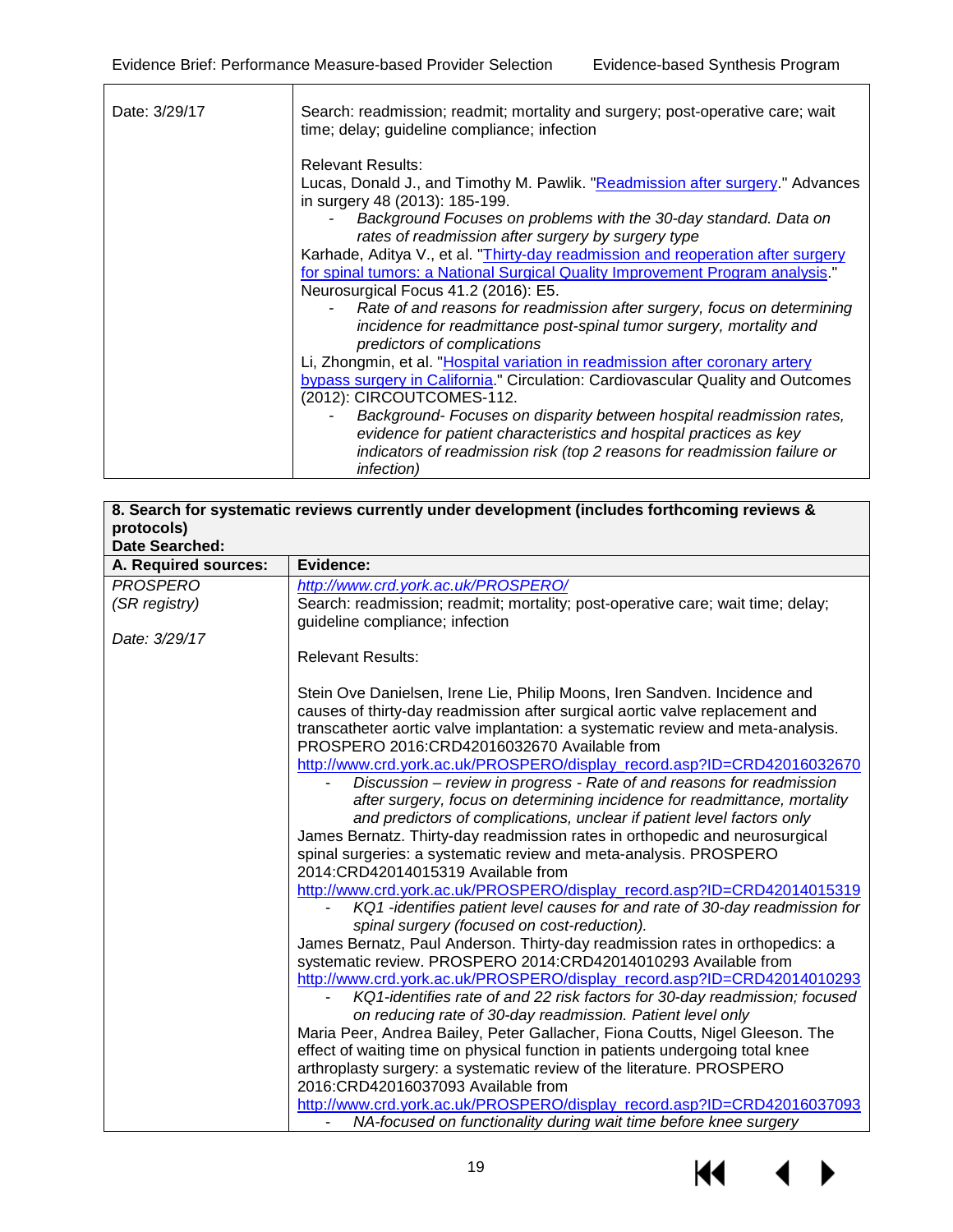|                            | Christoph Röder, Thomas Klestil, Birgit Winkler, Christoph Stotter, Martin Lutz,<br>Stefan Nehrer, Gerald Gartlehner, Barbara Nussbaumer-Streit, Gernot Wagner, |  |  |  |
|----------------------------|-----------------------------------------------------------------------------------------------------------------------------------------------------------------|--|--|--|
|                            | Irma Klerings. Immediate versus delayed surgery for hip fractures in the geriatric                                                                              |  |  |  |
|                            | population. PROSPERO 2017:CRD42017058216 Available from                                                                                                         |  |  |  |
|                            | http://www.crd.york.ac.uk/PROSPERO/display_record.asp?ID=CRD42017058216                                                                                         |  |  |  |
|                            | Completion 28 February 2018- focused on geriatric hip surgery and wait<br>times                                                                                 |  |  |  |
|                            | James Masters. A systematic review of the epidemiology of surgical site infection                                                                               |  |  |  |
|                            | in hip fracture surgery. PROSPERO 2017:CRD42017050685 Available from                                                                                            |  |  |  |
|                            | http://www.crd.york.ac.uk/PROSPERO/display_record.asp?ID=CRD42017050685                                                                                         |  |  |  |
|                            | Completion 30 September 2017- focused on SSI in hip fracture surgery                                                                                            |  |  |  |
| <b>DoPHER</b>              | http://eppi.ioe.ac.uk/webdatabases4/Intro.aspx?ID=9                                                                                                             |  |  |  |
| (SR Protocols)             | Search: readmission; readmit; mortality and surgery; post-operative care; wait                                                                                  |  |  |  |
|                            | time; delay; guideline compliance; infection                                                                                                                    |  |  |  |
| Date: 3/29/17              |                                                                                                                                                                 |  |  |  |
|                            | <b>Relevant Results:</b>                                                                                                                                        |  |  |  |
|                            | None                                                                                                                                                            |  |  |  |
| Cochrane Database of       | Database: EBM Reviews - Cochrane Methodology Register <3rd Quarter 2012>                                                                                        |  |  |  |
| <b>Systematic Reviews:</b> | Search Strategy:                                                                                                                                                |  |  |  |
| Protocols                  |                                                                                                                                                                 |  |  |  |
|                            | quality measure*.mp. [mp=title, abstract, subject heading word] (22)<br>1                                                                                       |  |  |  |
| Date: 3/29/17              | 2<br>performance measure*.mp. [mp=title, abstract, subject heading word] (13)<br>3<br>outcome measure*.mp. [mp=title, abstract, subject heading word] (766)     |  |  |  |
|                            | quality indicator*.mp. [mp=title, abstract, subject heading word] (25)<br>4                                                                                     |  |  |  |
|                            | 5<br>performance indicator*.mp. [mp=title, abstract, subject heading word] (6)                                                                                  |  |  |  |
|                            | 6<br>outcome indicator*.mp. [mp=title, abstract, subject heading word] (2)                                                                                      |  |  |  |
|                            | 7<br>1 or 2 or 3 or 4 or 5 or 6 (825)                                                                                                                           |  |  |  |
|                            | surg*.mp. [mp=title, abstract, subject heading word] (805)<br>8                                                                                                 |  |  |  |
|                            | 9<br>7 and 8 (65)                                                                                                                                               |  |  |  |
|                            |                                                                                                                                                                 |  |  |  |
|                            | ***************************                                                                                                                                     |  |  |  |
|                            | <b>Relevant Results:</b>                                                                                                                                        |  |  |  |
|                            | None                                                                                                                                                            |  |  |  |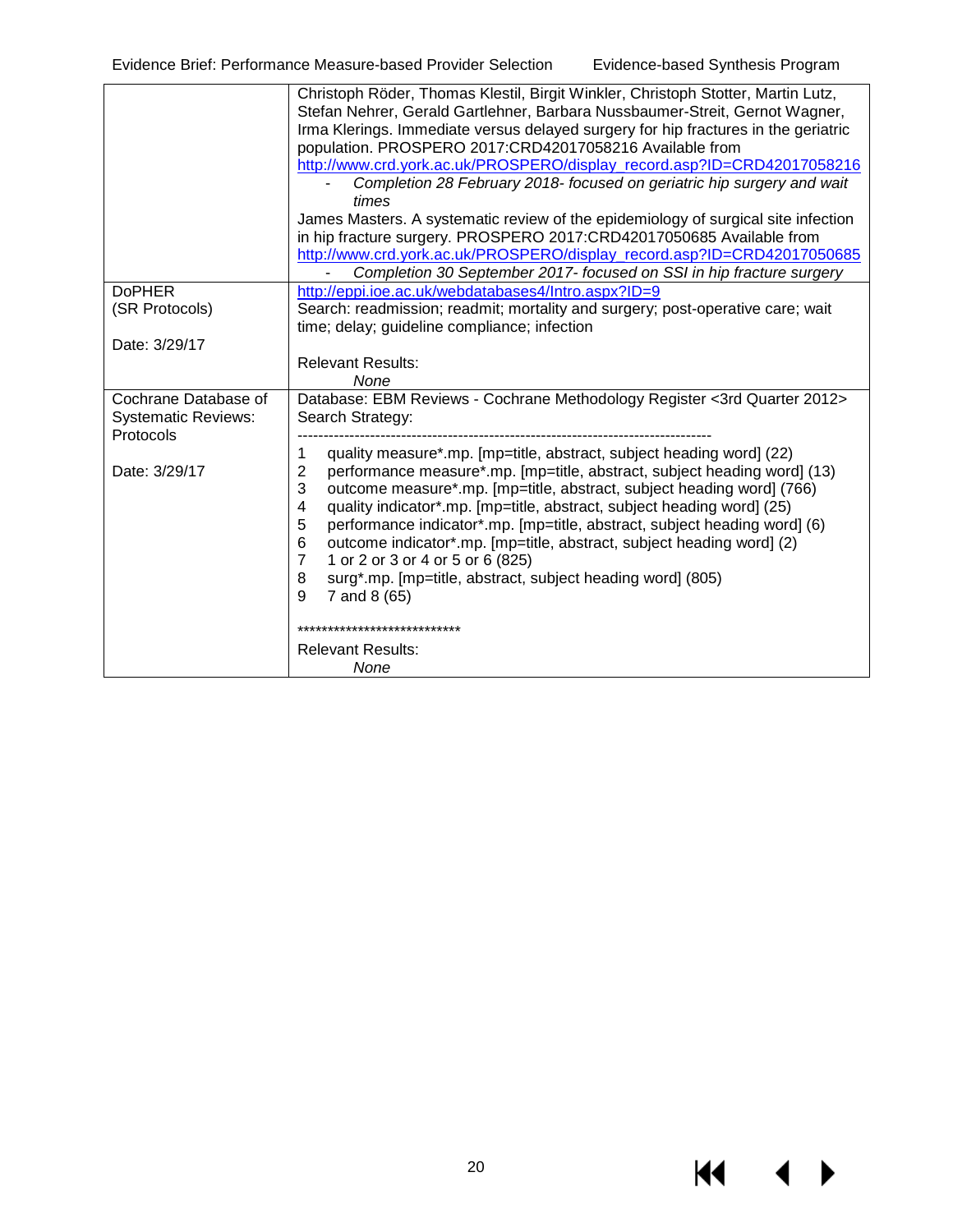### <span id="page-22-0"></span>**APPENDIX C: LIST OF EXCLUDED STUDIES**

Exclude reasons: B=Relevant for background information only, 1=Ineligible population, 2=Ineligible intervention, 3=Ineligible comparator, 4=Ineligible outcome, 5=Ineligible timing, 6=Ineligible study design, 7=Ineligible publication type 8=Outdated or ineligible systematic review, 9=Non-English language

| #              | <b>Citation</b>                                                                                                                                                                                                                                                             | <b>Exclude</b><br>reason |
|----------------|-----------------------------------------------------------------------------------------------------------------------------------------------------------------------------------------------------------------------------------------------------------------------------|--------------------------|
| 1              | Agabiti N, Cesaroni G, Picciotto S, et al. The association of socioeconomic<br>disadvantage with postoperative complications after major elective<br>cardiovascular surgery. J Epidemiol Community Health. Oct<br>2008;62(10):882-889.                                      | B                        |
| $\mathbf 2$    | Agha R. Towards national surgical surveillance in the UK--a pilot study.<br>PLoS ONE [Electronic Resource]. 2012;7(12):e47969.                                                                                                                                              | 1                        |
| 3              | Albright JM, Panzer RJ, Black ER, Mays RA, Lush-Ehmann CM. Reporting<br>tools for clinical quality improvement. Clinical Performance & Quality<br>Health Care. 1993;1(4):227-232.                                                                                           | 4                        |
| 4              | Al-Khatib SM, Hellkamp A, Curtis J, et al. Non-evidence-based ICD<br>implantations in the United States. JAMA. Jan 05 2011;305(1):43-49.                                                                                                                                    | $\overline{4}$           |
| 5              | Al-Momany NH, Al-Bakri AG, Makahleh ZM, Wazaify MM. Adherence to<br>international antimicrobial prophylaxis guidelines in cardiac surgery: a<br>Jordanian study demonstrates need for quality improvement. J Manage<br>Care Pharm. Apr 2009;15(3):262-271.                  | 4                        |
| 6              | Alverson BK, O'Callaghan J. Hospital readmission: quality indicator or<br>statistical inevitability? Pediatrics. Sep 2013;132(3):569-570.                                                                                                                                   | 1                        |
| $\overline{7}$ | Amato L, Colais P, Davoli M, et al. [Volume and health outcomes:<br>evidence from systematic reviews and from evaluation of Italian hospital<br>data]. Epidemiologia e Prevenzione. 2013;37(2-3 Suppl 2):1-100.                                                             | 9                        |
| 8              | Anderson DJ, Chen LF, Sexton DJ, Kaye KS. Complex surgical site<br>infections and the devilish details of risk adjustment: important implications<br>for public reporting. Infection Control & Hospital Epidemiology. Oct<br>2008;29(10):941-946.                           | 4                        |
| 9              | Andreasen JJ, Korsager B, Alstrup P, Jepsen OB. Postoperative wound<br>infection: indicator of clinical quality? Dan Med Bull. Aug 2002;49(3):242-<br>244.                                                                                                                  | 4                        |
| 10             | Andruszkow H, Scharff B, Zapf A, et al. [Influence of comorbidities and<br>delay in surgical treatment on mortality following femoral neck fracture]. Z<br>Orthop Unfall. Aug 2013;151(4):338-342.                                                                          | 9                        |
| 11             | Angus DC. Grappling with intensive care unit quality--does the readmission<br>rate tell us anything? Critical Care Medicine. Nov 1998;26(11):1779-1780.                                                                                                                     | 1                        |
| 12             | Anonymous. Rewarding quality--the highest- and lowest-scored hospitals.<br>Combined penalty/reward based on FY 2016 readmissions penalty, value-<br>based purchasing reward/penalty and hospital-acquired conditions (HAC)<br>score. Mod Healthc. Dec 21-28 2015;45(51):34. | 7                        |
| 13             | Ashby E, Haddad FS, O'Donnell E, Wilson AP. How will surgical site<br>infection be measured to ensure "high quality care for all"? Journal of Bone<br>& Joint Surgery - British Volume. Sep 2010;92(9):1294-1299.                                                           | B                        |
| 14             | Ashton CM, Del Junco DJ, Souchek J, Wray NP, Mansyur CL. The<br>association between the quality of inpatient care and early readmission: a<br>meta-analysis of the evidence. Medical Care. Oct 1997;35(10):1044-1059.                                                       | В                        |
| 15             | Ashton CM, Wray NP. A conceptual framework for the study of early<br>readmission as an indicator of quality of care. Soc Sci Med. Dec<br>1996;43(11):1533-1541.                                                                                                             | B                        |
| 16             | Ashton HA, Buxton MJ, Day NE, et al. The Multicentre Aneurysm                                                                                                                                                                                                               | B                        |

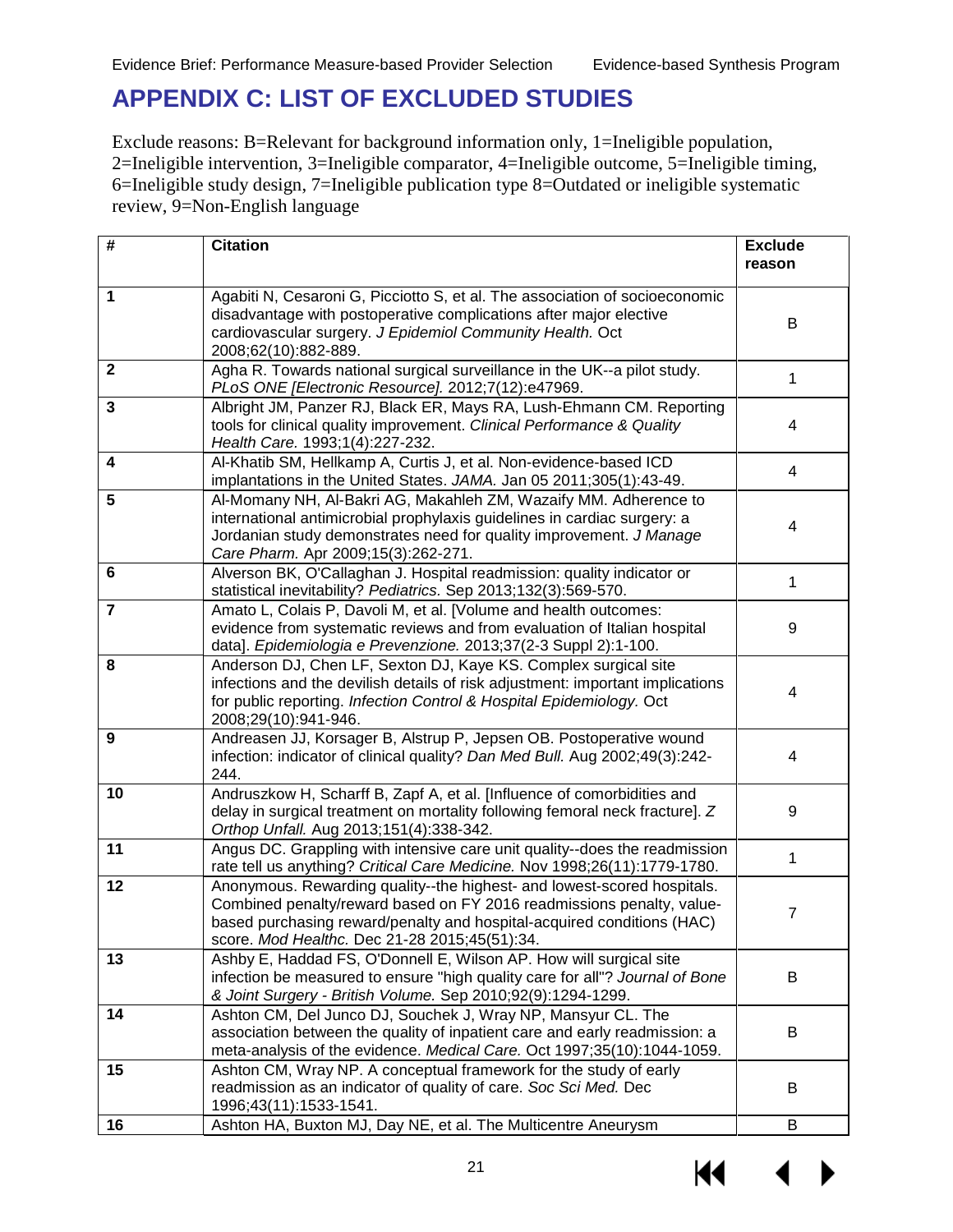|    | Screening Study (MASS) into the effect of abdominal aortic aneurysm<br>screening on mortality in men: a randomised controlled trial. Lancet. Nov<br>16 2002;360(9345):1531-1539.                                                                                                       |                |
|----|----------------------------------------------------------------------------------------------------------------------------------------------------------------------------------------------------------------------------------------------------------------------------------------|----------------|
| 17 | Atkinson G, Giovanis T. Conceptual errors in the CMS refusal to make<br>socioeconomic adjustments in readmission and other quality measures. J<br>Ambulatory Care Manage. Jul-Sep 2014;37(3):269-272.                                                                                  | $\overline{7}$ |
| 18 | Awad N, Caputo FJ, Carpenter JP, Alexander JB, Trani JL, Lombardi JV.<br>Relative value unit-based compensation incentivization in an academic<br>vascular practice improves productivity with no early adverse impact on<br>quality. Journal of Vascular Surgery. 2017;65(2):579-582. | $\overline{2}$ |
| 19 | Axon RN, Cole L, Moonan A, et al. Evolution and Initial Experience of a<br>Statewide Care Transitions Quality Improvement Collaborative: Preventing<br>Avoidable Readmissions Together. Popul Health Manag. Feb<br>2016;19(1):4-10.                                                    | 1              |
| 20 | Babaev A, Frederick PD, Pasta DJ, et al. Trends in management and<br>outcomes of patients with acute myocardial infarction complicated by<br>cardiogenic shock. JAMA: Journal of the American Medical Association.<br>2005;294(4):448-454.                                             | $\overline{2}$ |
| 21 | Balla U, Malnick S, Schattner A. Early readmissions to the department of<br>medicine as a screening tool for monitoring quality of care problems.<br>Medicine (Baltimore). Sep 2008;87(5):294-300.                                                                                     | 1              |
| 22 | Basta MN, Bauder AR, Kovach SJ, Fischer JP. Assessing the predictive<br>accuracy of the American College of Surgeons National Surgical Quality<br>Improvement Project Surgical Risk Calculator in open ventral hernia repair.<br>American Journal of Surgery. Aug 2016;212(2):272-281. | 1              |
| 23 | Bates OL, O'Connor N, Dunn D, Hasenau SM. Applying STAAR<br>interventions in incremental bundles: improving post-CABG surgical patient<br>care. Worldviews on Evidence-Based Nursing. 2014;11(2):89-97.                                                                                | B              |
| 24 | Bautista M, Llinas A, Bonilla G, et al. Thromboprophylaxis after major<br>orthopedic surgery: Improving compliance with clinical practice guidelines.<br>Thromb Res. Jan 2016;137:113-118.                                                                                             | 4              |
| 25 | Benbassat J, Taragin M. Hospital readmissions as a measure of quality of<br>health care: advantages and limitations. Archives of Internal Medicine. Apr<br>24 2000;160(8):1074-1081.                                                                                                   | B              |
| 26 | Bernatz JT, Anderson PA. Thirty-day readmission rates in spine surgery:<br>systematic review and meta-analysis. Neurosurg Focus. Oct<br>2015;39(4):E7.                                                                                                                                 | 4              |
| 27 | Bernatz JT, Tueting JL, Hetzel S, Anderson PA. What Are the 30-day<br>Readmission Rates Across Orthopaedic Subspecialties? Clinical<br>Orthopaedics & Related Research. 2016;474(3):838-847.                                                                                           | B              |
| 28 | Bernheim SM. Measuring quality and enacting policy: readmission rates<br>and socioeconomic factors. Circulation. Cardiovascular Quality &<br>Outcomes. May 2014;7(3):350-352.                                                                                                          | 7              |
| 29 | Bernstein SJ, Rigter H, Brorsson B, et al. Waiting for coronary<br>revascularization: a comparison between New York State, The<br>Netherlands and Sweden. Health Policy. Oct 1997;42(1):15-27.                                                                                         | 4              |
| 30 | Bertholf L. Clinical pathways from conception to outcome. Top Health Inf<br>Manage. Nov 1998;19(2):30-34.                                                                                                                                                                              | 4              |
| 31 | Borgi J, Rubinfeld I, Ritz J, Jordan J, Velanovich V. The differential effects<br>of intermediate complications with postoperative mortality. American<br>Surgeon. Mar 2013;79(3):261-266.                                                                                             | B              |
| 32 | Bottorff MB, Nutescu EA, Spinler S. Antiplatelet therapy in patients with<br>unstable angina and non-ST-segment-elevation myocardial infarction:<br>findings from the CRUSADE national quality improvement initiative.<br>Pharmacotherapy. Aug 2007;27(8):1145-1162.                   | B              |
| 33 | Bougioukakis P, Kluegl SJ, Babin-Ebell J, et al. Presentation of a quality<br>management program in off-pump coronary bypass surgery. Innovations.                                                                                                                                     | 4              |

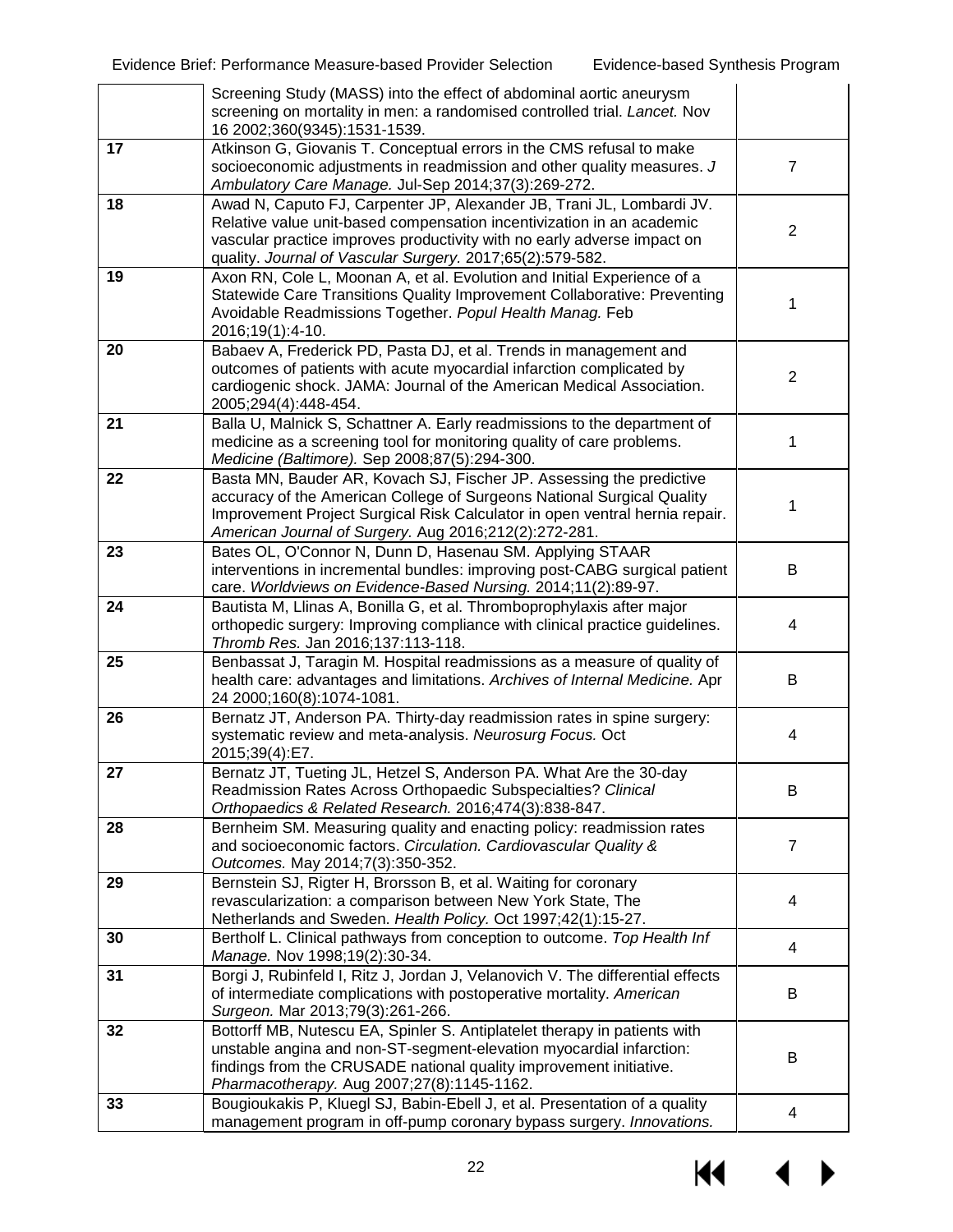|    | Jul-Aug 2014;9(4):317-321.                                                                                                                                                                                                                                                                 |   |
|----|--------------------------------------------------------------------------------------------------------------------------------------------------------------------------------------------------------------------------------------------------------------------------------------------|---|
| 34 | Bradley EH, Sipsma H, Curry L, Mehrotra D, Horwitz LI, Krumholz H.<br>Quality collaboratives and campaigns to reduce readmissions: what<br>strategies are hospitals using? J Hosp Med. Nov 2013;8(11):601-608.                                                                             | 1 |
| 35 | Braybrooke J, Ahn H, Gallant A, et al. The impact of surgical wait time on<br>patient-based outcomes in posterior lumbar spinal surgery. European<br>Spine Journal. Nov 2007;16(11):1832-1839.                                                                                             | 4 |
| 36 | Brekke A, Elfenbein DM, Madkhali T, et al. When patients call their<br>surgeon's office: an opportunity to improve the quality of surgical care and<br>prevent readmissions. American Journal of Surgery. Mar 2016;211(3):599-<br>604.                                                     | 1 |
| 37 | Brown EG, Burgess D, Li CS, Canter RJ, Bold RJ. Hospital readmissions:<br>necessary evil or preventable target for quality improvement. Annals of<br>Surgery. Oct 2014;260(4):583-589; discussion 589-591.                                                                                 | 1 |
| 38 | Brown SE, Ratcliffe SJ, Halpern SD. Assessing the utility of ICU<br>readmissions as a quality metric: an analysis of changes mediated by<br>residency work-hour reforms. Chest. Mar 2015;147(3):626-636.                                                                                   | 1 |
| 39 | Bruce J, Russell EM, Mollison J, Krukowski ZH. The quality of<br>measurement of surgical wound infection as the basis for monitoring: a<br>systematic review. Journal of Hospital Infection. 2001;49(2):99-108.                                                                            | 4 |
| 40 | Burgess JF, Hockenberry JM. Can all cause readmission policy improve<br>quality or lower expenditures? A historical perspective on current<br>initiatives. Health Econ Policy Law. Apr 2014;9(2):193-213.                                                                                  | B |
| 41 | Calderwood MS, Kleinman K, Bratzler DW, et al. Medicare Claims Can Be<br>Used to Identify US Hospitals With Higher Rates of Surgical Site Infection<br>Following Vascular Surgery. Medical Care. 2014;52(10):918-925.                                                                      | 1 |
| 42 | Carrier M, Pineault R, Tremblay N, Pelletier LC. Outcome of rationing<br>access to open-heart surgery: effect of the wait for elective surgery on<br>patient outcome. CMAJ Canadian Medical Association Journal. Oct 15<br>1993;149(8):1117-1122.                                          | 3 |
| 43 | Cebul RD, Snow RJ, Pine R, Hertzer NR, Norris DG. Indications,<br>outcomes, and provider volumes for carotid endarterectomy. JAMA.<br>1998;279(16):1282-1287.                                                                                                                              | 4 |
| 44 | Cesena FH, Favarato D, Cesar LA, de Oliveira SA, da Luz PL. Cardiac<br>complications during waiting for elective coronary artery bypass graft<br>surgery: incidence, temporal distribution and predictive factors. European<br>Journal of Cardio-Thoracic Surgery. Feb 2004;25(2):196-202. | 3 |
| 45 | Chambers M, Clarke A. Measuring readmission rates. BMJ.<br>1990;301(6761):1134-1136.                                                                                                                                                                                                       | 1 |
| 46 | Chen J, Radford MJ, Wang Y, Marciniak TA, Krumholz HM. Do "America's<br>Best Hospitals" perform better for acute myocardial infarction? New<br>England Journal of Medicine. Jan 28 1999;340(4):286-292.                                                                                    | 1 |
| 47 | Chen JY, Ma Q, Chen H, Yermilov I. New bundled world: quality of care<br>and readmission in diabetes patients. J Diabetes Sci Technol. May 01<br>2012;6(3):563-571.                                                                                                                        | 1 |
| 48 | Chen LM, Jha AK, Guterman S, Ridgway AB, Orav EJ, Epstein AM.<br>Hospital cost of care, quality of care, and readmission rates: penny wise<br>and pound foolish? Archives of Internal Medicine. Feb 22 2010;170(4):340-<br>346.                                                            | 1 |
| 49 | Chen Q, Mull HJ, Rosen AK, Borzecki AM, Pilver C, Itani KM. Measuring<br>readmissions after surgery: do different methods tell the same story?<br>American Journal of Surgery. 2016;212(1):24-33.                                                                                          | B |
| 50 | Chen Q, Tsai TC, Mull HJ, Rosen AK, Itani KM. Using a composite<br>readmission measure to assess surgical quality in the Veterans Health<br>Administration: how well does it correlate with established surgical<br>measures? JAMA Surgery. Nov 2014;149(11):1206-1207.                    | 4 |
| 51 | Chiasson PM, Roy PD, Mitchell MJ, Chiasson AM, Alexander DI. Hip                                                                                                                                                                                                                           | 4 |

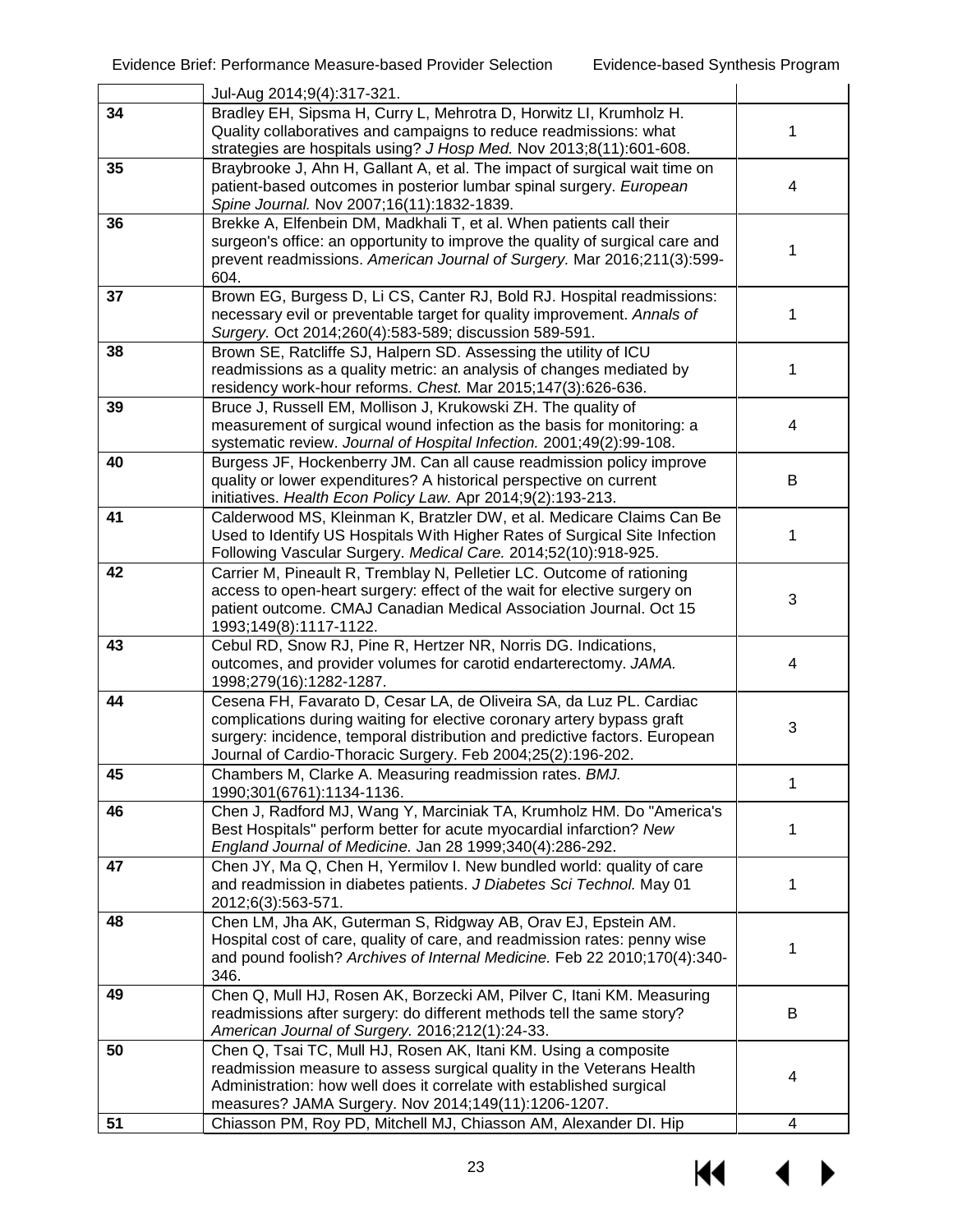|    | fracture surgery in Nova Scotia: a comparison of treatment provided by<br>"generalist" general surgeons and orthopedic surgeons. Canadian Journal<br>of Surgery. 1997;40(5):383-389.                                                                                                                                    |                |
|----|-------------------------------------------------------------------------------------------------------------------------------------------------------------------------------------------------------------------------------------------------------------------------------------------------------------------------|----------------|
| 52 | Clancy CM. Commentary: reducing hospital readmissions: aligning<br>financial and quality incentives. American Journal of Medical Quality. Sep-<br>Oct 2012;27(5):441-443.                                                                                                                                               | $\overline{7}$ |
| 53 | Clancy CM. New hospital readmission policy links financial and quality<br>incentives. J Nurs Care Qual. Jan-Mar 2013;28(1):1-4.                                                                                                                                                                                         | $\overline{7}$ |
| 54 | Clarke A. Readmission to hospital: a measure of quality or outcome?<br>Quality & Safety in Health Care. Feb 2004;13(1):10-11.                                                                                                                                                                                           | $\overline{7}$ |
| 55 | Cohn A. Readmission rates are a poor marker of quality. BMJ. Jan 29<br>2014;348:g1148.                                                                                                                                                                                                                                  | $\overline{7}$ |
| 56 | Copeland LA, Graham LA, Richman JS, et al. A study to reduce<br>readmissions after surgery in the Veterans Health Administration: design<br>and methodology. BMC Health Services Research. 2017;17(1):198.                                                                                                              | $\overline{7}$ |
| 57 | Croft AM, Lynch P, Smellie JS, Dickinson CJ. Outpatient waiting times:<br>indicators of hospital performance? J R Army Med Corps. Oct<br>1998;144(3):131-137.                                                                                                                                                           | B              |
| 58 | Curran T, Zhang JQ, Lo RC, et al. Risk factors and indications for<br>readmission after lower extremity amputation in the American College of<br>Surgeons National Surgical Quality Improvement Program. Journal of<br>Vascular Surgery. Nov 2014;60(5):1315-1324.                                                      | 4              |
| 59 | Dardick KR, Stein JA. Hospital readmissions and measures of quality.<br>JAMA. Jan 25 2012;307(4):361; author reply 361-362.                                                                                                                                                                                             | $\overline{7}$ |
| 60 | Davenport DL, Zwischenberger BA, Xenos ES. Analysis of 30-day<br>readmission after aortoiliac and infrainguinal revascularization using the<br>American College of Surgeons National Surgical Quality Improvement<br>Program data set. Journal of Vascular Surgery. Nov 2014;60(5):1266-<br>1274.                       | 4              |
| 61 | Davies SM, Saynina O, McDonald KM, Baker LC. Limitations of using<br>same-hospital readmission metrics. International Journal for Quality in<br>Health Care. 2013;25(6):633-639.                                                                                                                                        | B              |
| 62 | D'Errigo P, Tosti ME, Fusco D, Perucci CA, Seccareccia F, Research<br>group ICOS. Use of hierarchical models to evaluate performance of<br>cardiac surgery centres in the Italian CABG outcome study. BMC Med Res<br>Methodol. Jul 03 2007;7:29.                                                                        | B              |
| 63 | DesHarnais SI, Forthman MT, Homa-Lowry JM, Wooster LD. Risk-<br>adjusted clinical quality indicators: indices for measuring and monitoring<br>rates of mortality, complications, and readmissions.[Erratum appears in<br>Qual Manag Health Care. 2001 Winter;9(2):ix]. Qual Manag Health Care.<br>Fall 2000;9(1):14-22. | 7              |
| 64 | DesHarnais SI, Forthman MT, Homa-Lowry JM, Wooster LD. Risk-<br>adjusted quality outcome measures: indexes for benchmarking rates of<br>mortality, complications, and readmissions. Qual Manag Health Care.<br>Winter 1997;5(2):80-87.                                                                                  | B              |
| 65 | Dimick JB, Ghaferi AA. Hospital readmission as a quality measure in<br>surgery. JAMA. Feb 03 2015;313(5):512-513.                                                                                                                                                                                                       | B              |
| 66 | Dixon JL, Papaconstantinou HT, Hodges B, et al. Redundancy and<br>variability in quality and outcome reporting for cardiac and thoracic<br>surgery. Baylor University Medical Center Proceedings. 2015;28(1):14-17.                                                                                                     | B              |
| 67 | Dua A, Desai SS, Seabrook GR, et al. The effect of Surgical Care<br>Improvement Project measures on national trends on surgical site<br>infections in open vascular procedures. Journal of Vascular Surgery. Dec<br>2014;60(6):1635-1639.                                                                               | B              |
| 68 | Dummit LA, Kahvecioglu D, Marrufo G, et al. Association Between Hospital<br>Participation in a Medicare Bundled Payment Initiative and Payments and<br>Quality Outcomes for Lower Extremity Joint Replacement Episodes.                                                                                                 | 4              |

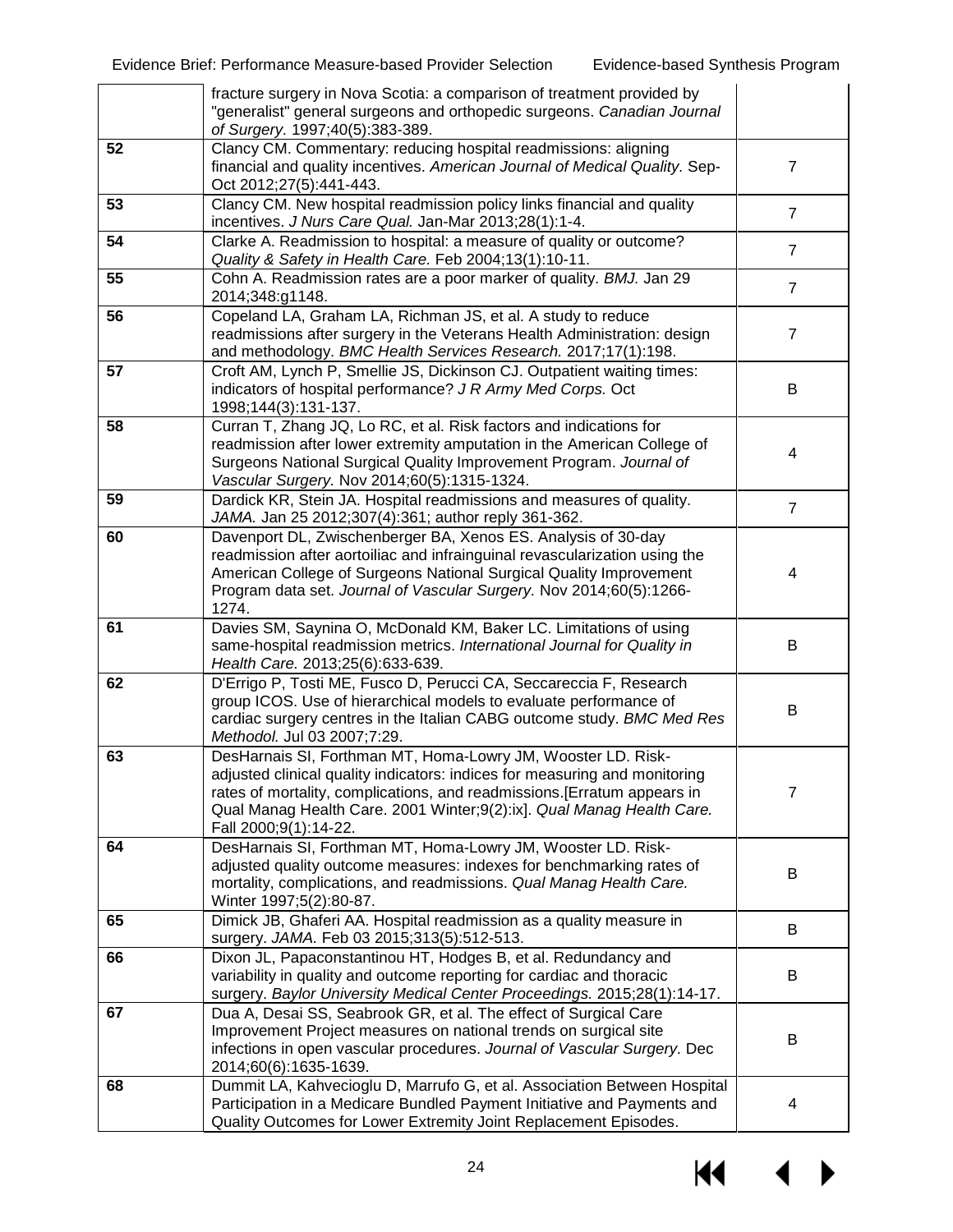|    | JAMA. 2016;316(12):1267-1278.                                                                                                                                                                                                                                                                                                     |                |
|----|-----------------------------------------------------------------------------------------------------------------------------------------------------------------------------------------------------------------------------------------------------------------------------------------------------------------------------------|----------------|
| 69 | Edelstein AI, Lovecchio FC, Saha S, Hsu WK, Kim JY. Impact of Resident<br>Involvement on Orthopaedic Surgery Outcomes: An Analysis of 30,628<br>Patients from the American College of Surgeons National Surgical Quality<br>Improvement Program Database. Journal of Bone & Joint Surgery -<br>American Volume. 2014;96(15):e131. | 4              |
| 70 | Edmiston CE, Spencer M, Lewis BD, et al. Reducing the risk of surgical<br>site infections: did we really think SCIP was going to lead us to the<br>promised land? Surg Infect (Larchmt). Jun 2011;12(3):169-177.                                                                                                                  | B              |
| 71 | Every NR, Fihn SD, Sales AE, Keane A, Ritchie JR. Quality Enhancement<br>Research Initiative in ischemic heart disease: a quality initiative from the<br>Department of Veterans Affairs. QUERI IHD Executive Committee. Medical<br>Care. Jun 2000;38(6 Suppl 1):149-59.                                                           | В              |
| 72 | Falcone RA, Nass C, Jermyn R, et al. The value of preoperative<br>pharmacologic stress testing before vascular surgery using ACC/AHA<br>guidelines: a prospective, randomized trial. Journal of Cardiothoracic &<br>Vascular Anesthesia. Dec 2003;17(6):694-698.                                                                  | 1              |
| 73 | Fielden JM, Cumming JM, Horne JG, Devane PA, Slack A, Gallagher LM.<br>Waiting for hip arthroplasty: economic costs and health outcomes. Journal<br>of Arthroplasty. Dec 2005;20(8):990-997.                                                                                                                                      | 4              |
| 74 | Fink AS, Campbell DA, Jr., Mentzer RM, Jr., et al. The National Surgical<br>Quality Improvement Program in non-veterans administration hospitals:<br>initial demonstration of feasibility. Annals of Surgery. Sep 2002;236(3):344-<br>353; discussion 353-344.                                                                    | B              |
| 75 | Fischer C, Anema HA, Klazinga NS. The validity of indicators for assessing<br>quality of care: a review of the European literature on hospital readmission<br>rate. Eur J Public Health. Aug 2012;22(4):484-491.                                                                                                                  | 1              |
| 76 | Fischer C, Lingsma HF, Marang-van de Mheen PJ, Kringos DS, Klazinga<br>NS, Steyerberg EW. Is the readmission rate a valid quality indicator? A<br>review of the evidence. PLoS ONE [Electronic Resource].<br>2014;9(11):e112282.                                                                                                  | B              |
| 77 | Fischer C, Steyerberg EW, Fonarow GC, Ganiats TG, Lingsma HF. A<br>systematic review and meta-analysis on the association between quality of<br>hospital care and readmission rates in patients with heart failure. American<br>Heart Journal. Nov 2015;170(5):1005-1017.e1002.                                                   | 1              |
| 78 | Folbert E, Smit R, van der Velde D, Regtuijt M, Klaren H, Hegeman JH.<br>[Multidisciplinary integrated care pathway for elderly patients with hip<br>fractures: implementation results from Centre for Geriatric Traumatology,<br>Almelo, The Netherlands]. Ned Tijdschr Geneeskd. 2011;155(26):A3197.                            | 9              |
| 79 | Fortuna GR, Jr., Perlick A, DuBose JJ, et al. Injury grade is a predictor of<br>aortic-related death among patients with blunt thoracic aortic injury.<br>Journal of Vascular Surgery. May 2016;63(5):1225-1231.                                                                                                                  | $\overline{2}$ |
| 80 | Franzo A, Francescutti C, Simon G. Risk factors correlated with post-<br>operative mortality for hip fracture surgery in the elderly: a population-<br>based approach. Eur J Epidemiol. 2005;20(12):985-991.                                                                                                                      | 10             |
| 81 | Fry DE. Surgical site infections and the surgical care improvement project<br>(SCIP): evolution of national quality measures. Surgical Infections. Dec<br>2008;9(6):579-584.                                                                                                                                                      | B              |
| 82 | Gani F, Lucas DJ, Kim Y, Schneider EB, Pawlik TM. Understanding<br>Variation in 30-Day Surgical Readmission in the Era of Accountable Care:<br>Effect of the Patient, Surgeon, and Surgical Subspecialties. JAMA Surgery.<br>2015;150(11):1042-1049.                                                                              | 4              |
| 83 | Gao Y, Long A, Xie Z, et al. The compliance of thromboprophylaxis affects<br>the risk of venous thromboembolism in patients undergoing hip fracture<br>surgery. Springerplus. 2016;5(1):1362.                                                                                                                                     | 3              |
| 84 | Garbuz DS, Xu M, Duncan CP, Masri BA, Sobolev B. Delays worsen<br>quality of life outcome of primary total hip arthroplasty. Clinical                                                                                                                                                                                             | 4              |

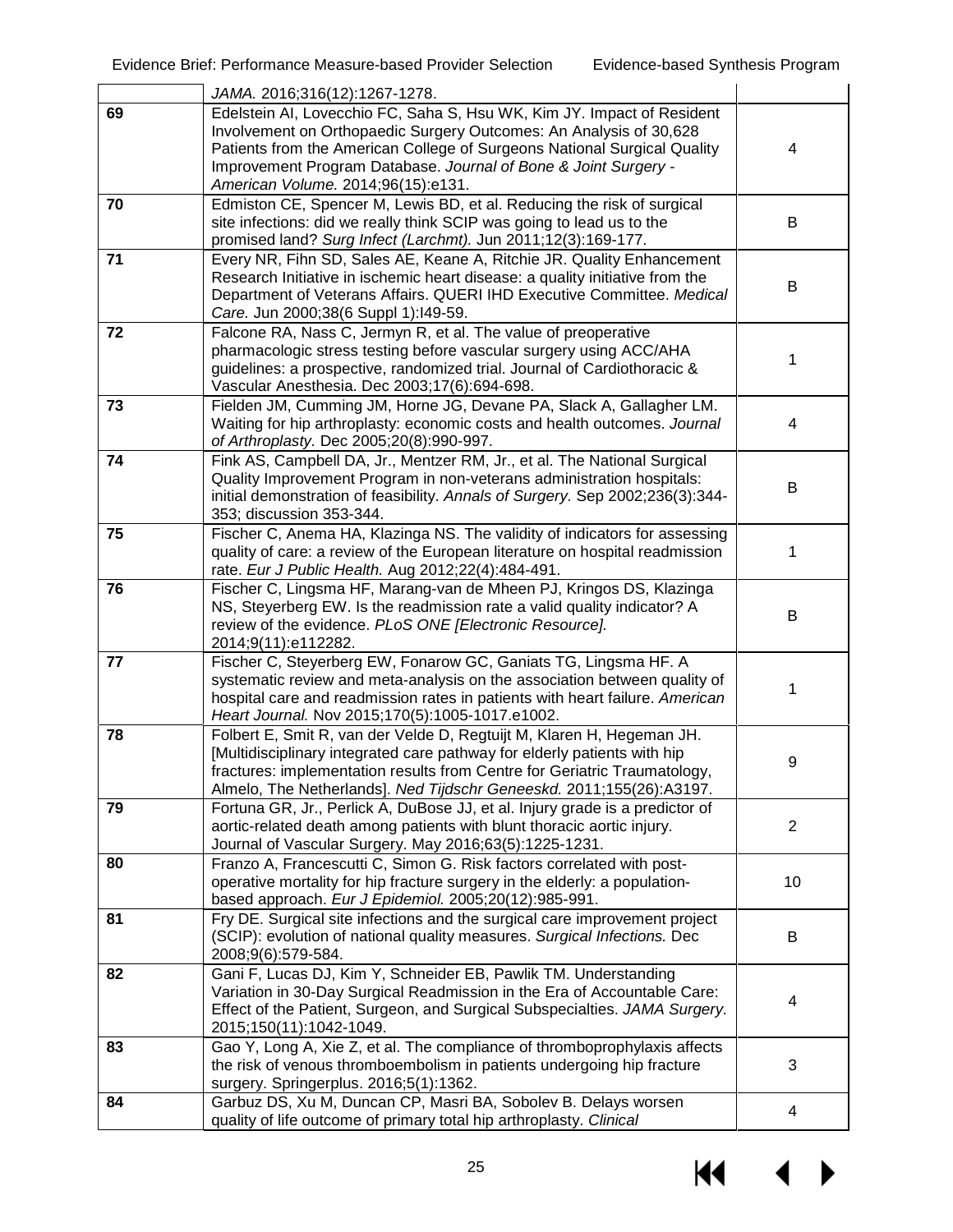|     | Orthopaedics & Related Research. Jun 2006;447:79-84.                                                                                                                                                                                                                           |   |
|-----|--------------------------------------------------------------------------------------------------------------------------------------------------------------------------------------------------------------------------------------------------------------------------------|---|
| 85  | Gharacholou SM, Alexander KP, Chen AY, et al. Implications and reasons<br>for the lack of use of reperfusion therapy in patients with ST-segment<br>elevation myocardial infarction: findings from the CRUSADE initiative.<br>American Heart Journal. May 2010;159(5):757-763. | 1 |
| 86  | Gholson JJ, Pugely AJ, Bedard NA, Duchman KR, Anthony CA, Callaghan<br>JJ. Can We Predict Discharge Status After Total Joint Arthroplasty? A<br>Calculator to Predict Home Discharge. Journal of Arthroplasty.<br>2016;31(12):2705-2709.                                       | 4 |
| 87  | Gholve PA, Kosygan KP, Sturdee SW, Faraj AA. Multidisciplinary<br>integrated care pathway for fractured neck of femur. A prospective trial<br>with improved outcome. Injury. Jan 2005;36(1):93-98; discussion 99.                                                              | 4 |
| 88  | Gibbons C, Bruce J, Carpenter J, et al. Identification of risk factors by<br>systematic review and development of risk-adjusted models for surgical<br>site infection. Health Technology Assessment (Winchester, England).<br>2011;15(30):1-156, iii-iv.                       | 4 |
| 89  | Gibson A, Tevis S, Kennedy G. Readmission after delayed diagnosis of<br>surgical site infection: a focus on prevention using the American College of<br>Surgeons National Surgical Quality Improvement Program. American<br>Journal of Surgery. Jun 2014;207(6):832-839.       | 1 |
| 90  | Gibson PH, Croal BL, Cuthbertson BH, et al. Socio-economic status and<br>early outcome from coronary artery bypass grafting. Heart. May<br>2009;95(10):793-798.                                                                                                                | 4 |
| 91  | Girotti ME, Shih T, Dimick JB. Health policy update: rethinking hospital<br>readmission as a surgical quality measure. JAMA Surgery. Aug<br>2014;149(8):757-758.                                                                                                               | B |
| 92  | Gjertsson P, Caidahl K, Oden A, Bech-Hanssen O. Diagnostic and referral<br>delay in patients with aortic stenosis is common and negatively affects<br>outcome. Scandinavian Cardiovascular Journal. Jan 2007;41(1):12-18.                                                      | 3 |
| 93  | Glebova NO, Bronsert M, Hammermeister KE, et al. Drivers of<br>readmissions in vascular surgery patients. Journal of Vascular Surgery.<br>2016;64(1):185-194.e183.                                                                                                             | 4 |
| 94  | Glebova NO, Bronsert M, Hicks CW, et al. Contributions of planned<br>readmissions and patient comorbidities to high readmission rates in<br>vascular surgery patients. Journal of Vascular Surgery. 2016;63(3):746-<br>755.e742.                                               | 4 |
| 95  | Gonzalez AA, Girotti ME, Shih T, Wakefield TW, Dimick JB. Reliability of<br>hospital readmission rates in vascular surgery. Journal of Vascular<br>Surgery. 2014;59(6):1638-1643.                                                                                              | В |
| 96  | Grover FL. The Society of Thoracic Surgeons National Database: current<br>status and future directions. Annals of Thoracic Surgery. Aug<br>1999;68(2):367-373; discussion 374-366.                                                                                             | B |
| 97  | Grumbach K, Anderson GM, Luft HS, Roos LL, Brook R. Regionalization of<br>cardiac surgery in the United States and Canada. Geographic access,<br>choice, and outcomes. JAMA. Oct 25 1995;274(16):1282-1288.                                                                    | 4 |
| 98  | Gupta PK, Fernandes-Taylor S, Ramanan B, Engelbert TL, Kent KC.<br>Unplanned readmissions after vascular surgery. Journal of Vascular<br>Surgery. 2014;59(2):473-482.                                                                                                          | 4 |
| 99  | Guru V, Anderson GM, Fremes SE, et al. The identification and<br>development of Canadian coronary artery bypass graft surgery quality<br>indicators. Journal of Thoracic & Cardiovascular Surgery.<br>2005;130(5):1257.                                                        | B |
| 100 | Hajat S, Fitzpatrick R, Morris R, et al. Does waiting for total hip<br>replacement matter? Prospective cohort study. Journal of Health Services<br>& Research Policy. Jan 2002;7(1):19-25.                                                                                     | 4 |
| 101 | Halfon P, Eggli Y, Pretre-Rohrbach I, Meylan D, Marazzi A, Burnand B.<br>Validation of the potentially avoidable hospital readmission rate as a                                                                                                                                | B |

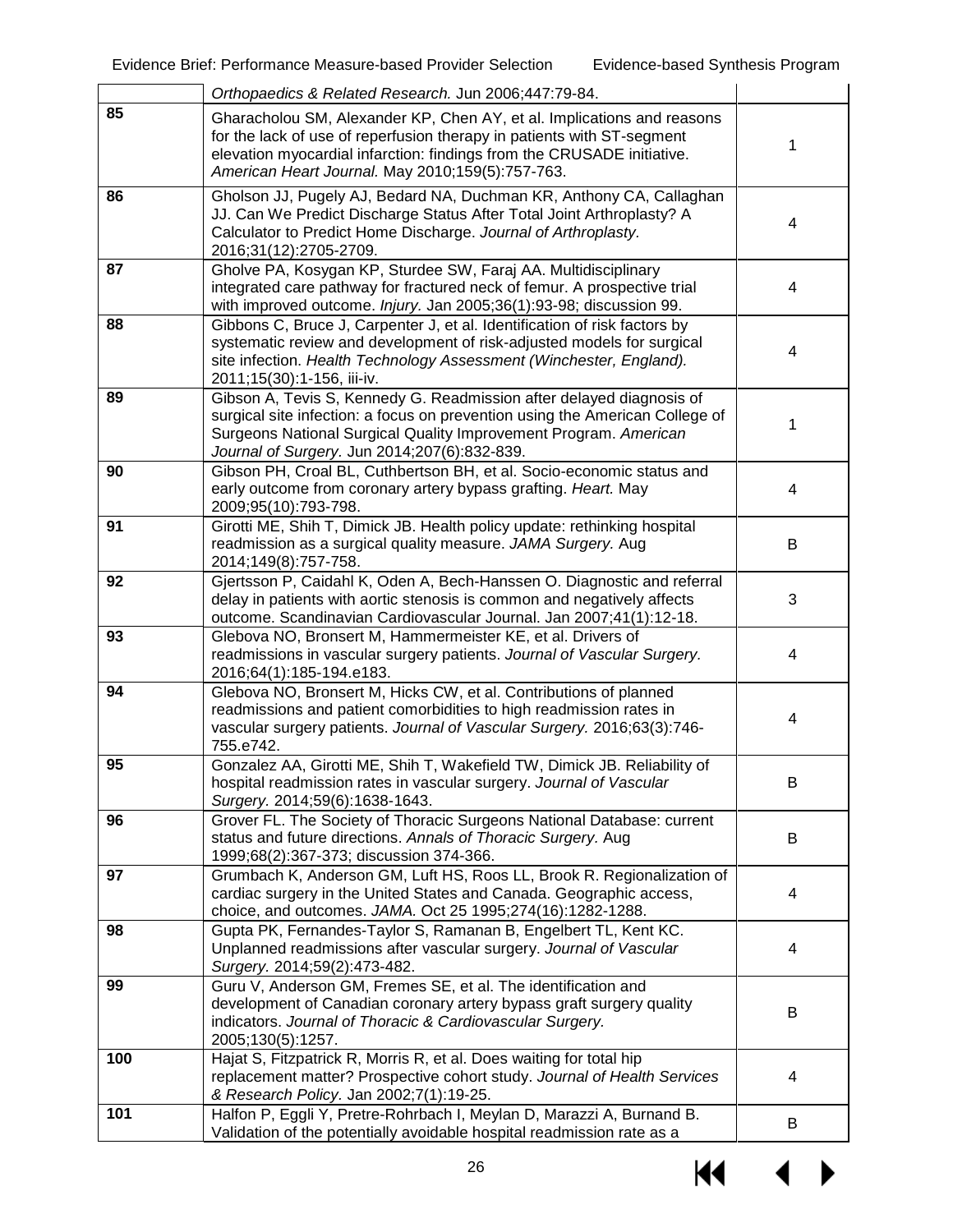|     | routine indicator of the quality of hospital care. Medical Care. Nov                                                                                                                                                                                                                                 |   |
|-----|------------------------------------------------------------------------------------------------------------------------------------------------------------------------------------------------------------------------------------------------------------------------------------------------------|---|
|     | 2006;44(11):972-981.                                                                                                                                                                                                                                                                                 |   |
| 102 | Han S, Smith TS, Gunnar W. Descriptive analysis of 30-day readmission<br>after inpatient surgery discharge in the Veterans Health Administration.<br>JAMA Surgery. 2014;149(11):1162-1168.                                                                                                           | B |
| 103 | Hannan EL, Kilburn H, Jr., Racz M, et al. Improving the outcomes of<br>coronary artery bypass surgery in New York State. JAMA: Journal of the<br>American Medical Association. 1994;271(10):761-766.                                                                                                 | B |
| 104 | Hannan EL, Sarrazin MS, Doran DR, Rosenthal GE. Provider profiling and<br>quality improvement efforts in coronary artery bypass graft surgery: the<br>effect on short-term mortality among Medicare beneficiaries. Medical Care.<br>Oct 2003;41(10):1164-1172.                                       | B |
| 105 | Hansen LS, Hjortdal VE, Andreasen JJ, Mortensen PE, Jakobsen CJ. 30-<br>day mortality after coronary artery bypass grafting and valve surgery has<br>greatly improved over the last decade, but the 1-year mortality remains<br>constant. Annals of Cardiac Anaesthesia. Apr-Jun 2015;18(2):138-142. | B |
| 106 | Harpole DH, Jr., DeCamp MM, Jr., Daley J, et al. Prognostic models of<br>thirty-day mortality and morbidity after major pulmonary resection. Journal<br>of Thoracic & Cardiovascular Surgery. May 1999;117(5):969-979.                                                                               |   |
| 107 | Hawn MT, Vick CC, Richman J, et al. Surgical site infection prevention:<br>time to move beyond the surgical care improvement program. Annals of<br>Surgery. Sep 2011;254(3):494-499; discussion 499-501.                                                                                             | 4 |
| 108 | Head SJ, da Costa BR, Beumer B, et al. Adverse events while awaiting<br>myocardial revascularization: a systematic review and meta-analysis. Eur J<br>Cardiothorac Surg. May 02 2017.                                                                                                                | 3 |
| 109 | Hollenbeak CS, Bowman AR, Harbaugh RE, Casale PN, Han D. The<br>impact of surgical specialty on outcomes for carotid endarterectomy.<br>Journal of Surgical Research. 2010;159(1):595-602.                                                                                                           | 4 |
| 110 | Holt PJ, Poloniecki JD, Hofman D, Hinchliffe RJ, Loftus IM, Thompson<br>MM. Re-interventions, readmissions and discharge destination: modern<br>metrics for the assessment of the quality of care. Eur J Vasc Endovasc<br>Surg. Jan 2010;39(1):49-54.                                                | 4 |
| 111 | Horwitz LI, Lin Z, Herrin J, et al. Association of hospital volume with<br>readmission rates: a retrospective cross-sectional study. [Erratum appears<br>in BMJ. 2015;350:h895 Note: Hines, Harold J Jr [added]; PMID:<br>25689984]. BMJ. 2015;350:h447.                                             | 1 |
| 112 | Horwitz LI, Partovian C, Lin Z, et al. Development and use of an<br>administrative claims measure for profiling hospital-wide performance on<br>30-day unplanned readmission. Annals of Internal Medicine. 2014;161(10<br>Suppl): S66-75.                                                            | B |
| 113 | Hsu RB, Lin CH. Surgical proficiency and quality indicators in off-pump<br>coronary artery bypass. Annals of Thoracic Surgery. Dec 2013;96(6):2069-<br>2074.                                                                                                                                         | 4 |
| 114 | Huesch MD. Provider-hospital "fit" and patient outcomes: evidence from<br>Massachusetts cardiac surgeons, 2002-2004. [Erratum appears in Health<br>Serv Res. 2011 Apr;46(2):690]. Health Services Research. 2011;46(1 Pt<br>$1):1-26.$                                                               | 4 |
| 115 | Hughes JS, Eisenhandler J, Goldfield N, Weinberg PG, Averill R.<br>Postadmission sepsis as a screen for quality problems: a case-control<br>study. American Journal of Medical Quality. Nov-Dec 2014;29(6):499-507.                                                                                  | 1 |
| 116 | Husni ME, Losina E, Fossel AH, Solomon DH, Mahomed NN, Katz JN.<br>Decreasing medical complications for total knee arthroplasty: effect of<br>critical pathways on outcomes. BMC Musculoskeletal Disorders. Jul 14<br>2010;11:160.                                                                   | 4 |
| 117 | Hyder JA, Roy N, Wakeam E, et al. Performance measurement in surgery<br>through the National Quality Forum. Journal of the American College of<br>Surgeons. 2014;219(5):1037-1046.                                                                                                                   | B |

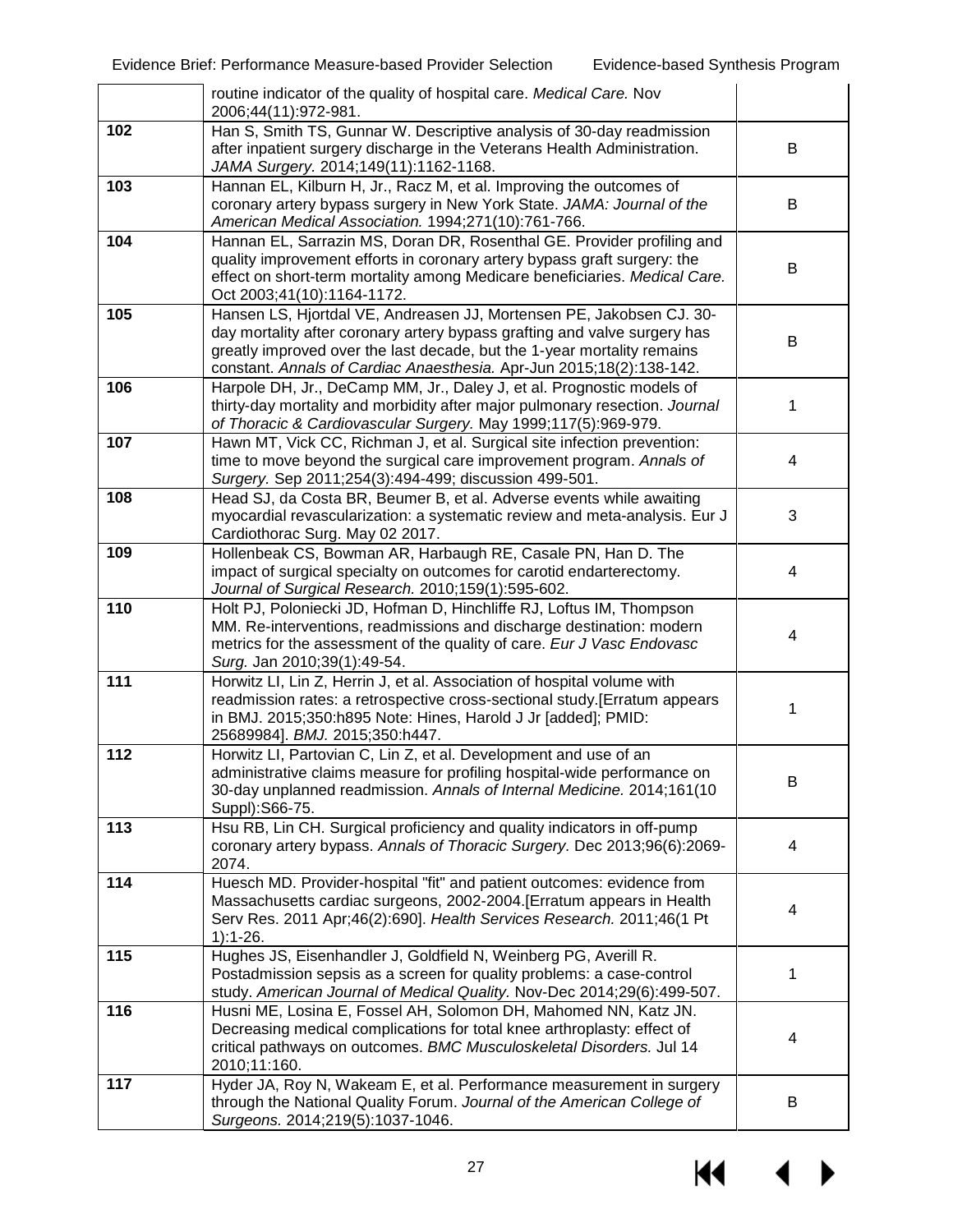| 118 | Iddriss A. Surgical-readmission rates and quality of care. New England<br>Journal of Medicine. Dec 19 2013;369(25):2460.                                                                                                                                                                    | B              |
|-----|---------------------------------------------------------------------------------------------------------------------------------------------------------------------------------------------------------------------------------------------------------------------------------------------|----------------|
| 119 | Improta G, Balato G, Romano M, et al. Lean Six Sigma: a new approach to<br>the management of patients undergoing prosthetic hip replacement<br>surgery. Journal of Evaluation in Clinical Practice. 2015;21(4):662-672.                                                                     | 4              |
| 120 | Ingraham AM, Cohen ME, Bilimoria KY, et al. Association of surgical care<br>improvement project infection-related process measure compliance with<br>risk-adjusted outcomes: implications for quality measurement. Journal of<br>the American College of Surgeons. Dec 2010;211(6):705-714. | В              |
| 121 | Jackson NW, Doogue MP, Elliott JM. Priority points and cardiac events<br>while waiting for coronary bypass surgery. Heart. Apr 1999;81(4):367-373.                                                                                                                                          | 3              |
| 122 | Johnson ML, Gordon HS, Petersen NJ, et al. Effect of definition of mortality<br>on hospital profiles. Medical Care. Jan 2002;40(1):7-16.                                                                                                                                                    | B              |
| 123 | Johnston LE, Robinson WP, Tracci MC, et al. Vascular Quality Initiative<br>and National Surgical Quality Improvement Program registries capture<br>different populations and outcomes in open infrainguinal bypass. Journal of<br>Vascular Surgery. Sep 2016;64(3):629-637.                 | 1              |
| 124 | Judge A, Chard J, Learmonth I, Dieppe P. The effects of surgical volumes<br>and training centre status on outcomes following total joint replacement:<br>analysis of the Hospital Episode Statistics for England. Journal of Public<br>Health. 2006;28(2):116-124.                          | 4              |
| 125 | Kangovi S, Grande D. Hospital readmissions--not just a measure of<br>quality. JAMA. Oct 26 2011;306(16):1796-1797.                                                                                                                                                                          | $\overline{7}$ |
| 126 | Kao LS, Lew DF, Doyle PD, et al. A tale of 2 hospitals: a staggered cohort<br>study of targeted interventions to improve compliance with antibiotic<br>prophylaxis guidelines. Surgery. Aug 2010;148(2):255-262.                                                                            | 1              |
| 127 | Kelly-Pettersson P, Samuelsson B, Muren O, et al. Waiting time to surgery<br>is correlated with an increased risk of serious adverse events during<br>hospital stay in patients with hip-fracture: A cohort study. Int J Nurs Stud.<br>Apr 2017;69:91-97.                                   | 3              |
| 128 | Keswani A, Tasi MC, Fields A, Lovy AJ, Moucha CS, Bozic KJ. Discharge<br>Destination After Total Joint Arthroplasty: An Analysis of Postdischarge<br>Outcomes, Placement Risk Factors, and Recent Trends. Journal of<br>Arthroplasty. 2016;31(6):1155-1162.                                 | 4              |
| 129 | Keswani A, Weiser MC, Shin J, Lovy AJ, Moucha CS. Discharge<br>Destination After Revision Total Joint Arthroplasty: An Analysis of<br>Postdischarge Outcomes and Placement Risk Factors. Journal of<br>Arthroplasty. 2016;31(9):1866-1872.e1861.                                            | 4              |
| 130 | Khanna R, McDevitt JL, McClendon J, Jr., Smith ZA, Dahdaleh NS,<br>Fessler RG. Utility of Readmission Rates as a Quality of Care Measure<br>and Predictors of Readmission Within 30 Days After Spinal Surgery: a<br>Single-Center, Multivariate Analysis. Spine. Nov 2015;40(22):1769-1774. | B              |
| 131 | Khuri SF, Daley J, Henderson WG. The comparative assessment and<br>improvement of quality of surgical care in the Department of Veterans<br>Affairs. Archives of Surgery. Jan 2002;137(1):20-27.                                                                                            | B              |
| 132 | Khuri SF, Henderson WG, Daley J, et al. Successful implementation of the<br>Department of Veterans Affairs' National Surgical Quality Improvement<br>Program in the private sector: the Patient Safety in Surgery study. Annals<br>of Surgery. Aug 2008;248(2):329-336.                     | В              |
| 133 | Khuri SF, Henderson WG, Daley J, et al. The patient safety in surgery<br>study: background, study design, and patient populations. Journal of the<br>American College of Surgeons. Jun 2007;204(6):1089-1102.                                                                               | B              |
| 134 | Kisloff B. Surgical-readmission rates and quality of care. New England<br>Journal of Medicine. Dec 19 2013;369(25):2460.                                                                                                                                                                    | B              |
| 135 | Knudtson ML, Beanlands R, Brophy JM, et al. Treating the right patient at<br>the right time: access to specialist consultation and non-invasive testing.<br>Canadian Journal of Cardiology. Aug 2006;22(10):819-824.                                                                        | 1              |

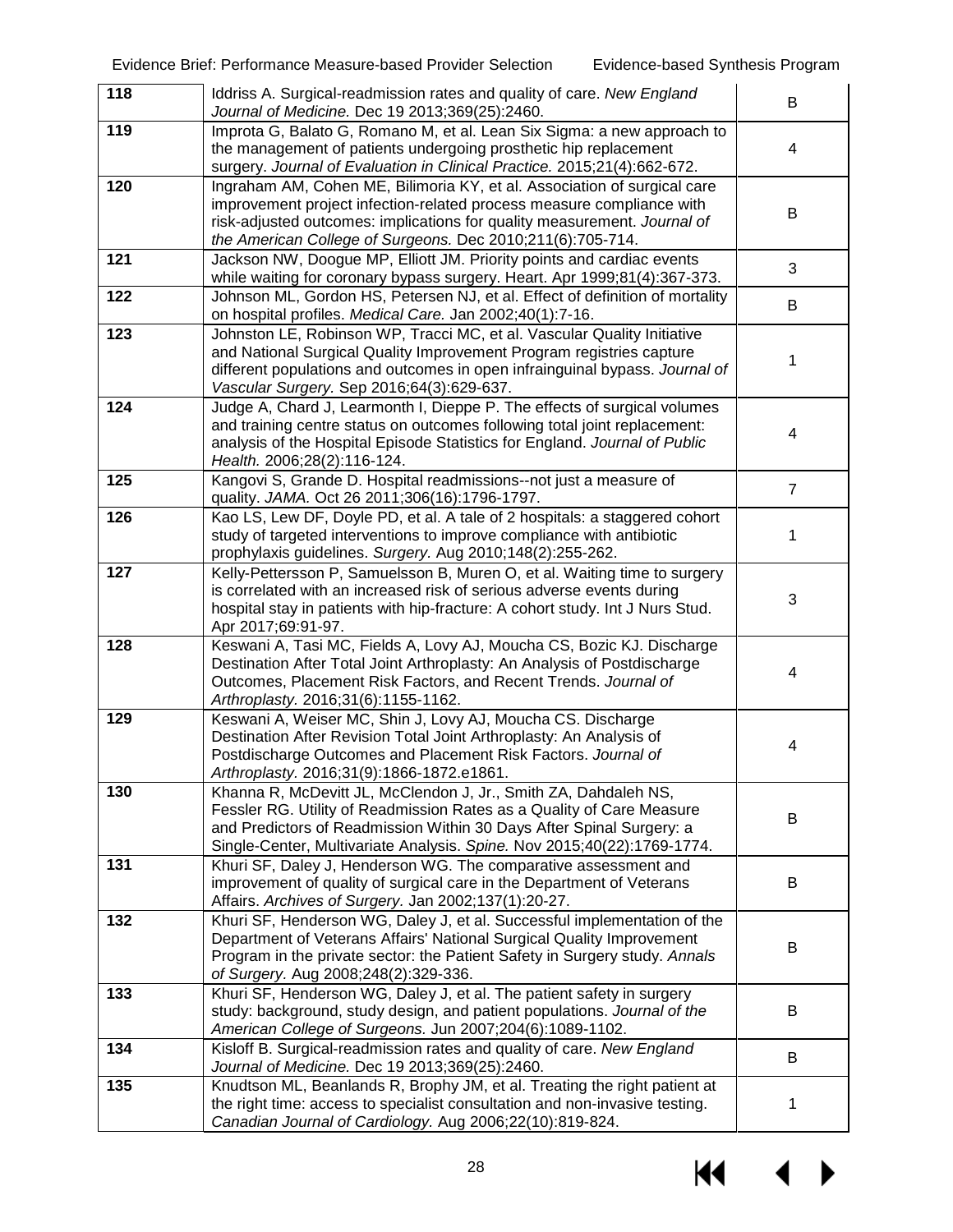| 136 | Kocher RP, Adashi EY. Hospital readmissions and the Affordable Care<br>Act: paying for coordinated quality care. JAMA. Oct 26 2011;306(16):1794-<br>1795.                                                                                                                                    | $\overline{7}$ |
|-----|----------------------------------------------------------------------------------------------------------------------------------------------------------------------------------------------------------------------------------------------------------------------------------------------|----------------|
| 137 | Konstantinidis A, Fogel S, Jones J, Gilliam B, Kundzins J, Baker C. Use of<br>the national surgical quality improvement program to reduce surgical<br>mortality: implementation of intensive preoperative screening and<br>intervention. American Surgeon. Sep 2014;80(9):896-900.           | 1              |
| 138 | Kristensen PK, Thillemann TM, Soballe K, Johnsen SP. Can improved<br>quality of care explain the success of orthogeriatric units? A population-<br>based cohort study. Age & Ageing. Jan 2016;45(1):66-71.                                                                                   | 4              |
| 139 | Kumar G. Protocol-guided hip fracture management reduces length of<br>hospital stay. Br J Hosp Med (Lond). Nov 2012;73(11):645-648                                                                                                                                                           | $\overline{2}$ |
| 140 | Kurki TS. Prediction of outcome in cardiac surgery. Mt Sinai J Med. Jan-<br>Mar 2002;69(1-2):68-72.                                                                                                                                                                                          | 4              |
| 141 | Kurtz SM, Lau EC, Ong KL, Adler EM, Kolisek FR, Manley MT. Which<br>Clinical and Patient Factors Influence the National Economic Burden of<br>Hospital Readmissions After Total Joint Arthroplasty? Clinical orthopaedics<br>and related research. 2017.                                     | 4              |
| 142 | Lancey R, Kurlansky P, Argenziano M, et al. Uniform standards do not<br>apply to readmission following coronary artery bypass surgery: a multi-<br>institutional study. Journal of Thoracic & Cardiovascular Surgery.<br>2015;149(3):850-857.e851; discussion 857.                           | 4              |
| 143 | Lau RL, Perruccio AV, Gandhi R, Mahomed NN. The role of surgeon<br>volume on patient outcome in total knee arthroplasty: a systematic review<br>of the literature. BMC Musculoskeletal Disorders. 2012;13:250.                                                                               | 4              |
| 144 | Lavernia CJ, Villa JM, Iacobelli DA. Readmission rates in the state of<br>Florida: a reflection of quality? Clinical Orthopaedics & Related Research.<br>Dec 2013;471(12):3856-3862.                                                                                                         | 4              |
| 145 | Lawson EH, Hall BL, Louie R, et al. Association between occurrence of a<br>postoperative complication and readmission: implications for quality<br>improvement and cost savings. Annals of Surgery. Jul 2013;258(1):10-18.                                                                   | 4              |
| 146 | Lee JD, Bonaros N, Hong PT, et al. Factors influencing hospital length of<br>stay after robotic totally endoscopic coronary artery bypass grafting.<br>Annals of Thoracic Surgery. Mar 2013;95(3):813-818.                                                                                   | 4              |
| 147 | Lim R, Kreidieh I, Dymond D, et al. Is the waiting list a safe place for<br>outpatients awaiting coronary bypass surgery? Health Trends.<br>1991;23(4):149-152.                                                                                                                              | 3              |
| 148 | Lingard EA, Berven S, Katz JN, Kinemax Outcomes G. Management and<br>care of patients undergoing total knee arthroplasty: variations across<br>different health care settings. Arthritis Care & Research. Jun<br>2000;13(3):129-136.                                                         | 4              |
| 149 | Lucas DJ, Haut ER, Hechenbleikner EM, Wick EC, Pawlik TM. Avoiding<br>immortal time bias in the American College of Surgeons National Surgical<br>Quality Improvement Program readmission measure. JAMA Surgery. Aug<br>2014;149(8):875-877.                                                 | В              |
| 150 | Makela KT, Hakkinen U, Peltola M, Linna M, Kroger H, Remes V. The<br>effect of hospital volume on length of stay, re-admissions, and<br>complications of total hip arthroplasty. Acta Orthopaedica. 2011;82(1):20-<br>26.                                                                    | 4              |
| 151 | Maniar HS, Bell JM, Moon MR, et al. Prospective evaluation of patients<br>readmitted after cardiac surgery: analysis of outcomes and identification of<br>risk factors. Journal of Thoracic & Cardiovascular Surgery.<br>2014;147(3):1013-1018.                                              | $\overline{2}$ |
| 152 | Manoharan SR, Baker DK, Pasara SM, Ponce B, Deinlein D, Theiss SM.<br>Thirty-day readmissions following adult spinal deformity surgery: an<br>analysis of the National Surgical Quality Improvement Program (NSQIP)<br>database. Spine Journal: Official Journal of the North American Spine | 4              |

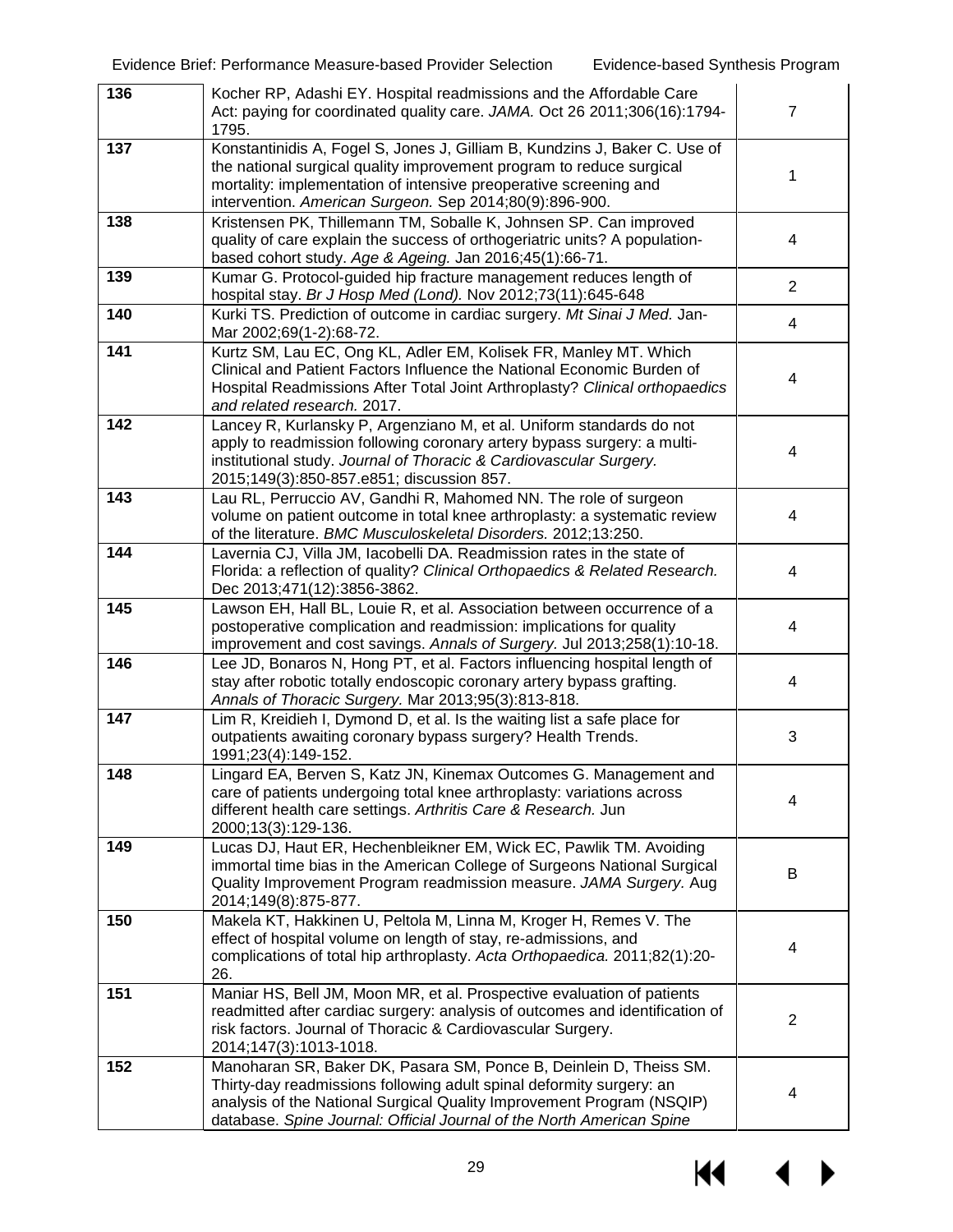|     | Society. 2016;16(7):862-866.                                                                                                                                                                                                                                                                                                                         |                |
|-----|------------------------------------------------------------------------------------------------------------------------------------------------------------------------------------------------------------------------------------------------------------------------------------------------------------------------------------------------------|----------------|
| 153 | March LM, Cameron ID, Cumming RG, et al. Mortality and morbidity after<br>hip fracture: can evidence based clinical pathways make a difference?<br>Journal of Rheumatology. Sep 2000;27(9):2227-2231.                                                                                                                                                | $\overline{2}$ |
| 154 | Markley J, Sabharwal K, Wang Z, Bigbee C, Whitmire L. A community-<br>wide quality improvement project on patient care transitions reduces 30-<br>day hospital readmissions from home health agencies. Home Healthc<br>Nurse. Mar 2012;30(3):E1-E11.                                                                                                 | 1              |
| 155 | Marshall DA, Christiansen T, Smith C, et al. Continuous quality<br>improvement program for hip and knee replacement. American Journal of<br>Medical Quality. 2015;30(5):425-431.                                                                                                                                                                     | B              |
| 156 | Martin CT, Gao Y, Pugely AJ. Incidence And Risk Factors For 30-Day<br>Readmissions After Hip Fracture Surgery. Iowa Orthopaedic Journal.<br>2016;36:155-160.                                                                                                                                                                                         | 4              |
| 157 | Marufu TC, White SM, Griffiths R, Moonesinghe SR, Moppett IK.<br>Prediction of 30-day mortality after hip fracture surgery by the Nottingham<br>Hip Fracture Score and the Surgical Outcome Risk Tool. Anaesthesia. May<br>2016;71(5):515-521.                                                                                                       | 4              |
| 158 | Maslow J, Hutzler L, Slover J, Bosco J, 3rd. Etiology of Readmissions<br>Following Orthopaedic Procedures and Medical Admissions. A<br>Comparative Analysis. Bulletin of the Hospital for Joint Disease (2013).<br>2015;73(4):269-275.                                                                                                               | В              |
| 159 | Matsen FA, 3rd, Li N, Gao H, Yuan S, Russ SM, Sampson PD. Factors<br>Affecting Length of Stay, Readmission, and Revision After Shoulder<br>Arthroplasty: A Population-Based Study. [Erratum appears in J Bone Joint<br>Surg Am. 2015 Sep 2;97(17):e60; PMID: 26333745]. Journal of Bone &<br>Joint Surgery - American Volume. 2015;97(15):1255-1263. | 4              |
| 160 | Maxwell BG, Wong JK, Miller DC, Lobato RL. Temporal changes in<br>survival after cardiac surgery are associated with the thirty-day mortality<br>benchmark. Health Services Research. 2014;49(5):1659-1669.                                                                                                                                          | B              |
| 161 | Mazzeffi M, Lin HM, Flynn BC. Socioeconomic position is not associated<br>with 30-day or 1-year mortality in demographically diverse vascular surgery<br>patients. Journal of Cardiothoracic & Vascular Anesthesia. Jun<br>2012;26(3):420-426.                                                                                                       | 1              |
| 162 | Mazzocato P, Unbeck M, Elg M, Skoldenberg OG, Thor J. Unpacking the<br>key components of a programme to improve the timeliness of hip-fracture<br>care: a mixed-methods case study. Scand J Trauma Resusc Emerg Med.<br>Nov 09 2015;23:93.                                                                                                           | 4              |
| 163 | McCormack R, Michels R, Ramos N, Hutzler L, Slover JD, Bosco JA.<br>Thirty-day readmission rates as a measure of quality: causes of<br>readmission after orthopedic surgeries and accuracy of administrative<br>data. Journal of Healthcare Management. Jan-Feb 2013;58(1):64-76;<br>discussion 76-67.                                               | B              |
| 164 | McCutcheon BA, Ciacci JD, Marcus LP, et al. Thirty-Day Perioperative<br>Outcomes in Spinal Fusion by Specialty Within the NSQIP Database.<br>Spine. 2015;40(14):1122-1131.                                                                                                                                                                           | 4              |
| 165 | McKinney M. Laying the groundwork for quality: Hospital engagement<br>networks--call them HENs--tasked with ambitious goals for reducing<br>readmissions and hospital-acquired conditions. Mod Healthc. May 21<br>2012;42(21):28-30.                                                                                                                 | 7              |
| 166 | Meehan TP, Sr., Qazi DJ, Van Hoof TJ, et al. Process Evaluation of a<br>Quality Improvement Project to Decrease Hospital Readmissions From<br>Skilled Nursing Facilities. Journal of the American Medical Directors<br>Association. Aug 01 2015;16(8):648-653.                                                                                       | 1              |
| 167 | Merkow RP, Ju MH, Chung JW, et al. Underlying reasons associated with<br>hospital readmission following surgery in the United States. JAMA.<br>2015;313(5):483-495.                                                                                                                                                                                  | 4              |

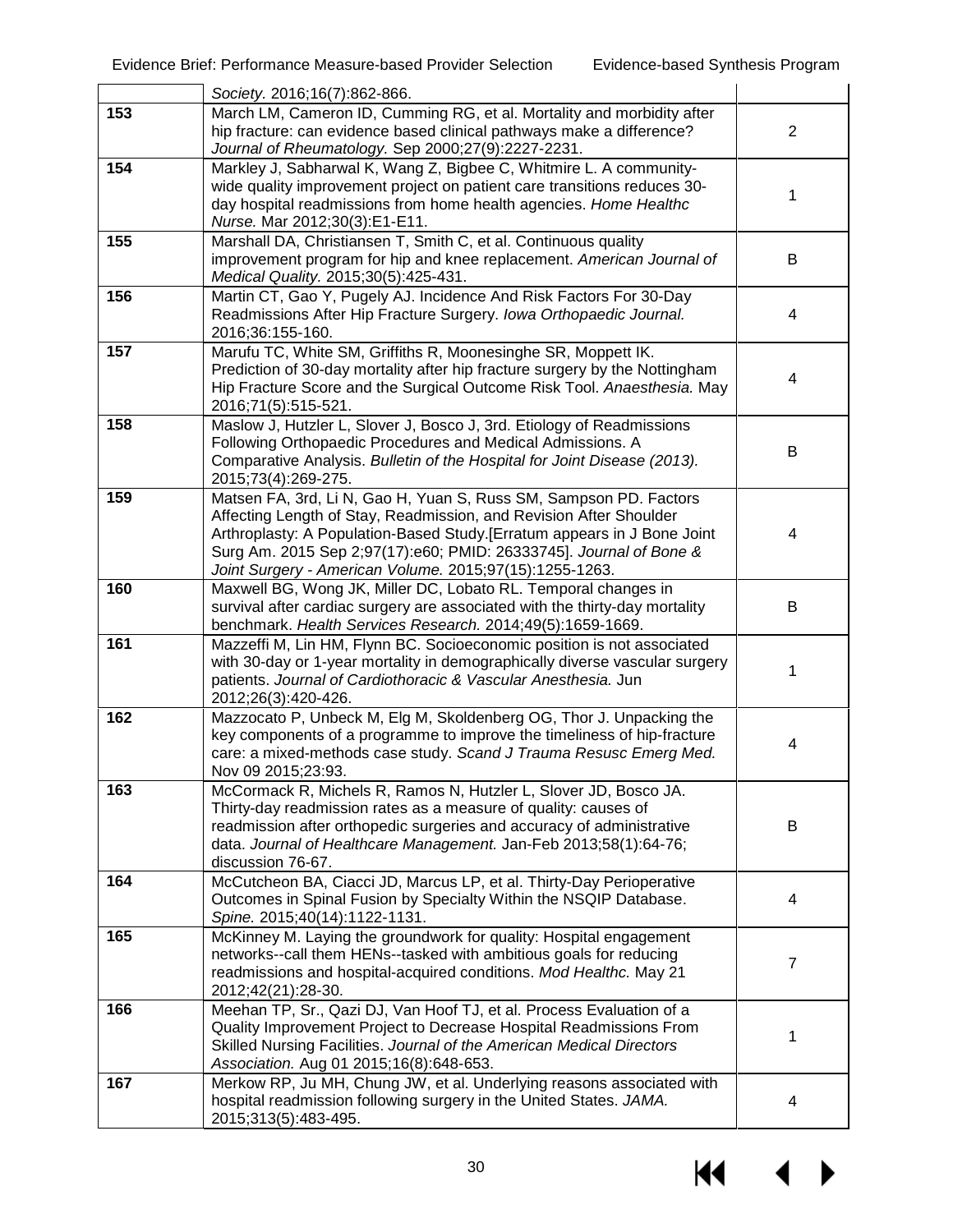| 168 | Metcalfe D, Salim A, Olufajo O, et al. Hospital case volume and outcomes<br>for proximal femoral fractures in the USA: an observational study. BMJ<br>Open. 2016;6(4):e010743.                                                                                                                                           | 4              |
|-----|--------------------------------------------------------------------------------------------------------------------------------------------------------------------------------------------------------------------------------------------------------------------------------------------------------------------------|----------------|
| 169 | Miliani K, L'Heriteau F, Astagneau P, Group INS. Non-compliance with<br>recommendations for the practice of antibiotic prophylaxis and risk of<br>surgical site infection: results of a multilevel analysis from the INCISO<br>Surveillance Network. Journal of Antimicrobial Chemotherapy. Dec<br>2009;64(6):1307-1315. | 4              |
| 170 | Miller DC, Ye Z, Gust C, Birkmeyer JD. Anticipating the effects of<br>accountable care organizations for inpatient surgery. JAMA Surgery.<br>2013;148(6):549-554.                                                                                                                                                        | 4              |
| 171 | Minhas SV, Kester BS, Lovecchio FC, Bosco JA. Nationwide 30-Day<br>Readmissions After Elective Orthopedic Surgery: Reasons and<br>Implications. Journal for Healthcare Quality. 2017;39(1):34-42.                                                                                                                        | 4              |
| 172 | Mitchell PM, Gavrilova SA, Dodd AC, Attum B, Obremskey WT, Sethi MK.<br>The impact of resident involvement on outcomes in orthopedic trauma: An<br>analysis of 20,090 cases. Journal of Clinical Orthopaedics & Trauma.<br>2016;7(4):229-233.                                                                            | 4              |
| 173 | Miyata H, Motomura N, Ueda Y, Matsuda H, Takamoto S. Effect of<br>procedural volume on outcome of coronary artery bypass graft surgery in<br>Japan: implication toward public reporting and minimal volume standards.<br>Journal of Thoracic & Cardiovascular Surgery. 2008;135(6):1306-1312.                            | 4              |
| 174 | Miyata H, Motomura N, Ueda Y, Tsukihara H, Tabayashi K, Takamoto S.<br>Toward quality improvement of thoracic aortic surgery: estimating volume-<br>outcome effect from nationwide survey. European Journal of Cardio-<br>Thoracic Surgery. 2009;36(3):517-521.                                                          | 4              |
| 175 | Montin L, Leino-Kilpi H, Suominen T, Lepisto J. A systematic review of<br>empirical studies between 1966 and 2005 of patient outcomes of total hip<br>arthroplasty and related factors. J Clin Nurs. Jan 2008;17(1):40-45.                                                                                               | 4              |
| 176 | Moro ML, Sommella L, Gialli M, et al. Surgical infections surveillance:<br>results of a six-month incidence study in two Italian hospitals.[Erratum<br>appears in Eur J Epidemiol 1992 May;8(3):484 Note: Masini R [corrected<br>to Masetti R]]. Eur J Epidemiol. Nov 1991;7(6):641-648.                                 | 4              |
| 177 | Morris MS, Deierhoi RJ, Richman JS, Altom LK, Hawn MT. The<br>relationship between timing of surgical complications and hospital<br>readmission. JAMA surgery. 2014;149(4):348-354.                                                                                                                                      | 4              |
| 178 | Morris MS, Graham LA, Richman JS, et al. Postoperative 30-day<br>Readmission: Time to Focus on What Happens Outside the Hospital.<br>Annals of Surgery. 2016;264(4):621-631.                                                                                                                                             | 4              |
| 179 | Moscelli G, Siciliani L, Tonei V. Do waiting times affect health outcomes?<br>Evidence from coronary bypass. Soc Sci Med. 2016;161:151-159.                                                                                                                                                                              | 3              |
| 180 | Muntz J. Duration of deep vein thrombosis prophylaxis in the surgical<br>patient and its relation to quality issues. American Journal of Surgery.<br>2010;200(3):413-421.                                                                                                                                                | 4              |
| 181 | Nakazawa KR, Egorova NN, Power JR, Faries PL, Vouyouka AG. The<br>Impact of Surgical Care Improvement Project Measures on In-Hospital<br>Outcomes following Elective Vascular Procedures. Annals of Vascular<br>Surgery. Jan 2017;38:17-28.                                                                              | 1              |
| 182 | Neuman MD, Archan S, Karlawish JH, Schwartz JS, Fleisher LA. The<br>relationship between short-term mortality and quality of care for hip<br>fracture: a meta-analysis of clinical pathways for hip fracture. Journal of the<br>American Geriatrics Society. 2009;57(11):2046-2054.                                      | $\overline{2}$ |
| 183 | Neuman MD, Wirtalla C, Werner RM. Association between skilled nursing<br>facility quality indicators and hospital readmissions. JAMA. Oct 15<br>2014;312(15):1542-1551.                                                                                                                                                  | 1              |
| 184 | O'Brien SM, Shahian DM, DeLong ER, et al. Quality measurement in adult<br>cardiac surgery: part 2--Statistical considerations in composite measure                                                                                                                                                                       | 4              |

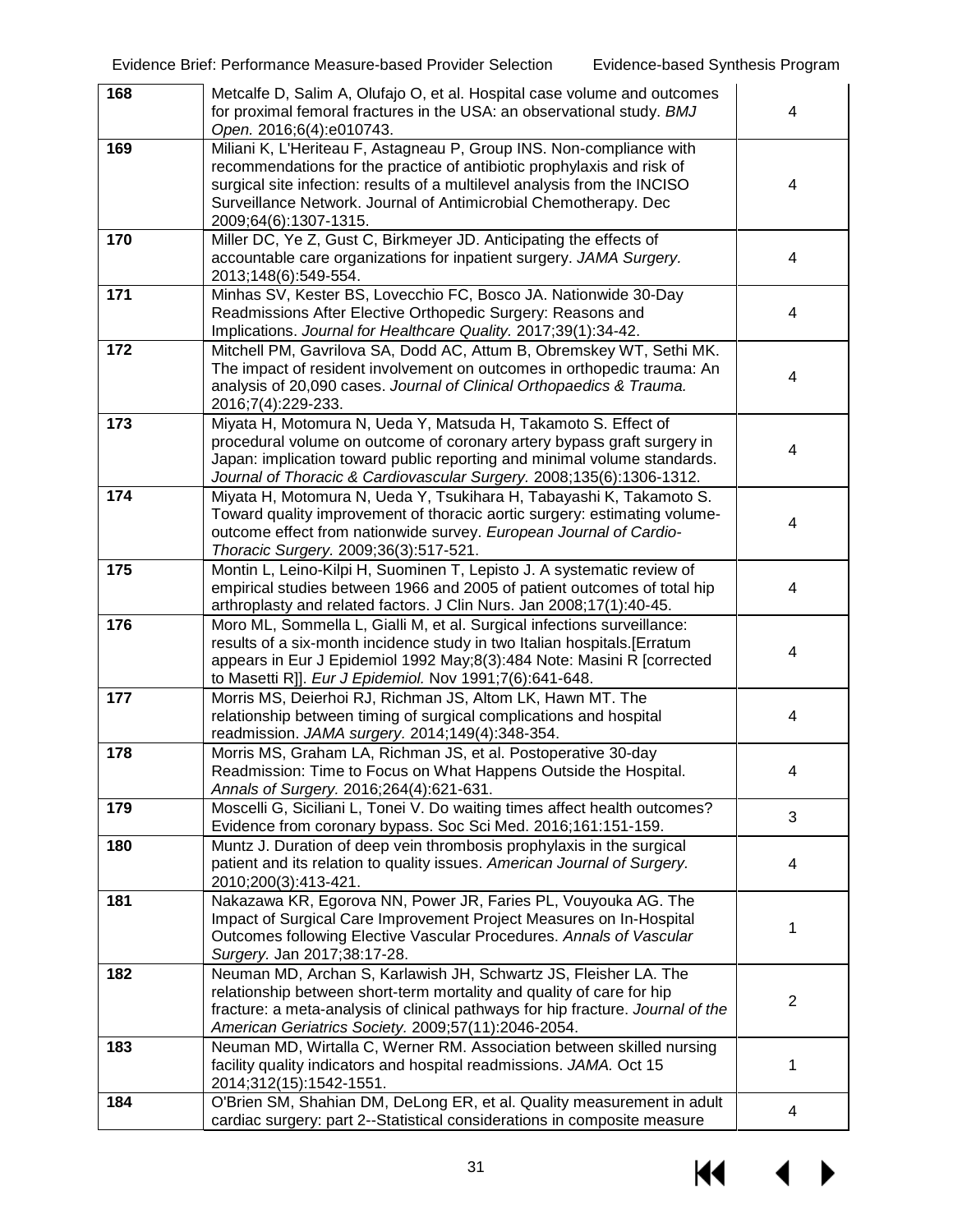|     | scoring and provider rating. Annals of Thoracic Surgery. Apr 2007;83(4<br>Suppl): S13-26.                                                                                                                                                                                                                                                 |   |
|-----|-------------------------------------------------------------------------------------------------------------------------------------------------------------------------------------------------------------------------------------------------------------------------------------------------------------------------------------------|---|
| 185 | Okike K, Peter-Bibb TK, Xie KC, Okike ON. Association Between<br>Physician Online Rating and Quality of Care. J Med Internet Res. Dec 13<br>2016;18(12):e324.                                                                                                                                                                             | 4 |
| 186 | Osborne NH, Nicholas LH, Ryan AM, Thumma JR, Dimick JB. Association<br>of hospital participation in a quality reporting program with surgical<br>outcomes and expenditures for Medicare beneficiaries. JAMA.<br>2015;313(5):496-504.                                                                                                      | 1 |
| 187 | Osswald BR, Tochtermann U, Schweiger P, et al. Minimal early mortality in<br>CABG--simply a question of surgical quality? Thoracic & Cardiovascular<br>Surgeon. Oct 2002;50(5):276-280.                                                                                                                                                   | B |
| 188 | Owen RM, Perez SD, Bornstein WA, Sweeney JF. Impact of surgical care<br>improvement project inf-9 on postoperative urinary tract infections: do<br>exemptions interfere with quality patient care? Archives of Surgery. Oct<br>2012;147(10):946-953.                                                                                      | 1 |
| 189 | Paxton EW, Inacio MC, Singh JA, Love R, Bini SA, Namba RS. Are There<br>Modifiable Risk Factors for Hospital Readmission After Total Hip<br>Arthroplasty in a US Healthcare System? Clinical Orthopaedics & Related<br>Research. 2015;473(11):3446-3455.                                                                                  | 4 |
| 190 | Penson DF. Re: variation in surgical-readmission rates and quality of<br>hospital care. Journal of Urology. May 2014;191(5):1363-1364.                                                                                                                                                                                                    | B |
| 191 | Pollock FH, Bethea A, Samanta D, Modak A, Maurer JP, Chumbe JT.<br>Readmission within 30 days of discharge after hip fracture care.<br>Orthopedics. 2015;38(1):e7-13.                                                                                                                                                                     | 4 |
| 192 | Ponce B, Raines BT, Reed RD, Vick C, Richman J, Hawn M. Surgical Site<br>Infection After Arthroplasty: Comparative Effectiveness of Prophylactic<br>Antibiotics: Do Surgical Care Improvement Project Guidelines Need to Be<br>Updated? Journal of Bone & Joint Surgery - American Volume.<br>2014;96(12):970-977.                        | 4 |
| 193 | Press MJ, Scanlon DP, Ryan AM, et al. Limits of readmission rates in<br>measuring hospital quality suggest the need for added metrics. Health Aff<br>(Millwood). Jun 2013;32(6):1083-1091.                                                                                                                                                | 1 |
| 194 | Pujol N, Merrer J, Lemaire B, et al. Unplanned return to theater: A quality<br>of care and risk management index? Orthopaedics & traumatology,<br>surgery & research. 2015;101(4):399-403.                                                                                                                                                | 4 |
| 195 | Pull ter Gunne AF, Hosman AJ, Cohen DB, et al. A methodological<br>systematic review on surgical site infections following spinal surgery: part<br>1: risk factors. Spine. 2012;37(24):2017-2033.                                                                                                                                         | 4 |
| 196 | Rice S. Readmission penalties have experts queasy about quality<br>measures. Mod Healthc. Aug 10 2015;45(32):8.                                                                                                                                                                                                                           | 1 |
| 197 | Riegel B, Gates DM, Gocka I, et al. Effectiveness of a program of early<br>hospital discharge of cardiac surgery patients.[Erratum appears in J<br>Cardiovasc Nurs 1997 Apr;11(3):1]. Journal of Cardiovascular Nursing. Oct<br>1996;11(1):63-75.                                                                                         | 2 |
| 198 | Rolfson O, Wissig S, van Maasakkers L, et al. Defining an International<br>Standard Set of Outcome Measures for Patients With Hip or Knee<br>Osteoarthritis: Consensus of the International Consortium for Health<br>Outcomes Measurement Hip and Knee Osteoarthritis Working Group.<br>Arthritis care & research. 2016;68(11):1631-1639. | В |
| 199 | Rumball-Smith J, Blakely T, Sarfati D, Hider P. The mismeasurement of<br>quality by readmission rate: how blunt is too blunt an instrument?: a<br>quantitative bias analysis. Medical Care. May 2013;51(5):418-424.                                                                                                                       | 1 |
| 200 | Rumball-Smith J, Hider P, Graham P. The readmission rate as an indicator<br>of the quality of elective surgical inpatient care for the elderly in New<br>Zealand. New Zealand Medical Journal. Feb 13 2009;122(1289):32-39.                                                                                                               | 4 |
| 201 | Rumball-Smith J, Hider P. The validity of readmission rate as a marker of                                                                                                                                                                                                                                                                 | 1 |

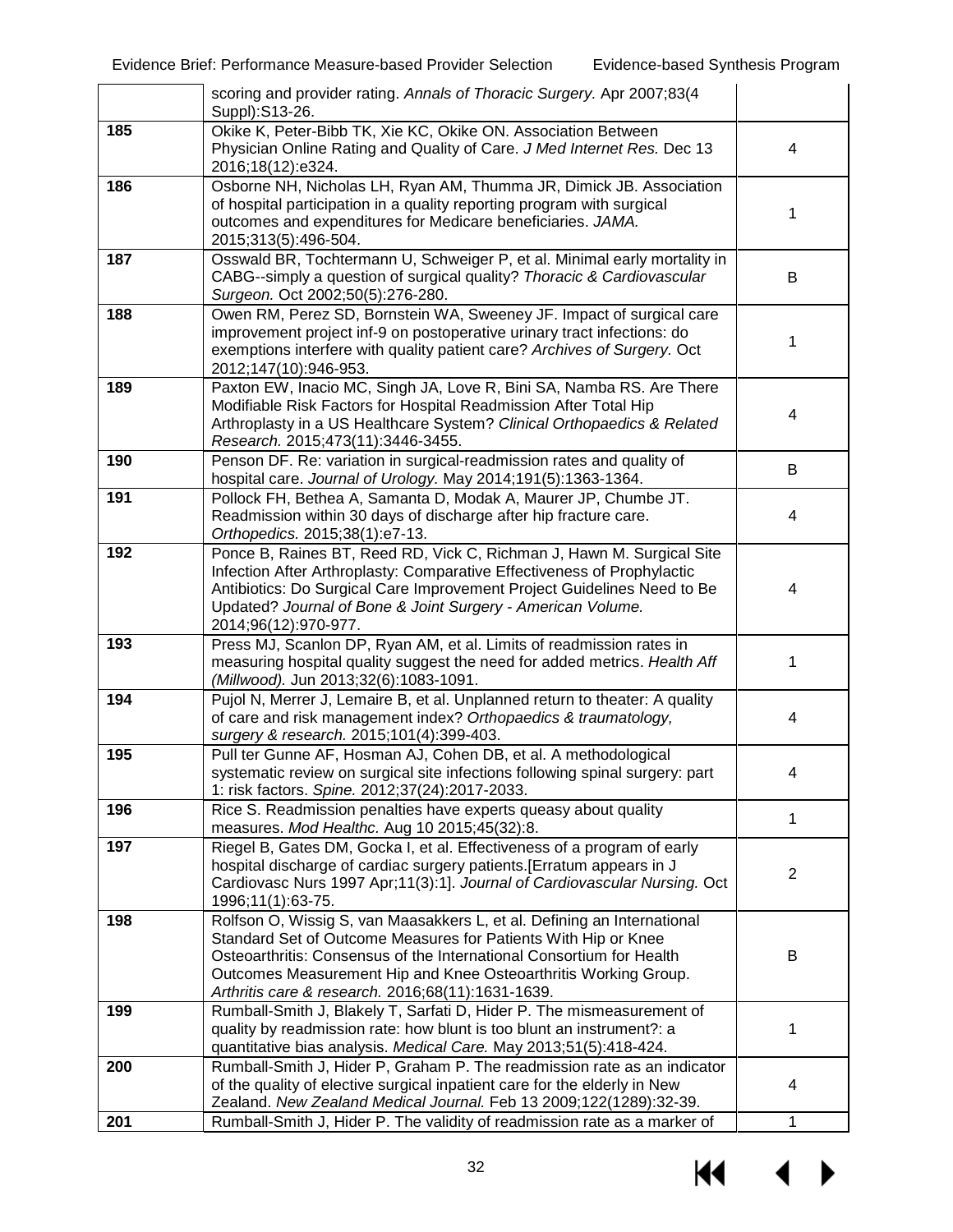|     | the quality of hospital care, and a recommendation for its definition. New<br>Zealand Medical Journal. Feb 13 2009;122(1289):63-70.                                                                                                                                                                                        |   |
|-----|----------------------------------------------------------------------------------------------------------------------------------------------------------------------------------------------------------------------------------------------------------------------------------------------------------------------------|---|
| 202 | Rumball-Smith J, Sarfati D, Hider P, Blakely T. Ethnic disparities in the<br>quality of hospital care in New Zealand, as measured by 30-day rate of<br>unplanned readmission/death. International Journal for Quality in Health<br>Care. Jul 2013;25(3):248-254.                                                           | 1 |
| 203 | Saleh KJ, Bozic KJ, Graham DB, et al. Quality in orthopaedic surgery--an<br>international perspective: AOA critical issues. Journal of Bone & Joint<br>Surgery - American Volume. 2013;95(1):e3.                                                                                                                           | B |
| 204 | Saleh KJ, Wood KC, Gafni A, Gross AE. Immediate surgery versus waiting<br>list policy in revision total hip arthroplasty. An economic evaluation. J<br>Arthroplasty. Jan 1997;12(1):1-10.                                                                                                                                  | 4 |
| 205 | Sampalis J, Boukas S, Liberman M, Reid T, Dupuis G. Impact of waiting<br>time on the quality of life of patients awaiting coronary artery bypass<br>grafting. CMAJ Canadian Medical Association Journal. Aug 21<br>2001;165(4):429-433.                                                                                    | 4 |
| 206 | Samuel AM, Fu MC, Toy JO, et al. Most 30-day Readmissions After<br>Anterior Cervical Discectomy and Fusion Are Not Due to Surgical Site-<br>Related Issues: An Analysis of 17,088 Patients. Spine. 2016;41(23):1801-<br>1807.                                                                                              | B |
| 207 | Sanagou M, Wolfe R, Forbes A, Reid CM. Hospital-level associations with<br>30-day patient mortality after cardiac surgery: a tutorial on the application<br>and interpretation of marginal and multilevel logistic regression. BMC Med<br>Res Methodol. Mar 12 2012;12:28.                                                 | 4 |
| 208 | Sandvik D, Bade P, Dunham A, Hendrickson S. A hospital-to-nursing<br>home transfer process associated with low hospital readmission rates<br>while targeting quality of care, patient safety, and convenience: a 20-year<br>perspective. Journal of the American Medical Directors Association. May<br>2013;14(5):367-374. | 1 |
| 209 | Sari I, Acar Z, Nurkalem Z, et al. Preoperative clinical status but not waiting<br>time predicts in-hospital outcomes of surgery in patients with left main<br>coronary artery stenosis. Tohoku J Exp Med. Oct 2007;213(2):173-180.                                                                                        | 3 |
| 210 | Saucedo J, Marecek GS, Lee J, Huminiak L, Stulberg SD, Puri L. How<br>accurately are we coding readmission diagnoses after total joint<br>arthroplasty? Journal of Arthroplasty. 2013;28(7):1076-1079.                                                                                                                     | B |
| 211 | Schattner A. Thirty-day readmission rates and hospital quality. Int J Clin<br>Pract. Jan 2014;68(1):139.                                                                                                                                                                                                                   | 1 |
| 212 | Seabrook GR. Does rigorous quality process reporting guarantee superior-<br>quality health care? JAMA: Journal of the American Medical Association.<br>2013;310(3):316-317.                                                                                                                                                | 7 |
| 213 | Sechriest 2nd VF, Carney JR, Kuskowski MA, et al. Incidence of knee<br>sepsis after ACL reconstruction at one institution: the impact of a clinical<br>pathway. Journal of Bone & Joint Surgery, American Volume.<br>2013;95(9):843-849.                                                                                   | 4 |
| 214 | Sellers MM, Merkow RP, Halverson A, et al. Validation of new readmission<br>data in the American College of Surgeons National Surgical Quality<br>Improvement Program. Journal of the American College of Surgeons. Mar<br>2013;216(3):420-427.                                                                            | В |
| 215 | Shahian DM, Meyer GS, Mort E, et al. Association of National Hospital<br>Quality Measure adherence with long-term mortality and readmissions.<br>BMJ Quality & Safety. Apr 2012;21(4):325-336.                                                                                                                             | B |
| 216 | Sherman SL, Lyman S, Koulouvaris P, Willis A, Marx RG. Risk factors for<br>readmission and revision surgery following rotator cuff repair. Clinical<br>Orthopaedics & Related Research. 2008;466(3):608-613.                                                                                                               | 4 |
| 217 | Shih T, Dimick JB. Reliability of readmission rates as a hospital quality<br>measure in cardiac surgery. Annals of Thoracic Surgery. Apr<br>2014;97(4):1214-1218.                                                                                                                                                          | B |

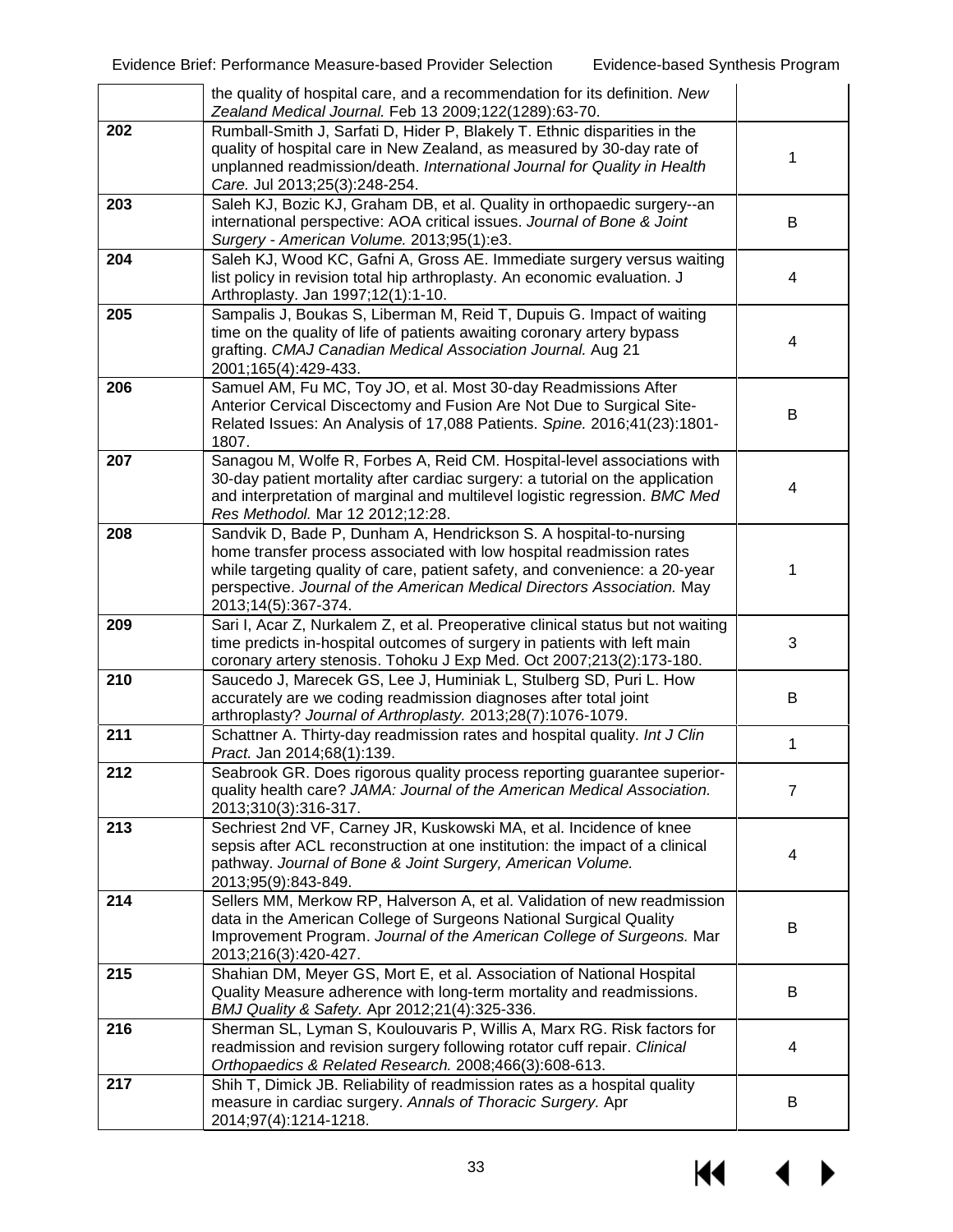| 218 | Sibley RA, Charubhumi V, Hutzler LH, Paoli AR, Bosco JA. Joint<br>Replacement Volume Positively Correlates With Improved Hospital                                                                                                                                       |                |
|-----|-------------------------------------------------------------------------------------------------------------------------------------------------------------------------------------------------------------------------------------------------------------------------|----------------|
|     | Performance on Centers for Medicare and Medicaid Services Quality<br>Metrics. Journal of arthroplasty. 2016;24.                                                                                                                                                         | 4              |
| 219 | Silber S, Muhling H, Dorr R, Zindler G, Preuss A, Stumpfl A. [Waiting times<br>and death on the waiting list for coronary artery bypass operation.<br>Experiences in Munich with over 1,000 patients]. Herz. Dec<br>1996;21(6):389-396.                                 | 9              |
| 220 | Slamowicz R, Erbas B, Sundararajan V, Dharmage S. Predictors of<br>readmission after elective coronary artery bypass graft surgery. Australian<br>Health Review. Nov 2008;32(4):677-683.                                                                                | 3              |
| 221 | Suhm N, Kaelin R, Studer P, et al. Orthogeriatric care pathway: a<br>prospective survey of impact on length of stay, mortality and<br>institutionalisation. Arch Orthop Trauma Surg. Sep 2014;134(9):1261-<br>1269.                                                     | 4              |
| 222 | Sund R, Liski A. Quality effects of operative delay on mortality in hip<br>fracture treatment. Quality & Safety in Health Care. Oct 2005;14(5):371-<br>377.                                                                                                             |                |
| 223 | Takaro T, Ankeney JL, Laning RC, Peduzzi PN. Quality control for cardiac<br>surgery in the Veterans Administration. Annals of Thoracic Surgery. Jul<br>1986;42(1):37-44.                                                                                                | 4              |
| 224 | Tepas JJ, 3rd, Kerwin AJ, deVilla J, Nussbaum MS. Macro vs micro level<br>surgical quality improvement: a regional collaborative demonstrates the<br>case for a national NSQIP initiative. Journal of the American College of<br>Surgeons. Apr 2014;218(4):599-604.     | 1              |
| 225 | Thakur NM. Readmission as an indicator of quality of care. Am J<br>Psychiatry. Mar 1998;155(3):449-450.                                                                                                                                                                 | $\overline{7}$ |
| 226 | Thalji NM, Suri RM, Greason KL, Schaff HV. Risk assessment methods for<br>cardiac surgery and intervention. Nat Rev Cardiol. Dec 2014;11(12):704-<br>714.                                                                                                               | $\overline{7}$ |
| 227 | Toy JO, Basques BA, Grauer JN. Morbidity, mortality, and readmission<br>after vertebral augmentation: analysis of 850 patients from the American<br>College of Surgeons National Surgical Quality Improvement Program<br>database. Spine. Nov 01 2014;39(23):1943-1949. | 4              |
| 228 | Travis J, Carr JB, Saylor D, et al. Coronary artery bypass graft surgery:<br>surgical site infection prevention. Journal for Healthcare Quality: Promoting<br>Excellence in Healthcare. 2009;31(4):16-23.                                                               | $\overline{2}$ |
| 229 | Troeng T, Janzon L. Are in-hospital deaths and long stay markers for<br>errors in surgery? Qual Assur Health Care. 1990;2(2):149-159.                                                                                                                                   | 1              |
| 230 | Tsai TC, Jha AK. Surgical-readmission rates and quality of care. New<br>England Journal of Medicine. Dec 19 2013;369(25):2460-2461.                                                                                                                                     | B              |
| 231 | Tully PJ, Baumeister H, Bennetts JS, Rice GD, Baker RA. Depression<br>screening after cardiac surgery: A six month longitudinal follow up for<br>cardiac events, hospital readmissions, quality of life and mental health. Int<br>J Cardiol. Mar 01 2016;206:44-50.     | 4              |
| 232 | Tuominen U, Sintonen H, Hirvonen J, et al. Is longer waiting time for total<br>knee replacement associated with health outcomes and medication costs?<br>Randomized clinical trial (Structured abstract). Value In Health. 2010<br>2015;13(8).                          | 4              |
| 233 | Tuominen U, Sintonen H, Aronen P, et al. Cost-utility of waiting time in<br>total joint replacements: a randomized clinical trial. Int J Technol Assess<br>Health Care. Jan 2013;29(1):27-34.                                                                           | 4              |
| 234 | Turnbull RG, Taylor DC, Hsiang YN, et al. Assessment of patient waiting<br>times for vascular surgery. Canadian Journal of Surgery. Apr<br>2000;43(2):105-111.                                                                                                          | 1              |
| 235 | van der Boon RM, Nuis RJ, Benitez LM, et al. Frequency, determinants<br>and prognostic implications of infectious complications after transcatheter                                                                                                                     | 4              |

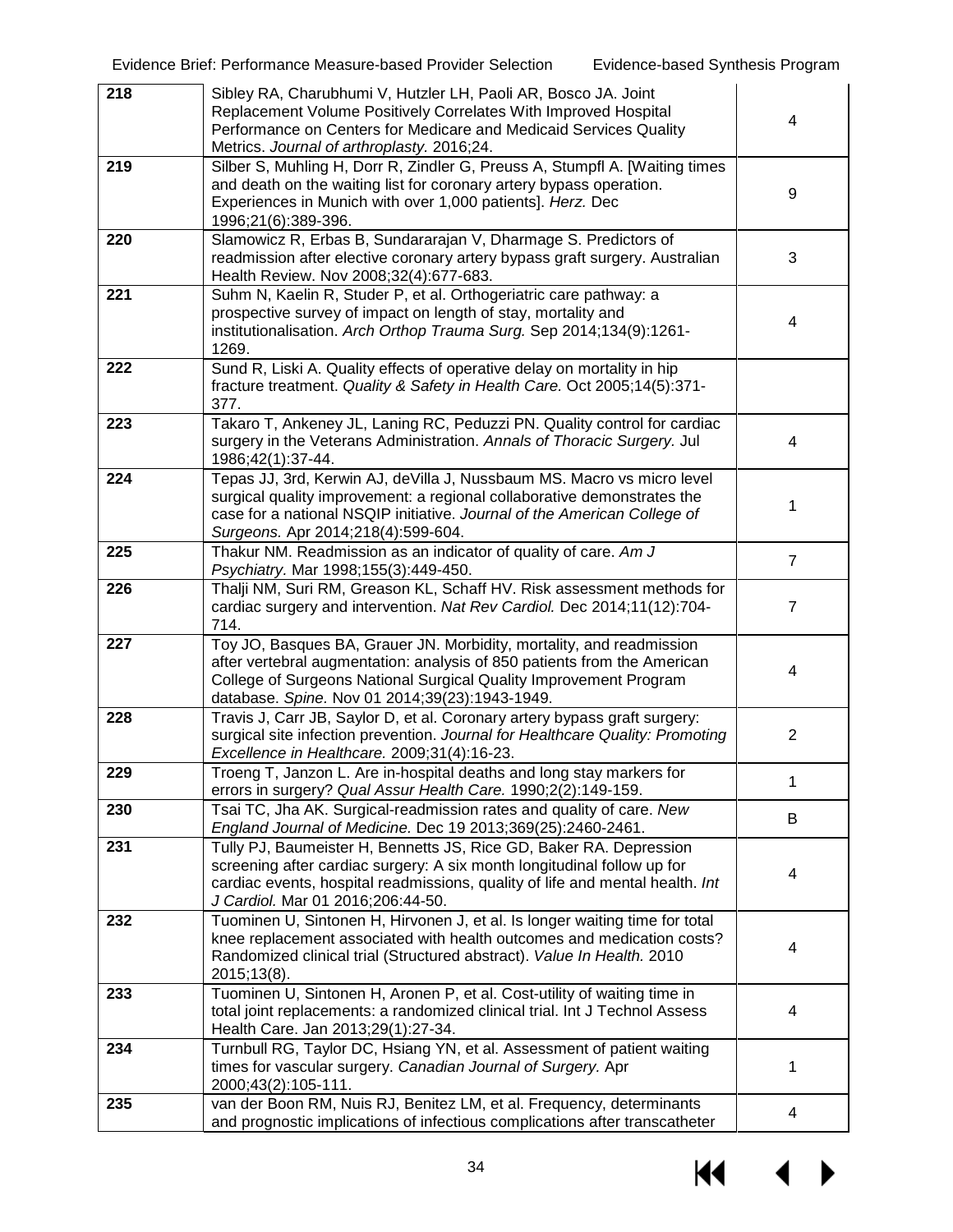|     | aortic valve implantation. American Journal of Cardiology. Jul 01<br>2013;112(1):104-110.                                                                |   |
|-----|----------------------------------------------------------------------------------------------------------------------------------------------------------|---|
| 236 | Van Herck P, Vanhaecht K, Deneckere S, et al. Key interventions and                                                                                      |   |
|     | outcomes in joint arthroplasty clinical pathways: a systematic review.<br>Journal of Evaluation in Clinical Practice. 2010;16(1):39-49.                  | 4 |
| 237 | van Walraven C. The Utility of Unplanned Early Hospital Readmissions as                                                                                  |   |
|     | a Health Care Quality Indicator. JAMA Intern Med. Nov                                                                                                    | В |
|     | 2015;175(11):1812-1814.                                                                                                                                  |   |
| 238 | Vaughan-Sarrazin M, Bayman L, Rosenthal G, Henderson W, Hendricks                                                                                        |   |
|     | A, Cullen JJ. The business case for the reduction of surgical complications<br>in VA hospitals. Surgery. 2011;149(4):474-483.                            | 4 |
| 239 | Veeravagu A, Patil CG, Lad SP, Boakye M. Risk factors for postoperative                                                                                  |   |
|     | spinal wound infections after spinal decompression and fusion surgeries.                                                                                 | 4 |
|     | Spine. Aug 01 2009;34(17):1869-1872.                                                                                                                     |   |
| 240 | Vest JR, Gamm LD, Oxford BA, Gonzalez MI, Slawson KM. Determinants                                                                                       |   |
|     | of preventable readmissions in the United States: a systematic review.<br>Implementation Science. 2010;5:88.                                             | В |
| 241 | Wakeam E, Hyder JA, Tsai TC, Lipsitz SR, Orgill DP, Finlayson SR.                                                                                        |   |
|     | Complication timing and association with mortality in the American College                                                                               | 1 |
|     | of Surgeons' National Surgical Quality Improvement Program database.                                                                                     |   |
| 242 | Journal of Surgical Research. Jan 2015;193(1):77-87.<br>Wang R, Cheng N, Xiao CS, et al. Optimal Timing of Surgical                                      |   |
|     | Revascularization for Myocardial Infarction and Left Ventricular                                                                                         | 3 |
|     | Dysfunction. Chinese Medical Journal. 20th Feb 2017;130(4):392-397.                                                                                      |   |
| 243 | Weissman JS, Ayanian JZ, Chasan-Taber S, Sherwood MJ, Roth C,                                                                                            |   |
|     | Epstein AM. Hospital readmissions and quality of care. Medical Care. May<br>1999;37(5):490-501.                                                          | 1 |
| 244 | Wennberg DE, Lucas FL, Birkmeyer JD, Bredenberg CE, Fisher ES.                                                                                           |   |
|     | Variation in carotid endarterectomy mortality in the Medicare population:                                                                                | 4 |
|     | trial hospitals, volume, and patient characteristics. JAMA.<br>1998;279(16):1278-1281.                                                                   |   |
| 245 | Williams SC, Koss RG, Morton DJ, Loeb JM. Performance of top-ranked                                                                                      |   |
|     | heart care hospitals on evidence-based process measures. Circulation.                                                                                    | 1 |
|     | Aug 08 2006;114(6):558-564.                                                                                                                              |   |
| 246 | Wilson GC, Cutler Quillin R, 3rd, Sutton JM, et al. Factors related to<br>readmission after major elective surgery. Digestive Diseases & Sciences.       | 4 |
|     | 2015;60(1):47-53.                                                                                                                                        |   |
| 247 | Wilson J, Charlett A, Leong G, McDougall C, Duckworth G. Rates of                                                                                        |   |
|     | surgical site infection after hip replacement as a hospital performance<br>indicator: analysis of data from the English mandatory surveillance system.   | 4 |
|     | Infection Control & Hospital Epidemiology. Mar 2008;29(3):219-226.                                                                                       |   |
| 248 | Wish JB. The role of 30-day readmission as a measure of quality. Clin J                                                                                  | 1 |
|     | Am Soc Nephrol. Mar 2014;9(3):440-442.                                                                                                                   |   |
| 249 | Wojkowska-Mach J, Bulanda M, Jaje E, et al. The risk related to surgical<br>site infections after hip endoarthroplasty--surveillance outcome analysis in | 4 |
|     | two Polish orthopaedic centres. Ortop. May-Jun 2009;11(3):253-263.                                                                                       |   |
| 250 | Woldhek AL, Rijkenberg S, Bosman RJ, van der Voort PH. Readmission of                                                                                    |   |
|     | ICU patients: A quality indicator? Journal of Critical Care. 2017;38:328-                                                                                | 1 |
| 251 | 334.<br>Wong DR, Ali IS, Torchiana DF, Agnihotri AK, Bohmer RM, Vander Salm                                                                              |   |
|     | TJ. Learning in a new cardiac surgical center: an analysis of precursor                                                                                  | 4 |
|     | events. Surgery. Feb 2009;145(2):131-137.                                                                                                                |   |
| 252 | Worth LJ, Bull AL, Thorpe SM, Richards MJ. Meeting national                                                                                              |   |
|     | recommendations for surgical site infection surveillance: examples and<br>lessons from the Victorian Healthcare-associated Infection Surveillance        | 4 |
|     | System. Healthcare Infection. 2009;14(3):119-122.                                                                                                        |   |
| 253 | Wortman PM, Smyth JM, Langenbrunner JC, Yeaton WH. Consensus                                                                                             | 3 |

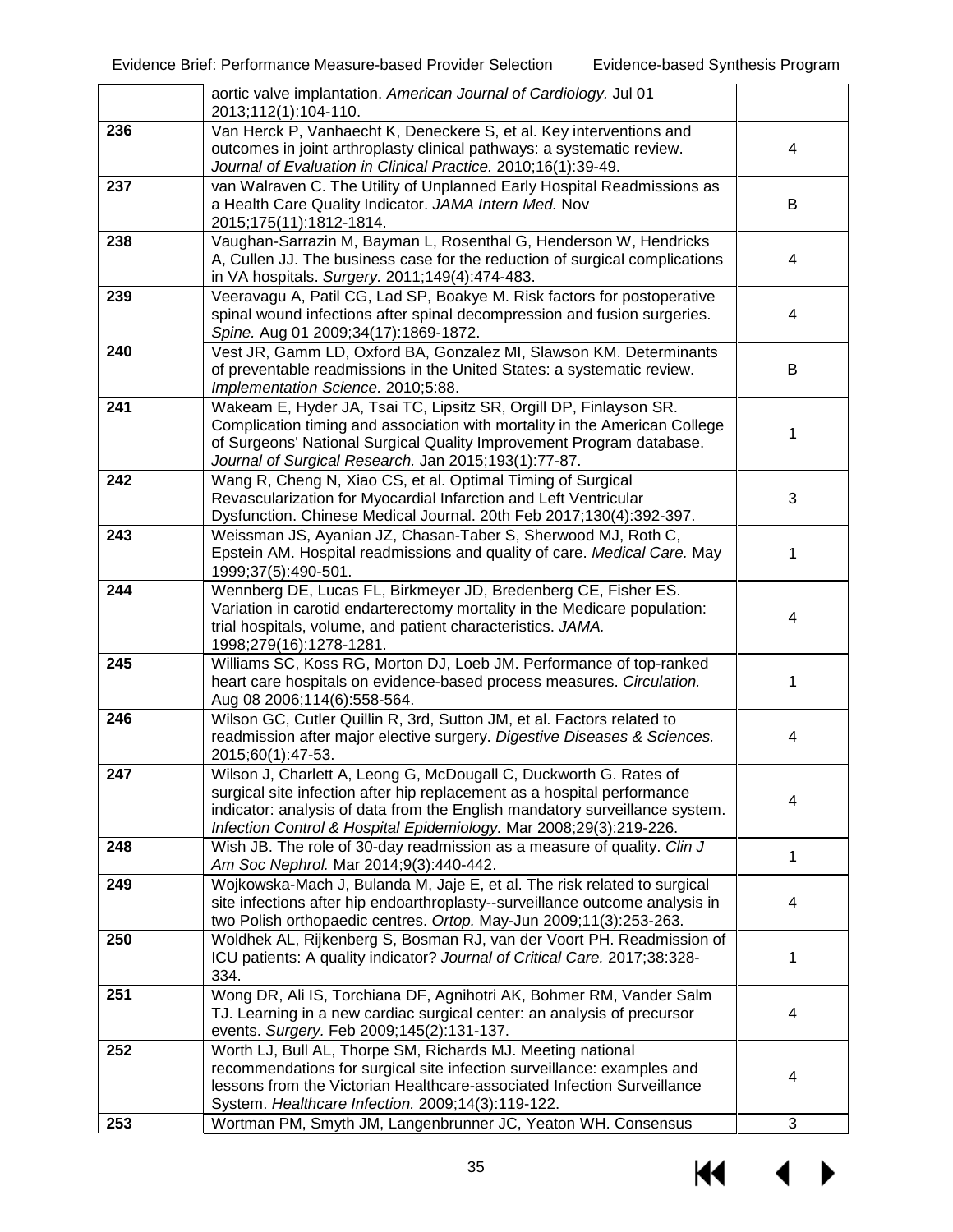|     | among experts and research synthesis. A comparison of methods.<br>International Journal of Technology Assessment in Health Care.<br>1998;14(1):109-122.                                                                                                                                |   |
|-----|----------------------------------------------------------------------------------------------------------------------------------------------------------------------------------------------------------------------------------------------------------------------------------------|---|
| 254 | Xing D, Ma JX, Ma XL, et al. A methodological, systematic review of<br>evidence-based independent risk factors for surgical site infections after<br>spinal surgery. European Spine Journal. 2013;22(3):605-615.                                                                       | 4 |
| 255 | Yanamadala S, Morrison D, Curtin C, McDonald K, Hernandez-Boussard<br>T. Electronic Health Records and Quality of Care: An Observational Study<br>Modeling Impact on Mortality, Readmissions, and Complications. Medicine<br>(Baltimore). May 2016;95(19):e3332.                       | B |
| 256 | Young B, Ng TM, Teng C, Ang B, Tai HY, Lye DC. Nonconcordance with<br>surgical site infection prevention guidelines and rates of surgical site<br>infections for general surgical, neurological, and orthopedic procedures.<br>Antimicrob Agents Chemother. Oct 2011;55(10):4659-4663. | 4 |
| 257 | Yu S, Garvin KL, Healy WL, Pellegrini Jr VD, Iorio R. Preventing hospital<br>readmissions and limiting the complications associated with total joint<br>arthroplasty. Journal of the American Academy of Orthopaedic Surgeons.<br>2015;23(11):e60-e71.                                 | 4 |
| 258 | Zhang JQ, Curran T, McCallum JC, et al. Risk factors for readmission after<br>lower extremity bypass in the American College of Surgeons National<br>Surgery Quality Improvement Program. Journal of Vascular Surgery.<br>2014;59(5):1331-1339.                                        |   |

 $M \rightarrow$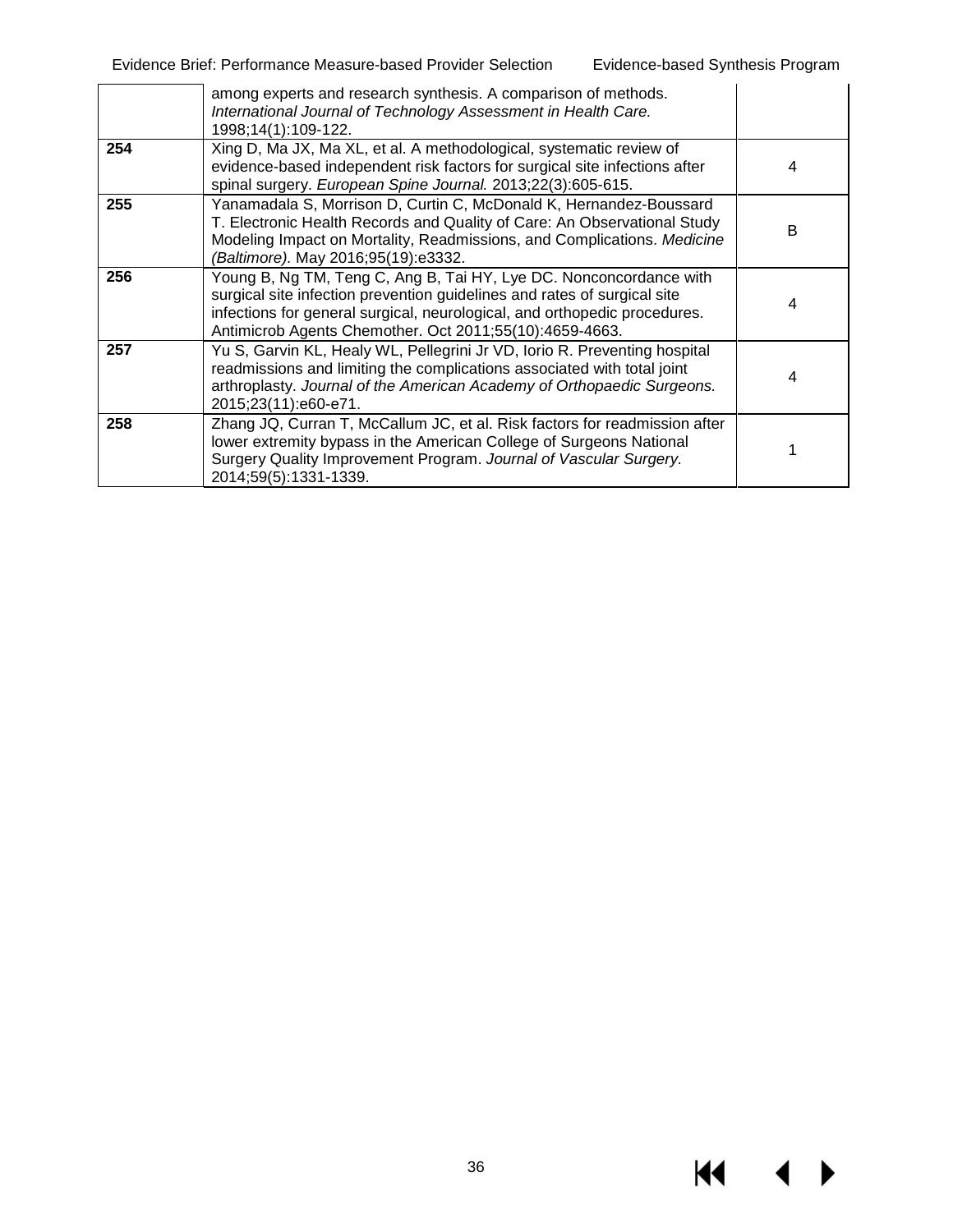## **APPENDIX D: EVIDENCE TABLES**

**Table Abbreviations:** CABG=coronary artery bypass grafting; CMS=Centers for Medicare & Medicaid Services; DRG=diagnosisrelated group; DVT=deep vein thrombosis; EUROSCORE= European system for cardiac operative risk evaluation; HQA=Hospital Quality Alliance; HCFA=Health Care Financing Administration; HIQR=Hospital Inpatient Quality Reporting Program; LOS=length of stay; MI=myocardial infarction; MRSA=methicillin-resistant *Staphylococcus aureus;* NQF=National Quality Forum; NR=not reported; O/E=observed to expected; SCIP=Surgical Care Improvement Project; SSI=surgical site infection; STS=Society of Thoracic Surgeons; TJA=total joint arthroplasty; TKR=total knee replacement; THR=total hip replacement; VASQIP=Veterans Affairs Surgical Quality Improvement Program; VHA=Veterans Health Administration; VTE=venous thromboembolism

### **DATA ABSTRACTION: WAIT TIME (SYSTEMATIC REVIEWS)**

| <b>Author</b><br>Year<br><b>Study Design</b>         | <b>Population</b>                                                                        | <b>Measure Details</b>                                                                                                               | <b>Analytic Details</b>                                                                                       | <b>Findings</b>                                                                                                                                                                                                                                                                                                                                                                                                                                                        | Setting;<br><b>Timeframe</b> |
|------------------------------------------------------|------------------------------------------------------------------------------------------|--------------------------------------------------------------------------------------------------------------------------------------|---------------------------------------------------------------------------------------------------------------|------------------------------------------------------------------------------------------------------------------------------------------------------------------------------------------------------------------------------------------------------------------------------------------------------------------------------------------------------------------------------------------------------------------------------------------------------------------------|------------------------------|
| Hip fractures (elderly)                              |                                                                                          |                                                                                                                                      |                                                                                                               |                                                                                                                                                                                                                                                                                                                                                                                                                                                                        |                              |
| Leung 2010 <sup>10</sup><br><b>Systematic Review</b> | Hip fracture in<br>the elderly<br>$N = 42$<br>observational<br>studies                   | Comparison between<br>no-delay vs delay to<br>surgery (cut-off for wait<br>time, mortality, and<br>complications varied by<br>study) | Adjustment<br>between studies<br>varied                                                                       | Mortality:<br>Mixed conclusions between studies<br>Complications:<br>Most studies show an association between<br>increased wait time and complications<br>Readmissions: NR                                                                                                                                                                                                                                                                                             | 1984-2009                    |
| Moja 2012 <sup>11</sup><br><b>Systematic Review</b>  | Hip fracture in<br>the elderly<br>$N = 191,873$<br>within 35<br>observational<br>studies | Comparison between<br>no-delay vs surgical<br>delay (cut-off for wait<br>time and mortality<br>varied by study)                      | Adjusted for age,<br>sex, year, study<br>design, data<br>source, study<br>quality, location,<br>baseline risk | Mortality:<br>Association between decreased wait time and<br>decreased all-cause mortality rate (combined<br>unadjusted and adjusted)<br>OR 0.74 (95% CI 0.67 to 0.81)<br>Stratified by surgical delay (combined unadjusted<br>and adjusted):<br><12 hours: OR 0.84 (95% CI 0.57 to 1.23)<br><24 hours: OR 0.74 (95% CI 0.62 to 0.87)<br>≤48 hours: OR 0.75 (95% CI 0.68 to 0.81)<br>>96 hours: OR 0.67 (95% CI 0.39 to 1.13)<br>Complications: NR<br>Readmissions: NR | 1986-2011                    |
| Shiga 2008 <sup>12</sup><br><b>Systematic Review</b> | Hip fracture in<br>the elderly<br>$N = 257,367$<br>within 16                             | Comparison between<br>wait time of $\leq$ 48-hours<br>vs >48-hours                                                                   | Adjustment<br>between studies<br>varied                                                                       | Mortality:<br>Association between increased wait time and<br>increased 30-day mortality (unadjusted)<br>OR 1.41 (95% CI 1.29 to 1.54)<br>Association between increased wait time and                                                                                                                                                                                                                                                                                   | <b>NR</b>                    |

37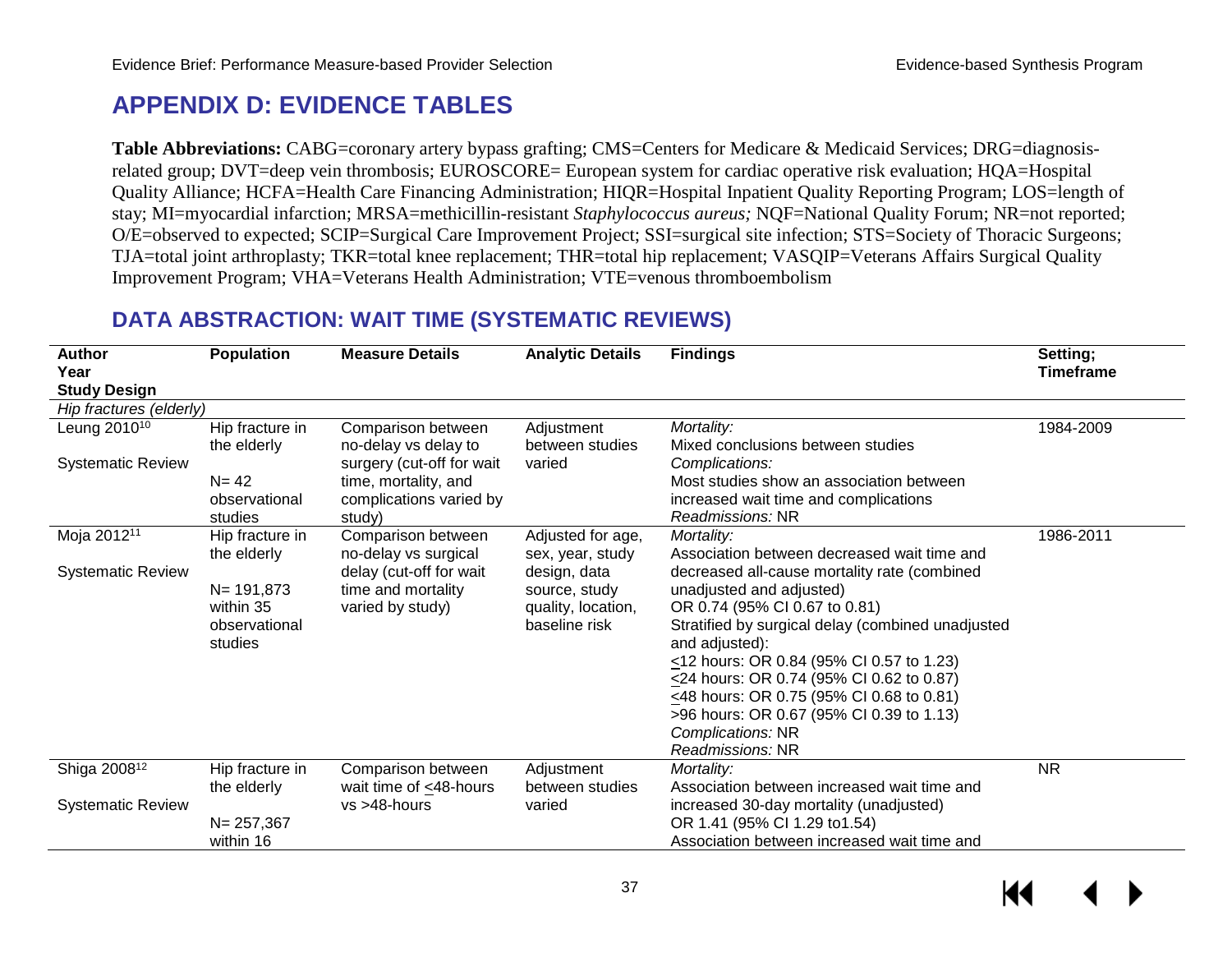$\leftrightarrow$ 

 $H$ 

|                              | observational   |                           |                 | increased 1-year mortality (unadjusted)         |           |
|------------------------------|-----------------|---------------------------|-----------------|-------------------------------------------------|-----------|
|                              | studies         |                           |                 | OR 1.32 (95% CI 1.21 to 1.43)                   |           |
|                              |                 |                           |                 | Complications: NR                               |           |
|                              |                 |                           |                 | Readmissions: NR                                |           |
| Simunovic 2010 <sup>13</sup> | Hip fracture in | Comparison between        | Adjustment      | Mortality:                                      | <b>NR</b> |
|                              | the elderly     | no-delay vs surgical      | between studies | Association between decreased wait time and     |           |
| <b>Systematic Review</b>     |                 | delay (cut-off for wait   | was varied      | decreased all-cause mortality (adjusted)        |           |
|                              | $N = 13,478$    | time and complications    |                 | RR 0.81 (95% CI 0.68 to 0.96)                   |           |
|                              | within 16       | varied by study)          |                 | Stratified by mortality cut-off point:          |           |
|                              | observational   |                           |                 | 30-day mortality (unadjusted)                   |           |
|                              | studies         |                           |                 | RR 0.90 (95% CI 0.71 to 1.13)                   |           |
|                              |                 |                           |                 | 3 to 6-month mortality (unadjusted)             |           |
|                              |                 |                           |                 | RR 0.87 (95% CI 0.44 to 1.72)                   |           |
|                              |                 |                           |                 | 1-year mortality (unadjusted)                   |           |
|                              |                 |                           |                 | RR 0.55 (95% CI 0.40 to 0.75)                   |           |
|                              |                 |                           |                 | Complications:                                  |           |
|                              |                 |                           |                 | Pneumonia (unadjusted)                          |           |
|                              |                 |                           |                 | RR 0.59 (95% CI 0.37 to 0.93)                   |           |
|                              |                 |                           |                 | Pressure sores (unadjusted)                     |           |
|                              |                 |                           |                 | RR 0.48 (95% CI 0.34 to 0.69)                   |           |
|                              |                 |                           |                 | Deep vein thrombosis (unadjusted)               |           |
|                              |                 |                           |                 | RR 0.97 (95% CI 0.56 to 1.68)                   |           |
|                              |                 |                           |                 | Pulmonary embolism (unadjusted)                 |           |
|                              |                 |                           |                 | RR 0.66 (95% CI 0.17 to 2.58)                   |           |
|                              |                 |                           |                 | Readmissions: NR                                |           |
| Hip fracture (non-elderly)   |                 |                           |                 |                                                 |           |
| Khan 200914                  | Hip fracture    | Comparison between        | Adjustment      | Mortality:                                      | 1970-2007 |
|                              |                 | no-delay vs delay to      | between studies | 10/24 studies showed an association between     |           |
| <b>Systematic Review</b>     | $N = 291,413$   | surgery (cut-off for wait | varied          | decreased wait time and decreased mortality     |           |
|                              | within 52       | time, mortality, and      |                 | (adjusted)                                      |           |
|                              | observational   | complications varied by   |                 | 14/24 studies showed no association (adjusted)  |           |
|                              | studies         | study)                    |                 | Complications:                                  |           |
|                              |                 |                           |                 | 6/11 studies showed an association between      |           |
|                              |                 |                           |                 | decreased wait time and decreased complications |           |
|                              |                 |                           |                 | (adjusted)                                      |           |
|                              |                 |                           |                 | 5/11 studies showed no association (adjusted)   |           |
|                              |                 |                           |                 | Readmissions: NR                                |           |

*Ankle fracture*

38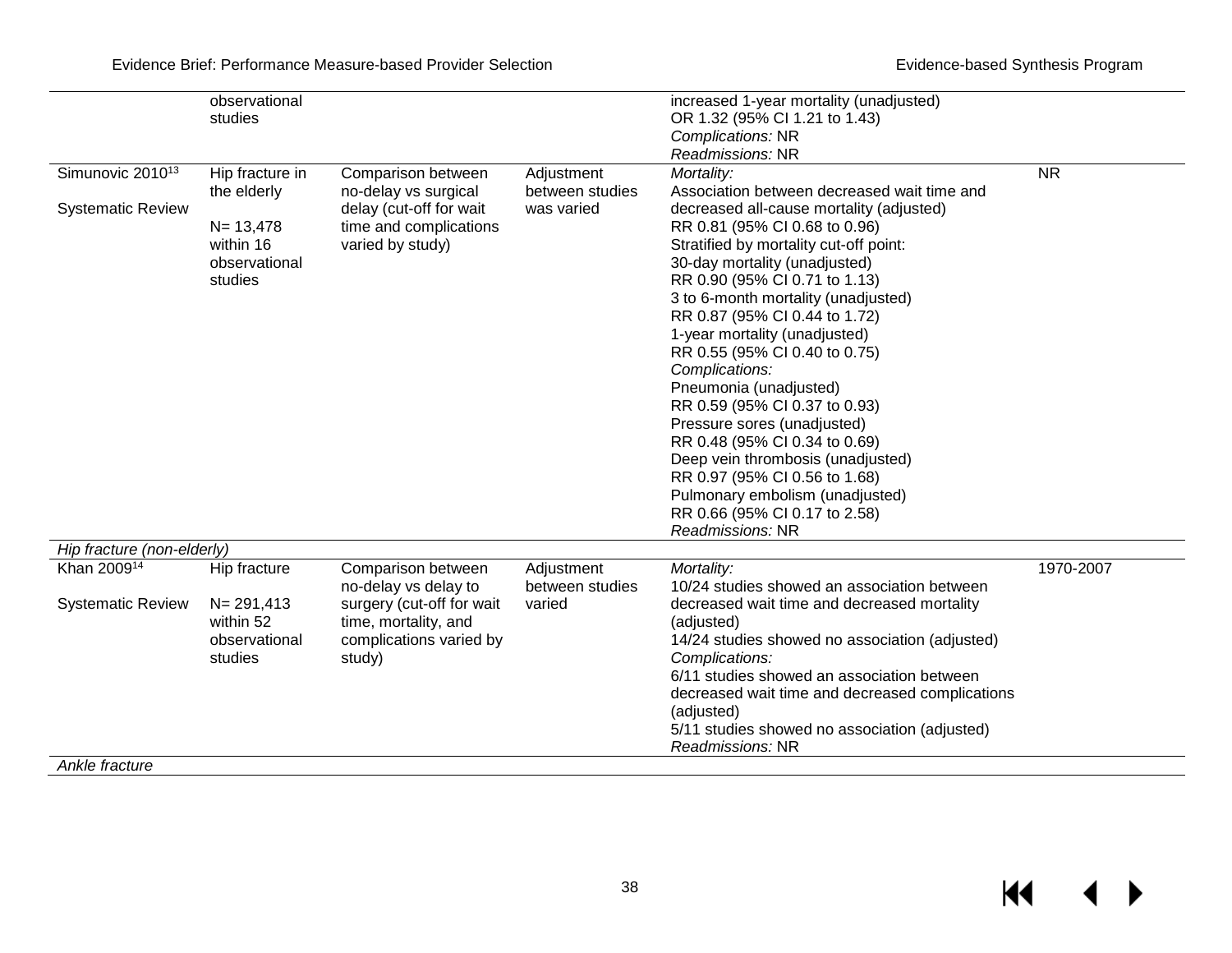| Schepers 2013 <sup>15</sup> | Ankle fracture | Comparison between      | None | <i>Mortality: NR</i>                        | 1988-2013 |
|-----------------------------|----------------|-------------------------|------|---------------------------------------------|-----------|
|                             |                | no-delay vs surgical    |      | Complications:                              |           |
| <b>Systematic Review</b>    | N= 11          | delay (cut-off for wait |      | Association between increased wait time and |           |
|                             | observational  | time and complications  |      | increased complications (unadjusted)        |           |
|                             | studies        | varied by study)        |      | OR 1.60 (95% CI 1.44 to 1.77)               |           |
|                             |                |                         |      | Readmissions: NR                            |           |

## **DATA ABSTRACTION: WAIT TIME (PRIMARY STUDIES)**

| <b>Author</b><br>Year<br><b>Study Design</b> | <b>Population</b>                               | <b>Measure Details</b>                                                                                                                         | <b>Analytic Details</b>                                                                                                         | <b>Findings</b>                                                                                                                                                                                                                                                                                            | Setting;<br><b>Timeframe</b>             |
|----------------------------------------------|-------------------------------------------------|------------------------------------------------------------------------------------------------------------------------------------------------|---------------------------------------------------------------------------------------------------------------------------------|------------------------------------------------------------------------------------------------------------------------------------------------------------------------------------------------------------------------------------------------------------------------------------------------------------|------------------------------------------|
| Cardiovascular surgery                       |                                                 |                                                                                                                                                |                                                                                                                                 |                                                                                                                                                                                                                                                                                                            |                                          |
| Légaré 2005 <sup>16</sup>                    | CABG among<br>patients with                     | Comparison between<br>wait time within                                                                                                         | Adjusted for<br>propensity score,                                                                                               | No statistically significant association between<br>waiting longer than standard waiting time and                                                                                                                                                                                                          | 1 hospital in<br>Halifax, Nova           |
| <b>Prospective Cohort</b>                    | stenosis of the<br>left main<br>coronary artery | standard time or longer<br>than standard time<br>established for each<br>triage level                                                          | myocardial<br>infarction within 7<br>days before<br>surgery,                                                                    | composite score of in-hospital mortality,<br>mechanical ventilation ≥ 24 hours postoperatively<br>and postoperative length of stay > 9 days<br>(adjusted) OR 0.7 (95% CI 0.4 to 1.2)                                                                                                                       | Scotia<br>1999-2003                      |
|                                              | $N = 561$                                       | (emergent=0 days, in-<br>hospital urgent=7 days,<br>out-of-hospital semi-<br>urgent A=21 days, out-<br>of-hospital semi-urgent<br>$B=56$ days) | preoperative renal<br>failure, ejection<br>fraction <40%, age<br>>70 years,<br>stenosis of left<br>main coronary<br>artery >70% | No statistically significant association between<br>queue assignment and out-of-hospital semi-<br>urgent B for composite score<br>Emergent: OR 2.5 (95% CI 0.95 to 6.5)<br>In-hospital urgent: OR 0.9 (95% CI 0.4 to 1.9)<br>Out-of-hospital semi-urgent A: OR 0.7 (95% 0.3 to<br>(1.6)                    |                                          |
|                                              |                                                 |                                                                                                                                                |                                                                                                                                 | Complications: NR<br>Readmissions: NR                                                                                                                                                                                                                                                                      |                                          |
| Sobolev 201217                               | <b>CABG</b>                                     | Comparison between<br>wait time of short                                                                                                       | Adjusted for risk<br>score algorithm                                                                                            | Mortality:<br>Statistically significant association between short                                                                                                                                                                                                                                          | 4 cardiac centers<br>in British Columbia |
| <b>Retrospective Cohort</b>                  | $N = 9,593$                                     | delay**,prolonged<br>delay***, and<br>excessive delay****                                                                                      | considering<br>patient, clinical and<br>surgical factors                                                                        | delay and excessive delay for in-hospital<br>mortality, but no association between prolonged<br>delay and excessive delay (adjusted)<br>Excessive delay (Reference)<br>Prolonged delay OR 0.78 (95% CI 0.38 to 1.63)<br>Short delay OR 0.32 (95% CI 0.20 to 0.51)<br>Complications: NR<br>Readmissions: NR | 1992-2006                                |
| Hip fractures (elderly)                      |                                                 |                                                                                                                                                |                                                                                                                                 |                                                                                                                                                                                                                                                                                                            |                                          |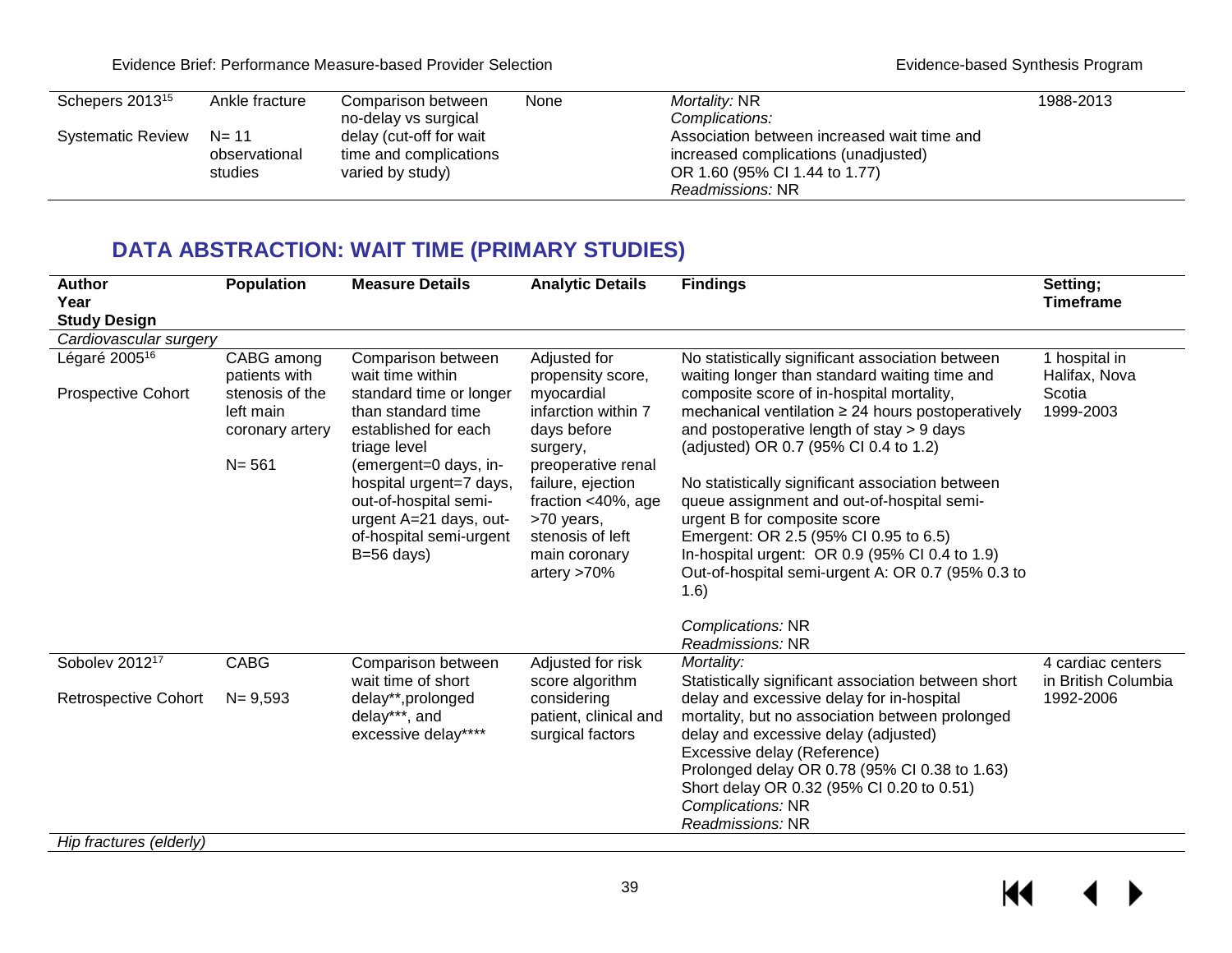| Meessen 2014 <sup>18</sup><br><b>Retrospective Cohort</b>   | Hip fracture in<br>the elderly<br>$N = 828$ | Comparison between<br>wait time of <48 hours<br>vs >48 hours   | Adjusted for sex,<br>age, Charlson<br>comorbidity index                                                                                                                                                                             | Mortality:<br>No statistically significant association between<br>wait time and 2-year all-cause mortality rate (Cox<br>hazards analysis, adjusted)<br>P > 0.05<br>Complications: NR<br>Readmissions: NR                                                                                            | Varese, Italy<br>2009                   |
|-------------------------------------------------------------|---------------------------------------------|----------------------------------------------------------------|-------------------------------------------------------------------------------------------------------------------------------------------------------------------------------------------------------------------------------------|-----------------------------------------------------------------------------------------------------------------------------------------------------------------------------------------------------------------------------------------------------------------------------------------------------|-----------------------------------------|
| Holvik 2010 <sup>19</sup><br>Retrospective Cohort           | Hip fracture in<br>the elderly<br>$N = 567$ | Comparison between<br>wait time of <24 hours<br>vs >24 hours   | Adjusted for age,<br>gender, pre-<br>fracture residence<br>(community or<br>institution), number<br>of comorbid<br>conditions, severity<br>of comorbidity, and<br>number of medical<br>complications<br>observed during<br>the stay | Mortality:<br>No statistically significant association between<br>wait time and 1-year all-cause mortality rate<br>(adjusted)<br>RR= 0.48 (95% CI 0.21 to 1.10)<br>Complications: NR<br>Readmissions: NR                                                                                            | Oslo, Norway<br>2007-2008               |
| Karademir 2015 <sup>20</sup><br><b>Retrospective Cohort</b> | Hip fracture in<br>the elderly<br>$N = 115$ | Comparison between<br>wait time of $\leq$ 5 days vs<br>>5 days | None                                                                                                                                                                                                                                | Mortality:<br>No statistically significant association between<br>wait time and 1-year all-cause mortality rate<br>(unadjusted)<br>$P = 0.5$<br>Complications: NR<br>Readmissions: NR                                                                                                               | Istanbul, Turkey<br><b>Timeframe NR</b> |
| Hip fracture (non-elderly)                                  |                                             |                                                                |                                                                                                                                                                                                                                     |                                                                                                                                                                                                                                                                                                     |                                         |
| Clague 2002 <sup>21</sup><br><b>Retrospective Cohort</b>    | Hip fracture<br>$N = 462$                   | Comparison between<br>wait time of <24-hours<br>vs >24-hours   | None                                                                                                                                                                                                                                | Mortality:<br>No statistically significant association between<br>wait time and in-hospital mortality rate<br>(unadjusted)<br>P > 0.05<br>No statistically significant association between<br>wait time and 90-day mortality rate (unadjusted)<br>P > 0.05<br>Complications: NR<br>Readmissions: NR | 1 UK hospital,<br>1996-1999             |
| Griffiths 2013 <sup>22</sup><br><b>Retrospective Cohort</b> | Hip fracture<br>$N = 60$                    | Comparison between<br>wait time of <72-hours<br>vs >72-hours   | None                                                                                                                                                                                                                                | Mortality:<br>No statistically significant association between<br>wait time and 30-day mortality (unadjusted)<br>$P = 0.2$<br>Complications:                                                                                                                                                        | 1 UK hospital<br><b>Timeframe NR</b>    |

 $M \rightarrow$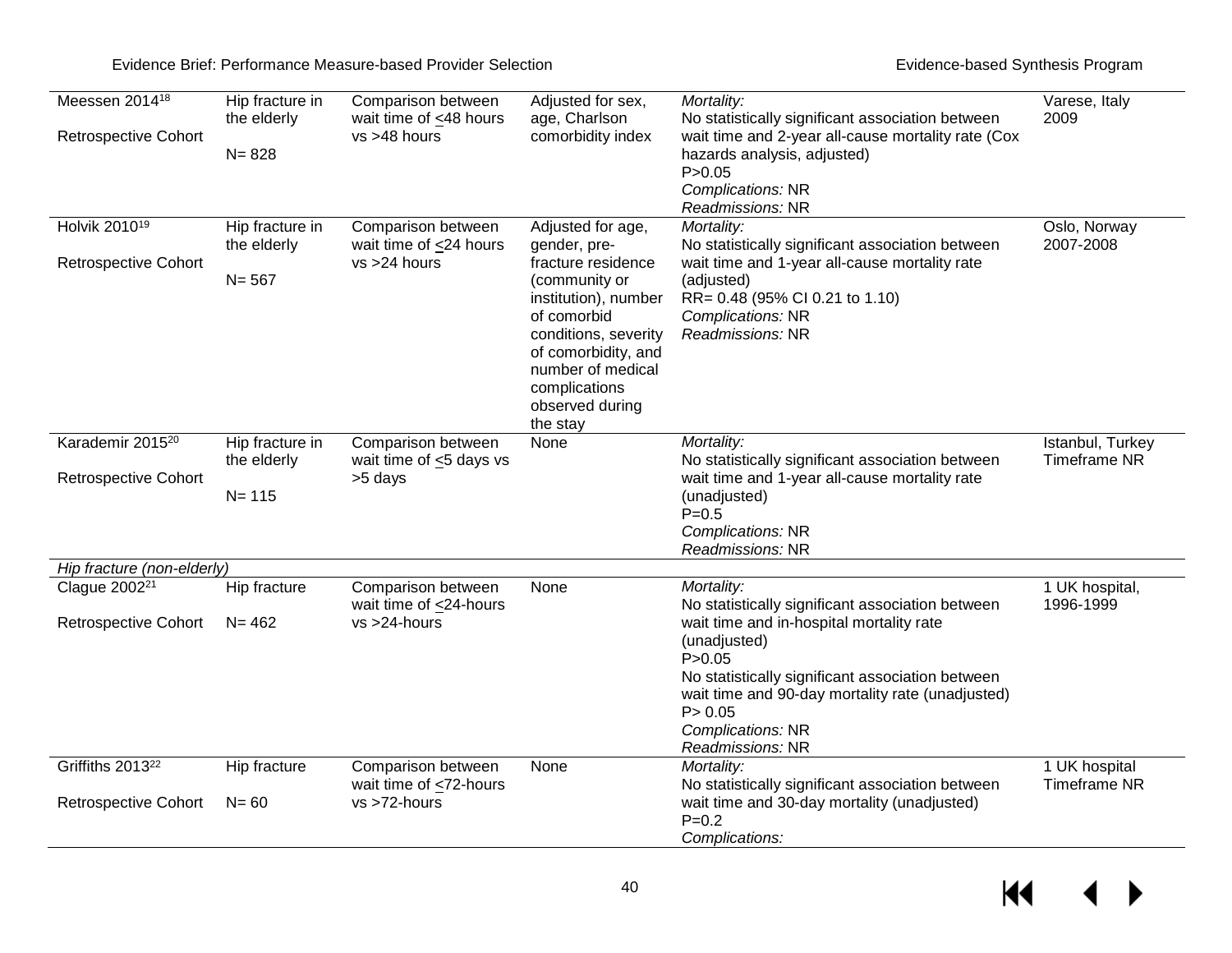|                                                           |                            |                                                                          |                                                                                                                              | Association between increased wait time and<br>increased 30-day complications (unadjusted)                                                                                                                                                                                                                                                                                                                                                                |                                       |
|-----------------------------------------------------------|----------------------------|--------------------------------------------------------------------------|------------------------------------------------------------------------------------------------------------------------------|-----------------------------------------------------------------------------------------------------------------------------------------------------------------------------------------------------------------------------------------------------------------------------------------------------------------------------------------------------------------------------------------------------------------------------------------------------------|---------------------------------------|
|                                                           |                            |                                                                          |                                                                                                                              | $P = 0.008$<br>Readmissions: NR                                                                                                                                                                                                                                                                                                                                                                                                                           |                                       |
| Lund 2014 <sup>23</sup>                                   | Hip fracture               | Stratified by wait time                                                  | None                                                                                                                         | Mortality:                                                                                                                                                                                                                                                                                                                                                                                                                                                | Danish                                |
| <b>Retrospective Cohort</b>                               | $N = 6,143$                |                                                                          |                                                                                                                              | No statistically significant association between<br>wait time and 1-year all-cause mortality rate<br>(unadjusted)<br>0-12h: HR 1.00 (Reference)<br>12-24 hours: HR 0.89 (95% CI 0.78 to 1.01)<br>24-48 hours: HR 1.03 (95% CI 0.91 to 1.17)<br>48-72 hours: HR 1.02 (95% CI 0.84 to 1.24)<br>72-96 hours: HR 1.10 (95% CI 0.83 to 1.44)<br>>96 hours: HR 1.05 (95% CI 0.81 to 1.36)<br>Complications: NR<br>Readmissions: NR                              | Anaesthesia<br>Database<br>2005-2007  |
| Lurati-Buse 2014 <sup>24</sup>                            | Hip fracture               | Comparison between<br>accelerated care                                   | None                                                                                                                         | Mortality:<br>No statistically significant association between                                                                                                                                                                                                                                                                                                                                                                                            | 2 hospitals in<br>Canada and 1 in     |
| <b>RCT</b>                                                | $N = 60$                   | (medical clearance<br>within 2 hrs of<br>diagnosis) and<br>standard care |                                                                                                                              | increased wait time and increased 30-day<br>mortality (unadjusted)<br>OR 0.22 (95% CI 0.02 to 2.14)*<br>Complications: NR<br>Readmissions: NR                                                                                                                                                                                                                                                                                                             | India<br>2011-2012                    |
| Ryan 2015 <sup>25</sup>                                   | Hip fracture               | Stratified by wait time                                                  | Adjusted for age,<br>gender, race,                                                                                           | Mortality:<br>Association between increased wait time and                                                                                                                                                                                                                                                                                                                                                                                                 | $\overline{US}$<br>National Inpatient |
| <b>Retrospective Cohort</b>                               | $N = 2,121,215$            |                                                                          | comorbidity<br>burden, insurance<br>status, day of<br>admission, hospital<br>factors size,<br>teaching status,<br>and region | increased in-hospital mortality (adjusted)<br>0-day: OR 1 (reference)<br>2-day: OR 1.14 (95% CI 1.06 to 1.23)<br>$\geq$ 3-days: OR 1.34 (95% CI 1.23 to 1.46)<br>Complications:<br>Association between increased wait time and<br>increased in-hospital complications (adjusted)<br>0-day: OR 1 (reference)<br>1-day: OR 1.09 (95% CI 1.06 to 1.12)<br>2-day: OR 1.33 (95% CI 1.29 to 1.39)<br>>3-days: OR 2.08 (95% CI 2.00 to 2.16)<br>Readmissions: NR | Sample,<br>2000-2009                  |
| Ankle fracture                                            |                            |                                                                          |                                                                                                                              |                                                                                                                                                                                                                                                                                                                                                                                                                                                           |                                       |
| Tennent 2001 <sup>26</sup><br><b>Retrospective Cohort</b> | Ankle fracture<br>$N = 47$ | Comparison between<br>wait time of $\leq$ 14-days<br>$vs > 14$ -days     | None                                                                                                                         | Mortality: NR<br>Complications:<br>Association between increased wait time and<br>increased infection rate (unadjusted)                                                                                                                                                                                                                                                                                                                                   | 2 UK hospitals                        |

 $\leftrightarrow$  $M$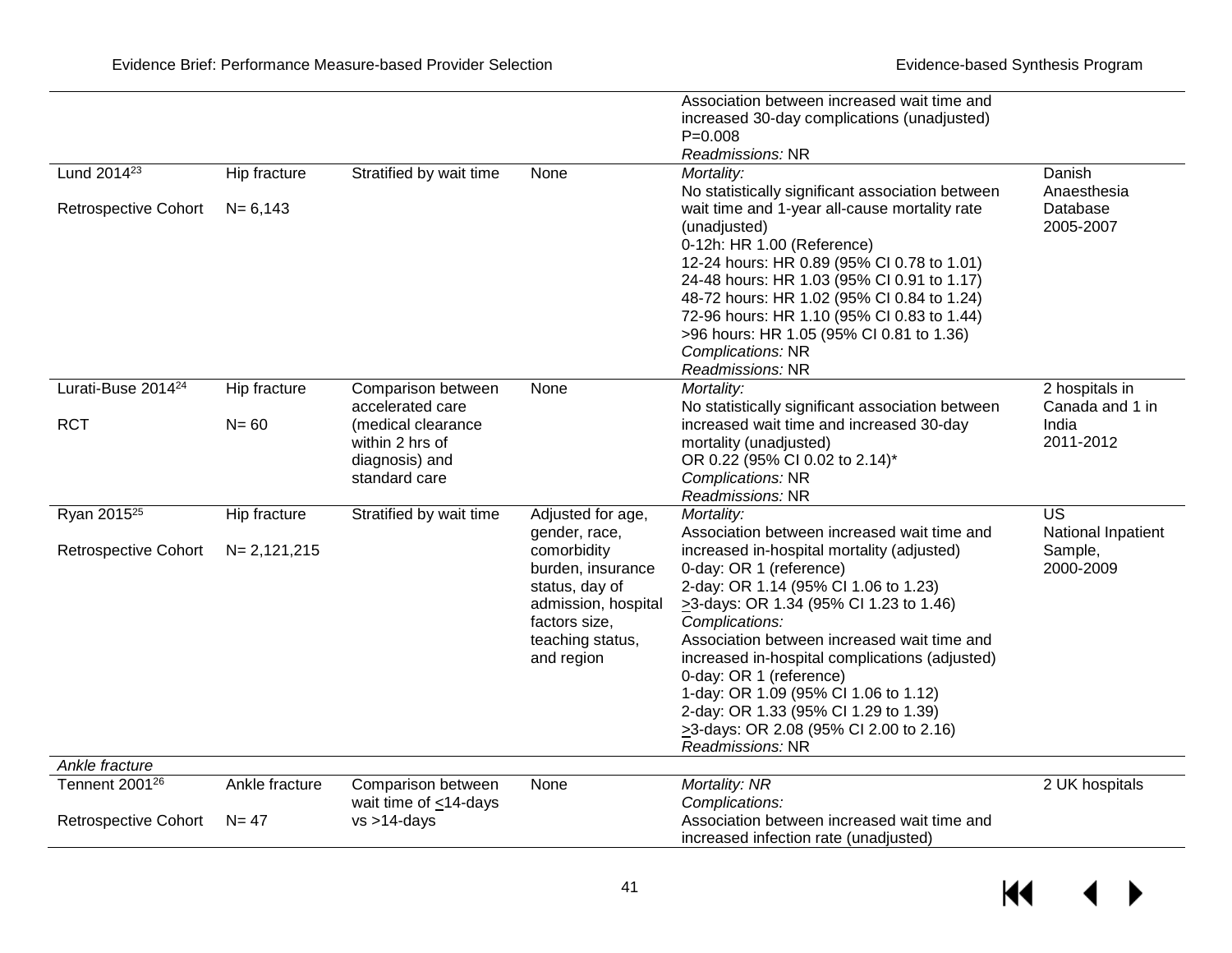|                             |                 |                        |                      | $<$ 14-days $<$ 50%<br>$>14$ -days = 50%    |              |
|-----------------------------|-----------------|------------------------|----------------------|---------------------------------------------|--------------|
|                             |                 |                        |                      | Readmissions: NR                            |              |
| Other fractures             |                 |                        |                      |                                             |              |
| Vallier 2013 <sup>27</sup>  | Pelvis,         | Comparison between     | Adjusted for age,    | Mortality: NR                               | US hospital, |
|                             | acetabulum,     | wait time of <24-hours | injury severity, and | Complications:                              | 2005-2013    |
| <b>Retrospective Cohort</b> | femur, or spine | $vs > 24$ -hours       | the                  | Association between decreased wait time and |              |
|                             | fractures       |                        | presence/severity    | decreased complication rate (adjusted)      |              |
|                             |                 |                        | of chest and/or      | OR 0.731 (95% CI 0.546 to 0.986)            |              |
|                             | $N = 1005$      |                        | abdominal injury     | Readmissions: NR                            |              |

Abbreviations: \*= ESP Calculated; \*\*= within 2 weeks for semiurgent and 6 weeks for nonurgent procedures; \*\*\*= within 6 for semi-urgent and 12 weeks for nonurgent procedures; \*\*\*\*= longer than 6 weeks for semi-urgent and 12 weeks for non-urgent procedures; CCS= Canadian Cardiac Society

### **DATA ABSTRACTION: READMISSIONS**

| <b>Author</b><br>Year<br><b>Study Design</b> | <b>Population</b>            | <b>Measure Details</b>                                                                                                                                            | <b>Analytic Details</b>                                                                       | <b>Findings</b>                                                                                                                                                                                                                                                        | Setting;<br><b>Timeframe</b>                                      |
|----------------------------------------------|------------------------------|-------------------------------------------------------------------------------------------------------------------------------------------------------------------|-----------------------------------------------------------------------------------------------|------------------------------------------------------------------------------------------------------------------------------------------------------------------------------------------------------------------------------------------------------------------------|-------------------------------------------------------------------|
| Hannan<br>201128<br>Retrospective<br>Cohort  | <b>CABG</b><br>$N = 33,936$  | Risk-adjusted hospital<br>30-day readmissions                                                                                                                     | Stepwise logistic regression,<br>adjusted for patient,<br>procedure, and hospital<br>factors. | Process Measures: NR<br>Mortality:<br>Association with risk-adjusted 30-day hospital<br>mortality rates ( $r=0.32$ , $P=0.047$ ), and with hospital<br>risk-adjusted mortality rate in highest tertile (r=0.38,<br>$P=0.03$<br>Complications: NR                       | NY State Cardiac<br><b>Surgery Reporting</b><br>System, 2005-2007 |
| Hannan<br>200329<br>Retrospective<br>Cohort  | <b>CABG</b><br>$N = 16,325$  | Risk adjusted hospital<br>30-day readmissions                                                                                                                     | Stepwise logistic regression,<br>adjusted for patient,<br>procedure, and hospital<br>factors. | Process Measures: NR<br>Mortality:<br>No statistically significant association with overall<br>hospital risk-adjusted mortality rate (r=0.09,<br>P=0.64), but association with hospital RAMR in<br>highest tertile, OR 1.14 (95% CI 1.03 to 1.25)<br>Complications: NR | NY State Cardiac<br><b>Surgery Reporting</b><br>System, 1999      |
| Parina<br>201530<br>Retrospective<br>Cohort  | <b>CABG</b><br>$N = 296,063$ | Risk-adjusted 30-day<br>readmission<br>Considered high or low<br>outliers if 95% CIs of<br>O/E ratio excluded 1;<br>classified 'discordant' if<br>readmission and | Risk-adjustment for age,<br>race, sex, LOS, Charlson<br>index                                 | Process Measures: NR<br>Mortality:<br>No association with overall mortality, among<br>outliers 85% were discordant (CABG discordance<br>rate: 78.3%)<br>Complications: NR                                                                                              | 299 hospitals in CA,<br>1995-2009                                 |

KI ▶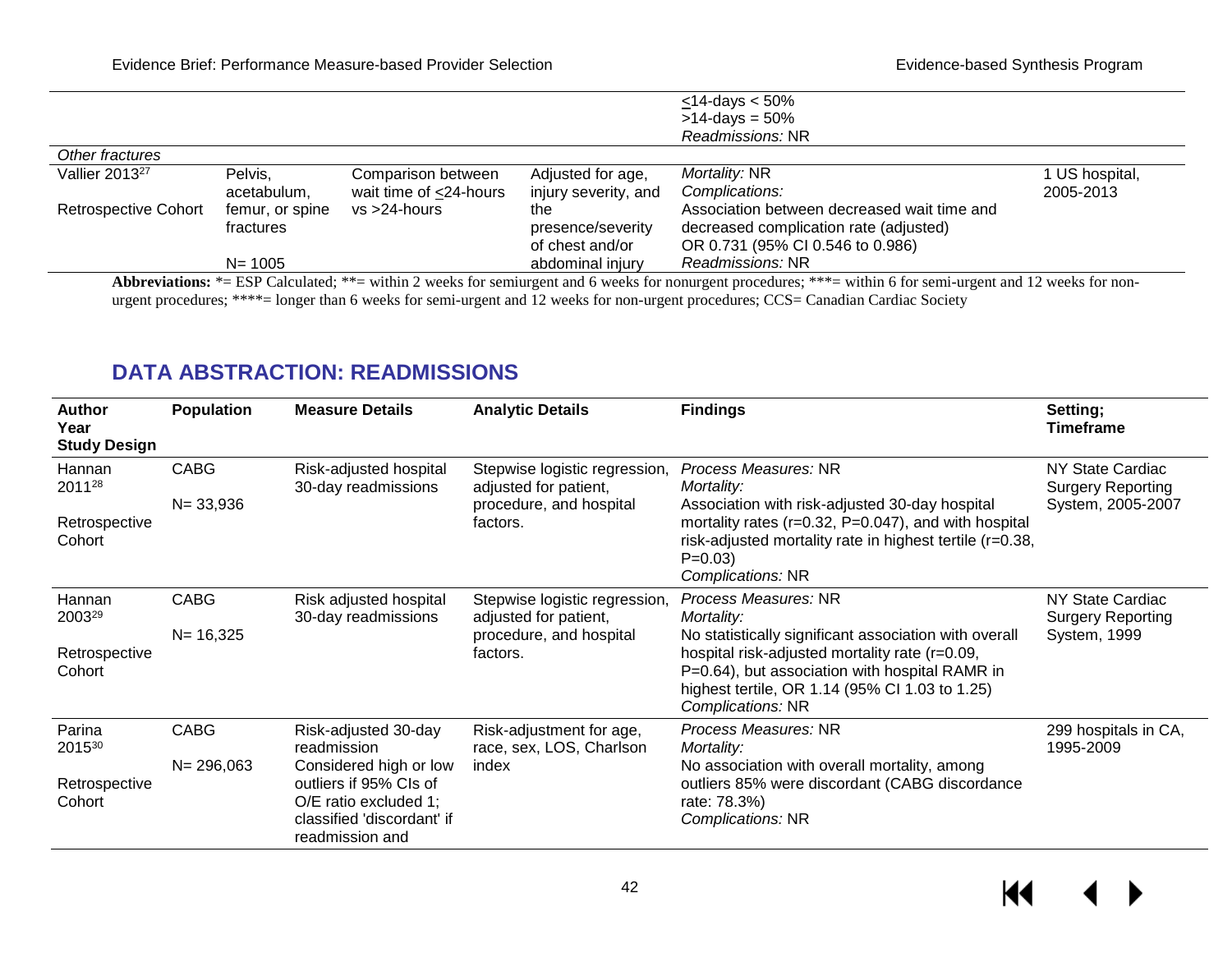| <b>Author</b><br>Year<br><b>Study Design</b> | Population                                                             | <b>Measure Details</b>                                                                             | <b>Analytic Details</b>                                                                                                                                                         | <b>Findings</b>                                                                                                                                                                                                                                                                                                                                                                                                                                                                                                                                                                                                                                           | Setting;<br><b>Timeframe</b>                           |
|----------------------------------------------|------------------------------------------------------------------------|----------------------------------------------------------------------------------------------------|---------------------------------------------------------------------------------------------------------------------------------------------------------------------------------|-----------------------------------------------------------------------------------------------------------------------------------------------------------------------------------------------------------------------------------------------------------------------------------------------------------------------------------------------------------------------------------------------------------------------------------------------------------------------------------------------------------------------------------------------------------------------------------------------------------------------------------------------------------|--------------------------------------------------------|
|                                              |                                                                        | mortality rates were not<br>both high or both low.                                                 |                                                                                                                                                                                 |                                                                                                                                                                                                                                                                                                                                                                                                                                                                                                                                                                                                                                                           |                                                        |
| Stefan<br>201331<br>Retrospective<br>Cohort  | Cardiac and<br>Vascular<br>$N = 73,573$<br>Orthopedic<br>$N = 205,526$ | 30-day risk<br>standardized<br>readmission rate                                                    | Predicted/expected ratio,<br>standardized by overall<br>mean; predicted calculated<br>using hierarchical<br>generalized linear models,<br>adjusted for patient-level<br>factors | Process Measures:<br>Orthopedic: association for overall measure (r=-<br>0.06; P=0.003) and appropriate care measure ( $r=$ -<br>0.05, P=0.03) (care measures made up of SCIP<br>measures)<br>Cardiac + vascular: no association with overall or<br>appropriate care measure<br>Mortality: NR<br>Complications: NR                                                                                                                                                                                                                                                                                                                                        | CMS HIQR program,<br>2007                              |
| Thomas<br>199632<br>Retrospective<br>Cohort  | <b>CABG</b><br>$N = 4,261$                                             | Risk-adjusted, O/E<br>unplanned, 30-, 60-,<br>and 90-day<br>readmissions                           | Stepwise logistic regression<br>adjusted for patient age,<br>sex, severity, complexity,<br>LOS, and clinical variables                                                          | Process Measures:<br>No relationship between CABG 30-day O/E<br>readmissions and poor quality; Charts peer-<br>reviewed based on set of HCFA-specified generic<br>quality screens to evaluate care provided as<br>acceptable or problematic<br>Mortality: NR<br>Complications: NR                                                                                                                                                                                                                                                                                                                                                                         | Medicare data from<br>Michigan hospitals,<br>1989-1991 |
| Tsai<br>201333<br>Retrospective<br>Cohort    | <b>CABG</b><br>$N = 153,496$<br>Hip<br>replacement<br>$N = 206,175$    | Hospital-level<br>Composite of<br>procedure-specific risk-<br>adjusted 30-day<br>readmission rates | Multivariate adjustment for<br>patient and hospital<br>characteristics                                                                                                          | Mortality:<br>CABG: Readmission rate in highest mortality<br>quartile=18.1% vs the group of lowest quartile-third<br>quartile=17.3%-17.4% (P=0.013)<br>Hip replacement: Readmission rate in highest<br>mortality quartile=11.7% vs the group of lowest<br>quartile-third quartile=10.2-10.9% (P<0.001)<br>Process Measures:<br>HQA surgical score - based on SCIP process<br>measures<br>CABG: No statistically significant difference in<br>readmission with HQA surgical score quartile<br>$(P=0.751)$<br>Hip replacement: No statistically significant<br>difference in readmission with HQA surgical score<br>quartile (P=0.193)<br>Complications: NR | National Medicare<br>data, 2009-2010                   |
| Zitser-<br>Gurevich                          | <b>CABG</b>                                                            | First readmission within<br>100 days of CABG                                                       | Hospital mortality rank<br>based on risk-adjusted 30-                                                                                                                           | Process Measures: NR<br>Mortality:                                                                                                                                                                                                                                                                                                                                                                                                                                                                                                                                                                                                                        | National study of 14<br>hospitals: Israel 1994         |

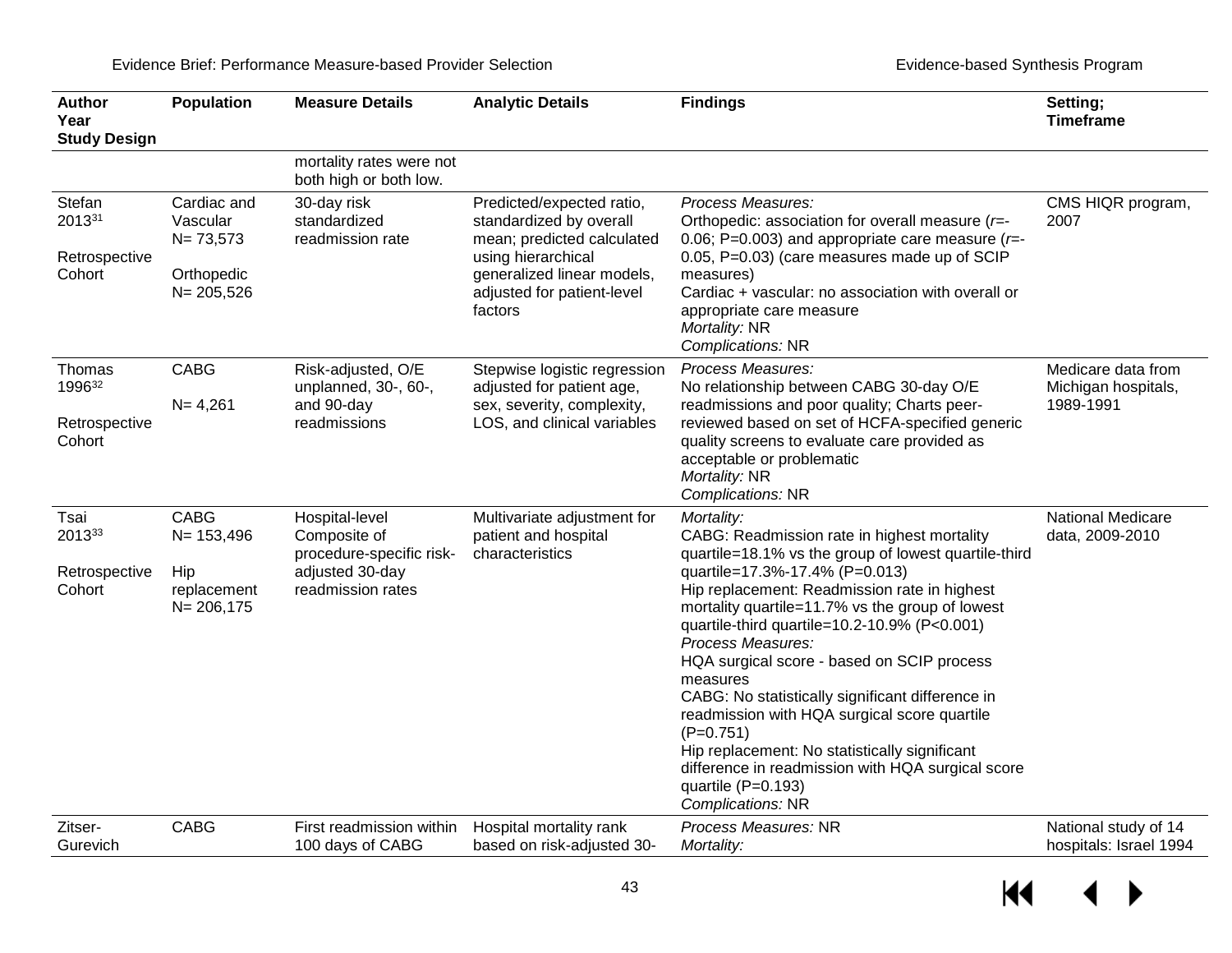$M$ 

 $\blacktriangleright$ 

| <b>Author</b><br>Year<br><b>Study Design</b> | <b>Population</b> | <b>Measure Details</b> | <b>Analytic Details</b>                                                                                              | <b>Findings</b>                                                                              | Setting;<br><b>Timeframe</b> |
|----------------------------------------------|-------------------|------------------------|----------------------------------------------------------------------------------------------------------------------|----------------------------------------------------------------------------------------------|------------------------------|
| 199934                                       | $N = 4.835$       | operation              | day mortality rates.<br>Logistic modeling with 61                                                                    | High mortality ranked hospitals had higher rates of<br>readmission ( $OR=1.34$ , $P=0.003$ ) |                              |
| Prospective<br>Cohort                        |                   |                        | explanatory variables<br>including patient<br>characteristics, operative<br>factors, and post-operative<br>variables | Complications: NR                                                                            |                              |

### **DATA ABSTRACTION: ADHERENCE TO SURGICAL STANDARDS**

| <b>Author</b><br>Year<br><b>Study Design</b> | <b>Population</b>           | <b>Measure Details</b>                                                                                                                             | <b>Analytic Details</b>                                                                                                | <b>Findings</b>                                                                                                                                                                                                                                                                                          | Setting;<br>Timeframe                                              |
|----------------------------------------------|-----------------------------|----------------------------------------------------------------------------------------------------------------------------------------------------|------------------------------------------------------------------------------------------------------------------------|----------------------------------------------------------------------------------------------------------------------------------------------------------------------------------------------------------------------------------------------------------------------------------------------------------|--------------------------------------------------------------------|
| Auerbach<br>200935                           | <b>CABG</b><br>$N = 81,289$ | Proportion of patients<br>who failed to receive<br>recommended SCIP                                                                                | 30-day mortality adjusted<br>for age, gender, DRG,<br>comorbidities, hospital                                          | Mortality:<br>3 missed measures vs none missed OR 1.54 (95%)<br>CI 1.20 to 1.98), 4 or more missed measures vs                                                                                                                                                                                           | 164 US hospitals<br>participating in<br>Perspective                |
| Retrospective<br>Cohort                      |                             | measures (# of missed<br>measures).                                                                                                                | volume).                                                                                                               | none missed OR 1.63 (95% CI 1.24 to 2.15).<br>Complications: NR<br>Readmissions:<br>No statistically significant association between # of<br>missed measures and adjusted readmission (4 or<br>more missed vs none OR 1.02 (95% CI 0.93 to<br>$1.13$ ).                                                  | database, 2003-<br>2005                                            |
| Bhattacharyya<br>200936                      | Hip or knee<br>replacement  | Composite score of 3<br>measures of surgical<br>process quality and 3                                                                              | Inpatient mortality (no<br>information on risk<br>adjustment). latrogenic                                              | Mortality:<br>No statistically significant difference in mortality<br>across hospital tiers, but trend toward higher rate of                                                                                                                                                                             | <b>CMS Hospital</b><br><b>Quality Initiative</b><br>Demonstration, |
| Retrospective<br>Cohort                      | $N = NR$                    | measures of surgical<br>outcome per CMS<br>guidelines (based on<br>NQF). Performance<br>tiers calculated by<br>deciles of hospital<br>performance. | complications and urinary<br>tract infection risk-<br>adjusted. Readmissions<br>(no information on risk<br>adjustment) | mortality in tier 4 (lowest quality) hospitals ( $r=0.116$ ,<br>$P = 0.088$<br>Complications:<br>No significant association of complications with<br>hospital tier (data NR).<br>Readmissions: Readmission avoidance index did<br>not differ between top 20% hospitals and other<br>hospitals (P=0.488). | 2003                                                               |
| <b>Brinkman</b>                              | <b>CABG</b>                 | Adherence to use of                                                                                                                                | Operative mortality                                                                                                    | Mortality:                                                                                                                                                                                                                                                                                               | 1,107 centers from                                                 |
| 201437                                       | $N = 506, 110$              | preoperative beta-<br>blocker within 24 hours                                                                                                      | (during procedure or<br>within 30 days of                                                                              | No statistically significant association with operative<br>mortality: OR 0.96 (95% CI 0.88 to 1.04).                                                                                                                                                                                                     | STS database,<br>2008-2012                                         |
| Retrospective                                |                             | preceding surgery                                                                                                                                  | procedure) adjusted for                                                                                                | Complications:                                                                                                                                                                                                                                                                                           |                                                                    |

44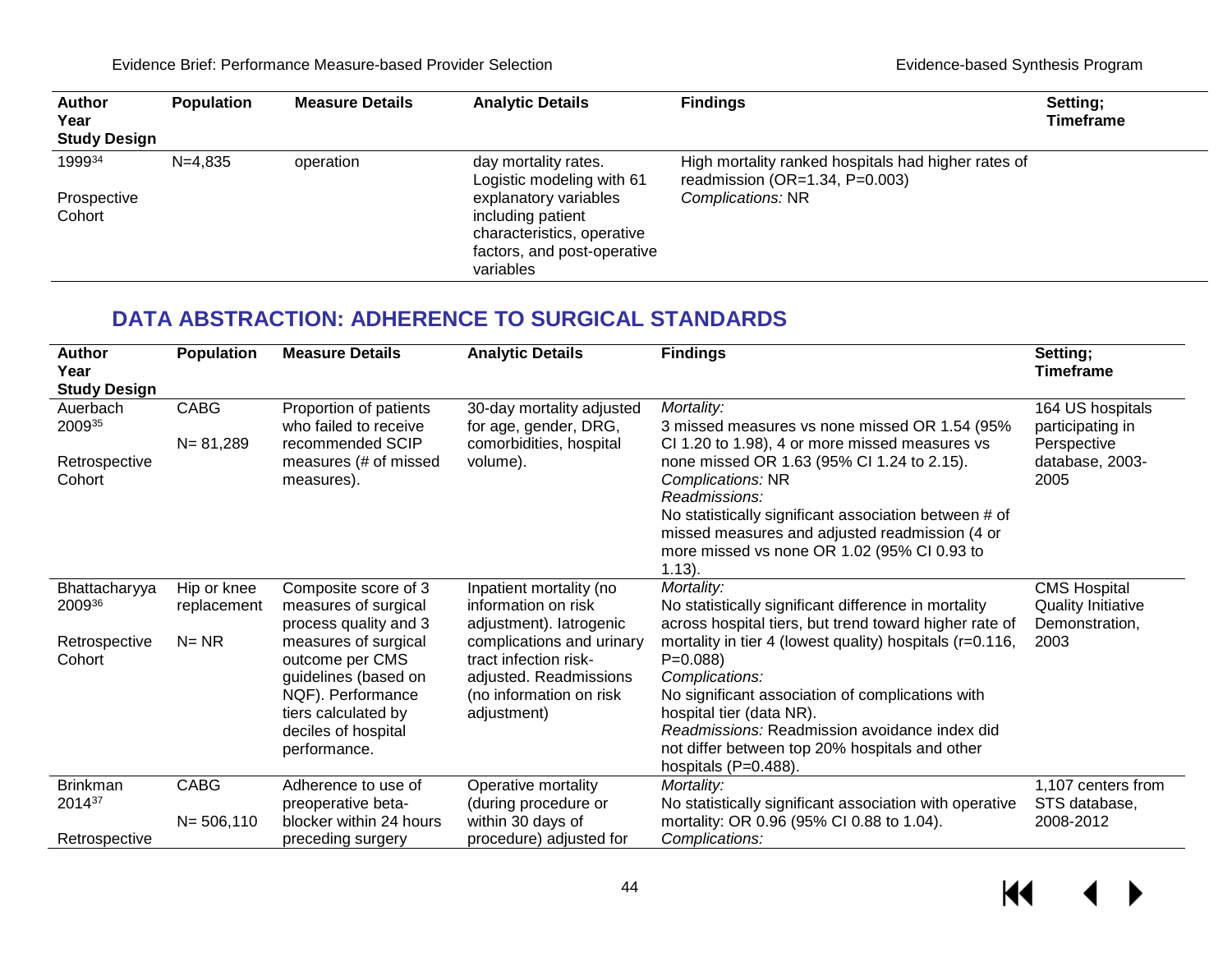| Cohort                                         |                                                                           | (NGF).                                                                                                                                        | age, body surface area,<br>race, sex, comorbidities,<br>prior operations, year of<br>surgery, hospital effects.                                                                                         | Association of beta-blocker use with increased<br>atrial fibrillation: OR 1.09 (95% CI 1.06 to 1.12). No<br>association with other complications (stroke,<br>prolonged ventilation, reoperation, renal failure).<br>Readmissions: NR                                                                                                                                                        |                                                                                           |
|------------------------------------------------|---------------------------------------------------------------------------|-----------------------------------------------------------------------------------------------------------------------------------------------|---------------------------------------------------------------------------------------------------------------------------------------------------------------------------------------------------------|---------------------------------------------------------------------------------------------------------------------------------------------------------------------------------------------------------------------------------------------------------------------------------------------------------------------------------------------------------------------------------------------|-------------------------------------------------------------------------------------------|
| Cotogni<br>201738<br>Prospective<br>Cohort     | Cardiac<br>surgery<br>$N = 741$                                           | Adherence to<br>prophylactic<br>vancomycin<br>administration timing<br>protocol                                                               | Operative mortality or<br>infection (during<br>procedure or within 30<br>days of procedure)<br>adjusted for age,<br>EuroSCORE logistic,<br>intensive care unit LOS,<br>mechanical ventilation<br>timing | Mortality:<br>Association of increased mortality with protocol<br>violation: OR 10.16 (95% Cl 2.48 to 41.58)<br>Complications:<br>Association of increased SSI with protocol violation:<br>OR 7.03 (95% CI 3.41 to 14.52)<br>Readmissions: NR                                                                                                                                               | 1 hospital in Turin,<br>Italy, Time NR                                                    |
| Kim<br>201239<br>Retrospective<br>Cohort       | Hip or knee<br>arthroplasty<br>$N = 356$<br>Spine<br>surgery<br>$N = 537$ | Adherence to national<br>guideline recommended<br>surgical antibiotic<br>prophylaxis (SAP)<br>(antibiotic selection,<br>timing and duration). | Before after<br>implementation (2007 -<br>2nd phase) of national<br>hospital evaluation<br>program. No information<br>on adjustment for<br>confounders.                                                 | Mortality: NR<br>Complications:<br>Improved adherence to SAP guidelines (P<0.01)<br>but no statistically significant changes in SSI rate,<br>arthroplasty (P=0.44), spine surgery (P=0.28).<br>Readmissions: NR                                                                                                                                                                             | 6 hospitals in Korea,<br>2006-2008                                                        |
| Kurlansky<br>201240<br>Retrospective<br>Cohort | CABG<br>$N = 2,218$                                                       | Total quality score (0 to<br>5) based on number of<br>NQF process measures<br>achieved. A score of<br>5=high-quality care.                    | Major morbidity (stroke,<br>renal failure, reoperation,<br>sternal infection, and<br>prolonged ventilation)<br>adjusted for hospital<br>volume and STS risk<br>score.                                   | Mortality: NR<br>Complications:<br>Low quality score associated with increased stroke<br>OR 1.51 (95% CI 1.18 to 1.93), reoperation OR<br>1.65 (95% CI 1.25 to 2.16), prolonged ventilation<br>OR 1.54 (95% CI 1.21 to 1.96), and renal failure<br>OR 1.91 (95% CI 1.09 to 3.35). No association with<br>sternal infection.<br>Readmissions: NR                                             | 5 cardiac surgery<br>programs<br>associated with<br>Columbia<br>University, 2007-<br>2009 |
| LaPar<br>201441<br>Retrospective<br>Cohort     | Cardiac<br>$N = 1,703$                                                    | Adherence to SCIP<br>measure of<br>maintenance of 6am<br>blood glucose levels on<br>post-operative days 1<br>and 2                            | STS risk-adjusted<br>operative mortality<br>(during procedure or<br>within 30 days of<br>procedure), composite<br>major morbidity and<br>complications.                                                 | Mortality:<br>No statistically significant association with SCIP<br>measure failure vs no failure: OR 1.49 (95% CI<br>0.54 to 4.09).<br>Complications:<br>No statistically significant association with SCIP<br>measure failure vs no failure for major morbidity<br>(OR 1.51, 95% CI 0.86 to 2.67), and major sternal<br>complications (OR 1.58, 95% CI 0.18 to 13.7).<br>Readmissions: NR | University of<br>Virginia Hospital,<br>2010-2012                                          |
| McDonnell<br>201342                            | Cardiac                                                                   | SCIP outliers (non-<br>control of blood glucose                                                                                               | 30-day mortality,<br>complications (MI,                                                                                                                                                                 | Mortality:<br>SCIP measure failure=1.8% vs compliant=1.7%;                                                                                                                                                                                                                                                                                                                                  | <b>Boston University</b><br>Medical Center,                                               |

 $\leftrightarrow$  $M$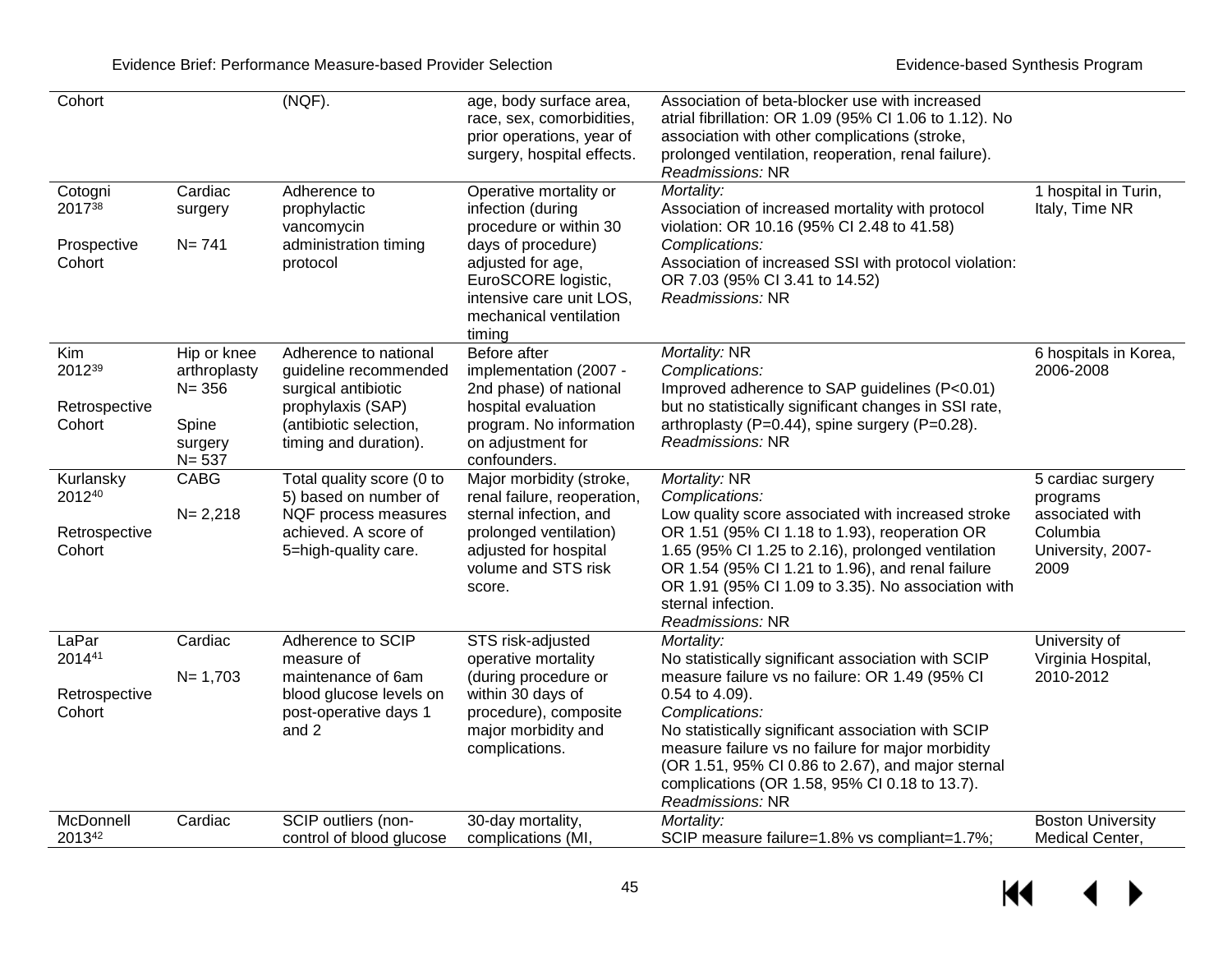| Retrospective<br>Cohort | $N = 832$<br>66% CABG | at 6am on post-<br>operative days 1 and 2)                                                                                            | infections), adjusted for<br>serum creatinine level        | $P = 0.55$<br>Complications:<br>No statistically significant association with SCIP<br>measure failure and complications: MI (1.8% vs<br>1.4%, p=0.52), stroke (1.8% vs 0.9%, p=0.39),<br>deep sternal infection (0% vs 0.4%, p=1.00),<br>multisystem failure (1.8% vs 0.9%, p=0.43), atrial<br>fibrillation (16.3% vs 30.3%, p=0.05).<br>Readmissions: NR | 2008-2011                        |
|-------------------------|-----------------------|---------------------------------------------------------------------------------------------------------------------------------------|------------------------------------------------------------|-----------------------------------------------------------------------------------------------------------------------------------------------------------------------------------------------------------------------------------------------------------------------------------------------------------------------------------------------------------|----------------------------------|
| Rasouli                 | <b>TJA</b>            | Before and after                                                                                                                      | SSI rates within 1 year of                                 | Mortality: NR                                                                                                                                                                                                                                                                                                                                             | Rothman Institute of             |
| 201343                  | $N = 23,907$          | implementation of SCIP<br>(adherence > 98% post                                                                                       | index surgery. Adjusted<br>for type of surgery,            | Complications:<br>After implementation, superficial SSI increased                                                                                                                                                                                                                                                                                         | Orthopedics, 2000-<br>2009       |
| Retrospective<br>Cohort |                       | implementation)                                                                                                                       | location, SCIP measures.                                   | (P=0.05) and rate of deep SSI decreased (P=0.46).<br>No change in DVT (P=0.51) and rate of PE<br>increased (P=0.002).<br>Readmissions: NR                                                                                                                                                                                                                 |                                  |
| Schelenz                | Cardiac               | Before and after                                                                                                                      | MRSA rates 16 months                                       | Mortality: NR                                                                                                                                                                                                                                                                                                                                             | 1 London hospital,               |
| 200544                  | $N = 3,988$           | implementation of the<br>1998 UK national                                                                                             | before and after the<br>intervention. Unadjusted.          | Complications:<br>After implementation, there was a decrease in                                                                                                                                                                                                                                                                                           | 1999-2002                        |
| Retrospective<br>Cohort |                       | guidelines<br>for the control of MRSA<br>in hospitals and US<br>guidelines on the<br>control of SSI and<br>infections in<br>theatres. |                                                            | patients acquiring MRSA on ward (RR 0.41, 95%)<br>CI 0.23 to 0.76)<br>Readmissions: NR                                                                                                                                                                                                                                                                    |                                  |
| Wang 201245             | Hip                   | Highly compliant<br>hospitals (> median                                                                                               | Hospital-level SS rates<br>and patient level               | Mortality: NR<br>Complications:                                                                                                                                                                                                                                                                                                                           | 128 New York state<br>hospitals, |
| Retrospective           | arthroplasty          | level of compliance) vs                                                                                                               | postoperative infection.                                   | Increased post-operative infection rates (OR 1.50,                                                                                                                                                                                                                                                                                                        | 2008                             |
| Cohort                  | $N = 17,714$          | less compliant hospitals<br>$(\leq)$ median level of<br>compliance) to SCIP<br>measures                                               | Adjusted for patient,<br>hospital and surgery<br>variables | 95% CI 1.07 to 2.12) and hospital-level SSIs (OR<br>1.91, 95%Cl 1.31 to 2.79) with higher adherence to<br>SCIP VTE-2 prevention measure. No association<br>with other SCIP adherence measures<br>Readmissions: NR                                                                                                                                         |                                  |

## **DATA ABSTRACTION: MORTALITY**

| <b>Author</b>       | Population | <b>Measure Details</b>    | Findings                                                        | Setting;             |
|---------------------|------------|---------------------------|-----------------------------------------------------------------|----------------------|
| Year                |            |                           |                                                                 | <b>Timeframe</b>     |
| <b>Study Desian</b> |            |                           |                                                                 |                      |
| Guru                | CABG       | All-cause, risk-adiusted. | No statistically significant correlation between all-cause-risk | Cardiac Care Network |
|                     |            |                           |                                                                 |                      |

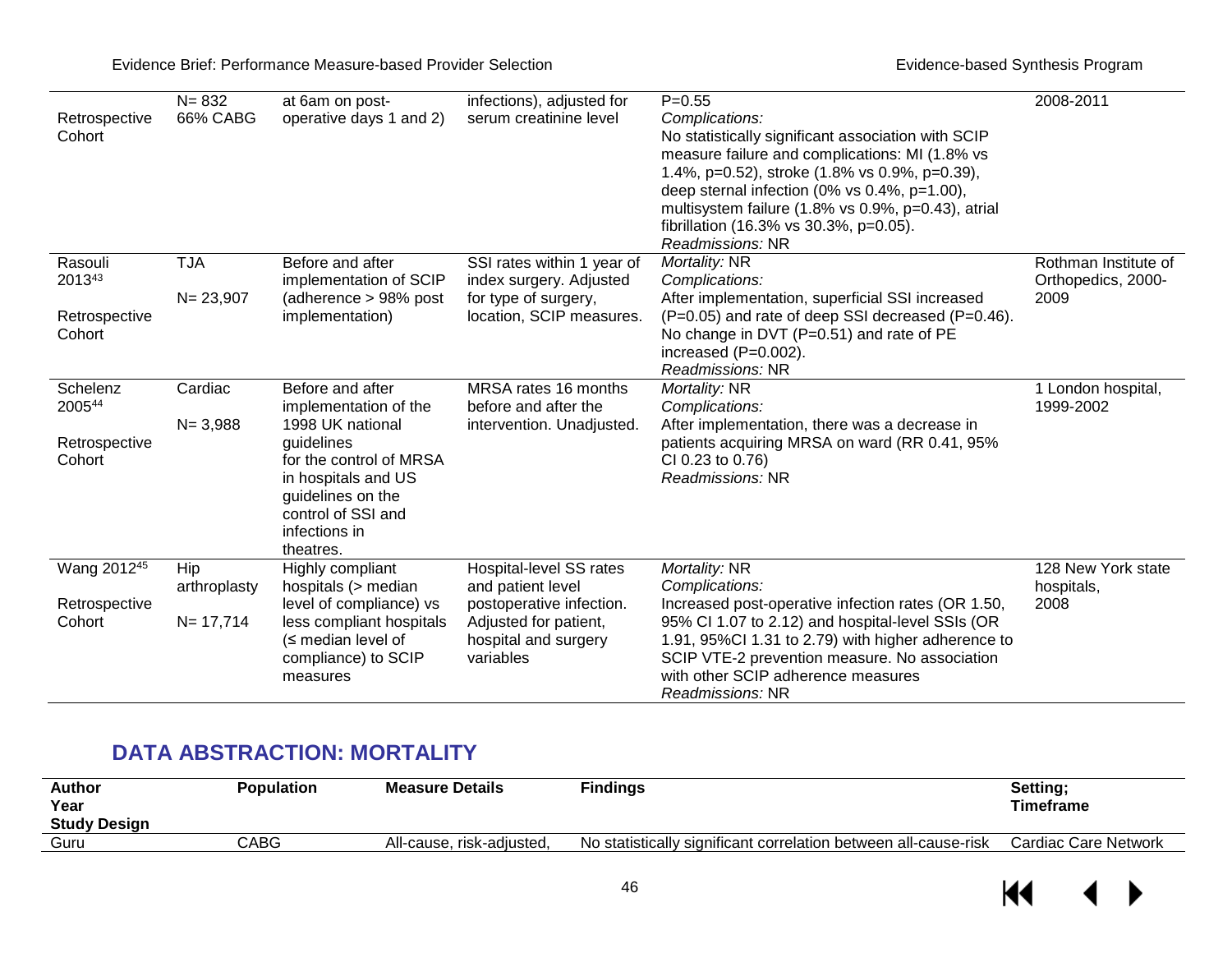Evidence Brief: Performance Measure-based Provider Selection **Evidence-based Synthesis Program** 

| 200846                      |                 | in-hospital mortality and | adjusted mortality rates and proportion of preventable          | of Ontario, 1998-2003 |
|-----------------------------|-----------------|---------------------------|-----------------------------------------------------------------|-----------------------|
|                             | $N = 347$       | proportion of preventable | deaths at hospital level (Spearman coefficient=-0.42,           |                       |
| <b>Retrospective Cohort</b> |                 | deaths                    | $P=0.26$                                                        |                       |
| Smith                       | <b>Multiple</b> | Risk-adjusted 30-day      | Distinct early survival risk pattern in highest risk decile for | VASQIP, 2011-2013     |
| 201647                      |                 | mortality risk deciles    | cardiac and orthopedic surgery with separation from all         |                       |
|                             | $N = 236, 125$  |                           | other deciles (eFigure, data NR)                                |                       |
| <b>Retrospective Cohort</b> |                 |                           |                                                                 |                       |

#### **DATA ABSTRACTION: MEASUREMENT BURDEN AND UNINTENDED EFFECTS**

| <b>Author</b><br>Year        | <b>Performance</b><br><b>Measure</b> | <b>Measurement Burden</b>                                                                                                                                                                                                                                                                                                                                                                                                                                                                                                                                                          | <b>Unintended Effects</b>                                                   |
|------------------------------|--------------------------------------|------------------------------------------------------------------------------------------------------------------------------------------------------------------------------------------------------------------------------------------------------------------------------------------------------------------------------------------------------------------------------------------------------------------------------------------------------------------------------------------------------------------------------------------------------------------------------------|-----------------------------------------------------------------------------|
| Auerbach<br>200935           | Adherence to<br>surgical standard    | Lack of documentation of measures may be a concern.<br>Electronic billing systems have not been validated for measure collection.<br>Mortality and readmissions only at index hospital.<br>Measures inpatient adherence only and cannot account for post-discharge<br>factors                                                                                                                                                                                                                                                                                                      | <b>NR</b>                                                                   |
| Bhattacharyya<br>200936      | Adherence to<br>surgical standard    | Limited distribution of the composite measure scores required calculation to<br>4th decimal place to separate hospitals into deciles<br>Numerous steps in performance of surgery difficult to evaluate and centrally<br>report<br>Administrative costs of collecting, analyzing and reporting these measures<br>have not been reported<br>Some deviation from standards may be clinically appropriate - not captured<br>in measure<br>Unknown whether individual measures have good distribution and ceiling<br>effects to be able to distinguish between high and low performance | <b>NR</b>                                                                   |
| <b>Brinkman</b><br>201437    | Adherence to<br>surgical standard    | STS database collects perioperative beta-blocker use as "yes/no" field -<br>cannot ascertain timing, dose, or other related covariates<br>Adherence is low - some surgeons disagree with use in specific patients (ie,<br>some cases of off-pump revascularization)<br>May only be clinically beneficially in specific patients - measure does not<br>specify which patients                                                                                                                                                                                                       | Giving beta-blockers to patients who might<br>not benefit, might have harms |
| Clague<br>2002 <sup>21</sup> | Wait time                            | Presumably easily modifiable process measure<br>Shorter and longer admission time may be beneficial to different subgroups -<br>different measures would need to be applied to different subgroups of<br>patients                                                                                                                                                                                                                                                                                                                                                                  | <b>NR</b>                                                                   |
| Griffiths<br>201322          | Wait time                            | Difficult to determine whether delay to surgery was due to necessary<br>medical optimization or due to non-patient factors such as surgeon or<br>implant availability                                                                                                                                                                                                                                                                                                                                                                                                              | <b>NR</b>                                                                   |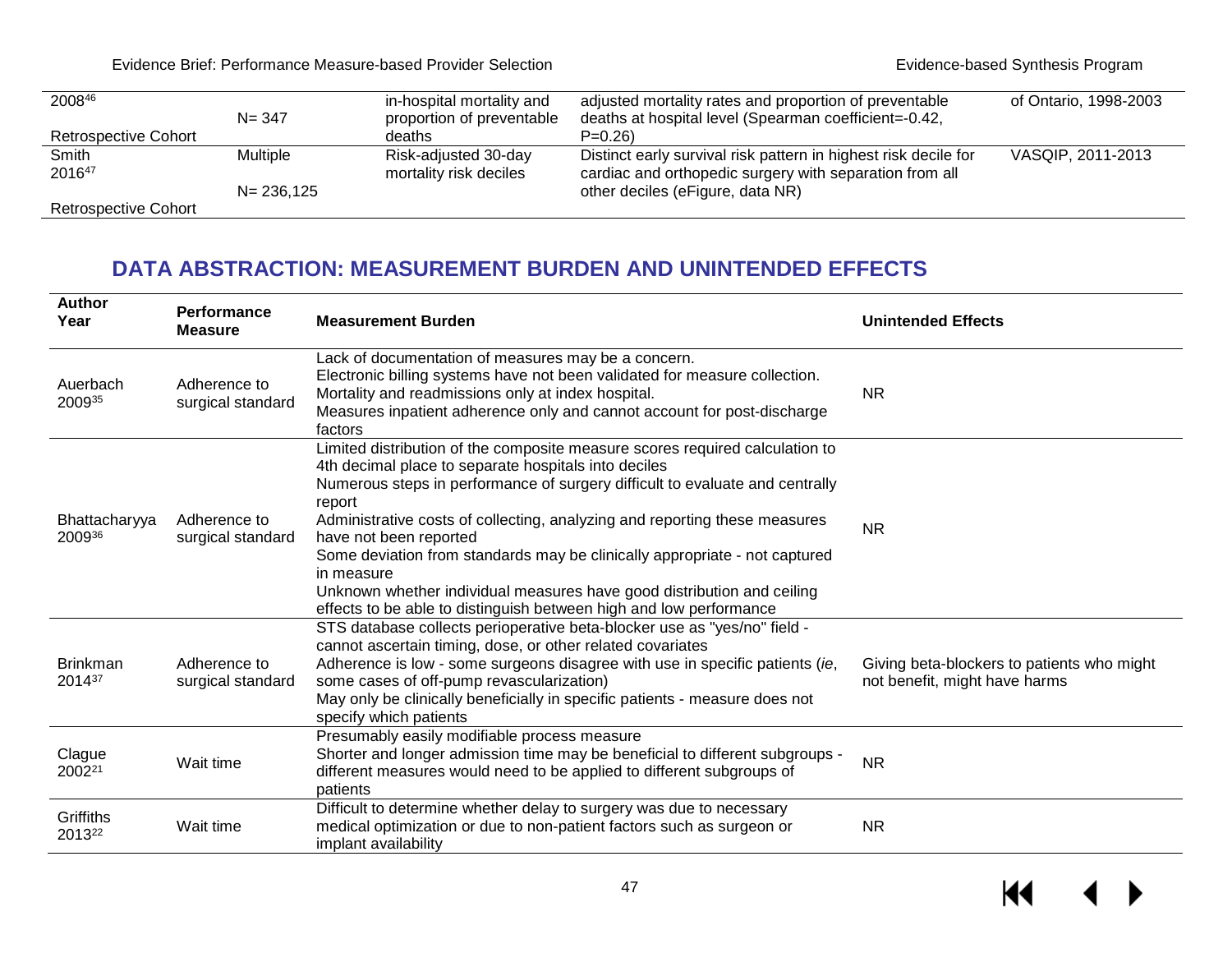| Guru<br>200846             | Mortality                         | Reporting all-cause mortality does not account for the proportion that were<br>not preventable<br>Preventable deaths identified by chart reviews and adverse event audits -<br>not a normally publicly reported measure (all-cause mortality reported on<br>quality report card)<br>All-cause mortality does not provide the level of detail required for quality<br>improvement<br>Preventable deaths measure is subjective - made by experts or hospital<br>reviewers | <b>NR</b>                                                                                                                            |
|----------------------------|-----------------------------------|-------------------------------------------------------------------------------------------------------------------------------------------------------------------------------------------------------------------------------------------------------------------------------------------------------------------------------------------------------------------------------------------------------------------------------------------------------------------------|--------------------------------------------------------------------------------------------------------------------------------------|
| Hannan<br>201128           | Readmission                       | Patient vs system measures are more predictive of 30-day readmissions.<br>Comorbidities, preoperative and other risk factors should be considered in<br>readmission predictors - ie, BMI was not previously considered, but is<br>significant in this study - indicates rise in obesity.                                                                                                                                                                                | <b>NR</b>                                                                                                                            |
| Hannan<br>200329           | Readmission                       | Insufficient investigation of 30-day readmission outcome measure in the<br>CABG literature, mortality is most commonly researched measure.<br>Readmission=delayed complication, therefore risk-adjusted complication<br>measure would complement, risk-adjusted mortality                                                                                                                                                                                               | Insurers may not reimburse early<br>readmissions<br>Hospitals may game the system and delay<br>readmittance beyond 30 days.          |
| Kim<br>201239              | Adherence to<br>surgical standard | <b>NR</b>                                                                                                                                                                                                                                                                                                                                                                                                                                                               | <b>NR</b>                                                                                                                            |
| Khan<br>200914             | Wait time                         | Frailer patients may be more likely to be delayed (more time for assessment,<br>correction of physiologic imbalances, etc) and may induce confounding<br>which is difficult to account for (centrally collected database may have<br>limited information on confounding variables)<br>There may be different definitions of "delayed surgery" - substandard care<br>not well defined                                                                                    | <b>NR</b>                                                                                                                            |
| Kurlansky<br>201240        | Adherence to<br>surgical standard | Surgical standards need to be surgery-specific (CABG)                                                                                                                                                                                                                                                                                                                                                                                                                   | <b>NR</b>                                                                                                                            |
| LaPar<br>201441            | Adherence to<br>surgical standard | SCIP measures fail to identify patients for whom improved outcomes and<br>surgical quality might be achieved                                                                                                                                                                                                                                                                                                                                                            | <b>NR</b>                                                                                                                            |
| Leung<br>201010            | Wait time                         | Can be difficult to ascertain cause of delay - which can influence outcomes                                                                                                                                                                                                                                                                                                                                                                                             | <b>NR</b>                                                                                                                            |
| Lund<br>2014 <sup>23</sup> | Wait time                         | Databases may lack information on guidelines and reasons for surgical<br>delay<br>Cut-off definitions of "early" or "late" surgery are variable                                                                                                                                                                                                                                                                                                                         | Requiring short surgical delay may influence<br>timing of surgery (towards other shifts with<br>less experienced surgeons and staff) |
| McDonnell<br>201342        | Adherence to<br>surgical standard | Single SCIP glucose measure not accurate depiction of glucose over time<br>Hospital or program level committee required to implement and track SCIP<br>measures<br>Measure (blood glucose) is only a factor in outcomes for specific patients<br>(with diabetes)                                                                                                                                                                                                        | <b>NR</b>                                                                                                                            |
| Meessen<br>201418          | Wait time                         | <b>NR</b>                                                                                                                                                                                                                                                                                                                                                                                                                                                               | <b>NR</b>                                                                                                                            |
| Moja                       | Wait time                         | Using administrative databases may not be able to account for important                                                                                                                                                                                                                                                                                                                                                                                                 | <b>NR</b>                                                                                                                            |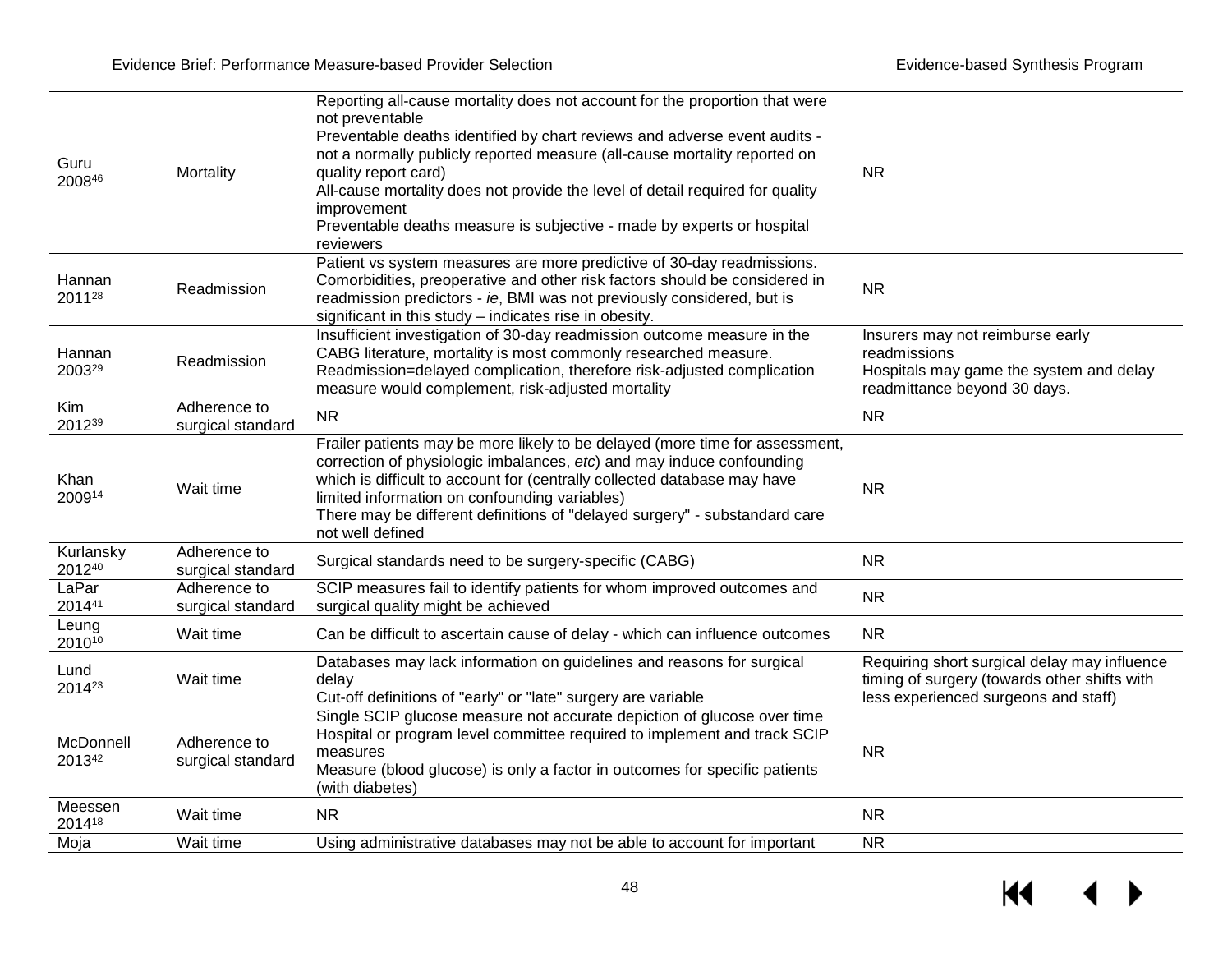| 201211                     |                                   | confounding factors (comorbidities, etc)<br>Difficult to ascertain reasons for surgical delay                                                                                                                                                                                                                                                                                                                                                                                                                |                                                                                                                                           |
|----------------------------|-----------------------------------|--------------------------------------------------------------------------------------------------------------------------------------------------------------------------------------------------------------------------------------------------------------------------------------------------------------------------------------------------------------------------------------------------------------------------------------------------------------------------------------------------------------|-------------------------------------------------------------------------------------------------------------------------------------------|
|                            |                                   | Different cut-off times used                                                                                                                                                                                                                                                                                                                                                                                                                                                                                 |                                                                                                                                           |
| Parina 2015 <sup>30</sup>  | Readmission                       | Quality indicators, like 30-day readmissions, are not well-defined or<br>validated; no consensus on the definition of "quality".<br>30-day readmission rates do not correlate closely with mortality and are<br>therefore poor indicators of quality.<br>New quality metric should be validated against a "gold standard", hospital<br>mortality rate.<br>May be important to compare 30-day readmission to other quality outcomes<br>(length of stay, patient safety indicators, various process measures). | <b>NR</b>                                                                                                                                 |
| Rasouli<br>201343          | Adherence to<br>surgical standard | <b>NR</b>                                                                                                                                                                                                                                                                                                                                                                                                                                                                                                    | <b>NR</b>                                                                                                                                 |
| Ryan<br>2015 <sup>25</sup> | Wait time                         | Database may only have dates of admission and surgery - not possible to<br>determine timing by hour                                                                                                                                                                                                                                                                                                                                                                                                          | <b>NR</b>                                                                                                                                 |
| <b>Schepers</b><br>201315  | Wait time                         | No information on reasons for postponing surgery                                                                                                                                                                                                                                                                                                                                                                                                                                                             | <b>NR</b>                                                                                                                                 |
| Shiga<br>200812            | Wait time                         | Causes of delay can be system or medically related - can't distinguish<br>between them                                                                                                                                                                                                                                                                                                                                                                                                                       | <b>NR</b>                                                                                                                                 |
| Simunovic<br>201013        | Wait time                         | <b>NR</b>                                                                                                                                                                                                                                                                                                                                                                                                                                                                                                    | <b>NR</b>                                                                                                                                 |
|                            |                                   |                                                                                                                                                                                                                                                                                                                                                                                                                                                                                                              | Delay of intensive care management and                                                                                                    |
| Smith<br>201647            | Mortality                         | <b>NR</b>                                                                                                                                                                                                                                                                                                                                                                                                                                                                                                    | end-of-life care to delay death beyond 30<br>days but not improving life expectancy or<br>quality of care - unfounded claim in this study |
| Stefan 201331              | Readmission                       | Statistically significant differences in risk-standardized 30-day readmission<br>rate measures do not correspond to meaningful differences between high-<br>and low-performing hospitals.                                                                                                                                                                                                                                                                                                                    | <b>NR</b>                                                                                                                                 |
| Tennent<br>2001            | Wait time                         | <b>NR</b>                                                                                                                                                                                                                                                                                                                                                                                                                                                                                                    | <b>NR</b>                                                                                                                                 |
| Thomas<br>199632           | Readmission                       | Readmission rate information is easily obtainable--bias toward using this as<br>a quality measure.<br>Readmission as a quality measure relies on assumptions: patients receiving<br>good care will be stable before being discharged and patients who are not<br>stabilized are more likely to be readmitted.                                                                                                                                                                                                | <b>NR</b>                                                                                                                                 |
| Tsai 201333                | Readmission                       | Readmission rates generally uncorrelated with other measures of hospital<br>quality (ie, volume, mortality)<br>Administrative data used to capture readmission may not capture other<br>factors - need to do risk-adjustment                                                                                                                                                                                                                                                                                 | <b>NR</b>                                                                                                                                 |
| Vallier<br>2013<br>Zitser- | Wait time                         | Other injuries may influence timing or surgery<br>Readmission can be difficult to predict in models - making it difficult to                                                                                                                                                                                                                                                                                                                                                                                 | <b>NR</b><br><b>NR</b>                                                                                                                    |

 $\leftrightarrow$  $H$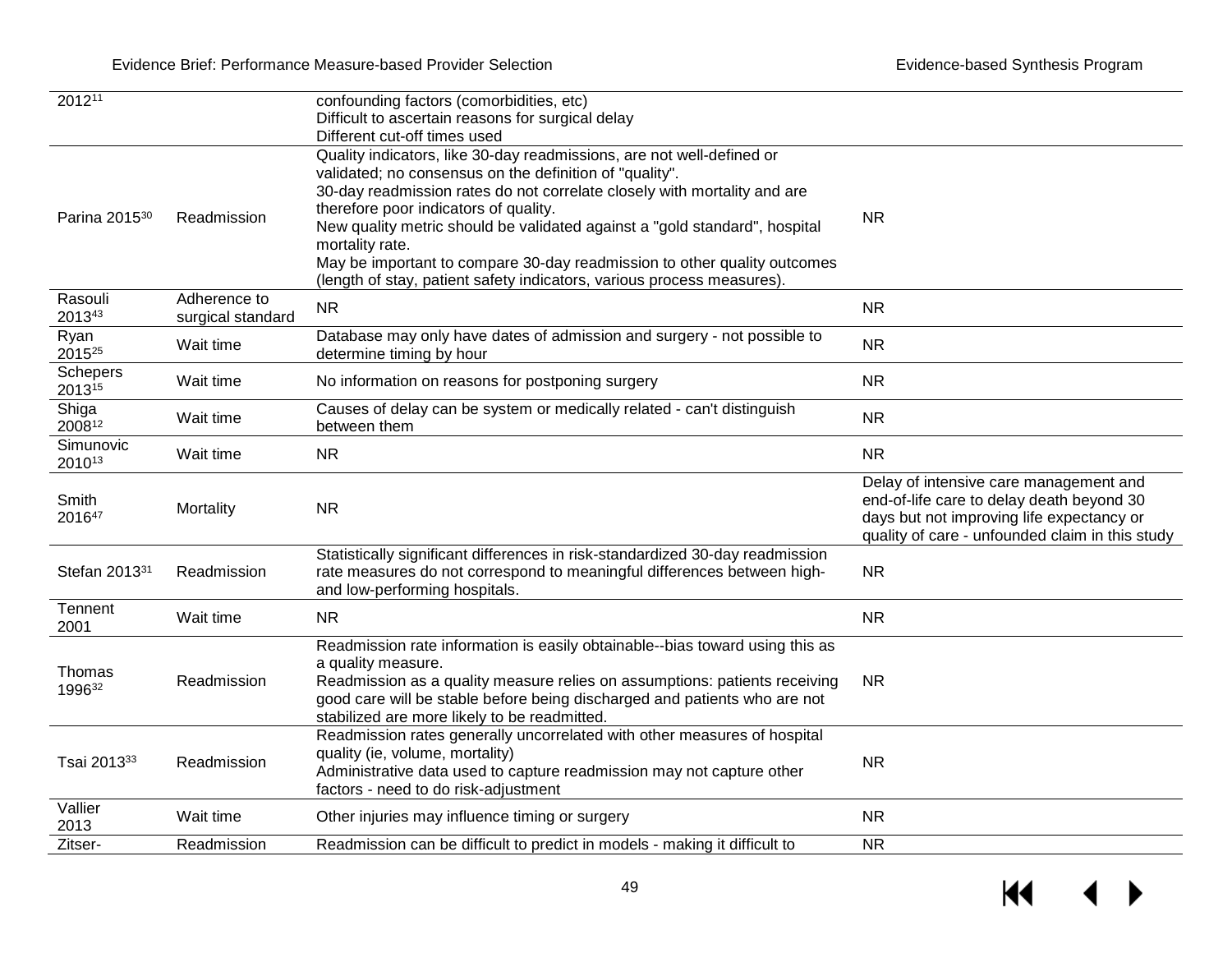| Gurevich | identify high-risk patients and risk-adjust                               |
|----------|---------------------------------------------------------------------------|
| 199934   | May be difficult to determine related and unrelated readmissions to index |
|          | operation                                                                 |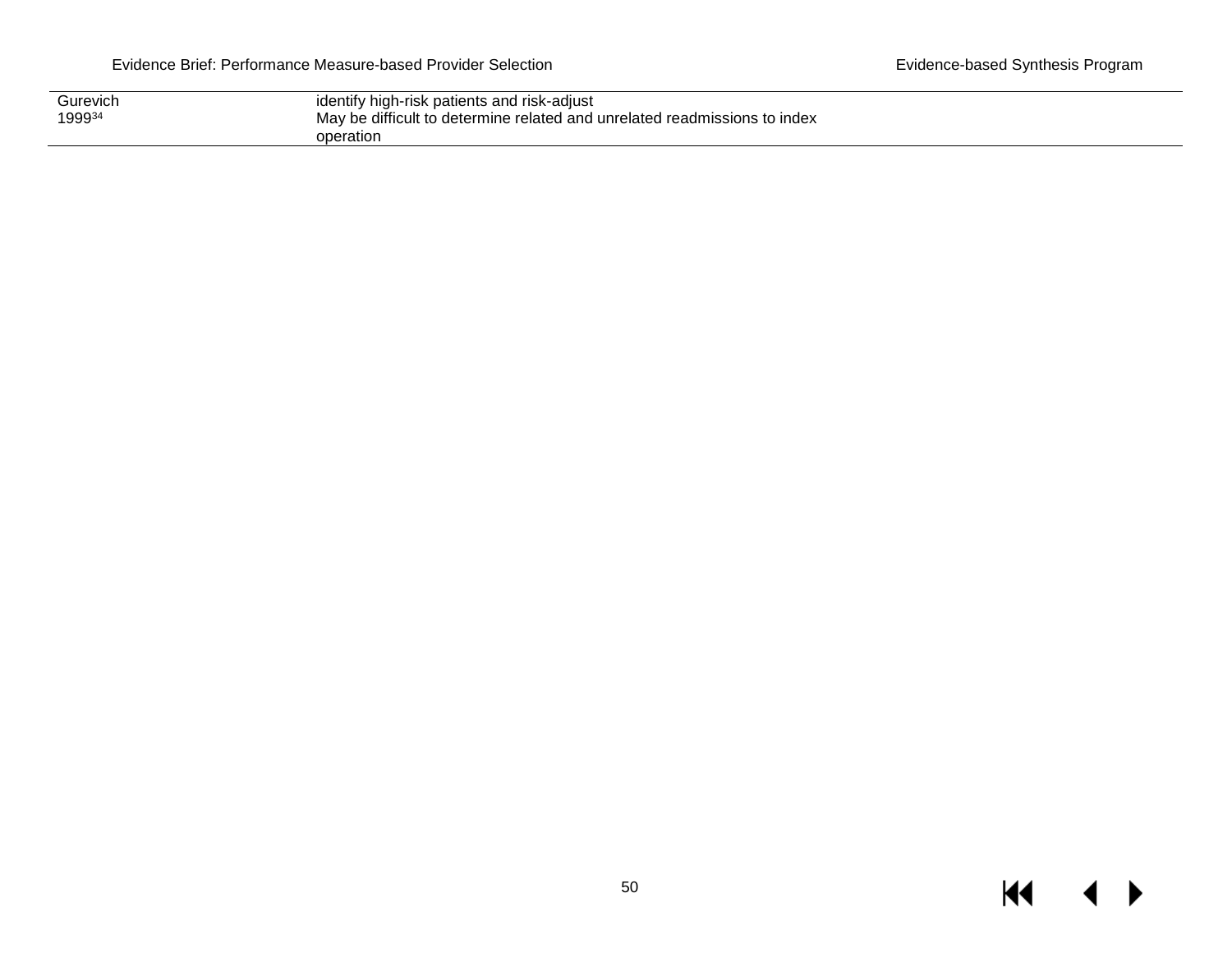$\overline{\mathbf{M}}$ 

 $\blacktriangleright$ 

#### **QUALITY ASSESSMENT: PRIMARY STUDIES**

|                           |                                                                                                                      | Risk of                   |                                                                                   |                                                                                     |                                                                              |                                     |                                            |
|---------------------------|----------------------------------------------------------------------------------------------------------------------|---------------------------|-----------------------------------------------------------------------------------|-------------------------------------------------------------------------------------|------------------------------------------------------------------------------|-------------------------------------|--------------------------------------------|
|                           |                                                                                                                      | performance               | Risk of detection                                                                 | Risk of bias due                                                                    | <b>Risk of Attrition</b>                                                     | Risk of                             |                                            |
| <b>Author</b><br>Year     | Risk of selection bias?<br>(yes/no/unclear)                                                                          | bias?<br>(yes/no/unclear) | bias?<br>(yes/no/unclear)                                                         | to confounding?<br>(yes/no/unclear)                                                 | bias? (yes/no/<br>unclear)                                                   | reporting bias?<br>(yes/no/unclear) | <b>Overall Quality</b><br>(Good/Fair/Poor) |
| Auerbach<br>200935        | No                                                                                                                   | <b>No</b>                 | No                                                                                | No                                                                                  | Unclear                                                                      | No                                  | Good                                       |
|                           | Perspective database.<br>Regular auditing.<br>Included all patients<br>undergoing CABG<br>during timeframe           |                           | Regularly<br>collected and<br>maintained<br>hospital data                         | Analyses<br>adjusted for<br>patient and<br>hospital level<br>confounders            | No comment on<br>any missing<br>data, but well-<br>maintained<br>database    |                                     |                                            |
| Bhattacharyya<br>200936   | Unclear                                                                                                              | <b>No</b>                 | No                                                                                | Unclear                                                                             | Unclear                                                                      | No                                  | Fair                                       |
|                           | Data from CMS<br>demonstration project,<br>voluntary database;<br>lacking data from<br>lower 50% of hospitals        |                           | Hospital collected<br>and reported data                                           | UTI risk-<br>adjusted.<br>Hematoma and<br>readmissions<br>not severity<br>adjusted. | Hospitals in<br>lowest tier were<br>more likely to<br>have missing<br>data   |                                     |                                            |
| <b>Brinkman</b><br>201437 | <b>No</b>                                                                                                            | <b>No</b>                 | No                                                                                | <b>No</b>                                                                           | No                                                                           | No                                  | Good                                       |
|                           | Participation in STS<br>database voluntary<br>but covers almost all<br>CABGs in US.<br>Regular auditing.             |                           | STS database                                                                      | Analysis<br>adjusted for<br>patient and<br>hospital level<br>confounders            | Excluded 0.08%<br>for missing<br>variables                                   |                                     |                                            |
| Cotogni<br>201738         | No                                                                                                                   | No                        | Unclear                                                                           | No                                                                                  | Unclear                                                                      | No                                  | Fair                                       |
|                           | Eligibility criteria<br>applied to all<br>consecutive patients<br>undergoing cardiac<br>surgery for 1-year<br>period |                           | No information on<br>how information<br>was collected or<br>outcome<br>assessment | Analyses<br>adjusted for<br>patient and<br>surgical<br>confounders                  | No patients lost<br>to follow-up but<br>no comment on<br>any missing<br>data |                                     |                                            |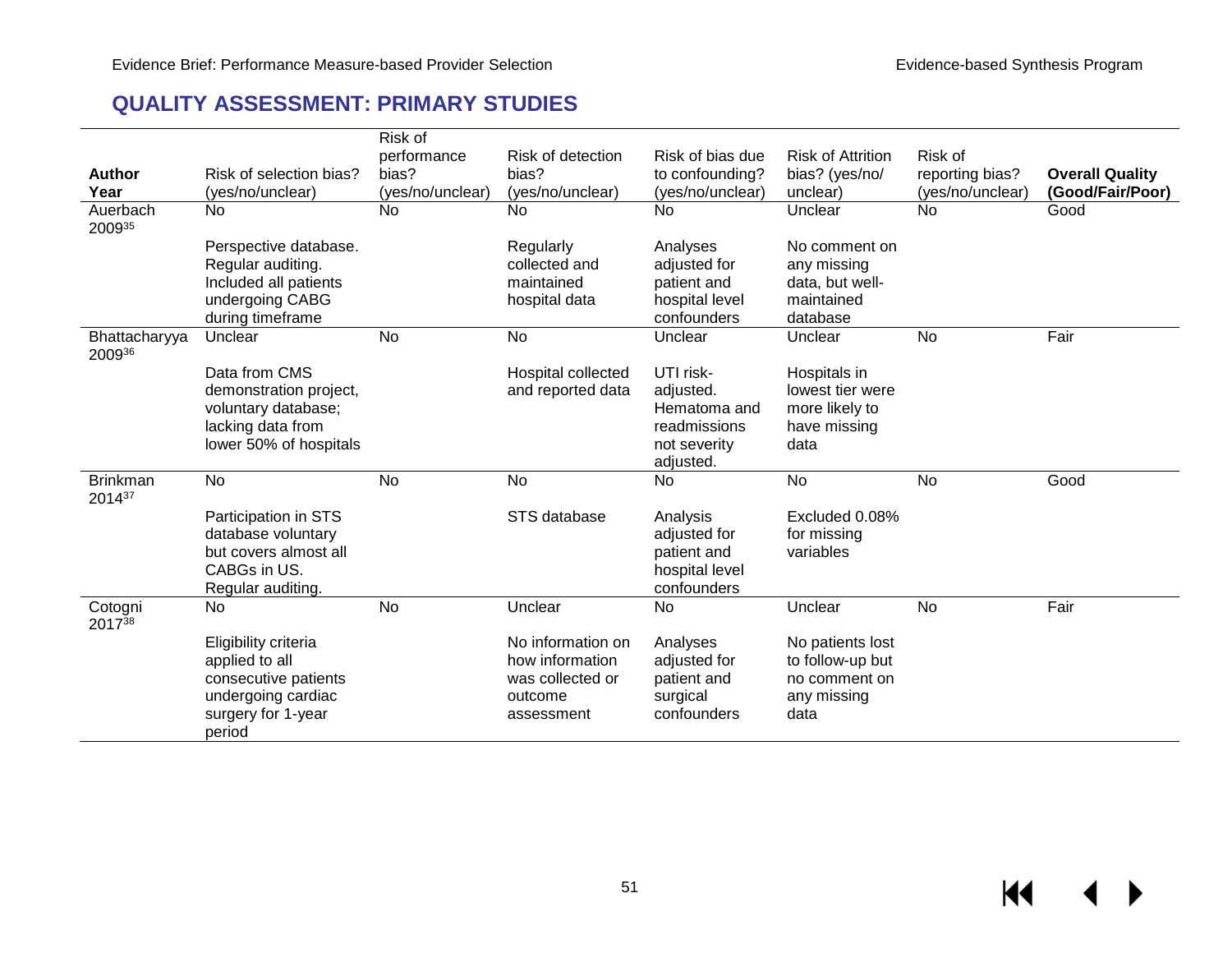Evidence Brief: Performance Measure-based Provider Selection **Evidence** Brief Evidence-based Synthesis Program

 $M \rightarrow$ 

| Guru<br>200846      | <b>No</b>                                  | <b>No</b> | Unclear                          | Unclear                 | Unclear                           | <b>No</b> | Fair |
|---------------------|--------------------------------------------|-----------|----------------------------------|-------------------------|-----------------------------------|-----------|------|
|                     | Randomly sampled<br>deaths for 8 hospitals |           | Blinded reviewers,<br>subjective | Adjusted for<br>patient | No information<br>on missing data |           |      |
|                     | plus consecutive                           |           | outcome assessed                 | characteristics         | <b>or</b>                         |           |      |
|                     | deaths for new<br>hospital                 |           | by surgeon                       | only                    | completeness of<br>database       |           |      |
| Hannan<br>201128    | No                                         | <b>No</b> | No                               | No                      | Unclear                           | No        | Good |
|                     | New York                                   |           | Reasons for                      | Risk-adjusted           | No comment on                     |           |      |
|                     | administrative                             |           | readmission were                 | for patient,            | any missing                       |           |      |
|                     | database (SPARCS).                         |           | determined by                    | surgical and            | data, but well-                   |           |      |
|                     | Regular auditing.                          |           | ICD-9-CM                         | hospital level          | maintained                        |           |      |
|                     |                                            |           |                                  | variables               | database                          |           |      |
| Hannan<br>200329    | <b>No</b>                                  | <b>No</b> | <b>No</b>                        | <b>No</b>               | Unclear                           | <b>No</b> | Good |
|                     | New York                                   |           | Reasons for                      | Risk-adjusted           | No comment on                     |           |      |
|                     | administrative                             |           | readmission were                 | for patient,            | any missing                       |           |      |
|                     | database (SPARCS).                         |           | determined by                    | surgical and            | data, but well-                   |           |      |
|                     | Regular auditing.                          |           | ICD-9-CM                         | hospital level          | maintained                        |           |      |
|                     |                                            |           |                                  | variables               | database                          |           |      |
| Kim<br>201239       | Yes                                        | No        | No                               | Yes                     | Unclear                           | No        | Poor |
|                     | Mandatory reporting                        |           | Nationally                       | No adjustment           | Patients with                     |           |      |
|                     | database for hospitals                     |           | recorded hospital                | for confounding         | missing data                      |           |      |
|                     | with more than 100                         |           | database                         | variables               | excluded, no                      |           |      |
|                     | beds. Only 6 hospitals                     |           |                                  |                         | information on                    |           |      |
|                     | included, no data on                       |           |                                  |                         | number                            |           |      |
|                     | #s or reasons for                          |           |                                  |                         | excluded                          |           |      |
|                     | exclusions for lack of                     |           |                                  |                         |                                   |           |      |
|                     | reliable data or for                       |           |                                  |                         |                                   |           |      |
|                     | infections other than                      |           |                                  |                         |                                   |           |      |
| Kurlansky<br>201240 | SSI<br><b>No</b>                           | <b>No</b> | $\overline{N}$                   | <b>No</b>               | <b>No</b>                         | <b>No</b> | Good |
|                     | All surgical cases at 5                    |           |                                  | Adjustment by           | Imputation                        |           |      |
|                     | centers in program                         |           |                                  | predicted risk          | guidelines from                   |           |      |
|                     | with validated data -                      |           |                                  | score                   | <b>STS followed</b>               |           |      |
|                     | STS compliant -                            |           |                                  |                         | for any missing                   |           |      |
|                     | validated data.                            |           |                                  |                         | data                              |           |      |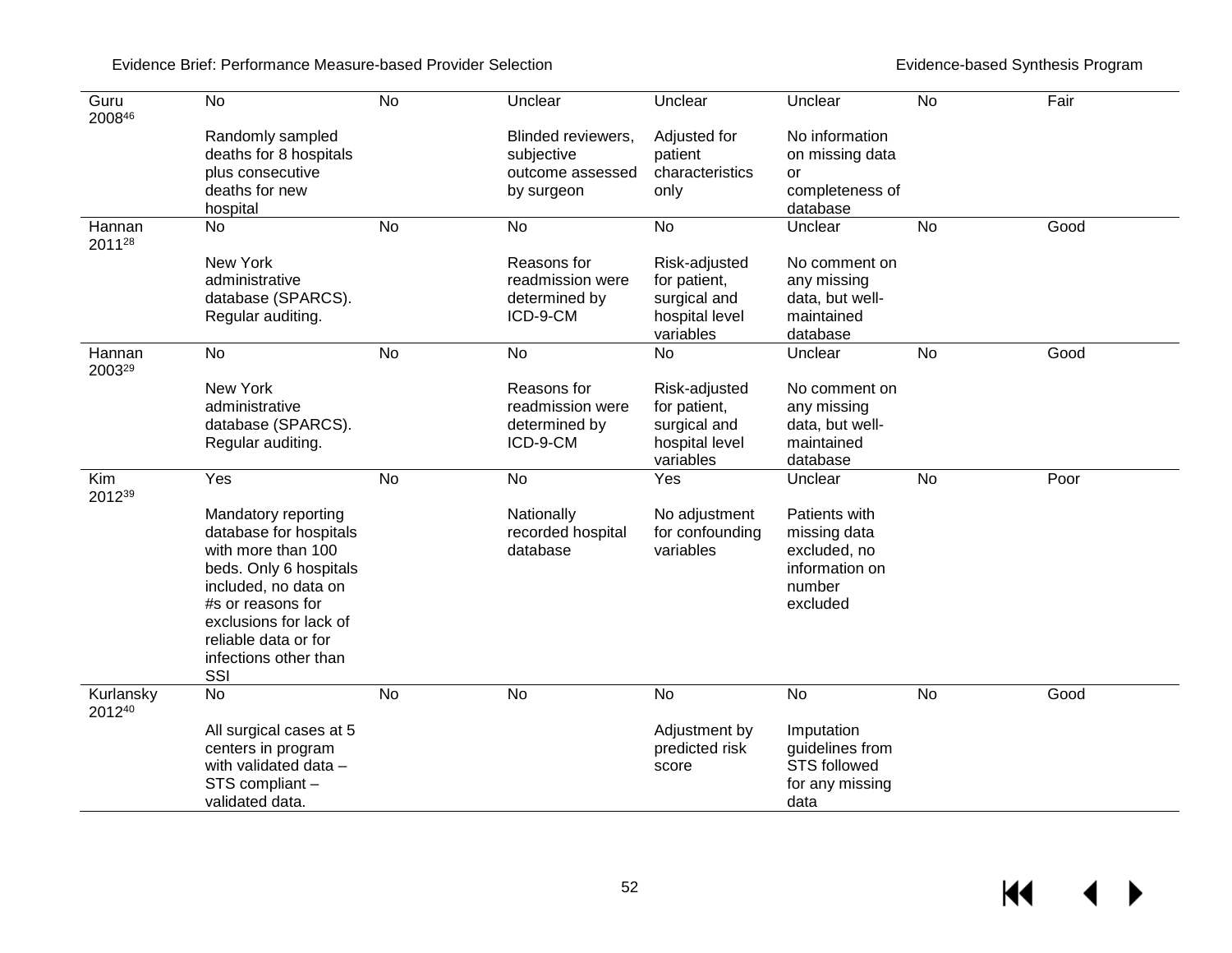Evidence Brief: Performance Measure-based Provider Selection **Evidence** Brief Evidence-based Synthesis Program

| LaPar<br>201441           | No                                                                                                                          | $\overline{N}$ | No                               | <b>No</b>                                                                                                                                                                                                                                  | <b>No</b>                                                                                               | $\overline{N}$ | Good |
|---------------------------|-----------------------------------------------------------------------------------------------------------------------------|----------------|----------------------------------|--------------------------------------------------------------------------------------------------------------------------------------------------------------------------------------------------------------------------------------------|---------------------------------------------------------------------------------------------------------|----------------|------|
|                           | <b>STS</b> institutional<br>database. included all<br>patients undergoing<br>cardiac surgery during<br>timeframe            |                | <b>STS</b> institutional<br>data | Propensity score<br>matching and<br>STS risk-<br>adjusted<br>variables                                                                                                                                                                     | No information<br>on missing data<br>but well-<br>maintained<br>database                                |                |      |
| Légaré 2005 <sup>16</sup> | Yes                                                                                                                         | <b>No</b>      | <b>No</b>                        | No                                                                                                                                                                                                                                         | <b>No</b>                                                                                               | <b>No</b>      | Fair |
|                           | Convenience sample<br>of consecutive<br>patients                                                                            |                |                                  | Adjusted for<br>propensity<br>score,<br>myocardial<br>infarction within<br>7 days before<br>surgery,<br>preoperative<br>renal failure,<br>ejection fraction<br><40%, age >70<br>years, stenosis<br>of left main<br>coronary artery<br>>70% |                                                                                                         |                |      |
| McDonnell<br>201342       | <b>No</b>                                                                                                                   | <b>No</b>      | No                               | Yes                                                                                                                                                                                                                                        | Unclear                                                                                                 | <b>No</b>      | Poor |
|                           | Hospital database, no<br>info on auditing/<br>validation. All patients<br>undergoing cardiac<br>surgery during<br>timeframe |                | Institutional<br>database        | Only discuss<br>controlling for<br>serum creatinine<br>level, but no<br>other<br>confounding<br>factors                                                                                                                                    | No information<br>on missing data<br>or<br>completeness of<br>database                                  |                |      |
| Parina 2015 <sup>30</sup> | Unclear                                                                                                                     | No             | No                               | <b>No</b>                                                                                                                                                                                                                                  | Unclear                                                                                                 | <b>No</b>      | Fair |
|                           | California (OSHPD)<br>database, excluded<br>data from low-volume<br>hospitals                                               |                | Outcomes were<br>objective       | Risk-adjusted<br>for patient,<br>surgical and<br>hospital level<br>variables                                                                                                                                                               | Some patients<br>missing sex and<br>ethnoracial<br>data. No<br>information on<br>other missing<br>data. |                |      |

 $M \rightarrow$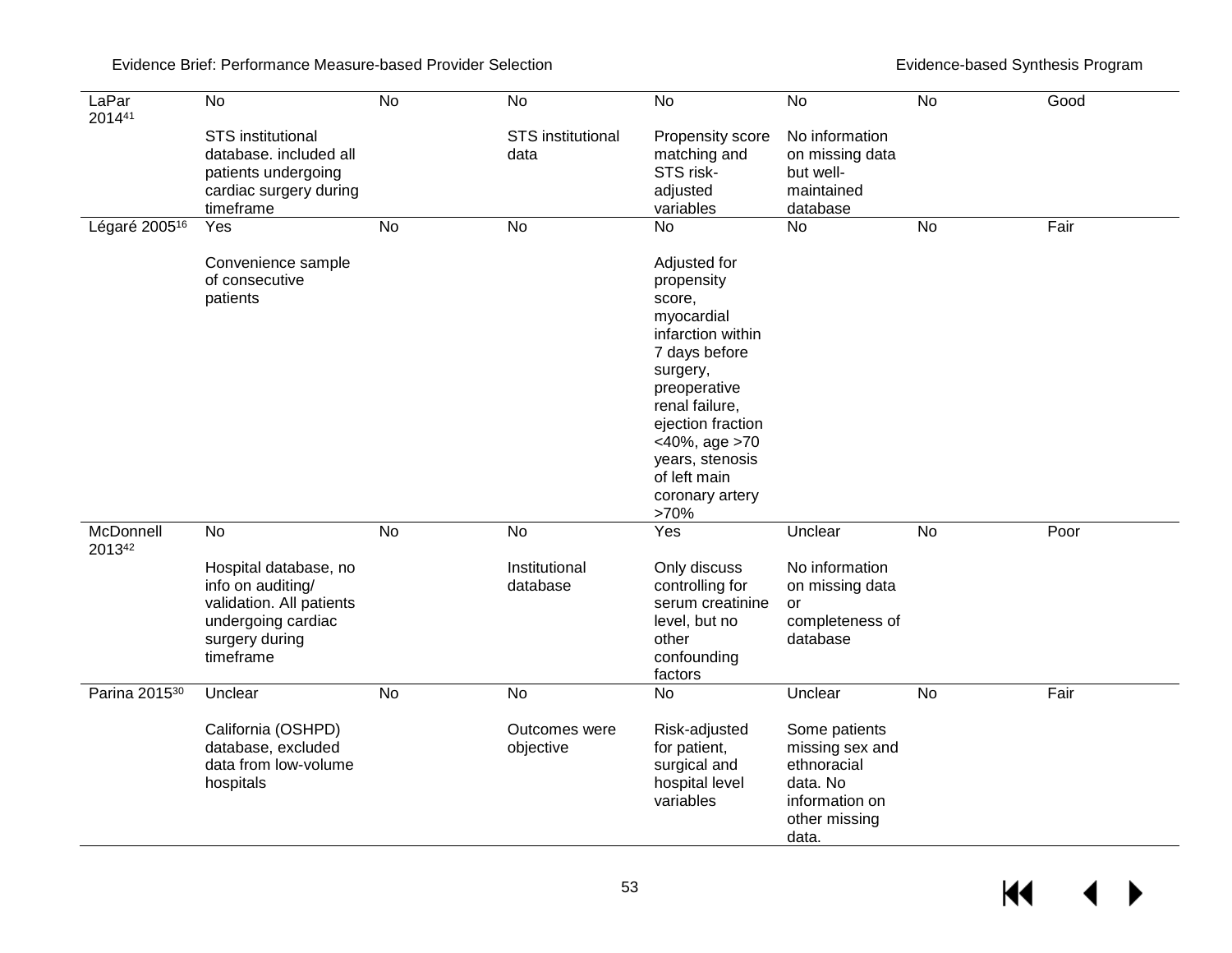Evidence Brief: Performance Measure-based Provider Selection **Evidence** Brief Evidence-based Synthesis Program

| Rasouli<br>201343  | <b>No</b>                                                                                                      | $\overline{N}$ | No                                                                                 | Unclear                                                                                                                                           | Unclear                                                                                            | No        | Poor |
|--------------------|----------------------------------------------------------------------------------------------------------------|----------------|------------------------------------------------------------------------------------|---------------------------------------------------------------------------------------------------------------------------------------------------|----------------------------------------------------------------------------------------------------|-----------|------|
|                    | Institutional database,<br>no info on auditing/<br>validation. All patients<br>with primary or<br>revision TJA |                | Institutional<br>database                                                          | Only adjusted<br>for SCIP and<br>surgery factors                                                                                                  | No information<br>on missing data<br>or<br>completeness of<br>database                             |           |      |
| Schelenz<br>200544 | No                                                                                                             | <b>No</b>      | Unclear                                                                            | Yes                                                                                                                                               | Unclear                                                                                            | No        | Poor |
|                    | All patients<br>undergoing elective<br>cardiac surgery during<br>pre and post time<br>periods                  |                | Minimal<br>information on<br>how data was<br>collected and<br>outcome<br>assessors | No adjustment<br>for any patient<br>factors which<br>may have<br>differed between<br>time periods and<br>no data on<br>patient<br>characteristics | No comment on<br>missing data                                                                      |           |      |
| Smith<br>201647    | <b>No</b>                                                                                                      | <b>No</b>      | <b>No</b>                                                                          | No                                                                                                                                                | <b>No</b>                                                                                          | <b>No</b> | Good |
|                    | VASQIP validated and<br>maintained database                                                                    |                |                                                                                    | VASQIP risk-<br>adjustment<br>models                                                                                                              | Missing data<br>limited, SAS<br>macro used for<br>imputation of<br>missing<br>information          |           |      |
| Sobolev<br>201217  | No                                                                                                             | $\overline{N}$ | N <sub>o</sub>                                                                     | No                                                                                                                                                | Unclear                                                                                            | No        | Fair |
|                    | Population-based<br>patient registry.<br>Inclusion/exclusion<br>criteria applied<br>uniformly                  |                |                                                                                    | Adjusted for<br>patient, clinical,<br>and surgical<br>factors                                                                                     | Unclear<br>handling<br>missing data.<br>Excluded 8.5%<br>for missing data<br>or "other<br>reasons" |           |      |
| Stefan 201331      | No                                                                                                             | No             | No                                                                                 | <b>No</b>                                                                                                                                         | Unclear                                                                                            | No        | Good |
|                    | QIO CDW database                                                                                               |                | Reasons for<br>readmission were<br>determined by<br>ICD-9-CM                       | Risk-adjusted<br>for patient,<br>surgical, and<br>hospital level<br>variables                                                                     | No mention of<br>the proportion<br>with missing<br>data                                            |           |      |

 $M \rightarrow$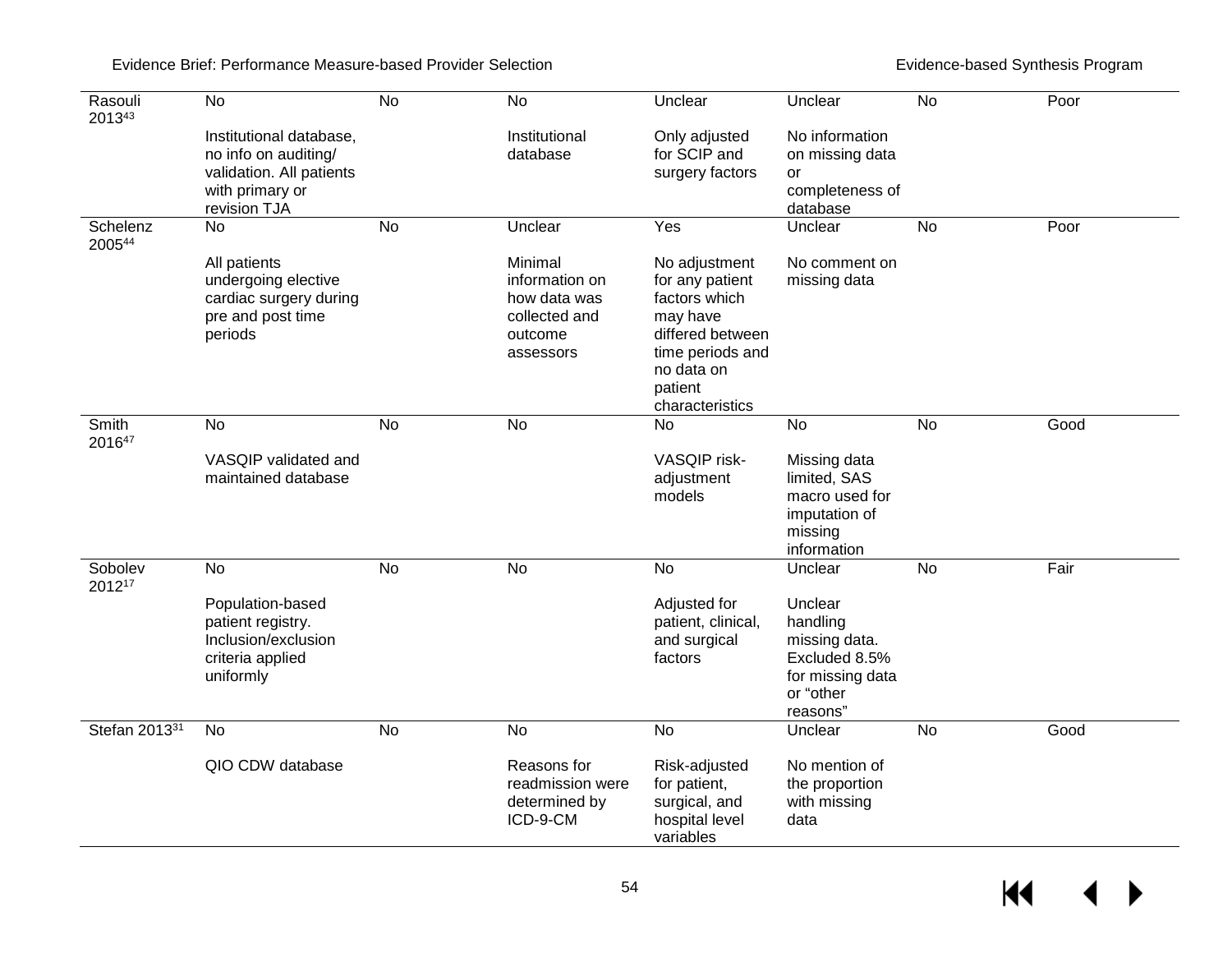Evidence Brief: Performance Measure-based Provider Selection Evidence-based Synthesis Program

KI

 $\blacktriangleright$ 

| Thomas<br>199632        | No                                                                                                                     | <b>No</b> | <b>No</b>                                                    | Unclear                                                                      | Unclear                                                                                                              | <b>No</b> | Fair |
|-------------------------|------------------------------------------------------------------------------------------------------------------------|-----------|--------------------------------------------------------------|------------------------------------------------------------------------------|----------------------------------------------------------------------------------------------------------------------|-----------|------|
|                         | Medicare UB-82<br>claims data                                                                                          |           | Reasons for<br>readmission were<br>determined by<br>ICD-9-CM | Risk-adjusted<br>for patient level<br>factors only                           | No mention of<br>missing of data                                                                                     |           |      |
| Tsai 201333             | No                                                                                                                     | No        | No                                                           | No                                                                           | Unclear                                                                                                              | <b>No</b> | Good |
|                         | Medicare<br>Inpatient 100% file<br>and 2010 MEDPAR<br>File                                                             |           | Measures were<br>objective                                   | Risk-adjusted<br>using validated<br>tool                                     | No mention of<br>missing of data                                                                                     |           |      |
| Wang 2012 <sup>45</sup> | Unclear                                                                                                                | No        | No                                                           | No                                                                           | Unclear                                                                                                              | <b>No</b> | Fair |
|                         | No information on<br>patient-level eligibility<br>criteria for selection.<br>Data from state-level<br>linked databases |           | Regularly<br>collected and<br>maintained<br>hospital data    | Adjusted for<br>patient, hospital,<br>and surgical<br>confounders            | Missing data<br>excluded,<br>varying<br>numbers of<br>missing data for<br>covariates                                 |           |      |
| Zitser-<br>Gurevich     | No                                                                                                                     | No        | No                                                           | No                                                                           | Unclear                                                                                                              | No        | Good |
| 199934                  | National Hospital<br><b>Admission Registry</b>                                                                         |           | Measures were<br>objective                                   | Risk-adjusted<br>for patient,<br>surgical and<br>hospital level<br>variables | Mention missing<br>values for left<br>ventricular<br>dysfunction but<br>no mention of<br>handling of<br>missing data |           |      |

Abbreviations: SPARCS= Statewide Planning and Research Cooperative System; OSHPD= Office of Statewide Health Planning and Development; MEDPAR= Medicare Provider Analysis and Review; CDW=Clinical Data Warehouse; QIO=Quality Improvement Organization; VASQIP=VA surgical quality improvement program; SCIP=surgical care improvement program; TJA=total joint arthroplasty; STS=society of thoracic surgeons; SSI=surgical site infection; CABG=coronary artery bypass graft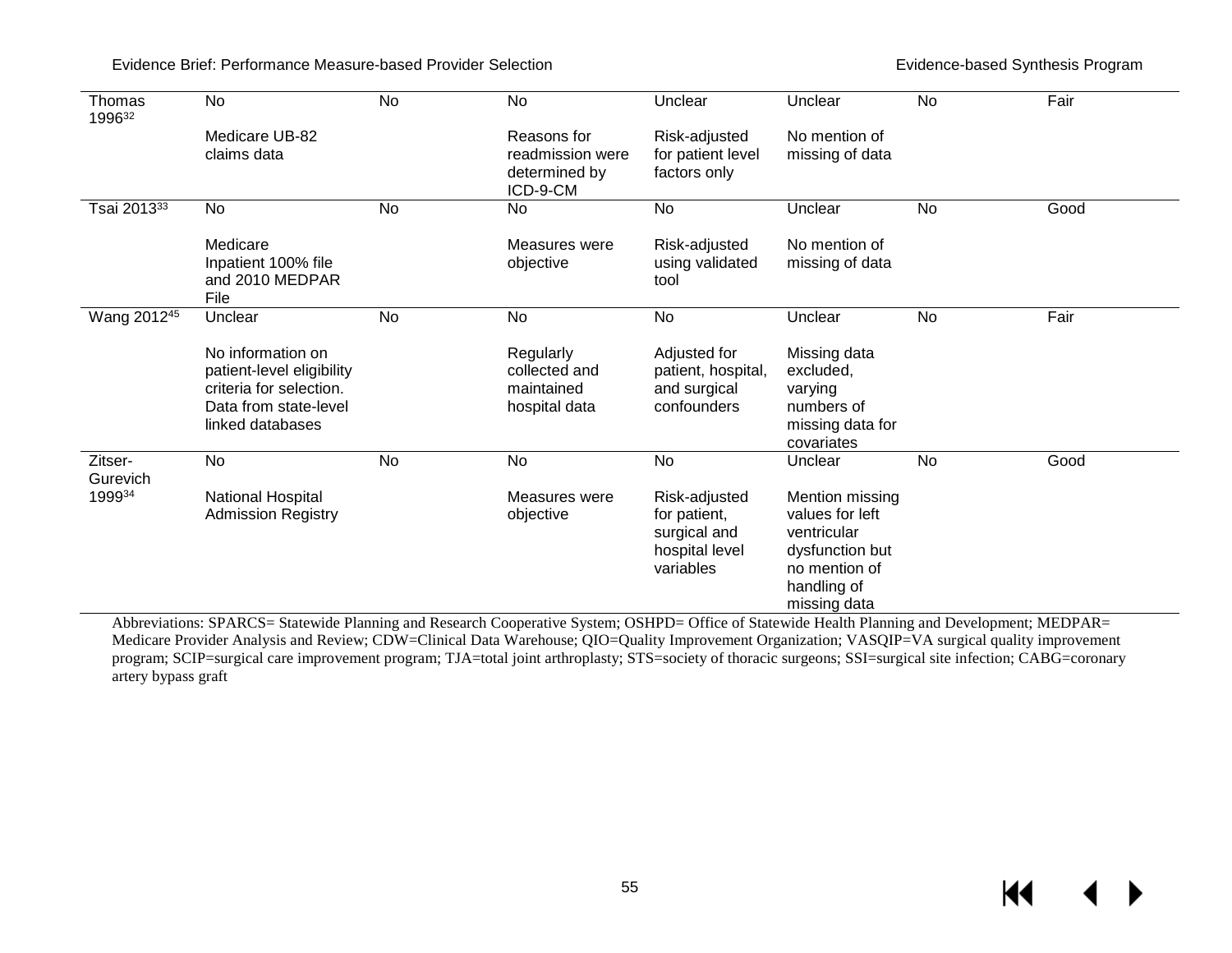## **APPENDIX E: PEER REVIEW**

|                | <b>Comment</b> Reviewer                                                      |                                                                                                                                                                                                                                                                                                                                                                                                                                                                                                                                                                                                                                                                                                                                                                                                                                                                                                                                                                                                                                                                                                                                                                                                                                                                                                                                                                                                                                                                                                                                                                                                                                                                                                                                                                                                                                                                                                                                          |                                                                                                                                                                                                                                                                                                                                                                                                                                                                                                                                                                                                                                                                                                                                                                                                                                                                                                                                                                                                                                                                                                                                                                                                                                                                                                                                                                                                                                                                                                                                                                                                                                                                                                                                                                                                                                                        |  |  |  |
|----------------|------------------------------------------------------------------------------|------------------------------------------------------------------------------------------------------------------------------------------------------------------------------------------------------------------------------------------------------------------------------------------------------------------------------------------------------------------------------------------------------------------------------------------------------------------------------------------------------------------------------------------------------------------------------------------------------------------------------------------------------------------------------------------------------------------------------------------------------------------------------------------------------------------------------------------------------------------------------------------------------------------------------------------------------------------------------------------------------------------------------------------------------------------------------------------------------------------------------------------------------------------------------------------------------------------------------------------------------------------------------------------------------------------------------------------------------------------------------------------------------------------------------------------------------------------------------------------------------------------------------------------------------------------------------------------------------------------------------------------------------------------------------------------------------------------------------------------------------------------------------------------------------------------------------------------------------------------------------------------------------------------------------------------|--------------------------------------------------------------------------------------------------------------------------------------------------------------------------------------------------------------------------------------------------------------------------------------------------------------------------------------------------------------------------------------------------------------------------------------------------------------------------------------------------------------------------------------------------------------------------------------------------------------------------------------------------------------------------------------------------------------------------------------------------------------------------------------------------------------------------------------------------------------------------------------------------------------------------------------------------------------------------------------------------------------------------------------------------------------------------------------------------------------------------------------------------------------------------------------------------------------------------------------------------------------------------------------------------------------------------------------------------------------------------------------------------------------------------------------------------------------------------------------------------------------------------------------------------------------------------------------------------------------------------------------------------------------------------------------------------------------------------------------------------------------------------------------------------------------------------------------------------------|--|--|--|
| #              | number                                                                       | <b>Comment</b>                                                                                                                                                                                                                                                                                                                                                                                                                                                                                                                                                                                                                                                                                                                                                                                                                                                                                                                                                                                                                                                                                                                                                                                                                                                                                                                                                                                                                                                                                                                                                                                                                                                                                                                                                                                                                                                                                                                           | <b>Author response</b>                                                                                                                                                                                                                                                                                                                                                                                                                                                                                                                                                                                                                                                                                                                                                                                                                                                                                                                                                                                                                                                                                                                                                                                                                                                                                                                                                                                                                                                                                                                                                                                                                                                                                                                                                                                                                                 |  |  |  |
|                | 1. Are the objectives, scope, and methods for this review clearly described? |                                                                                                                                                                                                                                                                                                                                                                                                                                                                                                                                                                                                                                                                                                                                                                                                                                                                                                                                                                                                                                                                                                                                                                                                                                                                                                                                                                                                                                                                                                                                                                                                                                                                                                                                                                                                                                                                                                                                          |                                                                                                                                                                                                                                                                                                                                                                                                                                                                                                                                                                                                                                                                                                                                                                                                                                                                                                                                                                                                                                                                                                                                                                                                                                                                                                                                                                                                                                                                                                                                                                                                                                                                                                                                                                                                                                                        |  |  |  |
|                |                                                                              | Yes                                                                                                                                                                                                                                                                                                                                                                                                                                                                                                                                                                                                                                                                                                                                                                                                                                                                                                                                                                                                                                                                                                                                                                                                                                                                                                                                                                                                                                                                                                                                                                                                                                                                                                                                                                                                                                                                                                                                      | <b>NA</b>                                                                                                                                                                                                                                                                                                                                                                                                                                                                                                                                                                                                                                                                                                                                                                                                                                                                                                                                                                                                                                                                                                                                                                                                                                                                                                                                                                                                                                                                                                                                                                                                                                                                                                                                                                                                                                              |  |  |  |
| $\overline{2}$ | 2                                                                            | Yes                                                                                                                                                                                                                                                                                                                                                                                                                                                                                                                                                                                                                                                                                                                                                                                                                                                                                                                                                                                                                                                                                                                                                                                                                                                                                                                                                                                                                                                                                                                                                                                                                                                                                                                                                                                                                                                                                                                                      | <b>NA</b>                                                                                                                                                                                                                                                                                                                                                                                                                                                                                                                                                                                                                                                                                                                                                                                                                                                                                                                                                                                                                                                                                                                                                                                                                                                                                                                                                                                                                                                                                                                                                                                                                                                                                                                                                                                                                                              |  |  |  |
| 3              | 3                                                                            | No - I will confine my comments to cardiac surgery, which is my<br>clinical and performance measurement area of expertise.<br>The nominal objective of this paper is stated in its title: "Use of<br>Performance Measures as Criteria for Selecting Community<br>Cardiac and Orthopedic Surgical Providers for the Veterans<br>Choice Program". In order to mitigate accessibility issues in the<br>VA for cardiac and orthopedic services, the VA Choice program<br>was established to contract for such services with selected<br>community providers, when needed. These providers must<br>"maintain the same or similar credentials and licenses as VA<br>providers".<br>The logical flow and inferences of this evidence paper are a<br>mystery to me. The authors demean 30-day CABG mortality as<br>a quality metric, seemingly because one study they identified<br>showed poor correlation between this measure and clinician<br>assessment of preventability. Yet the precedent for this metric<br>is overwhelming. For nearly three decades, virtually every state<br>(e.g., NY, MA, PA, NJ, CA) and national CABG quality<br>assessment program of which I am aware has used this metric<br>as the primary, and often sole method for assessing surgical<br>quality. CABG surgery is actually one of the few procedures<br>where both typical volumes and mortality rates are adequate to<br>justify using risk adjusted mortality as a valid metric to<br>differentiate quality (Dimick et al, JAMA 2004. 292:847). Short<br>term perioperative morbidity and mortality have always been<br>the mainstays of CABG performance measurement, and they<br>are outcomes of great importance to patients. If you do not<br>survive 30 days postop, preferably without serious short term<br>complications such as stroke or renal failure, all other measures<br>are irrelevant. These data are collected and available in state | We appreciate these comments and below have organized our<br>responses below into separate themes:<br>30-day mortality: We agree that we were coming across<br>1)<br>as dismissing 30-day mortality as a less valid<br>performance metric than mortality. We clarified that our<br>focus was to identify which measures meant as indirect<br>indicators of health outcomes (eg, readmissions, process<br>measures, etc.) are associated with health outcomes<br>(e.g., mortality, quality of life, or function) and that our<br>conclusion that readmission is the strongest measure of<br>quality was relative to other indirect indicators. We agree<br>that any performance measures that directly measure<br>mortality, quality of life and function generally take<br>precedence over other measures given their intrinsic<br>importance to patients and have clarified this in the<br>report. As for the studies that evaluate the association<br>between 30-day mortality and preventable mortality and<br>long-term mortality, we saw them as being in response<br>to published criticisms about the singular use of 30-day<br>mortality and have reframed them as such. We better<br>emphasized that we are encouraged that the usefulness<br>of 30-day mortality as a surrogate for long-term<br>outcomes was reinforced in a recent VHA study, which<br>also found no evidence of gaming to meet a 30-day<br>metric. However, we do stand by our conclusion that the<br>evidence linking readmission to 30-day mortality is<br>stronger than the evidence linking process measures to<br>30-day mortality. The link between readmission and 30-<br>day mortality is supported by multiple consistent studies;<br>whereas, the link between each specific composite<br>process measure and mortality is only supported by a<br>single study. |  |  |  |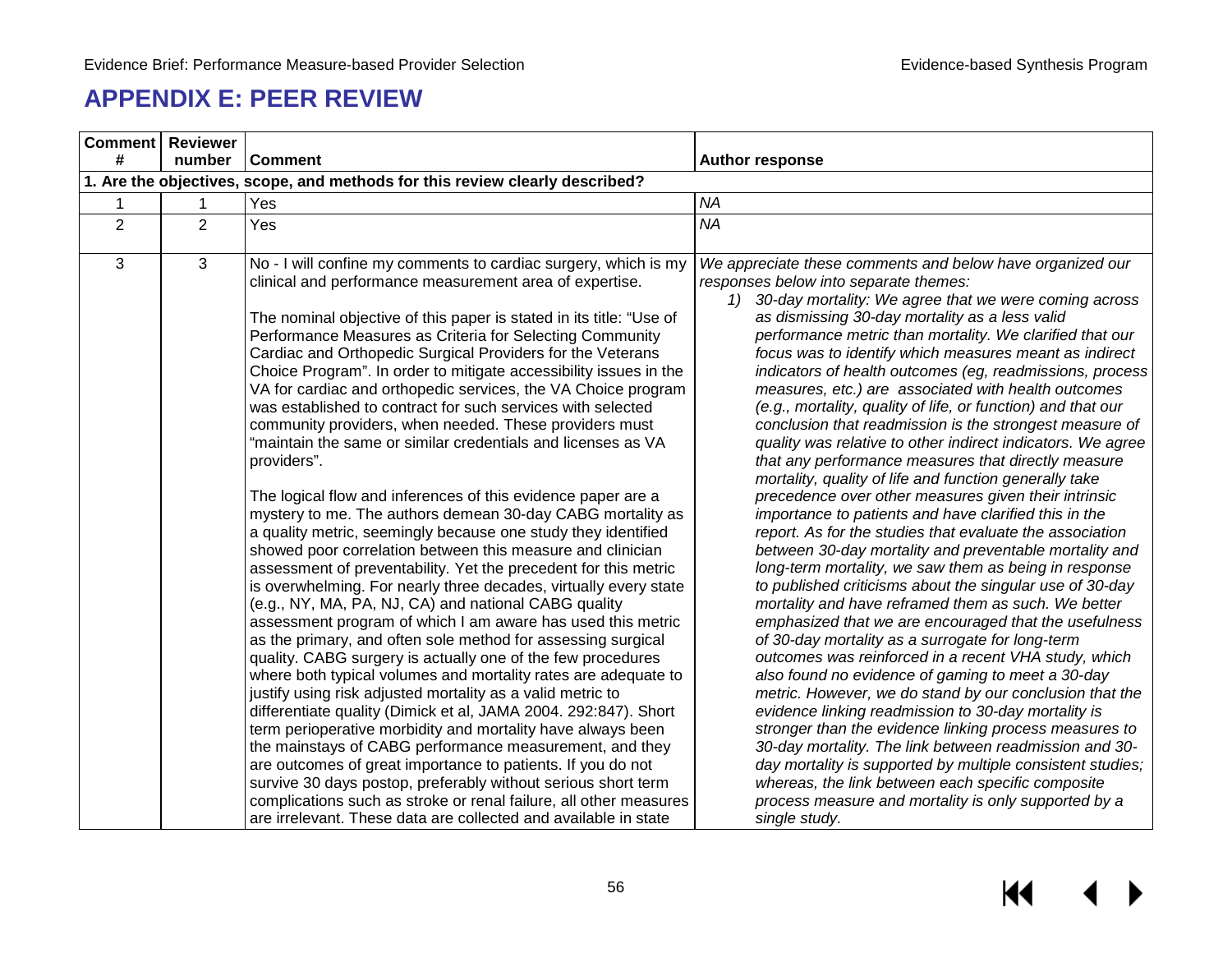| <b>Comment</b> | Reviewer |                                                                                                                                                                                                                                                                                                                                                                                                                                                                                                                                                                                                                                                  |    |                                                                                                                                                                                                                                                                                                                                                                                                                                                                                                                                                          |
|----------------|----------|--------------------------------------------------------------------------------------------------------------------------------------------------------------------------------------------------------------------------------------------------------------------------------------------------------------------------------------------------------------------------------------------------------------------------------------------------------------------------------------------------------------------------------------------------------------------------------------------------------------------------------------------------|----|----------------------------------------------------------------------------------------------------------------------------------------------------------------------------------------------------------------------------------------------------------------------------------------------------------------------------------------------------------------------------------------------------------------------------------------------------------------------------------------------------------------------------------------------------------|
| #              | number   | <b>Comment</b>                                                                                                                                                                                                                                                                                                                                                                                                                                                                                                                                                                                                                                   |    | <b>Author response</b>                                                                                                                                                                                                                                                                                                                                                                                                                                                                                                                                   |
|                |          | (e.g., NY Cardiac Surgery Reporting System) and national<br>clinical registries (e.g., STS National Database, discussed in<br>response to the next question), and in claims data.                                                                                                                                                                                                                                                                                                                                                                                                                                                                | 2) | Shahian 2014 Circulation study: We added this to the<br>report: "Lower readmission rates were weakly correlated<br>(Spearman rank correlation was -0.154) with higher<br>composite scores (including mortality, major morbidity,                                                                                                                                                                                                                                                                                                                         |
|                |          | Other measures discussed but dismissed by the authors are<br>similarly perplexing. The main medication process measure<br>described in this evidence paper is beta blocker use, whose<br>efficacy is challenged by the particular study they cite. Yet use<br>of this medication is an ACC/AHA Class 1 recommended<br>practice (Circulation 2011; 124: 2610 -2642) for CABG to<br>reduce the occurrence of postoperative atrial fibrillation, based<br>on dozens of studies (randomized and observational).<br>Strikingly, in their discussion of process standards related to<br>CABG, the authors do not specifically mention what is arguably |    | internal mammary artery graft and NQF-endorsed<br>perioperative meds) in a secondary subgroup analysis of<br>827 CMS CABG providers from the 2010 STS<br>database.[Shahian 2014] However, we have insufficient<br>information to determine the strength of this evidence as<br>this finding was only very briefly noted in the Discussion<br>section of the main study, which was devoted to the<br>development of the readmission measure. No other<br>information about the methodology were provided in the<br>publication or via author request."    |
|                |          | the single most important CABG process measures—use of the<br>internal mammary artery conduit-which has a well-<br>documented association with short and long term survival, graft<br>patency, freedom from recurrent angina, and freedom from<br>reoperation.<br>Ironically, at the same time the authors seem to dismiss 30-day<br>mortality as a valid metric for selecting VA contractors for<br>CABG, they repeatedly use this same measure as the<br>reference upon which to establish the validity, or lack thereof, of<br>other proposed quality metrics, such as readmissions or                                                        | 3) | Beta Blocker: Yes, we are aware that the findings of<br>Brinkman 2014 suggesting no significant association<br>between preoperative beta blocker use and mortality<br>may seem counterintuitive as preoperative beta blocker<br>use is an ACC/AHA Class 1 recommended practice for<br>CABG to reduce the occurrence of postoperative atrial<br>fibrillation. However, it is not uncommon for studies of<br>patient health outcomes to contradict studies of<br>surrogate endpoints such as atrial fibrillation.                                          |
|                |          | adherence to process of care measures.<br>With regard to thirty day readmission, this would be low on my<br>list of available CABG performance metrics. Thus, it was quite<br>surprising for me to see this suddenly appear in the evidence<br>document as the authors' most highly recommended quality<br>measure. Readmissions are a problematic measure of CABG<br>performance. While surgical readmissions often result from<br>delayed occurrence or recognition of postoperative<br>complications, the ability to risk adjust this endpoint is<br>problematic. Typical readmission risk model c-indices are 0.60-                          | 4) | Internal mammary artery conduit: The only studies we<br>identified that link internal mammary artery conduit use<br>to survival, such as Boylan et. al. 1994 in the Journal of<br>Thoracic and Cardiovascular Surgery v107, Issue 3,<br>Pages 657-662, were those initial studies that led to its<br>adoption as a quality standard. We did not find any<br>studies in our search or in your list below that evaluated<br>the link between satisfactory routine adherence to the<br>internal mammary artery conduit use standard and<br>health outcomes. |
|                |          | 0.65 rather than the 0.75-0.85 range of most mortality or<br>morbidity risk models. Notably, one of the largest registry-based<br>studies of CABG readmission showed minimal association                                                                                                                                                                                                                                                                                                                                                                                                                                                         | 5) | Limitations of readmission: We agree that use of<br>readmission is potentially limited by lack of consensus<br>about risk adjustment, including how to handle SES and                                                                                                                                                                                                                                                                                                                                                                                    |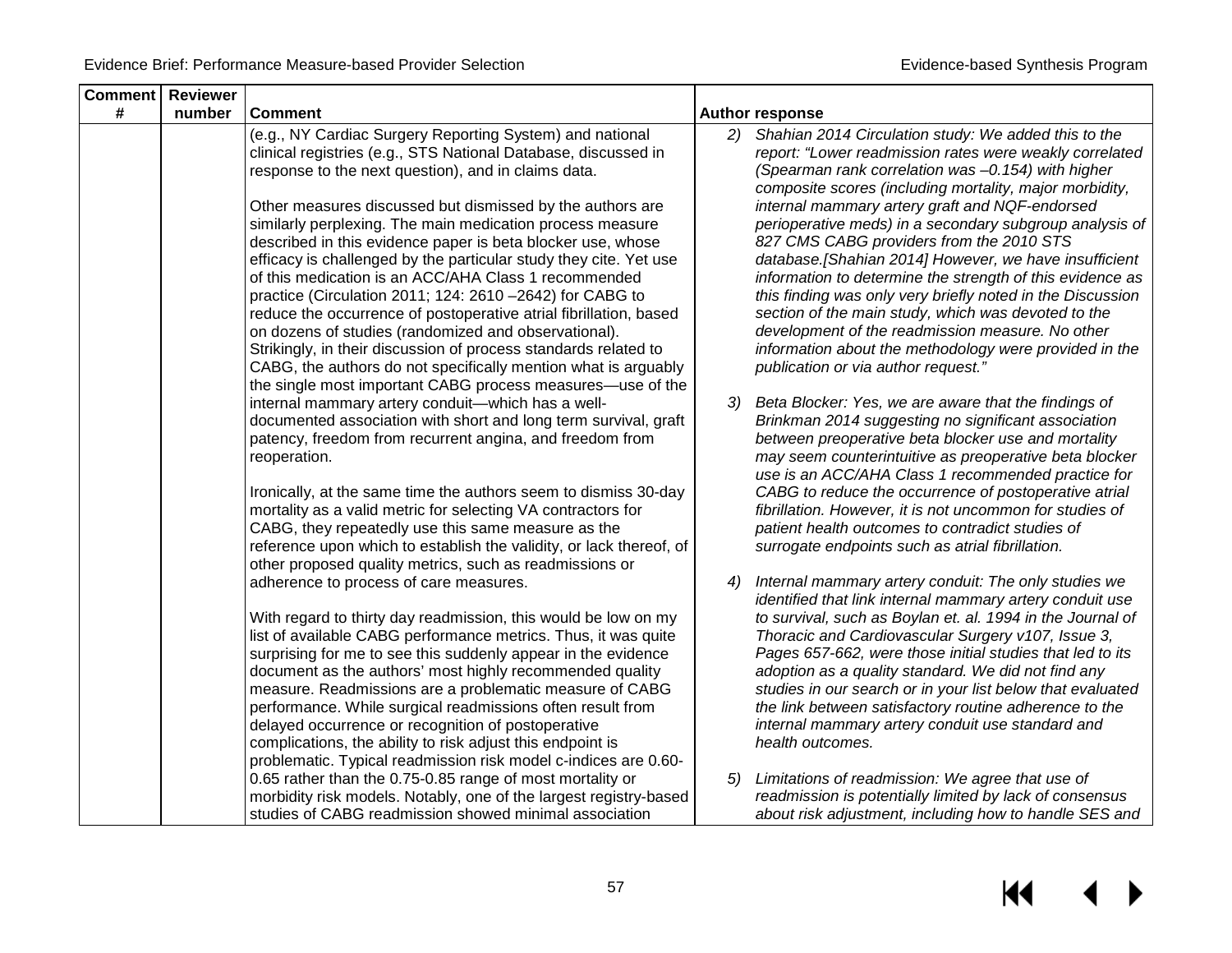| <b>Comment   Reviewer</b> |              |                                                                                                                                                                                                                                                                                                                                                                                                                                                                                                                                                                                                                                                                                                                                                                                                                                                                                                                                                                                                                                                                                                                                                                                                                                                                               |                                                                                                                                                                                                                                                                                                                                                                                                                                                                                                                                                                                                                                                                                                                               |
|---------------------------|--------------|-------------------------------------------------------------------------------------------------------------------------------------------------------------------------------------------------------------------------------------------------------------------------------------------------------------------------------------------------------------------------------------------------------------------------------------------------------------------------------------------------------------------------------------------------------------------------------------------------------------------------------------------------------------------------------------------------------------------------------------------------------------------------------------------------------------------------------------------------------------------------------------------------------------------------------------------------------------------------------------------------------------------------------------------------------------------------------------------------------------------------------------------------------------------------------------------------------------------------------------------------------------------------------|-------------------------------------------------------------------------------------------------------------------------------------------------------------------------------------------------------------------------------------------------------------------------------------------------------------------------------------------------------------------------------------------------------------------------------------------------------------------------------------------------------------------------------------------------------------------------------------------------------------------------------------------------------------------------------------------------------------------------------|
| #                         | number       | <b>Comment</b>                                                                                                                                                                                                                                                                                                                                                                                                                                                                                                                                                                                                                                                                                                                                                                                                                                                                                                                                                                                                                                                                                                                                                                                                                                                                | <b>Author response</b>                                                                                                                                                                                                                                                                                                                                                                                                                                                                                                                                                                                                                                                                                                        |
|                           |              | between readmission rates and performance on a robust,<br>multidimensional, NQF-endorsed composite measure of CABG<br>performance (Shahian et al, Circulation. 2014; 130: 399-409).<br>Readmissions may also be highly influenced by local and<br>patient level socioeconomic factors that are completely out of<br>the control of the discharging hospital, especially for hospitals<br>serving vulnerable populations. And finally, readmissions for<br>cardiac surgery are often to hospitals other than the index<br>hospital (D'Agostino et al, J Thorac Cardiovasc Surg 1999; 118:<br>823-32. Patient's operated upon at a regional tertiary center<br>may be subsequently readmitted to their local community<br>hospital, perhaps unnecessarily, for problems that could have<br>been treated as an outpatient. The index hospital may not have<br>even been notified that the patient was being considered for<br>readmission to another hospital.<br>In summary, I believe the authors have wrongly concluded that<br>mortality, morbidity and process measures are less valid<br>indicators of CABG quality than 30-day readmission; I regard<br>the latter as a second or third tier indicator of quality for the<br>purposes of VA Choice selective contracting. | the potential for underestimating rates due to difficulties<br>capturing readmissions to another hospital. We had<br>already included in our Discussion a lengthy discussion<br>of these and other limitations. We added to the<br>Executive Summary and Conclusions a reminder of such<br>limitations and that they must be considered in<br>determining the usefulness of Readmissions.                                                                                                                                                                                                                                                                                                                                     |
| 4                         | 4            | Yes                                                                                                                                                                                                                                                                                                                                                                                                                                                                                                                                                                                                                                                                                                                                                                                                                                                                                                                                                                                                                                                                                                                                                                                                                                                                           | <b>NA</b>                                                                                                                                                                                                                                                                                                                                                                                                                                                                                                                                                                                                                                                                                                                     |
|                           |              | 2. Is there any indication of bias in our synthesis of the evidence?                                                                                                                                                                                                                                                                                                                                                                                                                                                                                                                                                                                                                                                                                                                                                                                                                                                                                                                                                                                                                                                                                                                                                                                                          |                                                                                                                                                                                                                                                                                                                                                                                                                                                                                                                                                                                                                                                                                                                               |
| 5                         | $\mathbf{1}$ | No                                                                                                                                                                                                                                                                                                                                                                                                                                                                                                                                                                                                                                                                                                                                                                                                                                                                                                                                                                                                                                                                                                                                                                                                                                                                            | <b>NA</b>                                                                                                                                                                                                                                                                                                                                                                                                                                                                                                                                                                                                                                                                                                                     |
| 6                         | 2            | No                                                                                                                                                                                                                                                                                                                                                                                                                                                                                                                                                                                                                                                                                                                                                                                                                                                                                                                                                                                                                                                                                                                                                                                                                                                                            | <b>NA</b>                                                                                                                                                                                                                                                                                                                                                                                                                                                                                                                                                                                                                                                                                                                     |
| $\overline{7}$            | 3            | Yes - I believe the authors have systematically excluded from<br>consideration the most widely used and respected source of<br>clinical cardiothoracic surgery performance data in the US-the<br>STS National Database, which is barely mentioned as an<br>afterthought on page 7 ("the Society for Thoracic Surgeons<br>(STS) use NQF measures"). The STS National Database (full<br>disclosure-I have been a volunteer member of various STS<br>Database working groups) was initiated in 1989 and today has<br>over 6 million patient records. As of 2012, it had 90-95%<br>national penetration among adult cardiac surgery programs,<br>and that number is undoubtedly higher today. STS uses trained<br>data managers to collect extremely granular clinical data on                                                                                                                                                                                                                                                                                                                                                                                                                                                                                                    | We have already recommended that VHA decision-makers<br>require Choice community providers to participate in a public<br>reporting program that involves periodic auditing. We state that<br>this could ensure the reliability of Choice community providers'<br>performance measures, and the participation in public reporting<br>itself may also be a strong motivator for quality improvement.<br>This recommendation encompasses STS participation.<br>The fact that STS measures are "based on audited, clinically<br>granular data, they incorporate robust risk models, they are<br>reliable, they are used by virtually every cardiac program in the<br>US, and they are all peer-review published and NQF-endorsed" |

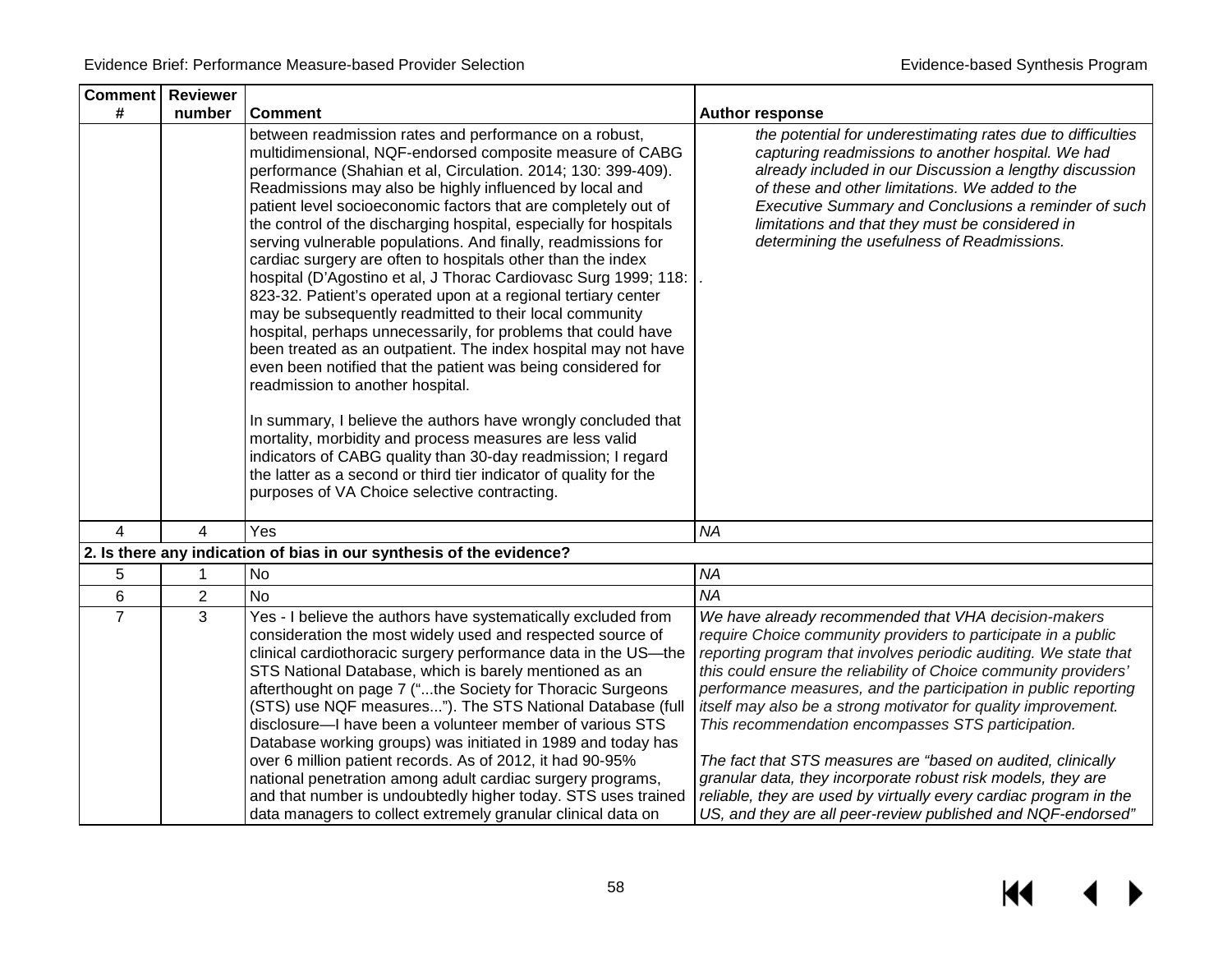| Comment | Reviewer |                                                                                                                       |                                                                    |
|---------|----------|-----------------------------------------------------------------------------------------------------------------------|--------------------------------------------------------------------|
| #       | number   | <b>Comment</b>                                                                                                        | <b>Author response</b>                                             |
|         |          | every patient, and case completeness rates near 100% have                                                             | is informative. But, as a formal comparison of the strengths and   |
|         |          | been demonstrated. Annual external audit by a Medicare QIN-                                                           | weaknesses of the various available performance improvement        |
|         |          | QIO have consistently shown accuracy rates of 96-97%.                                                                 | programs was outside of the scope of this report, we cannot        |
|         |          |                                                                                                                       | recommend one over another at this time. Also, reliance on STS     |
|         |          | The STS National Database serves as the basis of a robust                                                             | measures alone may exclude our national network of university      |
|         |          | portfolio of NQF-endorsed performance measures that are                                                               | hospitals that are often partnered with and an important source    |
|         |          | publicly reported by a majority of US cardiac programs and                                                            | of referrals for VA hospitals, but which are participants of other |
|         |          | used by Consumer Reports and US News and World Report in                                                              | performance improvement organizations. Therefore, leaving our      |
|         |          | their performance ratings. Benchmarked performance reports                                                            | recommendation open to participation in any public reporting       |
|         |          | for a myriad of process and risk adjusted outcomes measures                                                           | program that involves periodic auditing may better ensure          |
|         |          | are provided quarterly to each participant, and beginning in                                                          | Choice network provider adequacy.                                  |
|         |          | 2010 a public reporting program was instituted. As of early                                                           |                                                                    |
|         |          | 2017, 60% of all STS adult cardiac surgery database                                                                   | We agree that use of a rigorously developed and validated and      |
|         |          | participants (and thus about the same percentage of all non-                                                          | widely accepted and used composite measure of direct and           |
|         |          | federal US cardiac surgery programs) are voluntarily publicly                                                         | indirect indicators of health outcomes may also be a highly        |
|         |          | reporting their STS results on the STS or Consumer Reports                                                            | feasible and comprehensive approach to determining eligibility of  |
|         |          | websites.                                                                                                             | Choice providers - assuming its potential advantages               |
|         |          |                                                                                                                       | outweighed identified potential challenges. We have added this     |
|         |          |                                                                                                                       | recommendation and a paragraph to the 'Implications for Policy     |
|         |          | STS does have risk models for both 30-day all cause                                                                   | and Implementation' section of the Discussion that defines,        |
|         |          | readmission and long-term survival. However, although                                                                 | provides rationale for, outlines potential challenges of and ideal |
|         |          | components of the broad STS portfolio of performance metrics,                                                         | characteristics of composite measures based on some of the         |
|         |          | in my opinion they are much less robust measures of CABG                                                              | reference material you provided.                                   |
|         |          | performance than the family of composite quality metrics that                                                         |                                                                    |
|         |          | STS developed beginning a decade ago, all of which have been                                                          |                                                                    |
|         |          | endorsed through the rigorous NQF process. For CABG, this<br>composite measure encompasses four domains-risk adjusted |                                                                    |
|         |          | mortality, risk adjusted morbidity (avoidance of all 5 of the most                                                    |                                                                    |
|         |          | serious and common complications of CABG), use of the                                                                 |                                                                    |
|         |          | internal mammary artery (the demonstrably superior conduit for                                                        |                                                                    |
|         |          | long-term graft patency, avoidance of recurrent angina and                                                            |                                                                    |
|         |          | reoperation, and survival), and use of all 4 NQF endorsed                                                             |                                                                    |
|         |          | perioperative medications. This is a much broader assessment                                                          |                                                                    |
|         |          | of quality than could be provided by any individual performance                                                       |                                                                    |
|         |          | measure, including mortality alone, and measure reliability and                                                       |                                                                    |
|         |          | ability to discriminate performance are greatly enhanced                                                              |                                                                    |
|         |          | because of the larger number of endpoints. Importantly, the                                                           |                                                                    |
|         |          | STS mortality endpoint avoids the gaming issues noted by the                                                          |                                                                    |
|         |          | authors of the VA study. It includes not only all deaths occurring                                                    |                                                                    |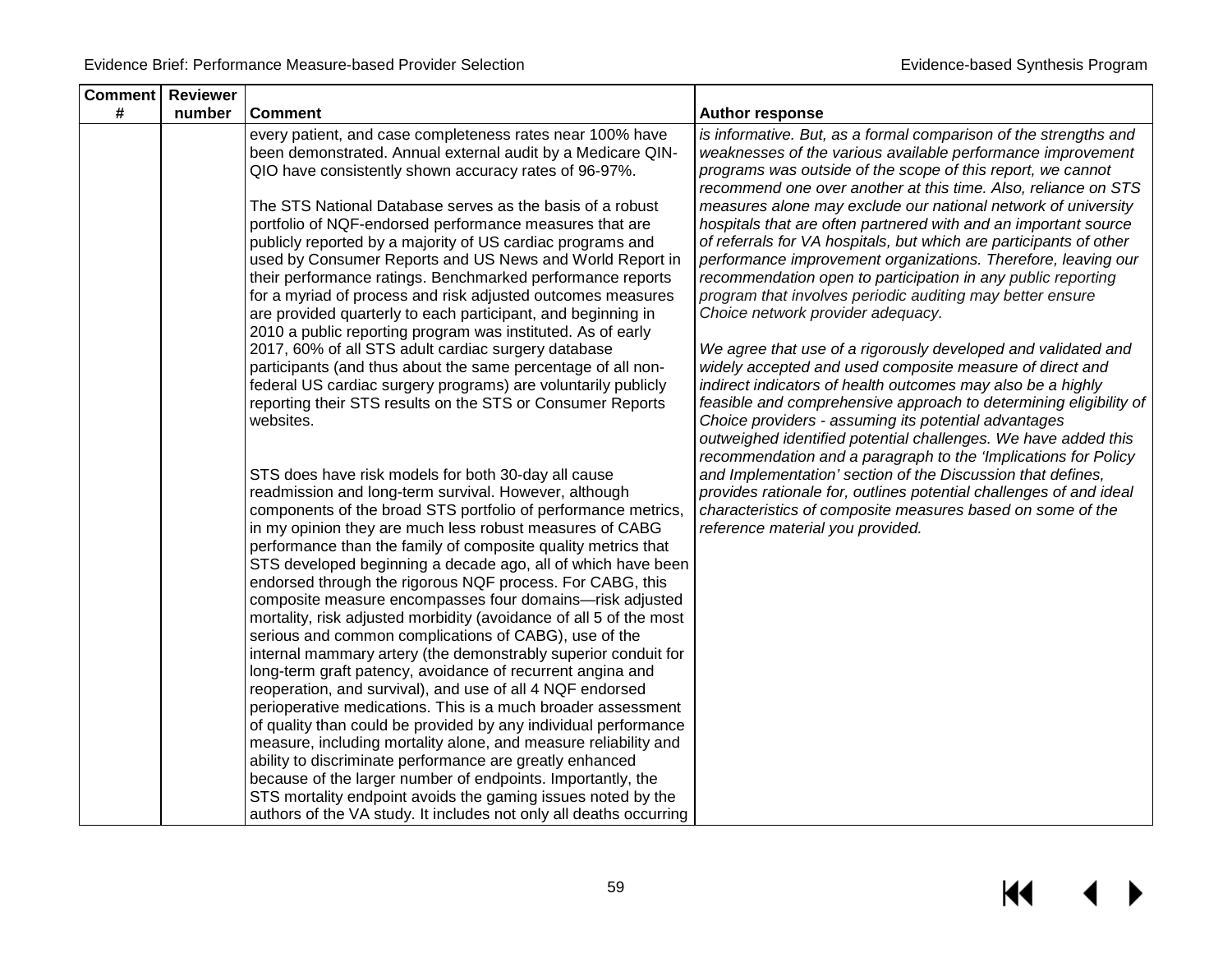|      | <b>Comment</b> Reviewer |                                                                                                                                                                                                                                                                                                                                                                                                                                                                                                                                                                                                                                                                                                                                                                                                                                                                                                                                                                                                                                                                                                                                                                                                                        |                                                                                                                                                                                                    |
|------|-------------------------|------------------------------------------------------------------------------------------------------------------------------------------------------------------------------------------------------------------------------------------------------------------------------------------------------------------------------------------------------------------------------------------------------------------------------------------------------------------------------------------------------------------------------------------------------------------------------------------------------------------------------------------------------------------------------------------------------------------------------------------------------------------------------------------------------------------------------------------------------------------------------------------------------------------------------------------------------------------------------------------------------------------------------------------------------------------------------------------------------------------------------------------------------------------------------------------------------------------------|----------------------------------------------------------------------------------------------------------------------------------------------------------------------------------------------------|
| $\#$ | number                  | <b>Comment</b>                                                                                                                                                                                                                                                                                                                                                                                                                                                                                                                                                                                                                                                                                                                                                                                                                                                                                                                                                                                                                                                                                                                                                                                                         | <b>Author response</b>                                                                                                                                                                             |
|      |                         | in hospital, regardless of timing, but also all deaths within 30-<br>days, regardless of where they occurred. Thus, there is no<br>incentive for keeping a hopelessly ill patient alive till day 31 and<br>then withdrawing support, as that patient's death would still be<br>captured.                                                                                                                                                                                                                                                                                                                                                                                                                                                                                                                                                                                                                                                                                                                                                                                                                                                                                                                               |                                                                                                                                                                                                    |
|      |                         | It is extremely rare for a non-federal cardiac surgery provider in<br>the US to not participate in the STS Database. I would<br>personally be reluctant to allow a non-VA program to contract to<br>provide VA CABG services if it did not participate in the STS<br>Database and receive regular feedback reports. Given the near<br>universal participation of US non-federal cardiac surgery<br>programs in the STS Database, it would be exceptionally easy<br>for the VA to use STS quality metrics to assess the quality of<br>programs they are considering. STS composite CABG<br>measures seem to optimally satisfy all the criteria one would<br>want in a performance metric. These multidimensional,<br>comprehensive measures are based on audited, clinically<br>granular data, they incorporate robust risk models, they are<br>reliable, they are used by virtually every cardiac program in the<br>US, and they are all peer-review published and NQF-endorsed.<br>That the possibility of using these measures to evaluate CABG<br>performance for the VA Choice program is not even mentioned<br>in this review is inexplicable to me.<br>I have listed a sampling of the many peer reviewed papers |                                                                                                                                                                                                    |
|      |                         | describing these STS quality measurement activities in my<br>answer to the next question.                                                                                                                                                                                                                                                                                                                                                                                                                                                                                                                                                                                                                                                                                                                                                                                                                                                                                                                                                                                                                                                                                                                              |                                                                                                                                                                                                    |
| 8    | 4                       | <b>No</b>                                                                                                                                                                                                                                                                                                                                                                                                                                                                                                                                                                                                                                                                                                                                                                                                                                                                                                                                                                                                                                                                                                                                                                                                              | <b>NA</b>                                                                                                                                                                                          |
|      |                         | 3. Are there any published or unpublished studies that we may have overlooked?                                                                                                                                                                                                                                                                                                                                                                                                                                                                                                                                                                                                                                                                                                                                                                                                                                                                                                                                                                                                                                                                                                                                         |                                                                                                                                                                                                    |
| 9    | 1                       | <b>No</b>                                                                                                                                                                                                                                                                                                                                                                                                                                                                                                                                                                                                                                                                                                                                                                                                                                                                                                                                                                                                                                                                                                                                                                                                              | <b>NA</b>                                                                                                                                                                                          |
| 10   | 2                       | <b>No</b>                                                                                                                                                                                                                                                                                                                                                                                                                                                                                                                                                                                                                                                                                                                                                                                                                                                                                                                                                                                                                                                                                                                                                                                                              | <b>NA</b>                                                                                                                                                                                          |
| 11   | 3                       | Yes - Selected peer-reviewed articles relevant to CABG<br>performance measurement and the STS National Database                                                                                                                                                                                                                                                                                                                                                                                                                                                                                                                                                                                                                                                                                                                                                                                                                                                                                                                                                                                                                                                                                                        | We thank the reviewer for this comprehensive list of papers that<br>provide detailed information about the STS national database,<br>development and validation of STS performance measure risk    |
|      |                         | 1. Shahian DM, Jacobs JP. Health services information:<br>Lessons learned from the society of thoracic surgeons national<br>database. In: Sobolev B, Levy A, Goring S, eds. Data and                                                                                                                                                                                                                                                                                                                                                                                                                                                                                                                                                                                                                                                                                                                                                                                                                                                                                                                                                                                                                                   | prediction models, linking of STS databases to social security<br>and CMS data, and issues in quality measurement. After dual<br>review, we did not identify any additional studies that evaluated |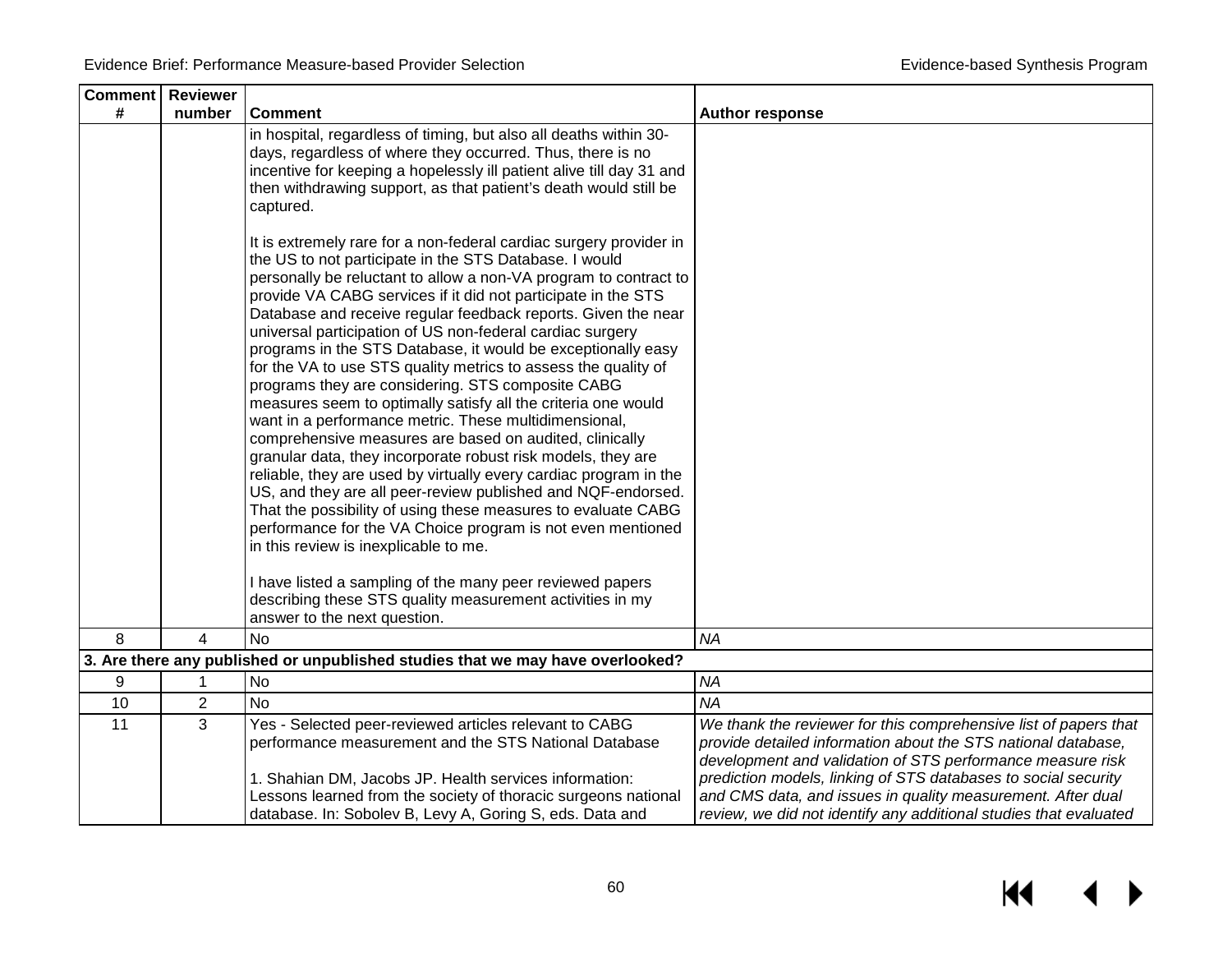| <b>Comment Reviewer</b> |        |                                                                                                                                                                                                                                                                                                                                                                                                                                                                                                                                                                                                                                                                                                                                                                                                                                                                                                                                                                                                                                                                                                                                                                                                                                                                                                                                                                                                                                                                                                                                                                                                                                                                                                                                                                                                                                                                                                                                                                                                                                                                                                                                                                                                                                                                    |                                                                                                                                                                                                                                                                                                                                                                                                                                                                                                                                                                                                                                                                                                                                                                                                                                                                                                                                                                                                                                                                                                                                                                                                                                                                                                                                                                                                                                                                                                                                                                                                                                                                                                                                        |
|-------------------------|--------|--------------------------------------------------------------------------------------------------------------------------------------------------------------------------------------------------------------------------------------------------------------------------------------------------------------------------------------------------------------------------------------------------------------------------------------------------------------------------------------------------------------------------------------------------------------------------------------------------------------------------------------------------------------------------------------------------------------------------------------------------------------------------------------------------------------------------------------------------------------------------------------------------------------------------------------------------------------------------------------------------------------------------------------------------------------------------------------------------------------------------------------------------------------------------------------------------------------------------------------------------------------------------------------------------------------------------------------------------------------------------------------------------------------------------------------------------------------------------------------------------------------------------------------------------------------------------------------------------------------------------------------------------------------------------------------------------------------------------------------------------------------------------------------------------------------------------------------------------------------------------------------------------------------------------------------------------------------------------------------------------------------------------------------------------------------------------------------------------------------------------------------------------------------------------------------------------------------------------------------------------------------------|----------------------------------------------------------------------------------------------------------------------------------------------------------------------------------------------------------------------------------------------------------------------------------------------------------------------------------------------------------------------------------------------------------------------------------------------------------------------------------------------------------------------------------------------------------------------------------------------------------------------------------------------------------------------------------------------------------------------------------------------------------------------------------------------------------------------------------------------------------------------------------------------------------------------------------------------------------------------------------------------------------------------------------------------------------------------------------------------------------------------------------------------------------------------------------------------------------------------------------------------------------------------------------------------------------------------------------------------------------------------------------------------------------------------------------------------------------------------------------------------------------------------------------------------------------------------------------------------------------------------------------------------------------------------------------------------------------------------------------------|
| #                       | number | <b>Comment</b>                                                                                                                                                                                                                                                                                                                                                                                                                                                                                                                                                                                                                                                                                                                                                                                                                                                                                                                                                                                                                                                                                                                                                                                                                                                                                                                                                                                                                                                                                                                                                                                                                                                                                                                                                                                                                                                                                                                                                                                                                                                                                                                                                                                                                                                     | <b>Author response</b>                                                                                                                                                                                                                                                                                                                                                                                                                                                                                                                                                                                                                                                                                                                                                                                                                                                                                                                                                                                                                                                                                                                                                                                                                                                                                                                                                                                                                                                                                                                                                                                                                                                                                                                 |
|                         |        | measures in health services research. Boston, MA: Springer<br>US;2016: p. 1-24.<br>2. D'Agostino RS, Jacobs JP, Badhwar V et al. The society of<br>thoracic surgeons adult cardiac surgery database: 2016 update<br>on outcomes and quality. Ann Thorac Surg 2016;101(1):24-32.<br>3. Jacobs JP, Shahian DM, He X et al. Penetration,<br>completeness, and representativeness of the society of thoracic<br>surgeons adult cardiac surgery database. Ann Thorac Surg<br>2016;101(1):33-41.<br>4. D'Agostino RS, Jacobs JP, Badhwar V et al. The society of<br>thoracic surgeons adult cardiac surgery database: 2017 update<br>on outcomes and quality. Ann Thorac Surg 2016.<br>5. Afilalo J, Kim S, O'Brien S et al. Gait speed and operative<br>mortality in older adults following cardiac surgery. JAMA<br>cardiology 2016;1(3):314-321.<br>6. Edwards FH, Ferraris VA, Kurlansky PA et al. Failure to<br>rescue rates after coronary artery bypass grafting: An analysis<br>from the society of thoracic surgeons adult cardiac surgery<br>database. Ann Thorac Surg 2016;102(2):458-464.<br>7. Shahian DM. The society of thoracic surgeons national<br>database: "What's past is prologue". Ann Thorac Surg<br>2016;101(3):841-845.<br>8. Badhwar V, Rankin JS, He X et al. The society of thoracic<br>surgeons mitral repair/replacement composite score: A report of<br>the society of thoracic surgeons quality measurement task<br>force. Ann Thorac Surg 2016;101(6):2265-2271.<br>9. Rankin JS, Badhwar V, He X et al. The society of thoracic<br>surgeons mitral valve repair/replacement plus coronary artery<br>bypass grafting composite score: A report of the society of<br>thoracic surgeons quality measurement task force. Ann Thorac<br>Surg 2016.<br>10. Bhatt DL, Drozda JP, Jr., Shahian DM et al. Acc/aha/sts<br>statement on the future of registries and the performance<br>measurement enterprise: A report of the american college of<br>cardiology/american heart association task force on<br>performance measures and the society of thoracic surgeons. J<br>Am Coll Cardiol 2015;66(20):2230-2245.<br>11. Englum BR, Saha-Chaudhuri P, Shahian DM et al. The<br>impact of high-risk cases on hospitals' risk-adjusted coronary | the association between a performance measure meant as an<br>indirect indicator of a health outcome and actual health<br>outcomes. We did add the following articles to the Background<br>section:<br>Shahian DM, Blackstone EH, Edwards FH et al. Cardiac<br>surgery risk models: A position article. Ann Thorac Surg<br>2004;78(5):1868-1877.<br>Shahian DM, O'Brien SM, Filardo G et al. The society of<br>thoracic surgeons 2008 cardiac surgery risk models: Part<br>3--valve plus coronary artery bypass grafting surgery.<br>Ann Thorac Surg 2009;88(1 Suppl):S43-S62.<br>Shahian DM, O'Brien SM, Filardo G et al. The society of<br>thoracic surgeons 2008 cardiac surgery risk models: Part<br>1--coronary artery bypass grafting surgery. Ann Thorac<br>Surg 2009;88(1 Suppl):S2-22.<br>D'Agostino RS, Jacobs JP, Badhwar V et al. The society<br>of thoracic surgeons adult cardiac surgery database:<br>2017 update on outcomes and quality. Ann Thorac Surg<br>2016.<br>Jacobs JP, Shahian DM, He X et al. Penetration,<br>completeness, and representativeness of the society of<br>thoracic surgeons adult cardiac surgery database. Ann<br>Thorac Surg 2016; 101(1): 33-41.<br>Shahian DM, Jacobs JP, Edwards FH et al. The society<br>of thoracic surgeons national database. Heart<br>2013;99(20):1494-1501.<br>Peterson ED, Delong ER, Masoudi FA et al. Accf/aha<br>2010 position statement on composite measures for<br>healthcare performance assessment: A report of<br>american college of cardiology foundation/american<br>heart association task force on performance measures<br>(writing committee to develop a position statement on<br>composite measures). J Am Coll Cardiol<br>2010;55(16):1755-1766. |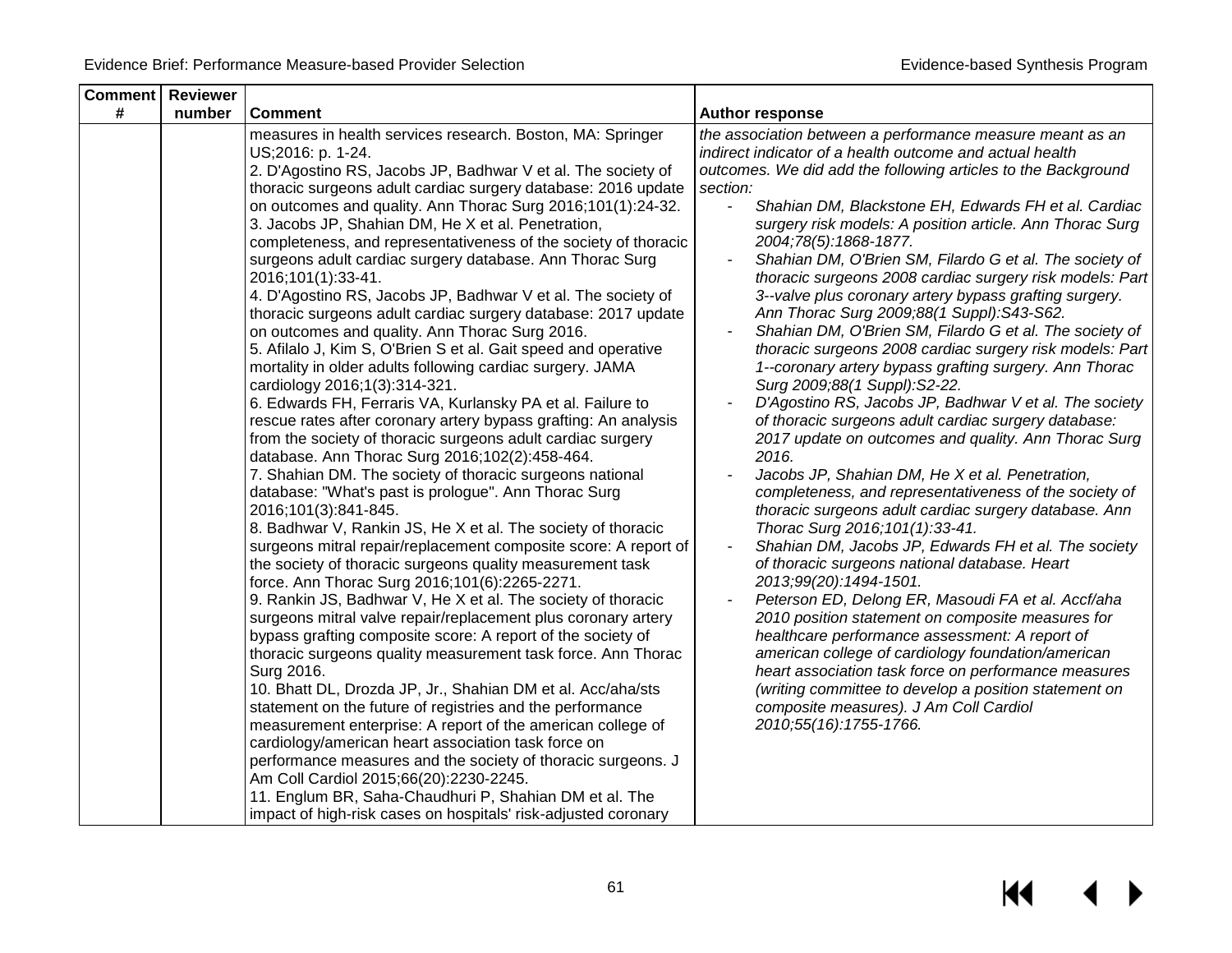| <b>Comment Reviewer</b> |        |                                                                                                              |                        |
|-------------------------|--------|--------------------------------------------------------------------------------------------------------------|------------------------|
| #                       | number | <b>Comment</b>                                                                                               | <b>Author response</b> |
|                         |        | artery bypass grafting mortality rankings. Ann Thorac Surg<br>2015.                                          |                        |
|                         |        | 12. Jacobs JP, Shahian DM, Prager RL et al. Introduction to the                                              |                        |
|                         |        | sts national database series: Outcomes analysis, quality                                                     |                        |
|                         |        | improvement, and patient safety. Ann Thorac Surg<br>2015;100(6):1992-2000.                                   |                        |
|                         |        | 13. Shahian DM, Grover FL, Prager RL et al. The society of                                                   |                        |
|                         |        | thoracic surgeons voluntary public reporting initiative: The first 4<br>years. Ann Surg 2015;262(3):526-535. |                        |
|                         |        | 14. Shahian DM, He X, Jacobs JP et al. The society of thoracic                                               |                        |
|                         |        | surgeons composite measure of individual surgeon                                                             |                        |
|                         |        | performance for adult cardiac surgery: A report of the society of                                            |                        |
|                         |        | thoracic surgeons quality measurement task force. Ann Thorac<br>Surg 2015;100(4):1315-1325.                  |                        |
|                         |        | 15. Winkley Shroyer AL, Bakaeen F, Shahian DM et al. The                                                     |                        |
|                         |        | society of thoracic surgeons adult cardiac surgery database:                                                 |                        |
|                         |        | The driving force for improvement in cardiac surgery. Seminars                                               |                        |
|                         |        | in thoracic and cardiovascular surgery 2015;27(2):144-151.                                                   |                        |
|                         |        | 16. Grover FL, Shahian DM, Clark RE, Edwards FH. The sts                                                     |                        |
|                         |        | national database. Ann Thorac Surg 2014;97(1 Suppl):S48-<br>S54.                                             |                        |
|                         |        | 17. Shahian DM. Preoperative beta-blockade in coronary artery                                                |                        |
|                         |        | bypass grafting surgery. JAMA Intern Med 2014;174(8):1328-                                                   |                        |
|                         |        | 1329.                                                                                                        |                        |
|                         |        | 18. Shahian DM, He X, Jacobs JP et al. The sts avr + cabg                                                    |                        |
|                         |        | composite score: A report of the sts quality measurement task                                                |                        |
|                         |        | force. Ann Thorac Surg 2014;97(5):1604-1609.                                                                 |                        |
|                         |        | 19. Shahian DM, He X, O'Brien SM et al. Development of a                                                     |                        |
|                         |        | clinical registry-based 30-day readmission measure for                                                       |                        |
|                         |        | coronary artery bypass grafting surgery. Circulation<br>2014;130(5):399-409.                                 |                        |
|                         |        | 20. Shahian DM, Jacobs JP, Edwards FH et al. The society of                                                  |                        |
|                         |        | thoracic surgeons national database. Heart 2013;99(20):1494-                                                 |                        |
|                         |        | 1501.                                                                                                        |                        |
|                         |        | 21. Jacobs JP, O'Brien SM, Shahian DM et al. Successful                                                      |                        |
|                         |        | linking of the society of thoracic surgeons database to social                                               |                        |
|                         |        | security data to examine the accuracy of society of thoracic                                                 |                        |
|                         |        | surgeons mortality data. J Thorac Cardiovasc Surg<br>2013;145(4):976-983.                                    |                        |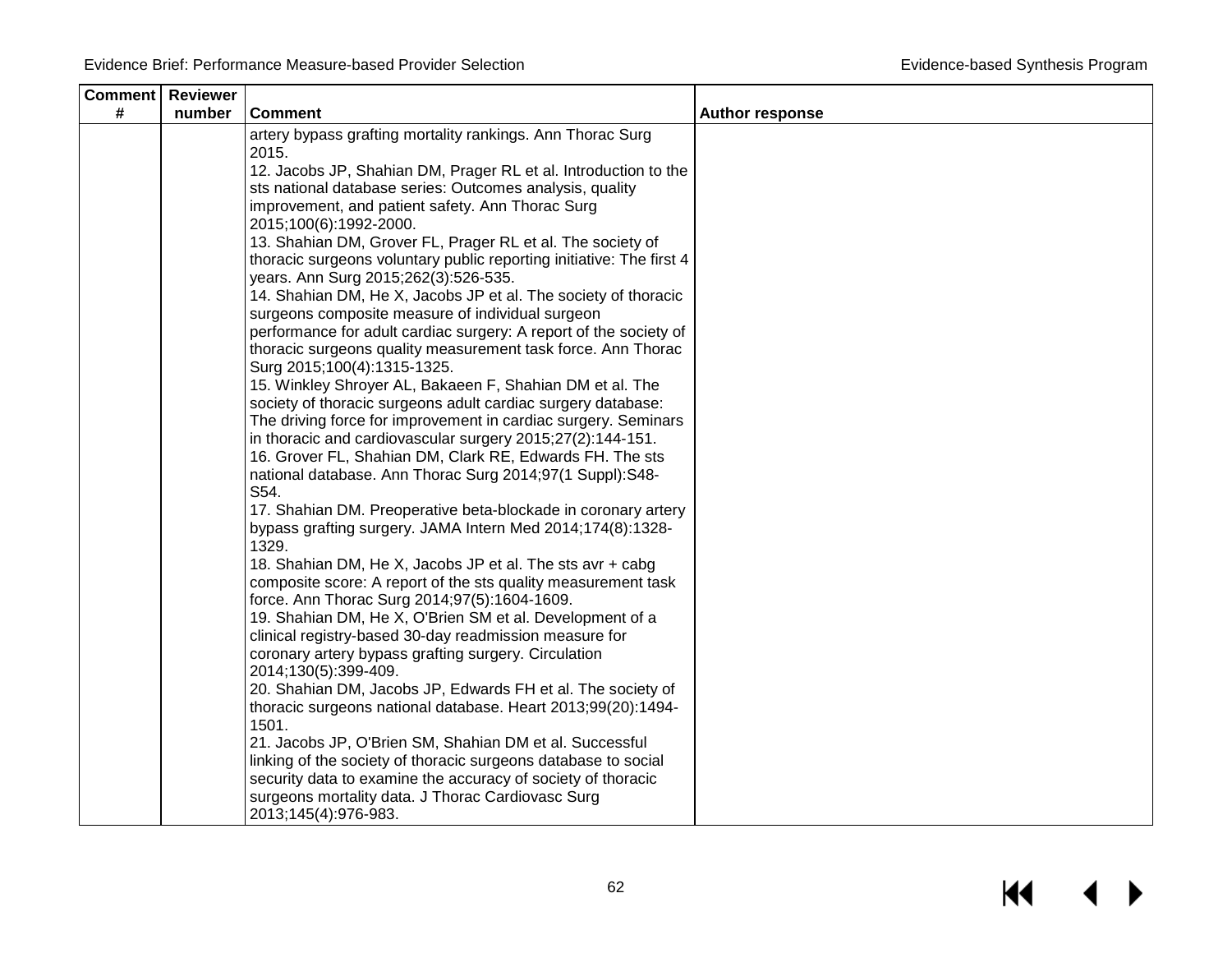| <b>Comment Reviewer</b> |        |                                                                                                                          |                        |
|-------------------------|--------|--------------------------------------------------------------------------------------------------------------------------|------------------------|
| #                       | number | <b>Comment</b>                                                                                                           | <b>Author response</b> |
|                         |        | 22. Overman DM, Jacobs JP, Prager RL et al. Report from the                                                              |                        |
|                         |        | society of thoracic surgeons national database workforce:                                                                |                        |
|                         |        | Clarifying the definition of operative mortality. World J Pediatr                                                        |                        |
|                         |        | Congenit Heart Surg 2013;4(1):10-12.                                                                                     |                        |
|                         |        | 23. Rankin JS, He X, O'Brien SM et al. The society of thoracic                                                           |                        |
|                         |        | surgeons risk model for operative mortality after multiple valve                                                         |                        |
|                         |        | surgery. Ann Thorac Surg 2013;95(4):1484-1490.                                                                           |                        |
|                         |        | 24. Afilalo J, Mottillo S, Eisenberg MJ et al. Addition of frailty                                                       |                        |
|                         |        | and disability to cardiac surgery risk scores identifies elderly                                                         |                        |
|                         |        | patients at high risk of mortality or major morbidity. Circ                                                              |                        |
|                         |        | Cardiovasc Qual Outcomes 2012.                                                                                           |                        |
|                         |        | 25. Shahian DM, O'Brien SM, Sheng S et al. Predictors of long-                                                           |                        |
|                         |        | term survival following coronary artery bypass grafting surgery:                                                         |                        |
|                         |        | Results from the society of thoracic surgeons adult cardiac                                                              |                        |
|                         |        | surgery database (the ascert study). Circulation 2012.                                                                   |                        |
|                         |        | 26. Shahian DM, He X, Jacobs JP et al. The society of thoracic                                                           |                        |
|                         |        | surgeons isolated aortic valve replacement (avr) composite                                                               |                        |
|                         |        | score: A report of the sts quality measurement task force. Ann                                                           |                        |
|                         |        | Thorac Surg 2012;94(6):2166-2171.                                                                                        |                        |
|                         |        | 27. Shahian DM, Edwards FH, Jacobs JP et al. Public reporting                                                            |                        |
|                         |        | of cardiac surgery performance: Part 1--history, rationale,                                                              |                        |
|                         |        | consequences. Ann Thorac Surg 2011;92(3 Suppl):S2-11.                                                                    |                        |
|                         |        | 28. Shahian DM, Edwards FH, Jacobs JP et al. Public reporting                                                            |                        |
|                         |        | of cardiac surgery performance: Part 2--implementation. Ann                                                              |                        |
|                         |        | Thorac Surg 2011;92(3 Suppl):S12-S23.                                                                                    |                        |
|                         |        | 29. Hillis LD, Smith PK, Anderson JL et al. 2011 accf/aha                                                                |                        |
|                         |        | guideline for coronary artery bypass graft surgery: Executive<br>summary: A report of the american college of cardiology |                        |
|                         |        | foundation/american heart association task force on practice                                                             |                        |
|                         |        | guidelines. Circulation 2011;124(23):2610-2642.                                                                          |                        |
|                         |        | 30. Jacobs JP, Edwards FH, Shahian DM et al. Successful                                                                  |                        |
|                         |        | linking of the society of thoracic surgeons database to social                                                           |                        |
|                         |        | security data to examine survival after cardiac operations. Ann                                                          |                        |
|                         |        | Thorac Surg 2011;92(1):32-37.                                                                                            |                        |
|                         |        | 31. Bufalino VJ, Masoudi FA, Stranne SK et al. The american                                                              |                        |
|                         |        | heart association's recommendations for expanding the                                                                    |                        |
|                         |        | applications of existing and future clinical registries: A policy                                                        |                        |
|                         |        | statement from the american heart association. Circulation                                                               |                        |
|                         |        | 2011;123(19):2167-2179.                                                                                                  |                        |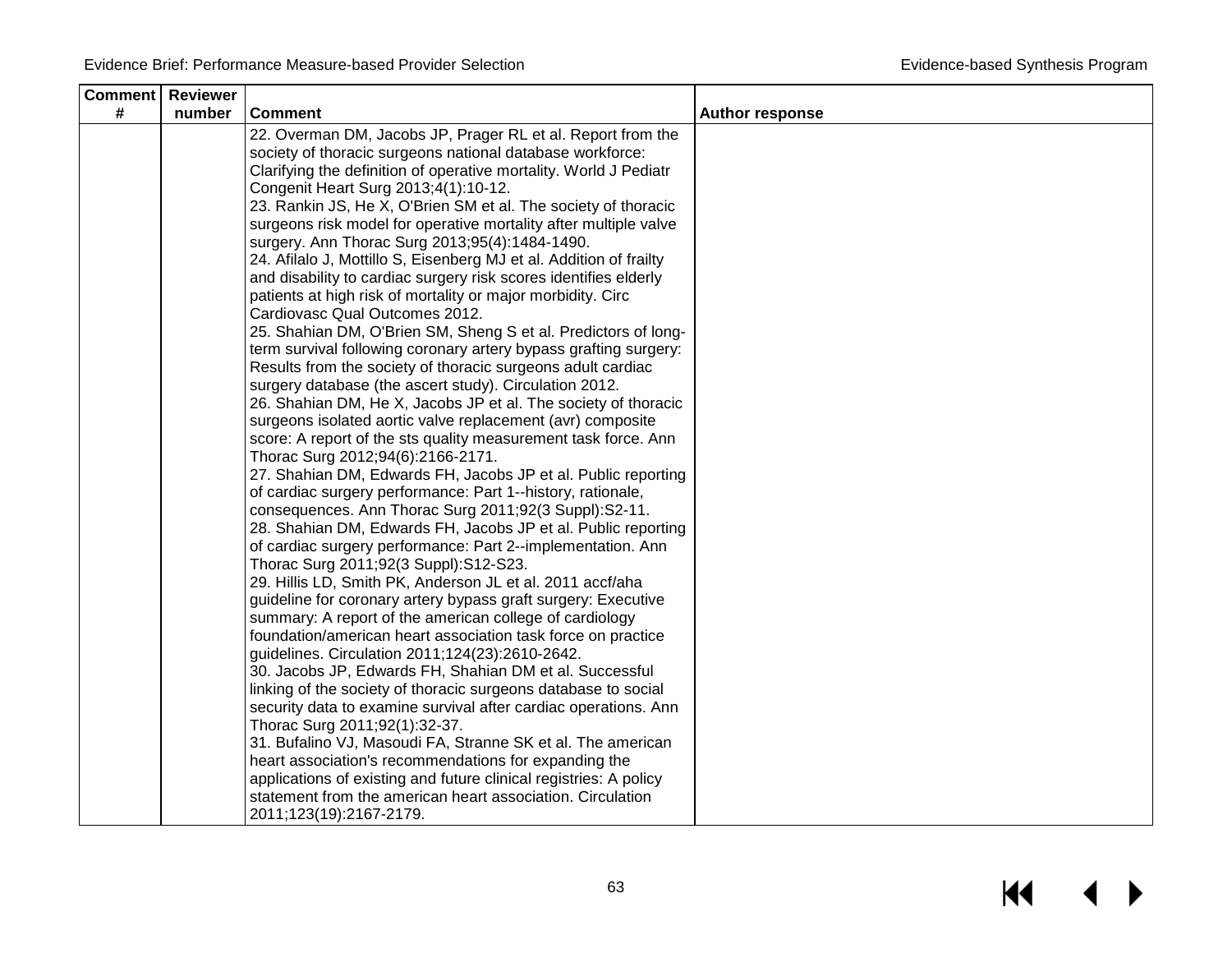| <b>Comment   Reviewer</b> |        |                                                                                                                    |                        |
|---------------------------|--------|--------------------------------------------------------------------------------------------------------------------|------------------------|
| #                         | number | <b>Comment</b>                                                                                                     | <b>Author response</b> |
|                           |        | 32. Jacobs JP, Edwards FH, Shahian DM et al. Successful                                                            |                        |
|                           |        | linking of the society of thoracic surgeons adult cardiac surgery                                                  |                        |
|                           |        | database to centers for medicare and medicaid services                                                             |                        |
|                           |        | medicare data. Ann Thorac Surg 2010;90(4):1150-1156.                                                               |                        |
|                           |        | 33. Peterson ED, Delong ER, Masoudi FA et al. Accf/aha 2010                                                        |                        |
|                           |        | position statement on composite measures for healthcare                                                            |                        |
|                           |        | performance assessment: A report of american college of                                                            |                        |
|                           |        | cardiology foundation/american heart association task force on                                                     |                        |
|                           |        | performance measures (writing committee to develop a position                                                      |                        |
|                           |        | statement on composite measures). J Am Coll Cardiol                                                                |                        |
|                           |        | 2010;55(16):1755-1766.                                                                                             |                        |
|                           |        | 34. Shahian DM, Edwards F, Grover FL et al. The society of                                                         |                        |
|                           |        | thoracic surgeons national adult cardiac database: A continuing                                                    |                        |
|                           |        | commitment to excellence. J Thorac Cardiovasc Surg                                                                 |                        |
|                           |        | 2010;140(5):955-959.                                                                                               |                        |
|                           |        | 35. Shahian DM, O'Brien SM, Normand SL, Peterson ED,                                                               |                        |
|                           |        | Edwards FH. Association of hospital coronary artery bypass                                                         |                        |
|                           |        | volume with processes of care, mortality, morbidity, and the                                                       |                        |
|                           |        | society of thoracic surgeons composite quality score. J Thorac                                                     |                        |
|                           |        | Cardiovasc Surg 2010;139(2):273-282.                                                                               |                        |
|                           |        | 36. O'Brien SM, Shahian DM, Filardo G et al. The society of                                                        |                        |
|                           |        | thoracic surgeons 2008 cardiac surgery risk models: Part 2--                                                       |                        |
|                           |        | isolated valve surgery. Ann Thorac Surg 2009;88(1 Suppl):S23-<br>S42.                                              |                        |
|                           |        | 37. Shahian DM, O'Brien SM, Filardo G et al. The society of                                                        |                        |
|                           |        | thoracic surgeons 2008 cardiac surgery risk models: Part 3--                                                       |                        |
|                           |        | valve plus coronary artery bypass grafting surgery. Ann Thorac                                                     |                        |
|                           |        | Surg 2009;88(1 Suppl):S43-S62.                                                                                     |                        |
|                           |        | 38. Shahian DM, O'Brien SM, Filardo G et al. The society of                                                        |                        |
|                           |        | thoracic surgeons 2008 cardiac surgery risk models: Part 1--                                                       |                        |
|                           |        | coronary artery bypass grafting surgery. Ann Thorac Surg                                                           |                        |
|                           |        | 2009;88(1 Suppl):S2-22.                                                                                            |                        |
|                           |        | 39. O'Brien SM, Shahian DM, Delong ER et al. Quality                                                               |                        |
|                           |        | measurement in adult cardiac surgery: Part 2--statistical                                                          |                        |
|                           |        | considerations in composite measure scoring and provider                                                           |                        |
|                           |        | rating. Ann Thorac Surg 2007;83(4 Suppl):S13-S26.                                                                  |                        |
|                           |        | 40. Shahian DM, Edwards FH, Ferraris VA et al. Quality<br>measurement in adult cardiac surgery: Part 1--conceptual |                        |
|                           |        | framework and measure selection. Ann Thorac Surg 2007;83(4                                                         |                        |
|                           |        |                                                                                                                    |                        |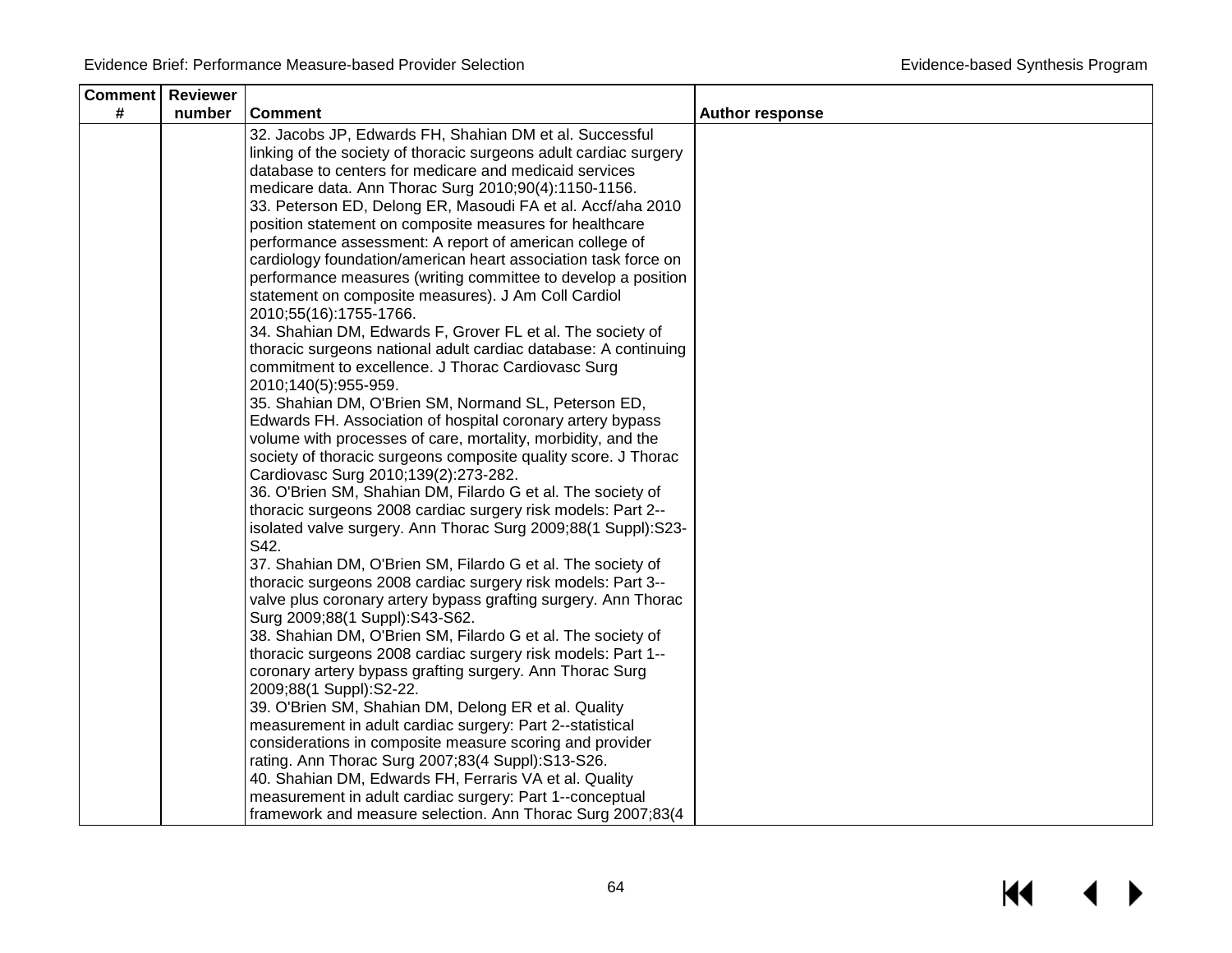$\leftrightarrow$ 

 $M$ 

| <b>Comment</b> Reviewer |                         |                                                                                                                                                                                                                                                                                                                                                                                                                                                                                                                                                                                                                                                                                                                                                                                                                                                                                                                                                                                                                                                                                                                                                                                                                                                      |                                                                                                                                                                                                                                                                                                                                                                   |
|-------------------------|-------------------------|------------------------------------------------------------------------------------------------------------------------------------------------------------------------------------------------------------------------------------------------------------------------------------------------------------------------------------------------------------------------------------------------------------------------------------------------------------------------------------------------------------------------------------------------------------------------------------------------------------------------------------------------------------------------------------------------------------------------------------------------------------------------------------------------------------------------------------------------------------------------------------------------------------------------------------------------------------------------------------------------------------------------------------------------------------------------------------------------------------------------------------------------------------------------------------------------------------------------------------------------------|-------------------------------------------------------------------------------------------------------------------------------------------------------------------------------------------------------------------------------------------------------------------------------------------------------------------------------------------------------------------|
| #                       | number                  | <b>Comment</b>                                                                                                                                                                                                                                                                                                                                                                                                                                                                                                                                                                                                                                                                                                                                                                                                                                                                                                                                                                                                                                                                                                                                                                                                                                       | <b>Author response</b>                                                                                                                                                                                                                                                                                                                                            |
|                         |                         | Suppl): S3-12.<br>41. Shahian D, Silverstein T, Lovett A, Wolf R, Normand S-L.<br>Comparison of clinical and administrative data sources for<br>hospital coronary artery bypass graft surgery report cards.<br>Circulation 2007;115(12):1518-1527.<br>42. Shahian DM, Blackstone EH, Edwards FH et al. Cardiac<br>surgery risk models: A position article. Ann Thorac Surg<br>2004;78(5):1868-1877.<br>43. Shahian DM, Normand SL, Torchiana DF et al. Cardiac<br>surgery report cards: Comprehensive review and statistical<br>critique. Ann Thorac Surg 2001;72(6):2155-2168.<br>44. D'Agostino RS, Jacobson J, Clarkson M, Svensson LG,<br>Williamson C, Shahian DM. Readmission after cardiac<br>operations: Prevalence, patterns, and predisposing factors. J<br>Thorac Cardiovasc Surg 1999;118(5):823-832.<br>45. ElBardissi AW, Aranki SF, Sheng S, O'Brien SM,<br>Greenberg CC, Gammie JS. Trends in isolated coronary artery<br>bypass grafting: An analysis of the society of thoracic surgeons<br>adult cardiac surgery database. J Thorac Cardiovasc Surg<br>2012;143(2):273-281.<br>46. Shahian DM, He X, Jacobs JP et al. Issues in quality<br>measurement: Target population, risk adjustment, and ratings.<br>Ann Thorac Surg 2013. |                                                                                                                                                                                                                                                                                                                                                                   |
| 12                      | $\overline{\mathbf{A}}$ | <b>No</b>                                                                                                                                                                                                                                                                                                                                                                                                                                                                                                                                                                                                                                                                                                                                                                                                                                                                                                                                                                                                                                                                                                                                                                                                                                            | <b>NA</b>                                                                                                                                                                                                                                                                                                                                                         |
|                         |                         | 4. Additional suggestions or comments can be provided below. If applicable, please indicate the page and line numbers from the draft report.                                                                                                                                                                                                                                                                                                                                                                                                                                                                                                                                                                                                                                                                                                                                                                                                                                                                                                                                                                                                                                                                                                         |                                                                                                                                                                                                                                                                                                                                                                   |
| 13                      |                         | Page 9, change VASQUIP to VASQIP                                                                                                                                                                                                                                                                                                                                                                                                                                                                                                                                                                                                                                                                                                                                                                                                                                                                                                                                                                                                                                                                                                                                                                                                                     | Changed                                                                                                                                                                                                                                                                                                                                                           |
| 14                      | $\overline{2}$          | I think this review will be very useful. My principal comment is<br>that it would be useful to provide a more extensive summary of<br>the controversy over adjusting for socio-economic status. This<br>is a key policy decision facing the nominator. Another concern<br>is that the conclusion should mention the evidence supporting<br>readmissions as a measure for orthopedics. These comments<br>and more minor editorial notes are included in the attached<br>document.                                                                                                                                                                                                                                                                                                                                                                                                                                                                                                                                                                                                                                                                                                                                                                     | Added a summary of these aspects of SES debate: (1) SES may<br>be associated with inequalities in care that adjusted would<br>obscure and (2) differences in outcomes by SES are due to<br>social factors for which hospitals should not be accountable. Also<br>added to the conclusion section the weaker evidence supporting<br>readmissions for hip fracture. |
| 15                      | $\overline{2}$          | Executive Summary Table, Hip replacement: Higher risk of<br>"remission" in highest vs                                                                                                                                                                                                                                                                                                                                                                                                                                                                                                                                                                                                                                                                                                                                                                                                                                                                                                                                                                                                                                                                                                                                                                | Changed to 'readmission'                                                                                                                                                                                                                                                                                                                                          |
| 16                      | $\overline{2}$          | Executive Summary Table, I didn't see a reference to BB in the                                                                                                                                                                                                                                                                                                                                                                                                                                                                                                                                                                                                                                                                                                                                                                                                                                                                                                                                                                                                                                                                                                                                                                                       | 'BB' removed from abbreviations                                                                                                                                                                                                                                                                                                                                   |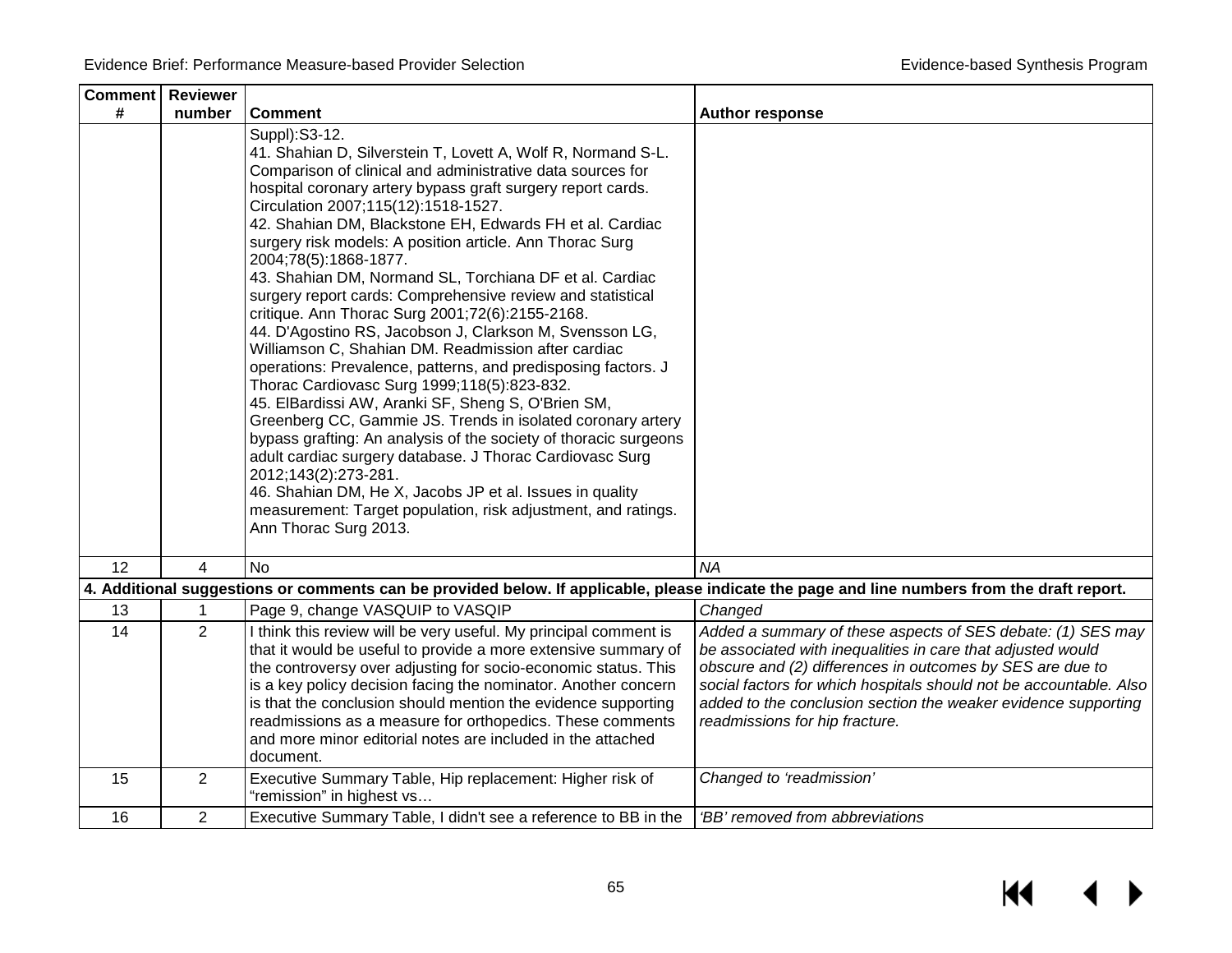| <b>Comment   Reviewer</b> |                |                                                                                                                                                                                                                                                                                                                 |                                                                                                                                                                                                                                                                                              |
|---------------------------|----------------|-----------------------------------------------------------------------------------------------------------------------------------------------------------------------------------------------------------------------------------------------------------------------------------------------------------------|----------------------------------------------------------------------------------------------------------------------------------------------------------------------------------------------------------------------------------------------------------------------------------------------|
| #                         | number         | <b>Comment</b>                                                                                                                                                                                                                                                                                                  | <b>Author response</b>                                                                                                                                                                                                                                                                       |
|                           |                | table                                                                                                                                                                                                                                                                                                           |                                                                                                                                                                                                                                                                                              |
| 17                        | $\overline{2}$ | Line 182,  using performance measures select and monitor                                                                                                                                                                                                                                                        | Changed to 'using performance measures to select and monitor'                                                                                                                                                                                                                                |
| 18                        | $\overline{2}$ | Line 248,9 ("After a period of time") Re-phrase more<br>neutrally?                                                                                                                                                                                                                                              | Changed to: "After a period of time in which the number of new<br>performance measures adopted by the VA and non-VA<br>organizations grew, we have begun to reduce the number and<br>focus on the most important."                                                                           |
| 19                        | $\overline{2}$ | Line 253 replace "taking into account with 'adjusting for'                                                                                                                                                                                                                                                      | <b>Wording revised</b>                                                                                                                                                                                                                                                                       |
| 20                        | $\overline{2}$ | Line 256 break into 2 sentences, "proposed. Equitable<br>performance measures should: (1) have'                                                                                                                                                                                                                 | Revised                                                                                                                                                                                                                                                                                      |
| 21                        | $\overline{2}$ | Line 256 (2) 'can' be collected                                                                                                                                                                                                                                                                                 | Removed 'can'                                                                                                                                                                                                                                                                                |
| 22                        | $\overline{2}$ | Line 260 (8) 'and' have minimal                                                                                                                                                                                                                                                                                 | Removed the extra 'and'                                                                                                                                                                                                                                                                      |
| 23                        | $\overline{2}$ | Line 264,5 "Evidence is lacking" - This strikes me as<br>extremely cautious. If performance measurement is good for<br>anything it should be useful for this purpose.                                                                                                                                           | This Introductory statement is meant to provide rationale for<br>conducting this review. As there is no literature on adapting<br>performance measurement for contracting providers, the intent of<br>our review is to address this information gap.                                         |
| 24                        | $\overline{2}$ | Line 278 "feelings of over-control," Not sure what this is<br>intended to mean. Feelings of loss of autonomy? Feelings of<br>being mismanaged?                                                                                                                                                                  | Changed to "loss of autonomy"                                                                                                                                                                                                                                                                |
| 25                        | $\overline{2}$ | Line 308, VASQUIP-                                                                                                                                                                                                                                                                                              | Changed to 'VASQIP'                                                                                                                                                                                                                                                                          |
| 26                        | $\overline{2}$ | Line 449,50 "However, this result" - This is the nature of<br>systematic reviews, right? Do you really think the single<br>controlled subsequent study outweighs the review? That's the<br>impression you leave. Given the relationship with complications<br>in emergent cases, this might be a useful metric. | Changed to: "Results were consistent regardless of variation in<br>adjustment, cut-off time for wait time, and cut-off time for<br>mortality." No, we think the consistent findings from the<br>subsequent study strengthen the findings of the systematic<br>review and added this context. |
| 27                        | $\overline{2}$ | Line 584 "the only study one which"                                                                                                                                                                                                                                                                             | Revised wording                                                                                                                                                                                                                                                                              |
| 28                        | $\overline{2}$ | Line 601, 'outlier'                                                                                                                                                                                                                                                                                             | Changed to 'outliers'                                                                                                                                                                                                                                                                        |
| 29                        | $\overline{2}$ | Line 788-90 " Also, although low socioeconomic status has<br>been shown" -Perhaps expand on this issue? There has been<br>much discussion in the literature and at MedPAC. It might be<br>important to summarize as a warning to policymakers.                                                                  | Added a summary of these aspects of SES debate: (1) SES may<br>be associated with inequalities in care that adjusted would<br>obscure and (2) differences in outcomes by SES are due to<br>social factors for which hospitals should not be accountable.                                     |
| 30                        | $\overline{2}$ | Line 867 (after first sentence, this paragraph) Add a qualified<br>statement characterizing evidence supporting use of<br>readmissions as a metric for orthopedic procedures too.                                                                                                                               | Done.                                                                                                                                                                                                                                                                                        |
| 31                        | 4              | I generally agree with the approach and conclusions of the<br>report. However, I was surprised to see that CABG volume was<br>not included as a potential measure. There is reasonable                                                                                                                          | We identified scope as one of the general limitations of our<br>review. In order to meet our condensed timeframe we focused<br>our scope to a subset of the highest-priority populations and                                                                                                 |

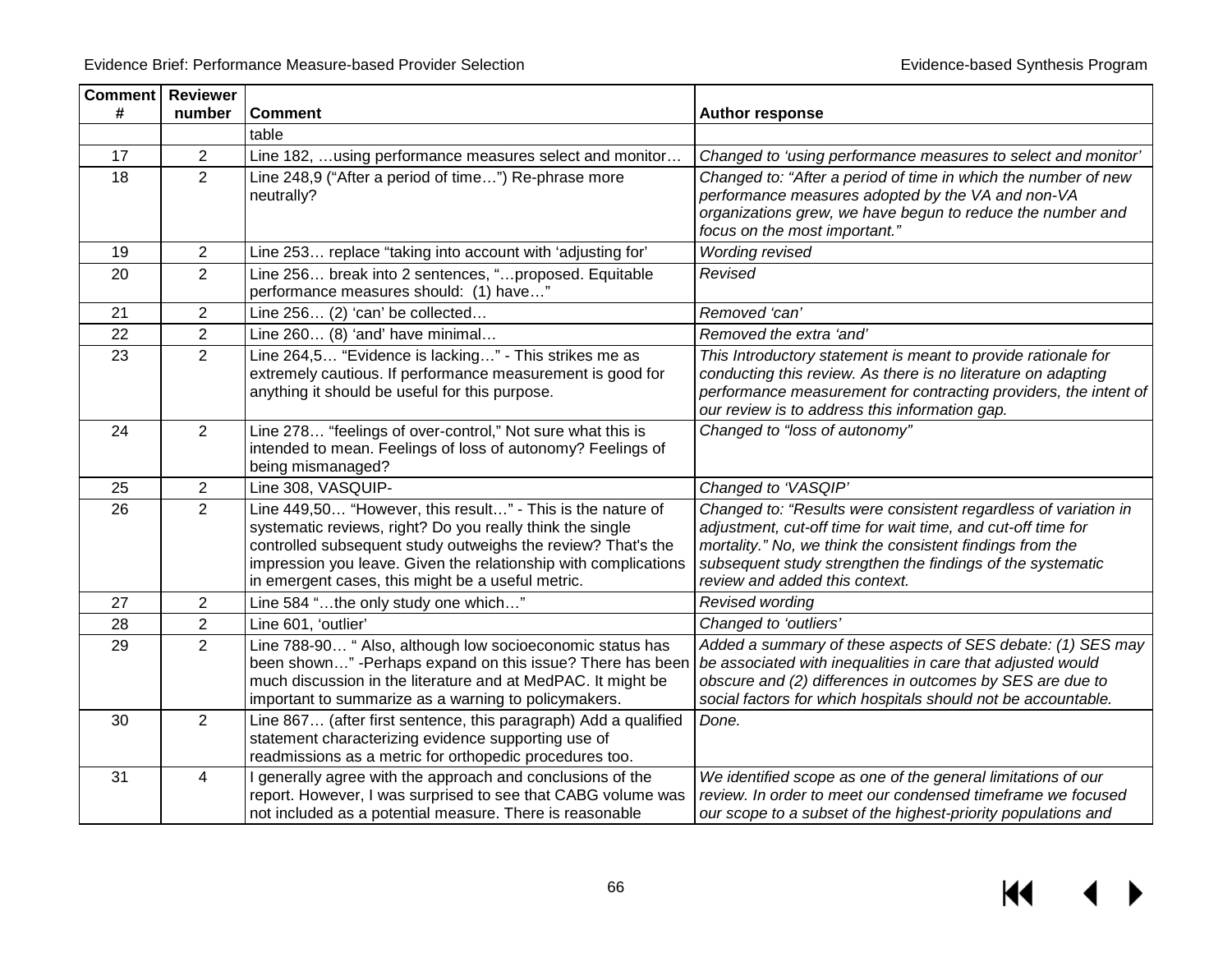$M \leftarrow \leftarrow$ 

|   | Comment   Reviewer |                                                                                                                                                                                                                                                                                                                                 |                                                                                                                                                                                                                        |
|---|--------------------|---------------------------------------------------------------------------------------------------------------------------------------------------------------------------------------------------------------------------------------------------------------------------------------------------------------------------------|------------------------------------------------------------------------------------------------------------------------------------------------------------------------------------------------------------------------|
| # | number             | Comment                                                                                                                                                                                                                                                                                                                         | Author response                                                                                                                                                                                                        |
|   |                    | evidence that higher CABG volumes, both from a facility and<br>provider point of view, correlates with better outcomes. It is a<br>relatively easy measure to obtain. Thus, I would suggest that<br>the group review volume evidence and include it in their<br>recommendations, if the evidence review supports its inclusion. | measures of the Office of Community Care. Volume was not<br>included in this subset. We recognize this limits the applicability<br>of our findings to broader populations and measures of interest,<br>such as volume. |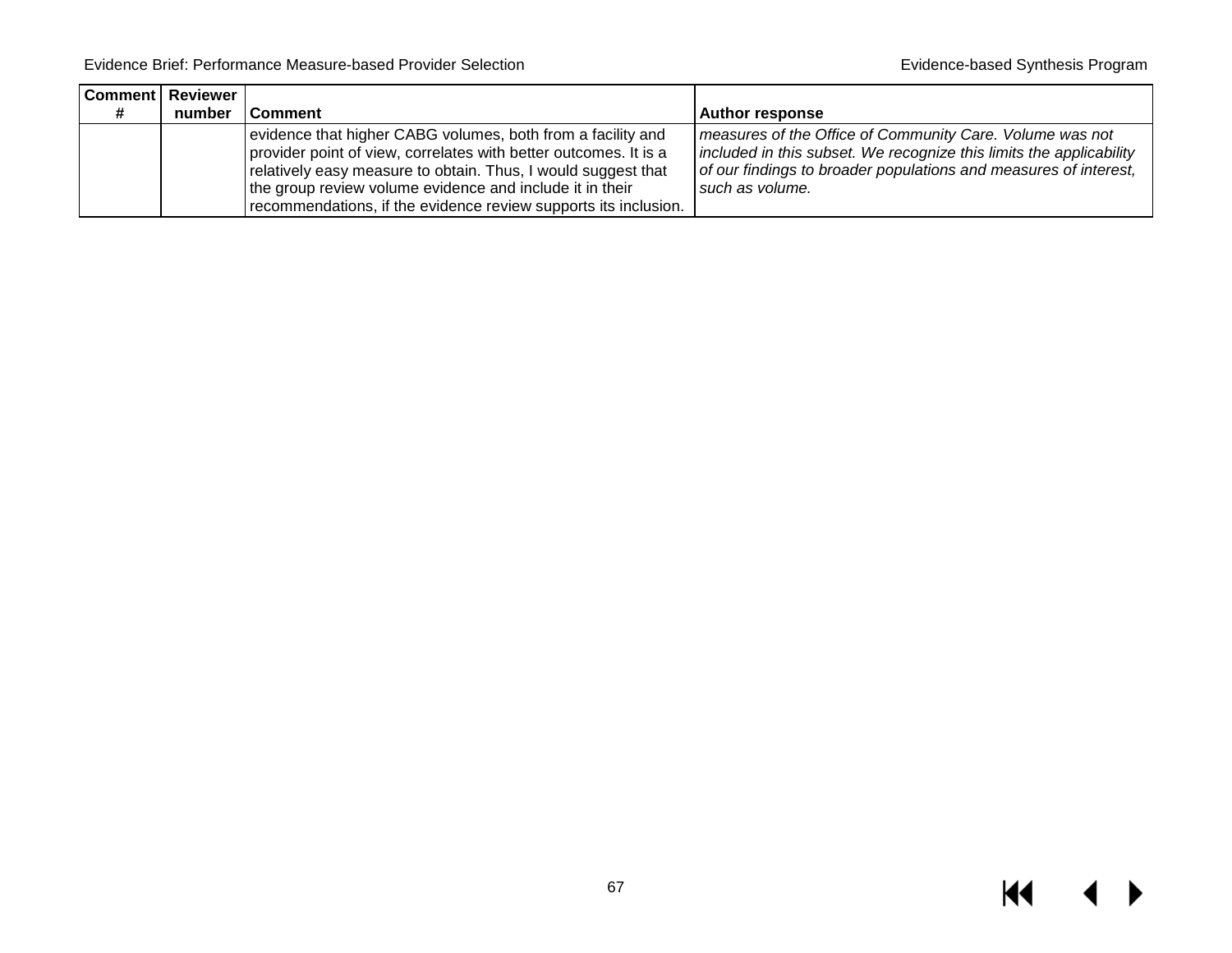# **REFERENCES**

- **1.** Centers for Medicare & Medicaid Services. Consensus core set: Orthopedic measures. 2015; https:/[/www.cms.gov/Medicare/Quality-Initiatives-Patient-Assessment-](http://www.cms.gov/Medicare/Quality-Initiatives-Patient-Assessment-Instruments/QualityMeasures/Downloads/Orthopedic-Measures.pdf)[Instruments/QualityMeasures/Downloads/Orthopedic-Measures.pdf.](http://www.cms.gov/Medicare/Quality-Initiatives-Patient-Assessment-Instruments/QualityMeasures/Downloads/Orthopedic-Measures.pdf) Accessed May 9, 2017.
- **2.** Centers for Medicare & Medicaid Services. Consensus core set: Cardiovascular measures. 2016; https:/[/www.cms.gov/Medicare/Quality-Initiatives-Patient-Assessment-](http://www.cms.gov/Medicare/Quality-Initiatives-Patient-Assessment-Instruments/QualityMeasures/Downloads/Cardiovascular-Measures.pdf)[Instruments/QualityMeasures/Downloads/Cardiovascular-Measures.pdf.](http://www.cms.gov/Medicare/Quality-Initiatives-Patient-Assessment-Instruments/QualityMeasures/Downloads/Cardiovascular-Measures.pdf) Accessed May 9, 2017.
- **3.** National Quality Forum. National quality forum: Measure search. 2017; http://www.qualityforum.org/Ops/OpsTool.aspx?m=2515&e=1. Accessed May 9, 2017.
- **4.** Khuri SF, Daley J, Henderson W, et al. The department of veterans affairs' nsqip: The first national, validated, outcome-based, risk-adjusted, and peer-controlled program for the measurement and enhancement of the quality of surgical care. National va surgical quality improvement program. *Annals of Surgery.* 1998;228(4):491.
- <span id="page-69-0"></span>**5.** Khuri SF, Henderson WG, Daley J, et al. The patient safety in surgery study: Background, study design, and patient populations. *Journal of the American College of Surgeons.* Jun 2007;204(6):1089-1102.
- <span id="page-69-1"></span>**6.** Dixon JL, Papaconstantinou HT, Hodges B, et al. Redundancy and variability in quality and outcome reporting for cardiac and thoracic surgery. *Baylor University Medical Center Proceedings.* 2015;28(1):14-17.
- <span id="page-69-2"></span>**7.** Shiloach M, Frencher SK, Steeger JE, et al. Toward robust information: Data quality and inter-rater reliability in the american college of surgeons national surgical quality improvement program. *Journal of the American College of Surgeons.* 2010;210(1):6-16.
- <span id="page-69-3"></span>**8.** Fink AS, Campbell DA, Jr., Mentzer RM, Jr., et al. The national surgical quality improvement program in non-veterans administration hospitals: Initial demonstration of feasibility. *Annals of Surgery.* Sep 2002;236(3):344-353; discussion 353-344.
- <span id="page-69-4"></span>**9.** Fry DE. Surgical site infections and the surgical care improvement project (scip): Evolution of national quality measures. *Surgical Infections.* Dec 2008;9(6):579-584.
- <span id="page-69-5"></span>**10.** Leung F, Lau TW, Kwan K, Chow SP, Kung AW. Does timing of surgery matter in fragility hip fractures? *Osteoporos Int.* Dec 2010;21(Suppl 4):S529-534.
- **11.** Moja L, Piatti A, Pecoraro V, et al. Timing matters in hip fracture surgery: Patients operated within 48 hours have better outcomes. A meta-analysis and meta-regression of over 190,000 patients. *PLoS One.* 2012;7(10):e46175.
- **12.** Shiga T, Wajima Z, Ohe Y. Is operative delay associated with increased mortality of hip fracture patients? Systematic review, meta-analysis, and meta-regression. *Canadian Journal of Anaesthesia.* 2008;55(3):146-154.
- **13.** Simunovic N, Devereaux PJ, Sprague S, et al. Effect of early surgery after hip fracture on mortality and complications: Systematic review and meta-analysis. *CMAJ.* Oct 19 2010;182(15):1609-1616.
- **14.** Khan SK, Kalra S, Khanna A, Thiruvengada MM, Parker MJ. Timing of surgery for hip fractures: A systematic review of 52 published studies involving 291,413 patients. *Injury.*  Jul 2009;40(7):692-697.
- **15.** Schepers T, De Vries MR, Van Lieshout EM, Van der Elst M. The timing of ankle fracture surgery and the effect on infectious complications; a case series and systematic review of the literature. *International Orthopaedics.* 2013;37(3):489-494.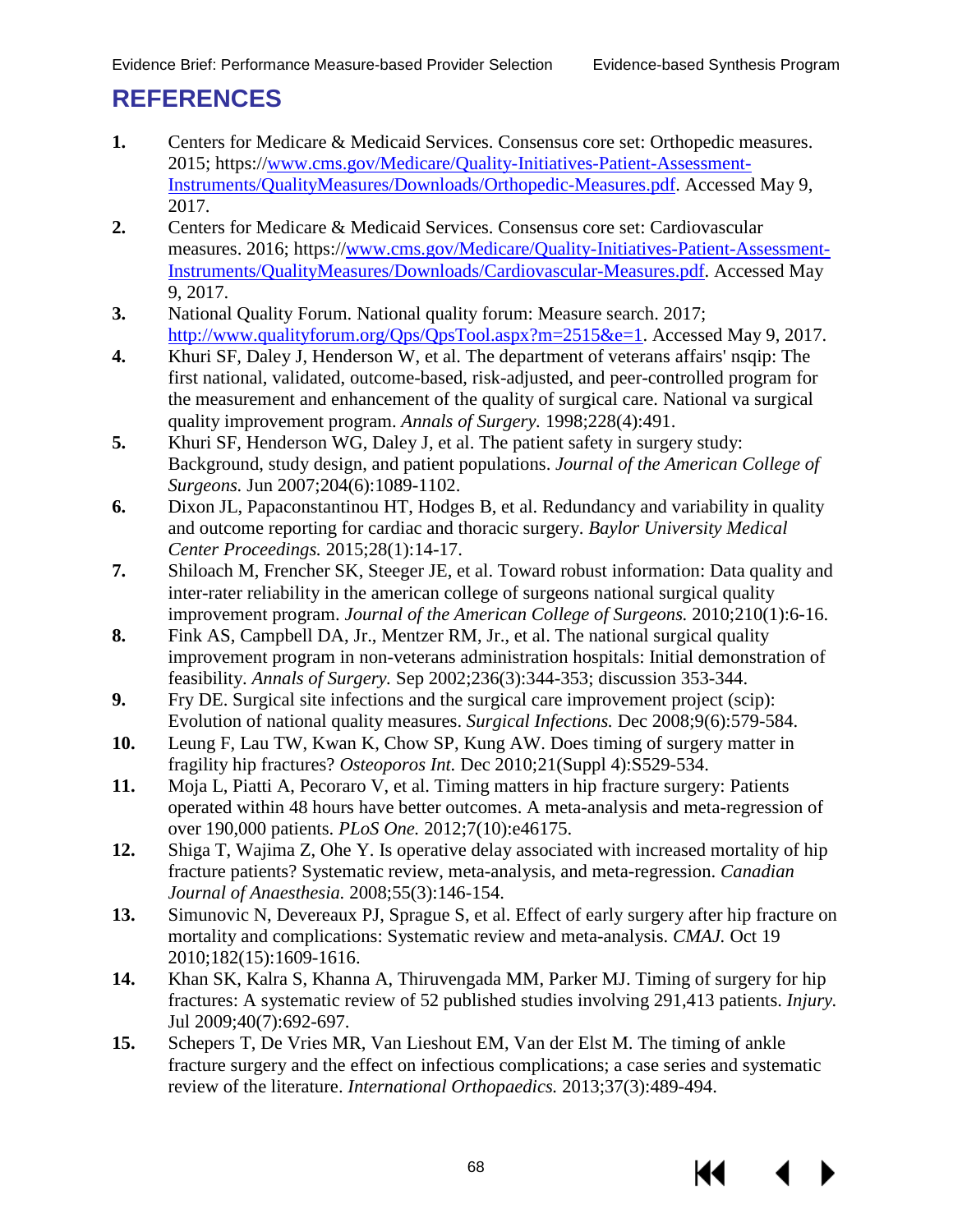- <span id="page-70-5"></span><span id="page-70-4"></span><span id="page-70-3"></span><span id="page-70-2"></span><span id="page-70-1"></span><span id="page-70-0"></span>**16.** Légaré JF, MacLean A, Buth KJ, Sullivan JA. Assessing the risk of waiting for coronary artery bypass graft surgery among patients with stenosis of the left main coronary artery. *CMAJ.* Aug 16 2005;173(4):371-375.
- <span id="page-70-6"></span>**17.** Sobolev BG, Fradet G, Kuramoto L, Rogula B. An observational study to evaluate 2 target times for elective coronary bypass surgery. *Medical Care.* Jul 2012;50(7):611-619.
- <span id="page-70-7"></span>**18.** Meessen JM, Pisani S, Gambino ML, et al. Assessment of mortality risk in elderly patients after proximal femoral fracture. *Orthopedics.* Feb 2014;37(2):e194-200.
- <span id="page-70-8"></span>**19.** Holvik K, Ranhoff AH, Martinsen MI, Solheim LF. Predictors of mortality in older hip fracture inpatients admitted to an orthogeriatric unit in oslo, norway. *Journal of Aging & Health.* Dec 2010;22(8):1114-1131.
- <span id="page-70-9"></span>**20.** Karademir G, Bilgin Y, Ersen A, et al. Hip fractures in patients older than 75 years old: Retrospective analysis for prognostic factors. *International Journal Of Surgery.* Dec 2015;24(Pt A):101-104.
- <span id="page-70-10"></span>**21.** Clague JE, Craddock E, Andrew G, Horan MA, Pendleton N. Predictors of outcome following hip fracture. Admission time predicts length of stay and in-hospital mortality. *Injury.* Jan 2002;33(1):1-6.
- <span id="page-70-11"></span>**22.** Griffiths EJ, Cash DJ, Kalra S, Hopgood PJ. Time to surgery and 30-day morbidity and mortality of periprosthetic hip fractures. *Injury.* Dec 2013;44(12):1949-1952.
- **23.** Lund CA, Moller AM, Wetterslev J, Lundstrom LH. Organizational factors and longterm mortality after hip fracture surgery. A cohort study of 6143 consecutive patients undergoing hip fracture surgery. *PLoS ONE [Electronic Resource].* 2014;9(6):e99308.
- <span id="page-70-13"></span><span id="page-70-12"></span>**24.** Lurati Buse GA, Bhandari M, Devereaux P, Inverstigators T. Accelerated care versus standard care among patients with hip fracture: The hip attack pilot trial. *CMAJ.* Jan 07 2014;186(1):E52-60.
- <span id="page-70-14"></span>**25.** Ryan DJ, Yoshihara H, Yoneoka D, Egol KA, Zuckerman JD. Delay in hip fracture surgery: An analysis of patient-specific and hospital-specific risk factors. *Journal of Orthopaedic Trauma.* Aug 2015;29(8):343-348.
- <span id="page-70-16"></span><span id="page-70-15"></span>**26.** Tennent TD, Calder PR, Salisbury RD, Allen PW, Eastwood DM. The operative management of displaced intra-articular fractures of the calcaneum: A two-centre study using a defined protocol. *Injury.* Jul 2001;32(6):491-496.
- <span id="page-70-17"></span>**27.** Vallier HA, Super DM, Moore TA, Wilber JH. Do patients with multiple system injury benefit from early fixation of unstable axial fractures? The effects of timing of surgery on initial hospital course. *Journal of Orthopaedic Trauma.* Jul 2013;27(7):405-412.
- **28.** Hannan EL, Zhong Y, Lahey SJ, et al. 30-day readmissions after coronary artery bypass graft surgery in new york state. *Jacc: Cardiovascular Interventions.* 2011;4(5):569-576.
- **29.** Hannan EL, Racz MJ, Walford G, et al. Predictors of readmission for complications of coronary artery bypass graft surgery. *JAMA.* 2003;290(6):773-780.
- **30.** Parina RP, Chang DC, Rose JA, Talamini MA. Is a low readmission rate indicative of a good hospital? *Journal of the American College of Surgeons.* 2015;220(2):169-176.
- **31.** Stefan MS, Pekow PS, Nsa W, et al. Hospital performance measures and 30-day readmission rates. *Journal of General Internal Medicine.* 2013;28(3):377-385.
- **32.** Thomas JW. Does risk-adjusted readmission rate provide valid information on hospital quality? *Inquiry.* Fall 1996;33(3):258-270.
- **33.** Tsai TC, Joynt KE, Orav EJ, Gawande AA, Jha AK. Variation in surgical-readmission rates and quality of hospital care. *New England Journal of Medicine.* Sep 19 2013;369(12):1134-1142.

KK